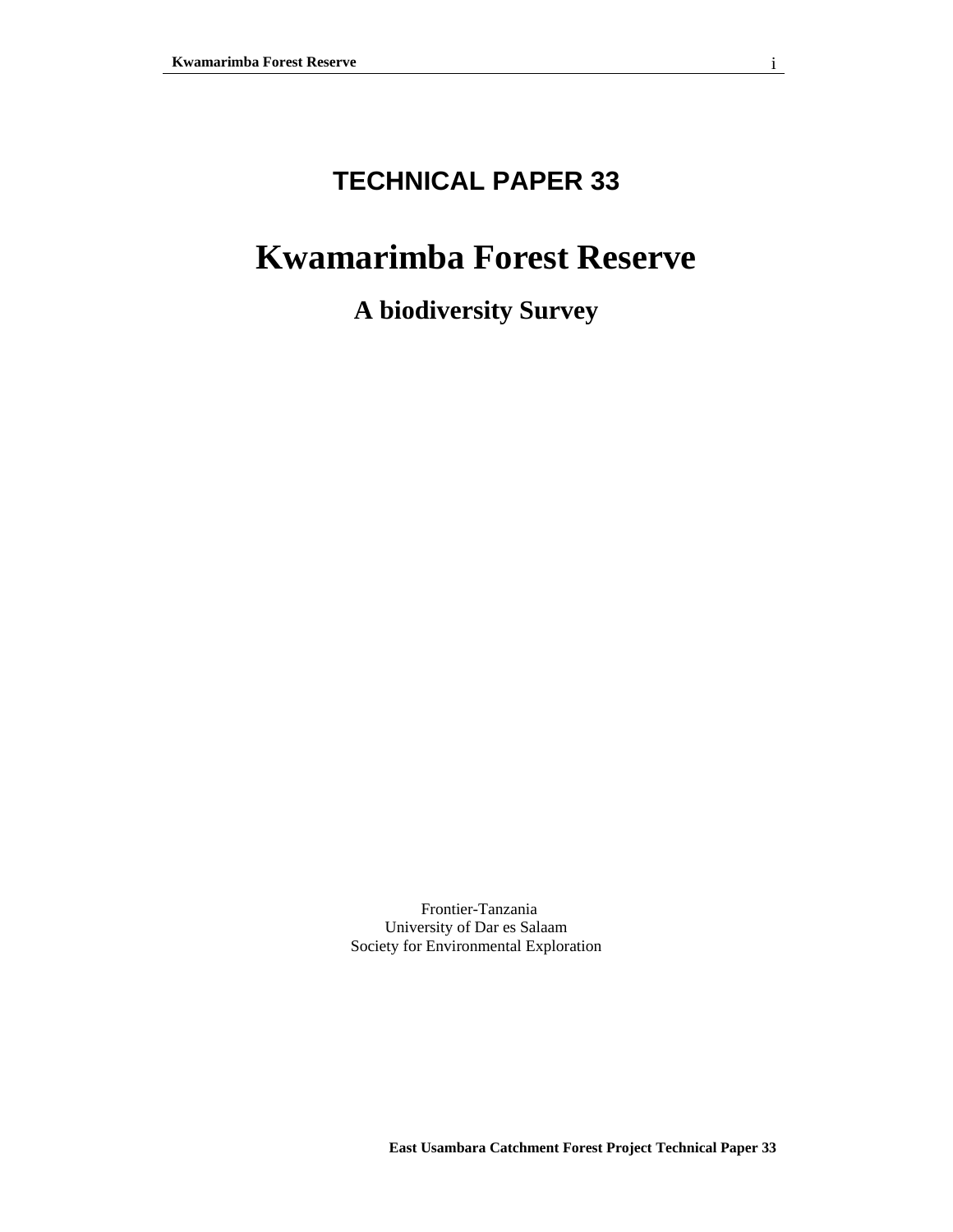**East Usambara Catchment Forest Project**

# **Technical Paper 33**

# **Kwamarimba Forest Reserve**

# **A biodiversity survey**

**Pamela Cunneyworth (ed.)**

 **Ministry of Natural Resources and Tourism, Tanzania Forestry and Beekeeping Division** 

**Department of International Development Co-operation, Finland Finnish Forest and Park Service** 

**Frontier-Tanzania University of Dar es Salaam Society for Environmental Exploration**

**Tanga 1996**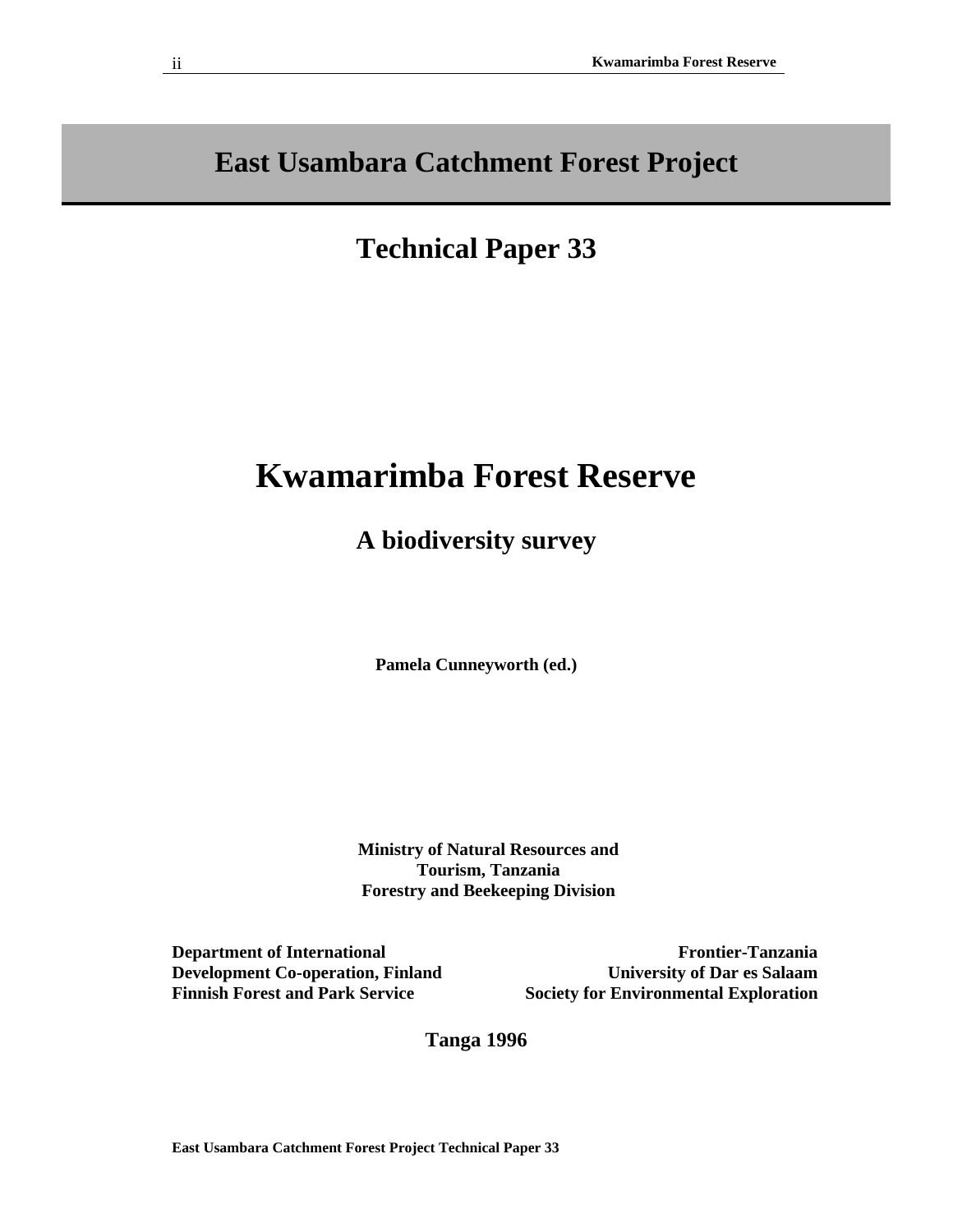# **© Metsähallitus - Forest and Park Service**

Cover painting: Jaffary Aussi (1995)

**ISSN 1236-620X ISBN 952-446-013-0**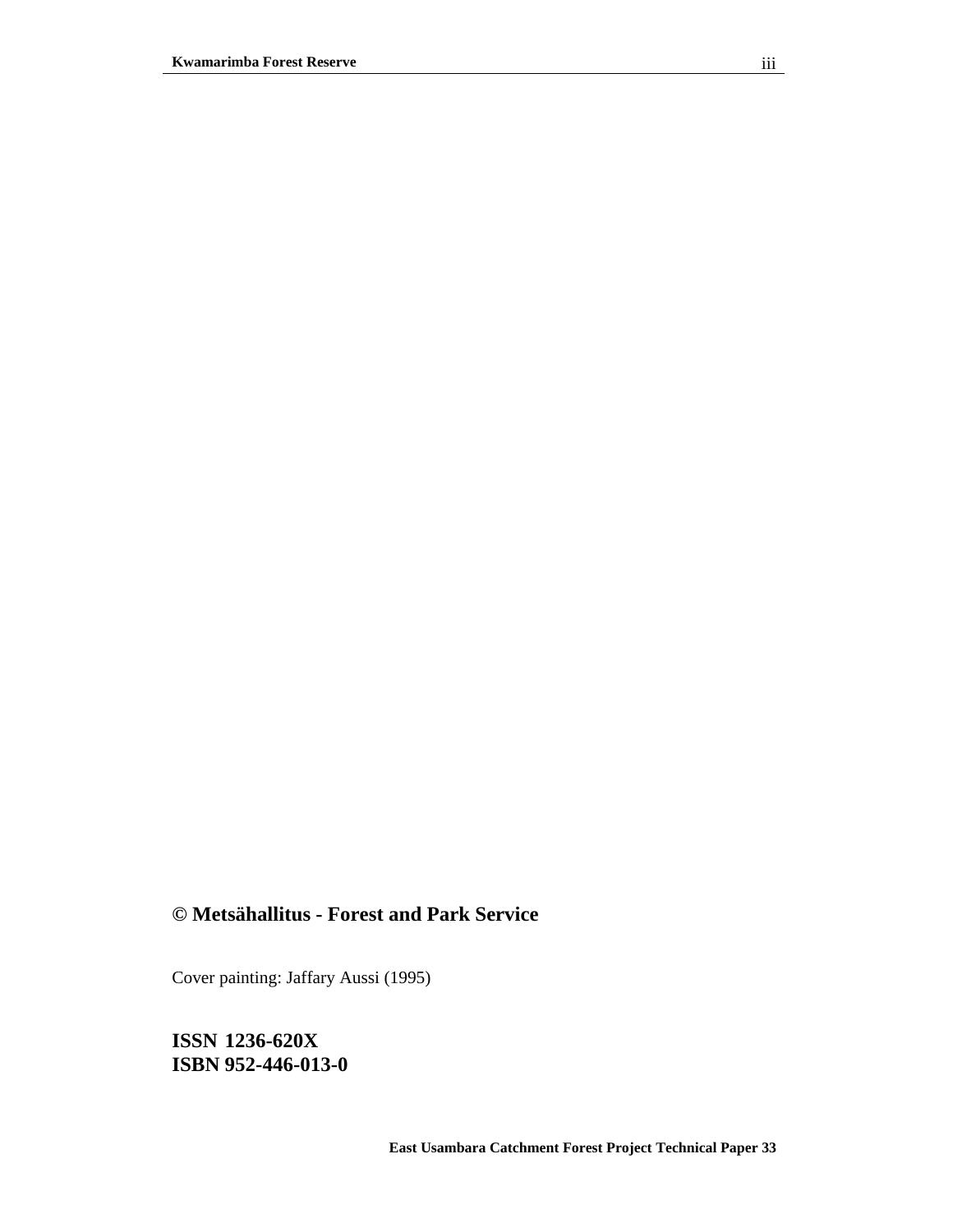#### **East Usambara Catchment Forest Project (EUCFP)**

The East Usambara rain forests are one of the most valuable conservation areas in Africa. Several plant and animals are found only in the East Usambara mountains. The rain forests secure the water supply of 200,000 people and the local people in the mountains depend on these forests. The East Usambara Catchment Forest Project aims at establishing the Amani Nature Reserve; protecting water sources; establishing and protecting forest reserves; sustaining villager's benefits from the forest; and rehabilitating the Amani Botanical Garden. The project is implemented by the Forestry and Beekeeping Division of the Ministry of Natural Resources and Tourism with financial support from the Government of Finland, and implementation support from the Finnish Forest and Park Service. To monitor the impact of the project, both baseline biodiversity assessments and development of a monitoring system are needed. The present activity is aimed at establishing baseline information on biological diversity in selected East Usambara forests.

#### **The University of Dar es Salaam (UDSM)**

The University of Dar es Salaam was established in July 1970 as a centre for learning and research in the arts and the physical, natural, earth, marine, medical and human sciences. The University is surveying and mapping the flora and fauna of Tanzania and is conducting research into the maintenance and improvement of the environment and the sustainable exploitation of Tanzania's natural resources.

#### **The Society for Environmental Exploration (SEE)**

The Society is a non-profit making company limited by guarantee and was formed in 1989. The Society's objectives are to advance field research into environmental issues and implement practical projects contributing to the conservation of natural resources. Projects organised by The Society are joint initiatives developed in collaboration with national research agencies in co-operating countries.

#### **Frontier Tanzania Forest Research Programme (FT FRP)**

The Society for Environmental Exploration and the University of Dar es Salaam have been conducting collaborative research into environmental issues since July 1989 under the title of the Frontier Tanzania Forest Research Programme (FT FRP). Since July 1994, the FT FRP has been working in the forests of the East Usambara mountains in collaboration with the East Usambara Catchment Forest Project (EUCFP). This survey of selected forests collects baseline biodiversity data and assists the EUCFP in the management of the East Usambara forests.

#### **For more information:**

Forestry and Beekeeping Division P.O. Box 426, Dar es Salaam, Tanzania Tel: 255-51-111 061/2/3/4 Fax: 255-51-114 659 TLX 41853 misitu tz E-mail: misitu@twiga.com

East Usambara Catchment Forest Project P.O. Box 5869, Tanga, Tanzania Tel: 255-53-43453, 46907, 43820 Fax: 255-53-43820 E-mail: usambara@twiga.com

Dept of Zoology University of Dar es Salaam P.O. Box 35064, Dar es Salaam, Tanzania Tel: 255-51-43400

Department for Development Co-operation Ministry for Foreign Affairs Katajanokanlaituri 3 FIN-00160 Helsinki, Finland Tel 358-9-134 161 Fax 358-9-1341 6293

Finnish Forest and Park Service P.O. Box 94, FIN-01301 Vantaa, Finland Tel: 358-9-857 841 Fax: 358-9-8578 4401 E-mail: knowhow@metsa.fi

Society for Environmental Exploration 77 Leonard Street, London, U.K. Tel: 0171-739 0889 Fax: 0171-613 2992 E-mail: enquiries@frontier.mailbox.co.uk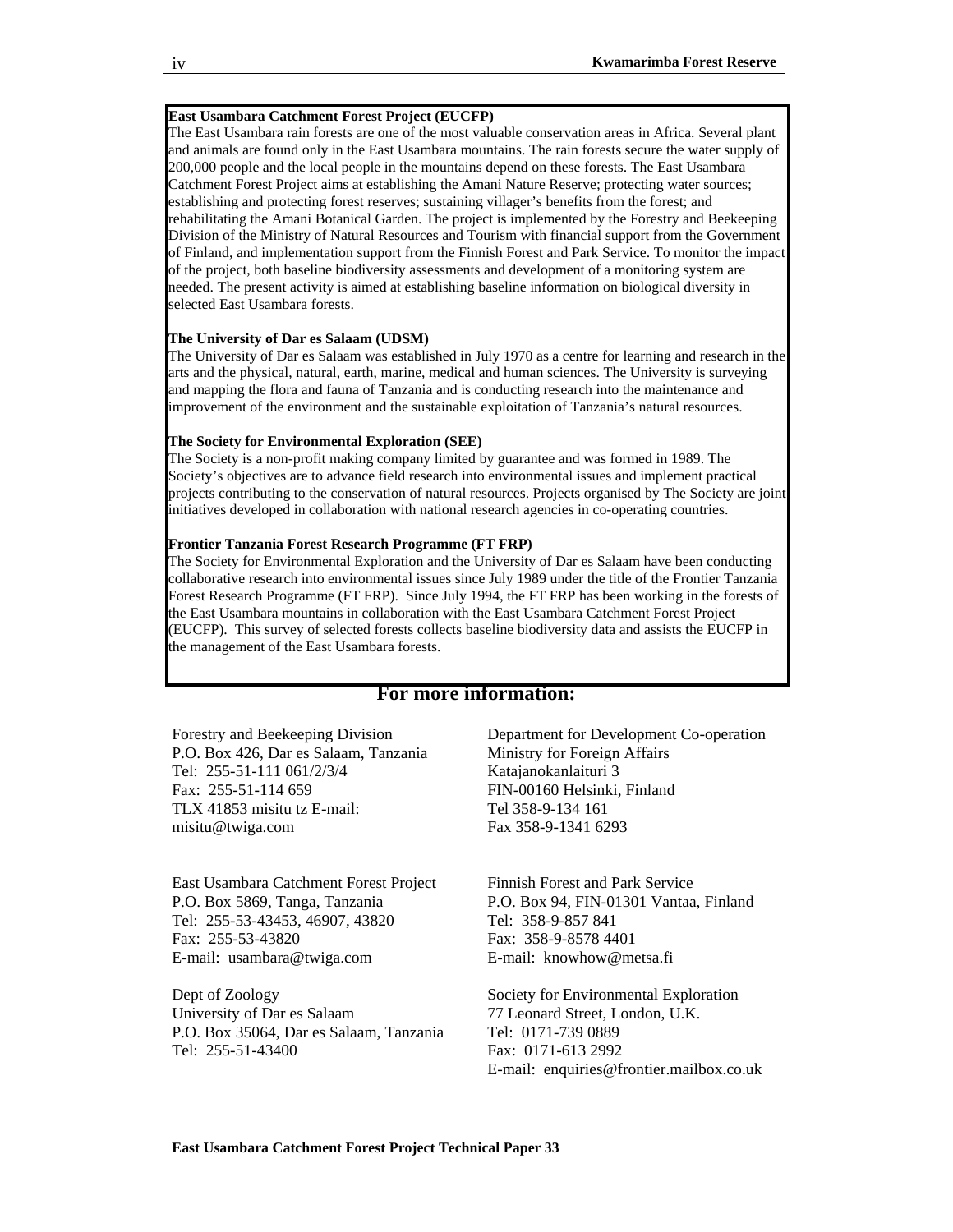### **TABLE OF CONTENTS Page**

| Foreword                                                 | V                |
|----------------------------------------------------------|------------------|
| Acknowledgements                                         | vi               |
| Abstract                                                 | viii             |
| 1.0 Introduction - East Usambara and forest biodiversity | 1                |
| 2.0 Aims of the survey                                   | 3                |
| 3.0 Description of the forest                            | 4                |
| 3.1 General description                                  | 4                |
| 3.1.1 History and status                                 | 4                |
| 4.0 Soils                                                | 7                |
| 4.1 Introduction                                         | $\overline{7}$   |
| 4.2 Methods                                              | $\boldsymbol{7}$ |
| 4.3 Results                                              | $\overline{7}$   |
| 4.4 Discussion                                           | 8                |
| 5.0 Botany                                               | 10               |
| 5.1 Introduction                                         | 10               |
| 5.2 Methods                                              | 10               |
| 5.2.1 Forest structure                                   | 10               |
| 5.2.1.1 Quantitative vegetation analysis                 | 10               |
| 5.2.1.2 Disturbance transects                            | 10               |
| 5.3 Results                                              | 12               |
| 5.3.1 Quantitative vegetation analysis                   | 12               |
| 5.3.2 Disturbance transects                              | 30               |
| 5.4 Summary                                              | 36               |
| 6.0 Zoology                                              | 38               |
| 6.1 Introduction                                         | 38               |
| 6.2 Methods                                              | 38               |
| 6.2.1 Mammals                                            | 38               |
| 6.2.1.1 Snap-trap lines                                  | 38               |
| 6.2.1.2 Bucket pitfall trapping                          | 38               |
| 6.2.1.3 Bat netting                                      | 38               |
| 6.2.1.4 Mammal observations                              | 39               |
| 6.2.2 Birds                                              | 39               |
| 6.2.3 Reptiles                                           | 39               |
| 6.2.4 Amphibians                                         | 39               |
| 6.2.5 Invertebrates                                      | 39               |
| 6.2.5.1 Invertebrate pitfall trapping                    | 39               |
| 6.2.5.2 Malaise trapping                                 | 40               |
| 6.3 Trapping sites and sampling intensity                | 41               |
|                                                          |                  |

Table of contents i List of tables iii List of figures iv

6.4 Results 43 6.4.1 Mammals (non-bat) 43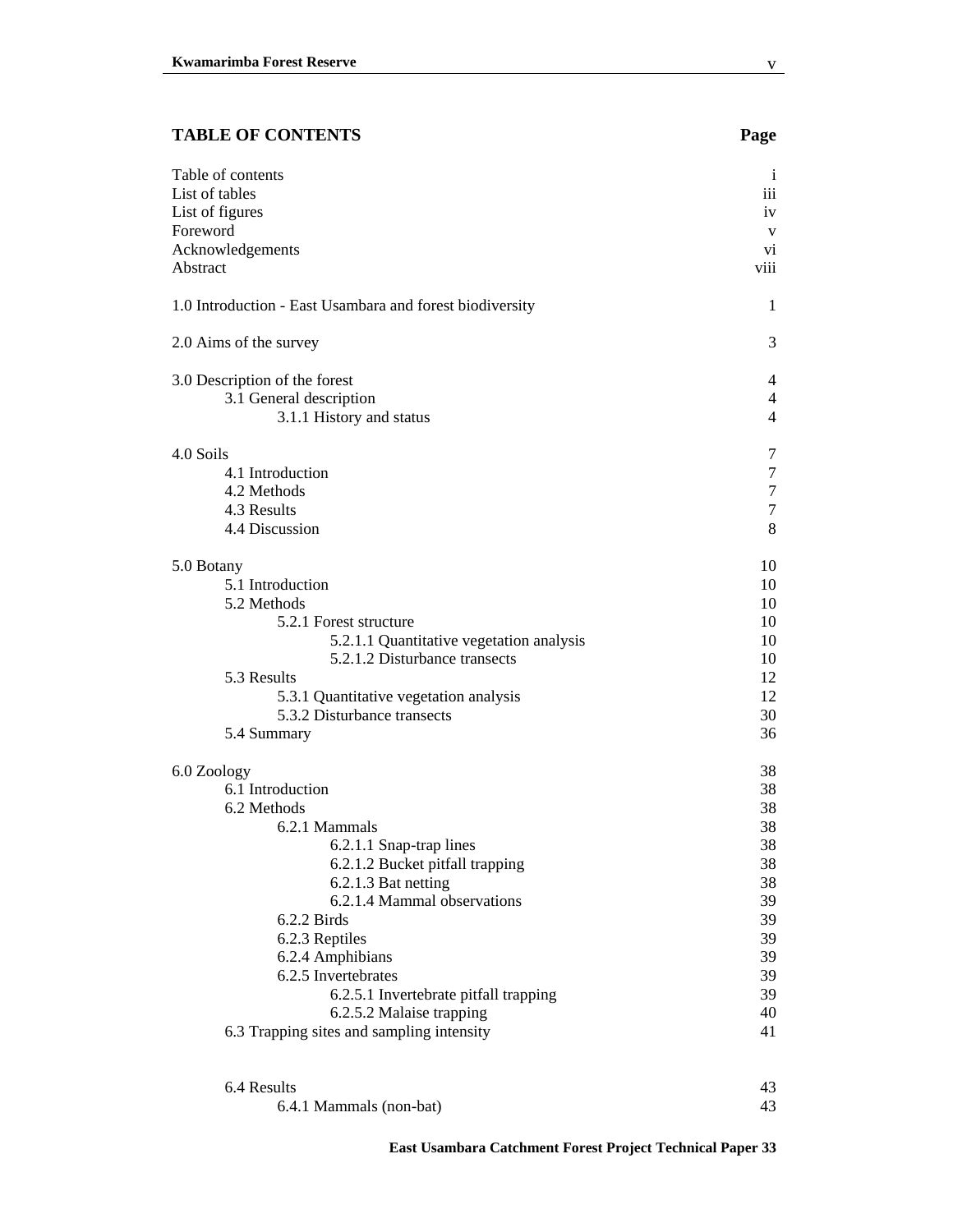| 6.4.2 Bats                                | 45 |
|-------------------------------------------|----|
| 6.4.3 Birds                               | 48 |
| 6.4.4 Reptiles                            | 50 |
| 6.4.5 Amphibians                          | 54 |
| 6.4.6 Invertebrates                       | 57 |
| 6.4.6.1 Invertebrate pitfall trapping     | 57 |
| 6.4.6.2 Malaise trapping                  | 57 |
| 6.5 Summary                               | 58 |
| 7.0 Socio-economics                       | 62 |
| 7.1 Introduction                          | 62 |
| 7.2 Methods                               | 62 |
| 7.3 Results                               | 62 |
| 7.3.1 The people and the place            | 62 |
| 7.3.2 Economic activities                 | 63 |
| 7.3.3 Village land tenure                 | 63 |
| 7.3.4 Use of and dependence on the forest | 63 |
| 7.3.4.1 Hunting                           | 63 |
| 7.3.4.2 Medicinal plants                  | 63 |
| 7.3.4.3 Farm forestry and tree planting   | 64 |
| 7.3.5 Peoples attitudes to conservation   | 64 |
| 7.3.6 Eco-tourism potential               | 65 |
| 7.4 Discussion                            | 65 |
| 8.0 Conclusion                            | 66 |
| 9.0 References                            | 68 |
| Appendices:                               |    |
| Appendix 1. General plot information      | 71 |
| Appendix 2 Taxonomic verification         | 73 |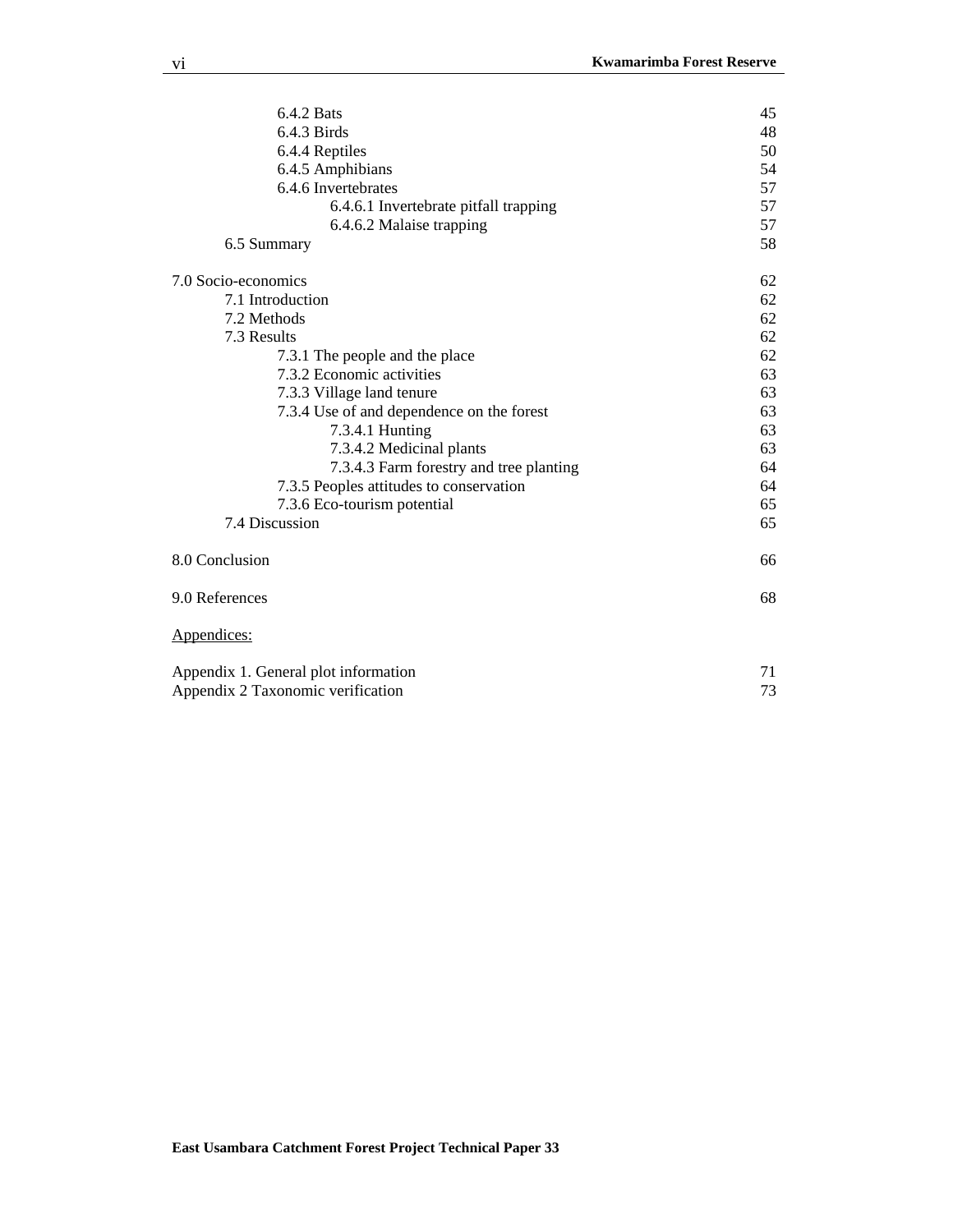# **LIST OF TABLES**

|          |                                                                    | Page           |
|----------|--------------------------------------------------------------------|----------------|
| Table 1. | Land use distribution                                              | 4              |
| Table 2. | Status of Kwamarimba forest reserve                                | $\overline{4}$ |
| Table 3. | Checklist of trees and shrubs                                      | 12             |
| Table 4. | Trees found outside their previously recorded range in the East    | 17             |
|          | Usambara mountains                                                 |                |
| Table 5. | Summary of ecological type for tree and shrub species              | 18             |
| Table 6  | Summary of habitat for tree and shrub species                      | 18             |
| Table 7  | Summary of endemic status for tree and shrub species               | 18             |
| Table 8  | Disturbance transect results for pole counts                       | 30             |
| Table 9  | Disturbance transect results for timber counts                     | 31             |
| Table 10 | Other human disturbance recorded in the forest on an <i>ad lib</i> | 31             |
|          | basis other than pole and timber cutting                           |                |
| Table 11 | Summary descriptions of trapping sites                             | 41             |
| Table 12 | Sampling intensity by trap night                                   | 41             |
| Table 13 | Summary of bat-netting sites                                       | 41             |
| Table 14 | Summary of mammals                                                 | 43             |
| Table 15 | Summary of mammal observations                                     | 44             |
| Table 16 | Summary of bats                                                    | 45             |
| Table 17 | Summary of birds                                                   | 48             |
| Table 18 | Ranges for endemic and near-endemic bird species recorded          | 49             |
| Table 19 | Summary of reptiles                                                | 50             |
| Table 20 | Summary of reptile observations                                    | 51             |
| Table 21 | Ranges for near-endemic reptile species recorded                   | 51             |
| Table 22 | Summary of amphibians                                              | 54             |
| Table 23 | Ranges for near-endemic amphibian species recorded                 | 54             |
| Table 24 | Summary of ground-dwelling invertebrates                           | 57             |
| Table 25 | Summary of malaise captured invertebrates                          | 57             |
| Table 26 | Summary of faunal families and species                             | 58             |
| Table 27 | Summary of capture locations of faunal species by plot number      | 59             |
| Table 28 | Summary of ecological type of faunal species                       | 59             |
| Table 29 | Summary of endemic status of faunal species                        | 59             |
| Table 30 | Summary of biodiversity of taxa surveyed                           | 67             |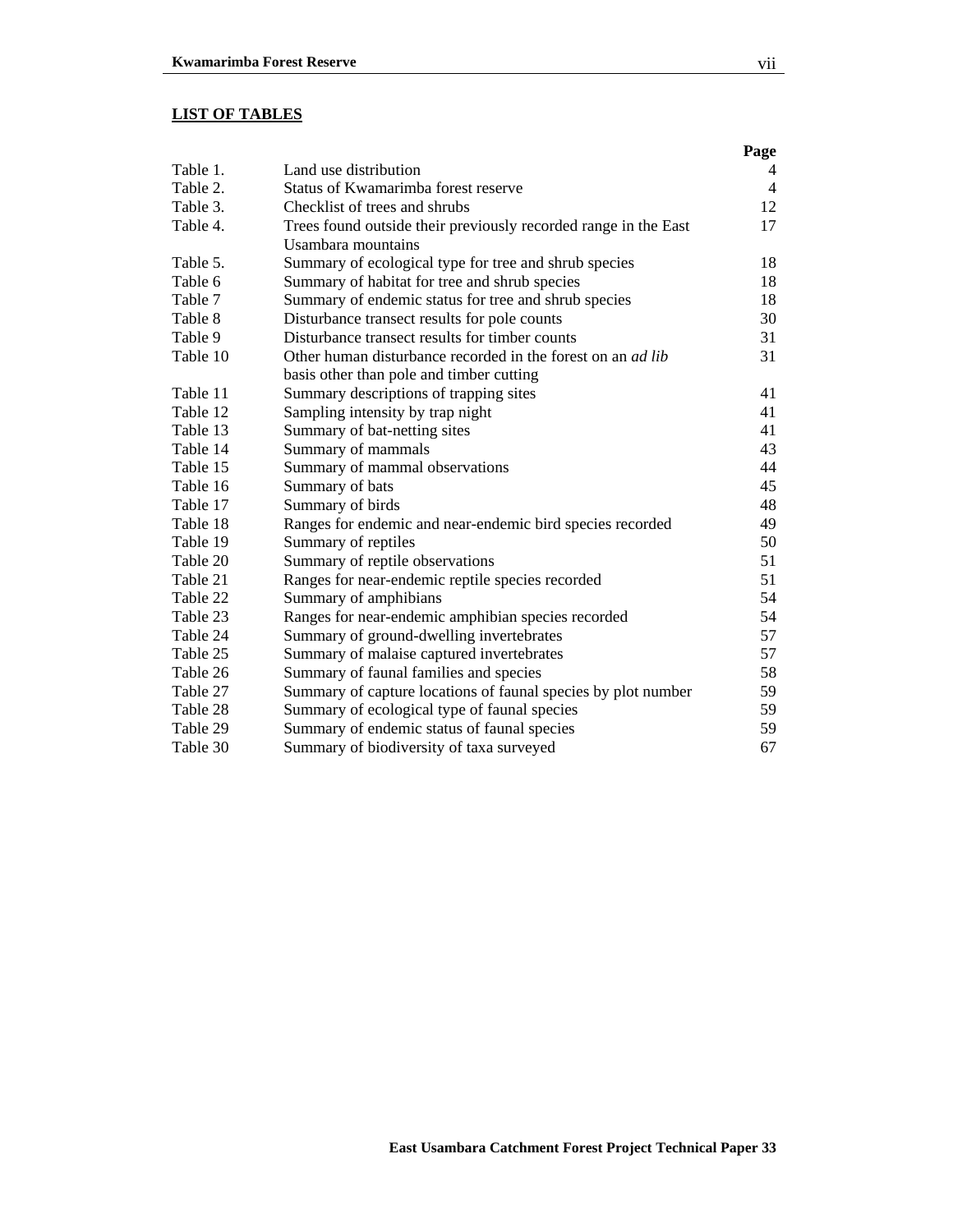# **LIST OF FIGURES**

|           |                                                                        | Page |
|-----------|------------------------------------------------------------------------|------|
| Figure 1  | The location of Kwamarimba forest reserve in relation to other East    | 5    |
|           | <b>Usambara</b> forests                                                |      |
| Figure 2  | Topographical map                                                      | 6    |
| Figure 3  | Location of vegetation plots and disturbance transects                 | 11   |
| Figure 4  | Species accumulation rates of recorded species by vegetation plot      | 17   |
| Figure 5  | Distribution of forest dependent tree and shrub individuals            | 19   |
| Figure 6  | Distribution of forest dependent tree and shrub species                | 20   |
| Figure 7  | Distribution of non-forest tree and shrub individuals                  | 20   |
| Figure 8  | Distribution of non-forest tree and shrub species                      | 22   |
| Figure 9  | Distribution of submontane tree and shrub individuals                  | 23   |
| Figure 10 | Distribution of submontane tree and shrub species                      | 24   |
| Figure 11 | Distribution of endemic tree and shrub individuals                     | 25   |
| Figure 12 | Distribution of endemic tree and shrub species                         | 26   |
| Figure 13 | Distribution of near-endemic tree and shrub individuals                | 27   |
| Figure 14 | Distribution of near-endemic tree and shrub species                    | 28   |
| Figure 15 | Vegetation of Kwamarimba forest reserve                                | 29   |
| Figure 16 | Cut and naturally fallen poles recorded per 100 metres by transect     | 30   |
| Figure 17 | Cut and naturally fallen timber recorded per 100 metres by transect    | 31   |
| Figure 18 | Areas of highest disturbance in relation to the distribution of tree   | 32   |
|           | and shrub individuals that are both forest dependent and endemic       |      |
| Figure 19 | Areas of highest disturbance in relation to the distribution of tree   | 33   |
|           | and shrub species that are both forest dependent and endemic           |      |
| Figure 20 | Areas of highest disturbance in relation to the distribution of tree   | 34   |
|           | and shrub individuals that are both forest dependent and near-         |      |
|           | endemic                                                                |      |
| Figure 21 | Areas of highest disturbance in relation to the distribution of tree   | 35   |
|           | and shrub species that are both forest dependent and near-endemic      |      |
| Figure 22 | Location of trapping sites                                             | 42   |
| Figure 23 | Distribution of forest dependent mammal species                        | 46   |
| Figure 24 | Distribution of near-endemic mammal species                            | 47   |
| Figure 25 | Distribution of forest dependent reptile species                       | 52   |
| Figure 26 | Distribution of near-endemic reptile species                           | 53   |
| Figure 27 | Distribution of forest dependent amphibian species                     | 55   |
| Figure 28 | Distribution of near-endemic amphibian species                         | 56   |
| Figure 29 | Areas of highest disturbance in relation to the distribution of animal | 61   |
|           | species that are both forest dependent and near-endemic                |      |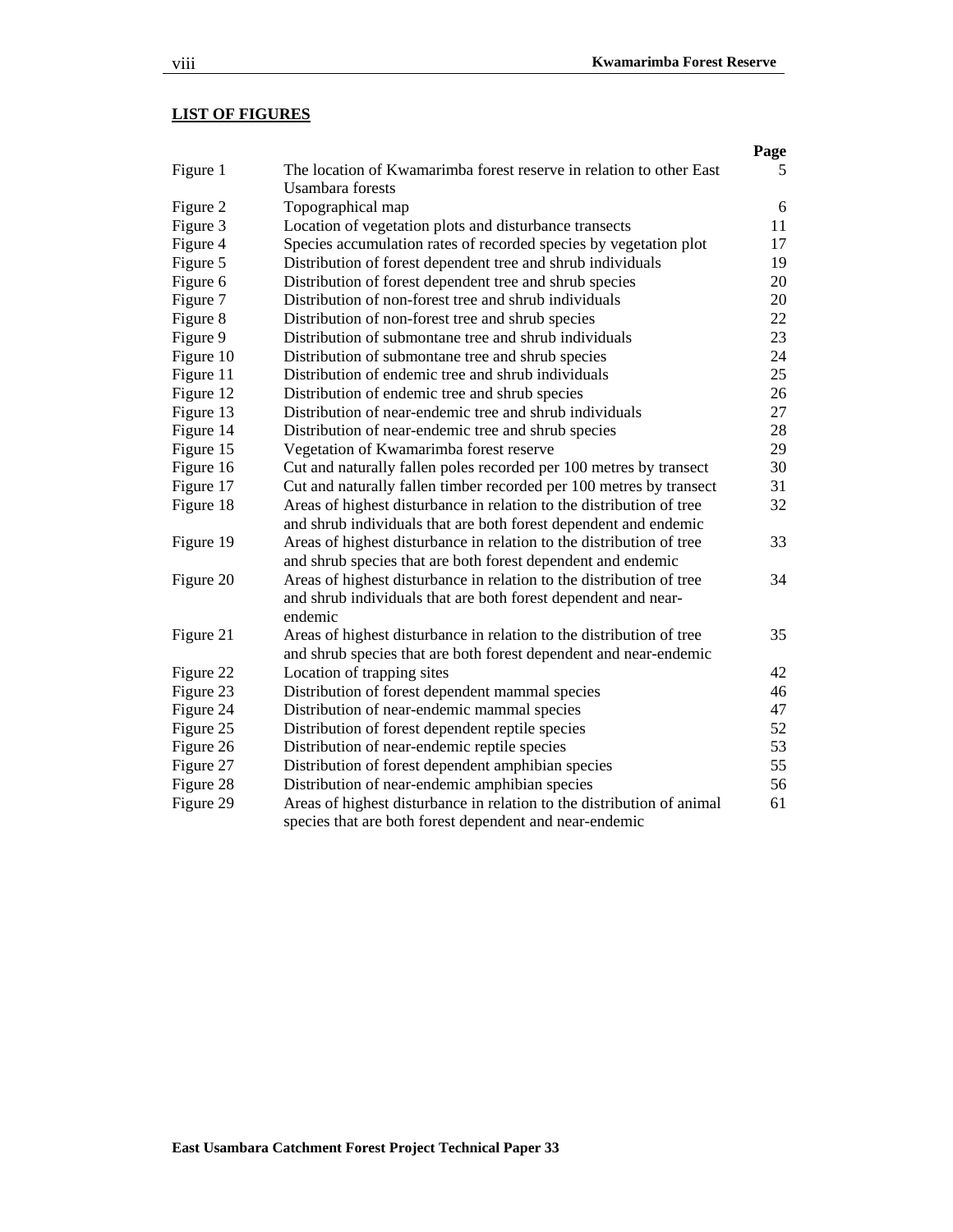#### **FOREWORD**

The East Usambara forests in north-eastern Tanzania are part of the Eastern Arc mountains. More than one hundred years of biological interest and research has shown that these forests have a unique diversity of flora and fauna, and an exceptionally high degree of endemism. They are globally listed as one of the biodiversity hotspots and centres of plant diversity, and recognized as among the most valuable conservation areas in Africa. Since 1990, the East Usambara Catchment Forest Project (EUCFP) has worked in the East Usambaras mountains with the mission to protect these natural forests. The project is implemented by the Forestry and Beekeeping Division (FBD) of the Ministry of Natural Resources and Tourism (MNRT) with financial support from the Government of Finland, and implementation support from the Finnish Forest and Park Service (FPS).

Although a considerable amount of biological information exists from the East Usambaras much of this is restricted to the Amani area and systematic surveys are few. In order to get more comprehensive information on the forests biodiversity surveys were initiated and contracted by EUCFP in July 1995. The surveys are conducted by Frontier Tanzania, a joint venture between the University of Dar es Salaam and the Society for Environmental Exploration, together with EUCFP. The aim of the surveys is to provide systematic baseline information on the biological values of different forests as a basis for management planning and long-term monitoring, as well as training forestry staff in the use of biological inventory techniques. They will also help setting of priorities in the conservation of this valuable area.

The surveys have been carried out over ten-week field phases. The programme involves short-term expatriate volunteer research assistants, permanent EUCFP, Frontier, University of Dar es Salaam, and Tanzania Forestry Research Institute staff, as well as an international network of taxonomists and other experts. The surveys have become progressively more systematic and quantitative, and have already resulted in the discovery of several previously unknown taxa. This will further raise awareness of the unique conservation values of the East Usambaras. EUCFP has also commisioned the development of a biodiversity database, a work which also contributed the maps to these reports. All data collected during the surveys will be entered in this database, which is linked to the national biodiversity database and will become operational in 1997.

The reports are the result of the work of many people – too many to be listed here. We would like to thank all of them for their invaluable effort. We hope that the surveys will make yet another contribution to the long historic chain of efforts to study and understand these unique forests. Perhaps even more than that we hope that this information will contribute to a better management and conservation of the East Usambaras so that the beauty of the area will continue to amaze coming generations and that the light in the tunnel will become the bright future.

M.I.L. Katigula Stig Johansson Project Manager Chief Technical Adviser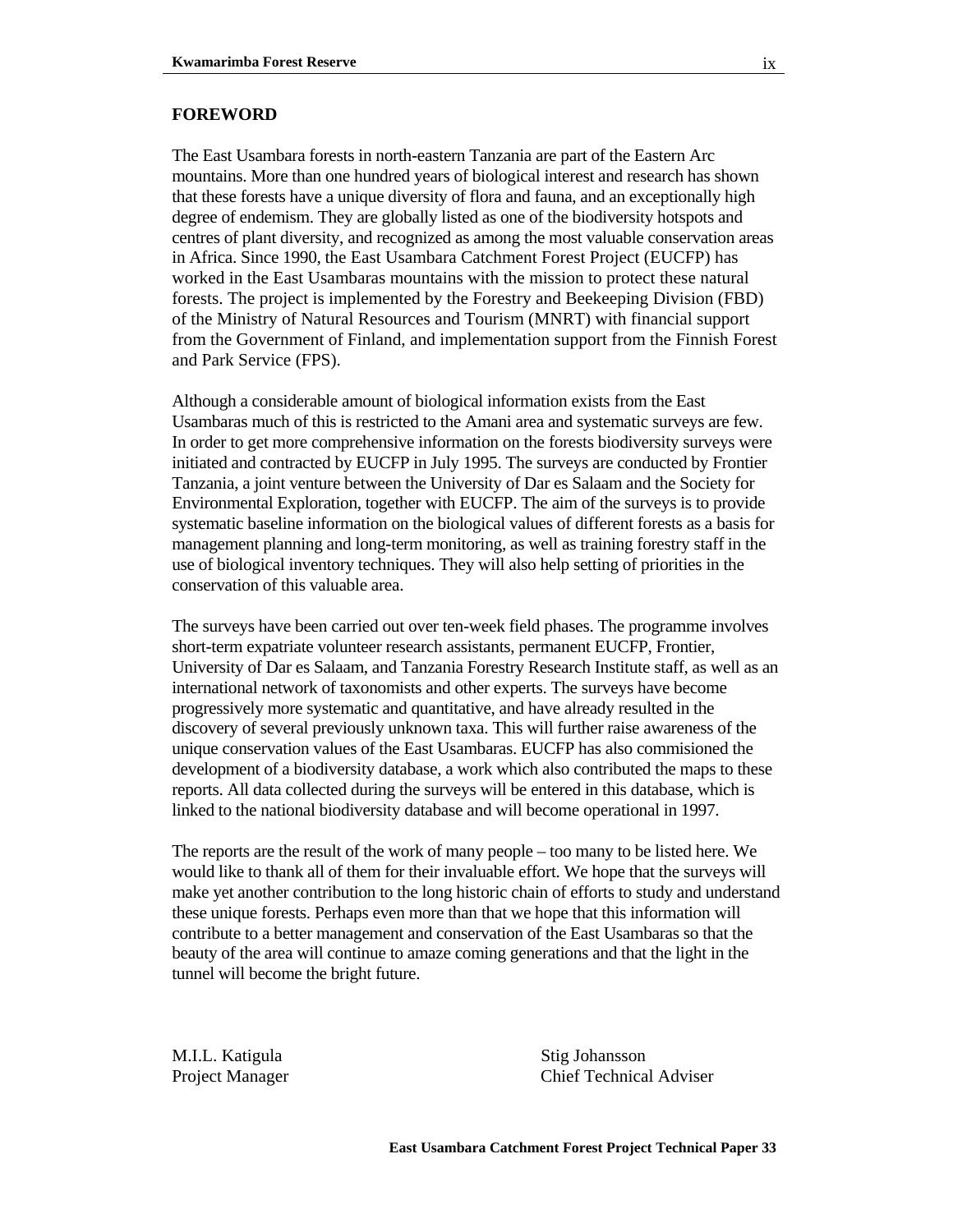#### **ACKNOWLEDGEMENTS**

This report is the culmination of the advice, co-operation, hard work and expertise of many people.

Acknowledgements are due to the East Usambara Catchment Forest Project who commissioned the survey, notably Mr. Katigula (Project Manager), and Dr. S. Johansson (Chief Technical Adviser). All personal communications cited in this report were provided by the taxonomic experts listed in Appendix 2. Many thanks are due to their invaluable work identifying the specimens that the FT FRP collects each expedition survey. Thanks are also due to the Research Assistants without whom this project would not be possible:

| Julia Lloyd             | Anna Lavender         |
|-------------------------|-----------------------|
| Cameron Jinks           | <b>Frixos Michael</b> |
| <b>Richard Harrison</b> | Kristin Olsen         |
| Simon Claydon           | Sarah Phillips        |
| Guy Banim               | <b>Robert Power</b>   |
| Jonathan Wibberley      | Cassandra Robinson    |
| Marc-Lucien Weyermann   | Simon Whitehead       |
| Jussi-Pekka Rasinmaki   | Imogen Wright         |
| Katie Parsons           | Daniela Pezzato       |
| Annuka Vahasarja        |                       |
|                         |                       |

We also thank the staff from the University of Dar es Salaam for their expertise:

| Curator of the Herbarium, Botany Department |
|---------------------------------------------|
| Technician, Botany Department               |
| <b>Botanist</b>                             |
| Socio-economist                             |
| Socio-economist                             |
|                                             |

From FAO, Ronald Botterweg for map production (Department of Zoology and Marine Biology, UDSM). From TAFORI, Ahmud Mndolwa, botanist.

From Mlingano Agricultural Research Institute, J.M. Shaka and A. Msangi, for the soil analysis.

We would also like to thank the field staff of the East Usambara Catchment Forest Project: Raymond R. Kilenga, Edgar Msikari, Frank Jonas and George Siafu.

And thanks are extended to the Frontier-Tanzania Project staff:

| Julian Bayliss     | Project co-ordinator |
|--------------------|----------------------|
| Pamela Cunneyworth | Zoologist            |
| Diana Percy        | <b>Botanist</b>      |
| Ben Hayes          | Camp co-ordinator    |

Many thanks also to those who provided comments on the first draft of this report: Dr. S. Johansson, Chief Technical Adviser for the East Usambara Catchment Forest Project; Dr. K. Howell from the University of Dar es Salaam; Ms. L. Stubblefield, Director of Research and Development for the Society for Environmental Exploration, Dr. Neil Burgess of the University of Copenhagen and Mr. M. S. Dilger and Ms. N. Doggart of Frontier-Tanzania.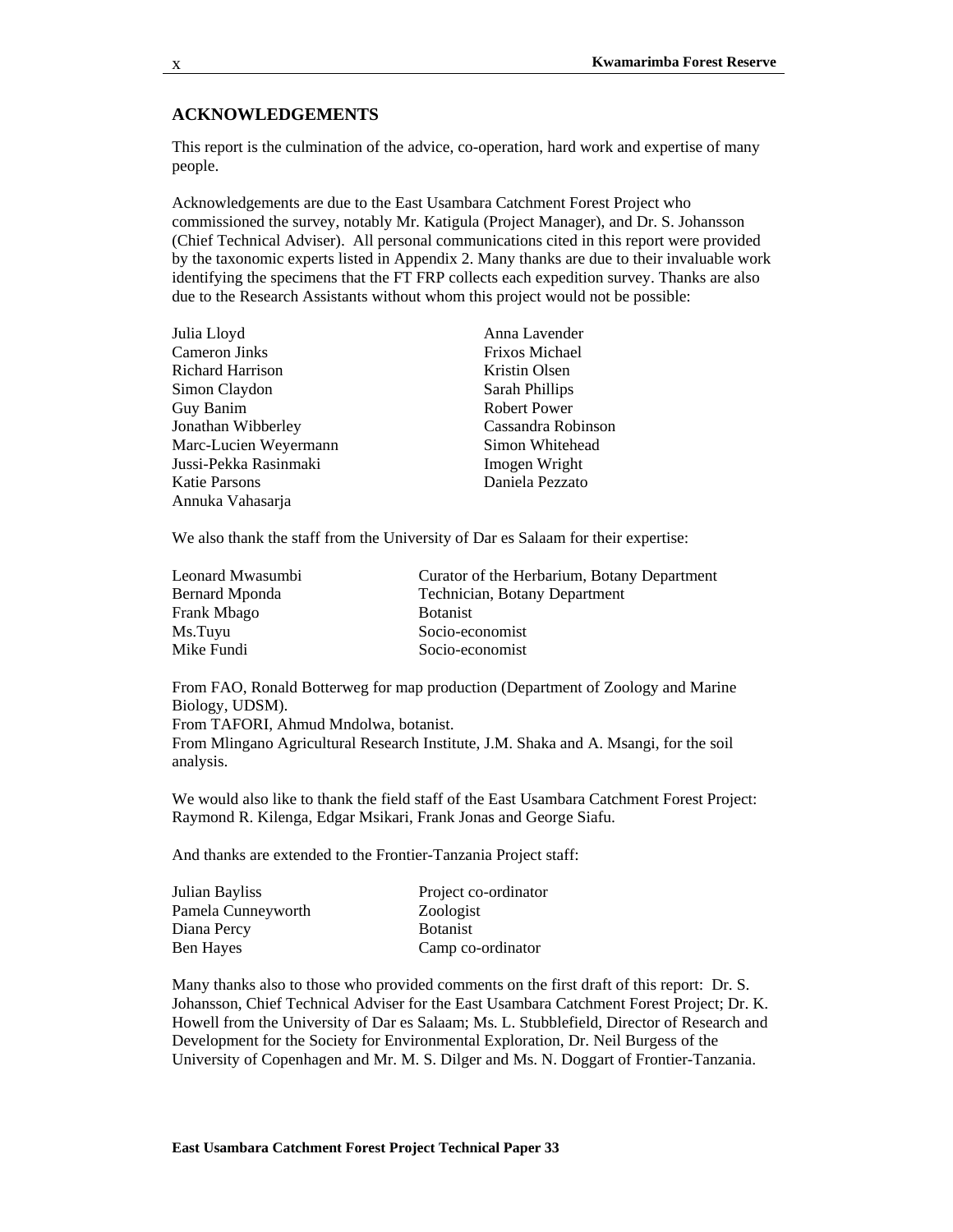## **Abstract**

Kwamarimba forest reserve is situated in the East Usambara mountains in north-east Tanzania. The East Usambaras form part of the mountain chain called the Eastern Arc which ranges from southern Kenya to southern Tanzania. These mountains are known for their rich floral and faunal diversity and high levels of species endemism (Hamilton, 1989). To investigate further this biodiversity, a biological survey of Kwamarimba forest reserve was conducted with a socio-economic component between October and December 1995 for a total of 51 research-days.

This report summarises the findings of the survey in terms of floral and faunal inventories. Notes on ecological requirements and degree of endemism for each species is presented to provide an indication of the number of (a) forest dependent species as opposed to forest non-dependent and non-forest species; (b) threatened and rare species (based on IUCN 1994 criteria<sup>1</sup>) and (c) endemics and near-endemics<sup>2</sup> to the Usambara mountains. These are presented so as to highlight the importance of Kwamarimba forest reserve in a national and international context. These three categories are then combined to assess which species are considered at high risk of becoming locally extinct if the forest continues to be further degraded and fragmented.

The survey identified 165 species of tree and shrub, 16 species of mammal, 11 species of bird, 17 species of reptile and 11 species of amphibian.

#### *Flora*

 $\overline{a}$ 

Four tree species are endemic to the Usambara mountains and 39 which have restricted ranges limited to the Eastern Arc and/or East African lowland forests. Thirty-seven species are dependent on primary forest, and of these species, 14 were also endemic or near endemic to the Usambara mountains. Twenty non-forest tree and shrub species are established within the reserve boundaries.

Species of particular interest encountered during this survey included:

- *Cola usambarensis, Cynometra brachyrrhachis,* and *Cynometra longipedicellata*  are wet evergreen forest trees, endemic to the East Usambara mountains recorded in the reserve. The first two were recorded twice and the latter 15 times;
- *Rinorea angustifolia,* a wet evergreen forest tree, endemic to the East and the West Usambara mountains was recorded once in the reserve;

- Endangered a species facing a very high risk of extinction in the wild in the near future.
- Vulnerable a species facing a high risk of extinction in the wild in the medium-term future.

Near threatened - species which are close to qualifying for the status 'Vulnerable.'

2 Endemic - Species occurring only in the Usambara mountains Near-endemic - Species with limited ranges in the Eastern Arc mountains and/or the East African lowlands between Somalia and Mozambique (Iversen, 1991b).

<sup>1</sup> All IUCN notes are based on IUCN 1994 criteria for species as compiled by the National Biodiversity Database in the Department of Zoology and Marine Biology, UDSM, Dar es Salaam. Definitions are as follows: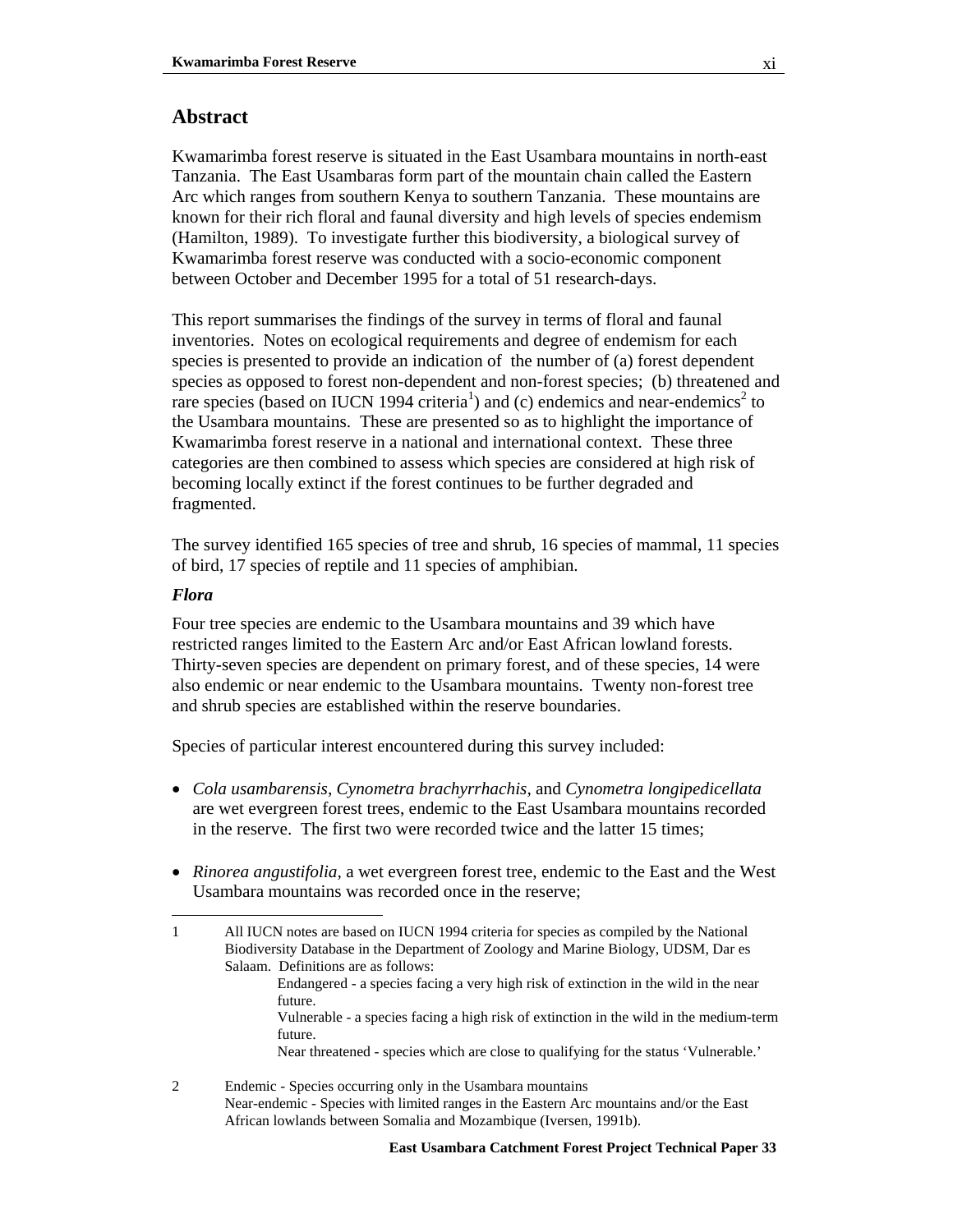- *Sapium armatum*, a small dry forest tree, previously recorded as a coastal endemic, is a new record for the region (FTEA);
- *Nesogordonia holtzii* is considered a coastal endemic tree. The occurrence of this species in the Usambaras may represent a range extension however the full description of this species has yet to be published.

### *Fauna*

Three faunal species were recorded which are endemic to the Usambara mountains and fourteen species were recorded as near-endemics, having restricted ranges limited to the Eastern Arc and/or East African lowland forests. Twenty species are dependent on primary forest, and of these species, 15 are also endemic or near endemic to the Usambara mountains. One non-forest species is established in the reserve.

Species of particular interest encountered during this survey include:

- *Typhlops pallidus*, the pallid blind snake, known from Sudan, Kenya and Zanzibar. This is the first record from the Tanzanian mainland;
- The Usambara eagle owl, *Bubo vosseleri*, and the Southern hyliota, *Hyliota australis* spp. *usambarae,* were recorded in the reserve. Both are endemic to the Usambara mountains. The former, is a CITES II species, also considered 'Vulnerable' by IUCN;
- *Mertensophryne micranotis* is listed as 'Endangered' by IUCN;
- *Sheppardia gunningi, Bubo vosseleri, Philothamnus macrops, Elapsoidea nigra, Rhampholeon brevicaudatus, Bufo brauni, Leptopelis barbouri,* and *Scolecomorphus vittatus* are listed as 'Vulnerable' by IUCN;
- *Chamaeleo melleri, Swynnertonia swynnertoni* and *Rhynchocyon cirnei* spp. *petersi*  are listed as 'Near-threatened' by IUCN.

#### *Soils*

The soils of Kwamarimba are typical of other soils studied in the East Usambaras. Human disturbance was found to be a major contributing factor to the differences in soil type. These differences are mainly in respect to nutrient status. Due to the tight nutrient cycle of the forests, this likely affects the vegetation the soil is able to sustain.

### *Disturbance*

The highest level of pole and timber extraction recorded in the reserve was located on the transect which runs near to the central area of the reserve. This transect is characterised as mature mixed forest away from the reserve boundaries with areas of grassland and open/disturbed forest toward the boundaries. Trapping was not conducted on this transect therefore it is not possible to determine the extent the disturbance has on presence or absence of zoological species.

#### *Socio-economics*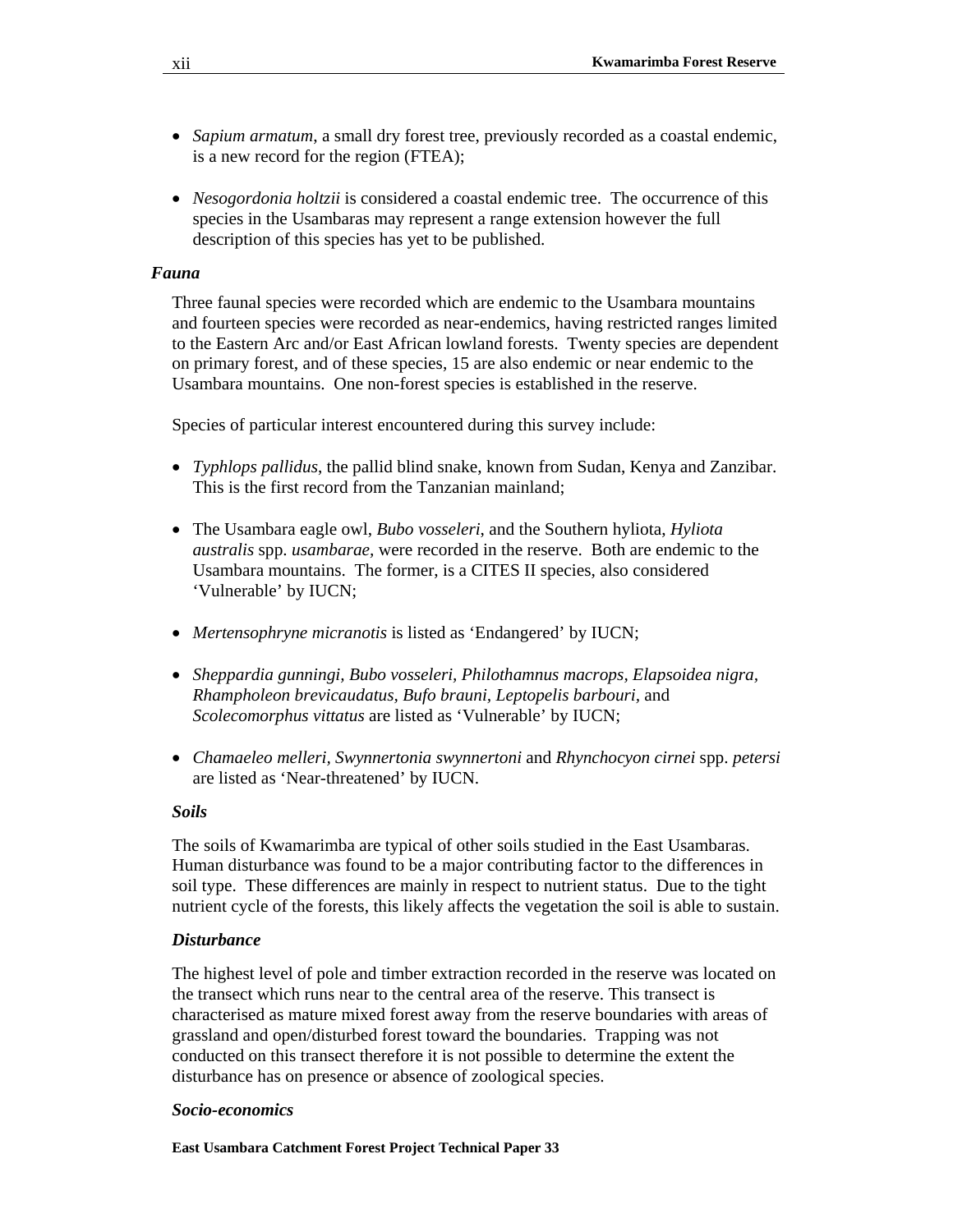The people living in the area of Kwamarimba forest reserve do not appear to understand the advantages of the forest reserves. They are given little information and education about the reserves and are thus unlikely to change their attitudes and consequently behaviour which have a direct impact on the forest, its' quality and long-term sustainability.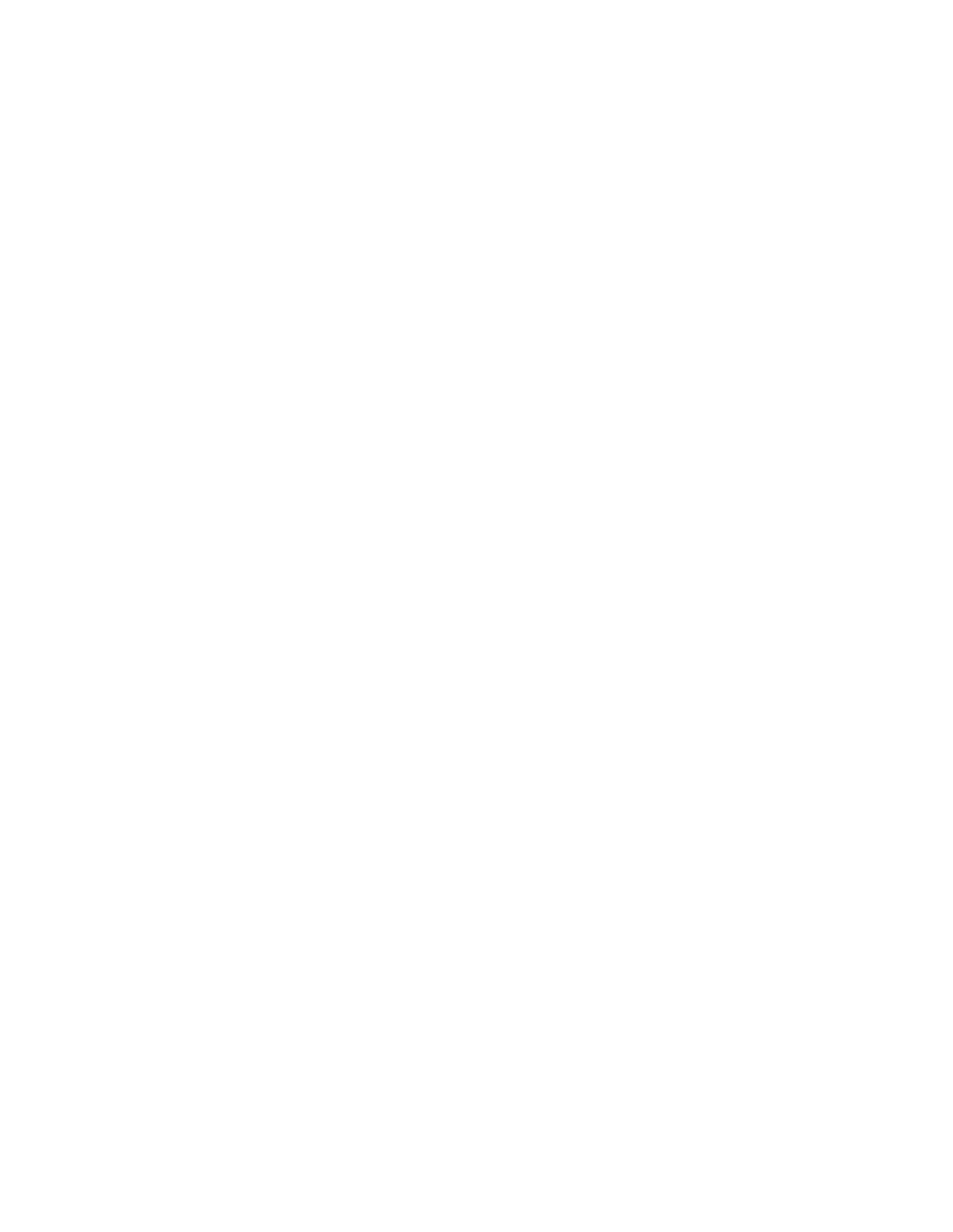# **1.0 INTRODUCTION: EAST USAMBARA AND FOREST DIVERSITY**

The East Usambara mountains are situated in north-east Tanzania, close (40 km) to the coastal town of Tanga between  $4^048^\circ$ -5 $^013^\circ$ S and  $38^032^\circ$ -38 $^048^\circ$ E. These mountains form part of a chain known as the Eastern Arc which stretches down the coast of East Africa from southern Kenya to southern Tanzania. This is a chain of isolated mountains composed of Precambrian rock exposed by block faulting and slow uprise (Griffiths, 1993). Being adjacent to the Indian Ocean, considerable orographic rainfall occurs in this area. The rainfall distribution is bi-modal, peaking between March and May and between September and December. The dry seasons are from June to August and January to March. Precipitation, however, occurs in all months. Rainfall is greatest at higher altitudes and in the south-east of the mountains, increasing from 1,200 mm annually in the foothills to over 2,200 mm at the higher altitudes. Because of the topographical and climatic interactions, the western slopes are drier compared to the eastern slopes. Due to their age, isolation and their function as condensers of the moisture from the Indian Ocean, they support ancient and unique forests, rich in endemic species (Hamilton, 1989).

Research in the East Usambara mountains began in the late 1890's with substantial botanical collections being undertaken. Later, in 1928, surveys were undertaken on amphibians and by the 1930's detailed ornithological work had begun. Biological research in the mountains has steadily increased over the years since. More recently, work in the area has also included an attempt to understand the drainage and catchment value of the mountain's forests (Bruen, 1989; Litterick, 1989).

The East Usambara forests have been likened to the African equivalent of the Galapagos Islands in terms of their endemism and biodiversity (Rogers & Homewood, 1982; Howell, 1989). They are considered to be one of the most important forest blocks in Africa, if not the most important (Tye, 1994). Currently, around 2,800 taxa of plants have been recorded of which it is suggested that over one quarter are endemic or near-endemic (Iversen, 1991). Many are threatened (Rodgers, 1996).

In addition to the biodiversity value is the drainage and catchment value of the East Usambara forests. The forests play an important role in maintaining the hydrological cycle which feeds the Sigi river. The Sigi river is a vital water source for the local communities as well as supplying water for the large coastal town of Tanga. Deforestation in the area will lead to increased soil erosion particularly from the steeper slopes. Soil erosion is liable to result in more irregular run off and in a deterioration in water quality due to siltation.

The latest survey of the area, conducted by Johansson & Sandy (1996) shows that approximately 45,137 ha of the East Usambaras remain as natural forest. This can be divided into two types: submontane rain forest and lowland forest. Altitude is the factor differentiating these two forest types (Hamilton, 1989), with submontane forest generally occurring above 850 m.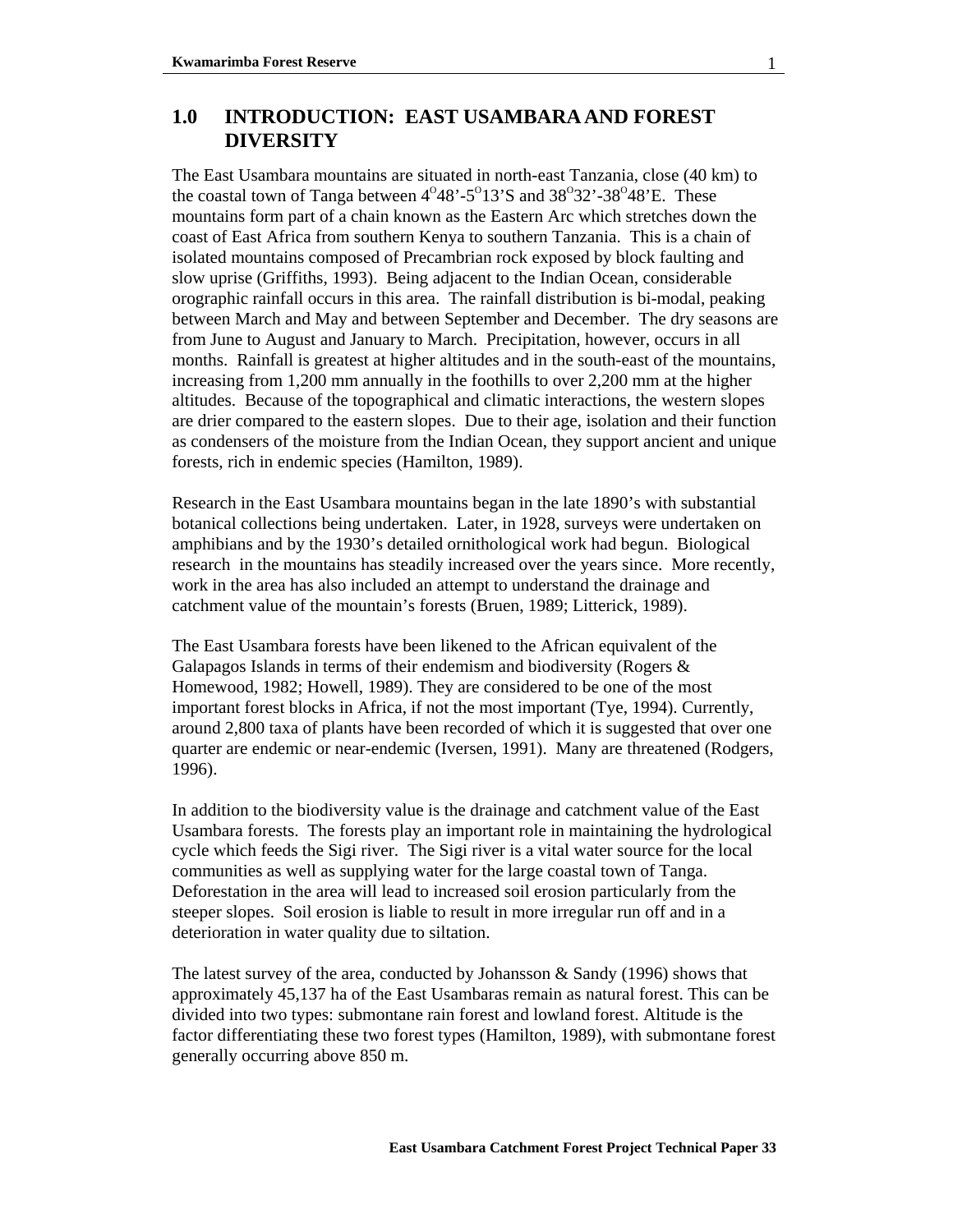Hyytiäinen (1995) classifies these two forest types into three categories<sup>3</sup>: (1) dense forest; (2) poorly stocked forest; and (3) cultivated forest, according to the density of the forest and the degree of human involvement. In the East Usambaras, submontane forest occupies 12,916.6 ha (30.7%), lowland forest occupies 29,497.4 ha (62.9%), and forest plantations occupy 2,723.6 ha (6.5%). 21,900 ha are presently gazetted forest reserves. The remainder, 35,909 ha (43%) of the East Usambaras is classified as agricultural land; woodland; grassland; ponds; rivers; barren land; and settlements (Johansson & Sandy, 1996).

The mammals of the East Usambaras show limited endemism (Collar & Stuart, 1987). However, there are several species of special interest. These include: the restricted Black and Rufous Elephant Shrew, *Rhynchocyon petersi,* which is common in the Usambaras (Collar & Stuart, 1987) yet listed as globally 'Endangered' by IUCN due to a decline in habitat extent and quality; Abbott's Duiker, *Cephalophus spadix*, listed as 'Vulnerable'(Groombridge, 1993); and the Lesser Pouched Rat, *Beamys hindei* about which insufficient information is available to determine its status (IUCN 1996).

There are at least 24 species of reptiles and amphibians endemic to the East Usambaras (Rodgers & Homewood, 1982). The East Usambara Biodiversity Surveys provide further information on new species and species' range extensions. A new species of snake, *Prosymna semifasciata,* was recently found in Kwamgumi forest reserve (Broadley, 1995), and a range extension for the endemic frog, *Hoplophryne rogersi,* was recorded at Bamba Ridge forest reserve (Cunneyworth & Stubblefield, 1996b).

The forest avifauna of the East Usambaras is remarkable in its diversity with 110 species, the highest recorded in this part of Africa (Stuart, 1989). Six species occurring in the lowland forests are considered threatened with global extinction: Sokoke Scops Owl, *Otus ireneae*; the endemic Usambara Eagle Owl, *Bubo vosseleri*; Swynnerton's Robin, *Swynnertonia swynnertoni*; East Coast Akalat, *Sheppardia gunningi*; Amani Sunbird, *Anthreptes pallidigaster*; and the Banded Green Sunbird, *Anthreptes rubritorques* (Collar *et al.,* 1994).

The East Usambaras are essentially forest 'islands' (Lovett, 1989). There has been natural forest in the area for thousands, if not millions, of years. These forests have been under continuous exploitative human pressure for at least 2,000 years (Schmidt, 1989). Until recently, especially in the past 50 years, (Kikula, 1989), this pressure has been sustainable. However, the growing human population in the area is leading to increased pressure on the remaining natural forest, and represents the main threat to their survival (Collar & Stuart, 1987). The Usambaras harbour many species which have been geographically separated from their closest relatives for long periods. They

After Hyytiainen (1995)

<sup>2</sup><br>3

 <sup>1.</sup> Dense forest: uneven-aged, more or less disturbed natural forest which has a species composition characteristic to the original forest type & has an unbroken crown cover.

 <sup>2.</sup> Poorly stocked forest: a variety of primary or secondary forests which are poorly stocked because of various natural or man-made reasons. They are forests with low density, fairly open crown cover, modest volume and dominant height less than in dense forests belonging to the same forest type.

 <sup>3.</sup> Cultivation under forest: encroached areas which still have at least moderate forest cover.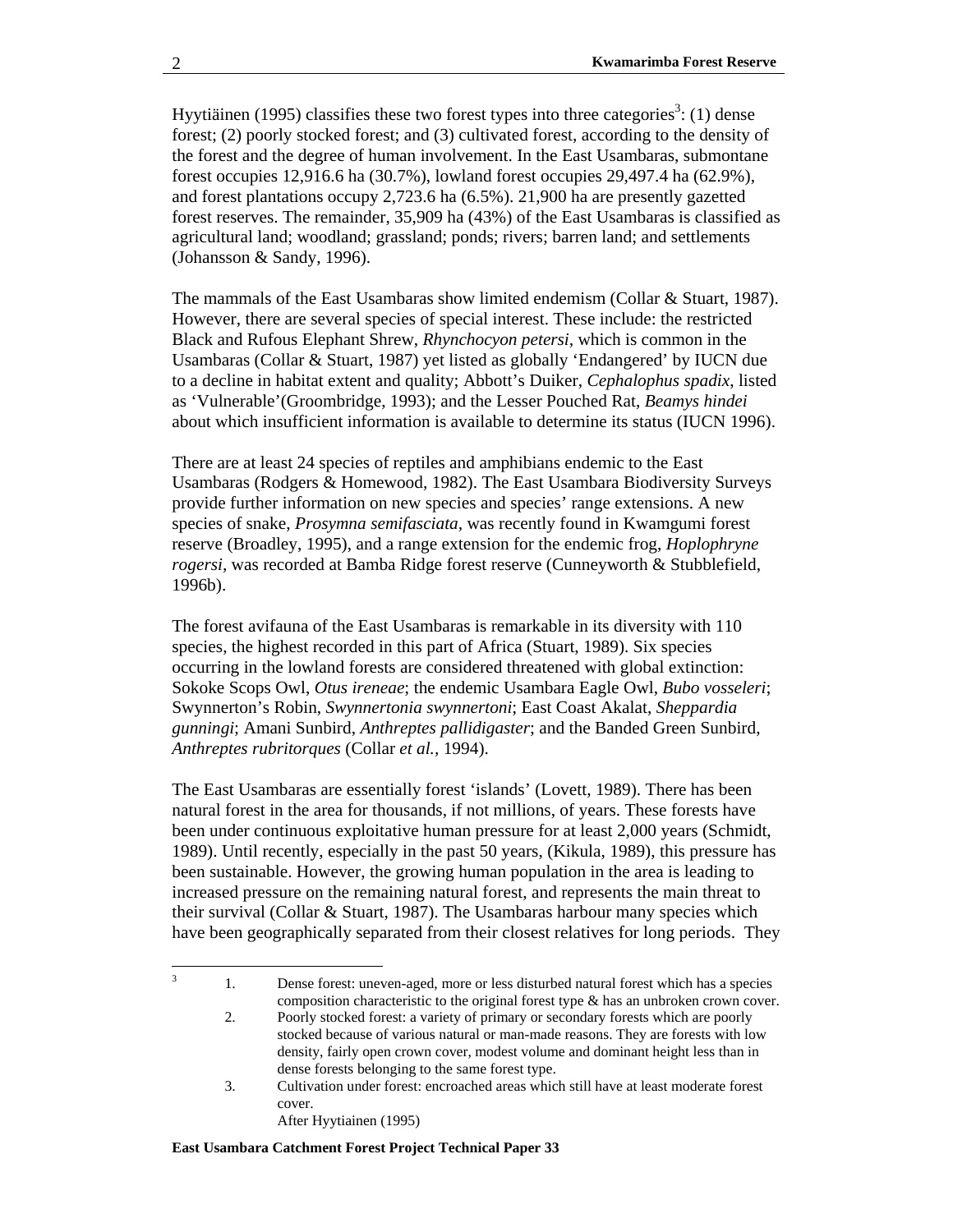also serve as a refuge for formerly widespread flora and fauna that have become extinct over much of their former area (Iversen, 1991). The conservation and preservation of this unique area of biodiversity should be given high priority.

# **2.0 AIMS OF THE SURVEY**

The specific aims of the survey as outlined in the Terms of Reference between Frontier Tanzania Forest Research Programme and the East Usambara Catchment Forest Project are:

- to conduct biological baseline surveys in selected gazetted forests and in forests which are proposed for gazettement;
- to provide information on the biological value and importance of these forests in order to assist in the development of management plans and practices for these forests;
- to develop a system for monitoring aspects of forest biodiversity, both on a general as well as a forest-specific level.

Furthermore, the aims of the survey methods applied are:

- to sample the vegetation and tree species composition of six forests of the East Usambaras using systematic sampling techniques along systematically located vegetation transects, which sample approximately 0.5% in area of each forest reserve;
- to assess levels of disturbance by systematically sampling the incidence of tree cutting, animal trapping and other illegal activities along the vegetation transects;
- to use standard and repeatable methods to record biodiversity values of the forest in terms of small mammal species, reptiles, amphibians, and invertebrate species;
- to collect opportunistic data on all other groups of vertebrate and invertebrates. Species lists resulting from this will be compared against standard appraisals of species rarity and other values in order to assess the overall biodiversity values of each forest.
- to undertake a socio-economic appraisal of the impact of resource-use activities by human communities in the vicinity of each forest and produce a brief assessment of how these activities affect the integrity of the forests.

Consequently, this survey will provide standardised and repeatable methods to assess the biodiversity values of the forests to enable their importance to be determined and permit biodiversity value to be monitored through time.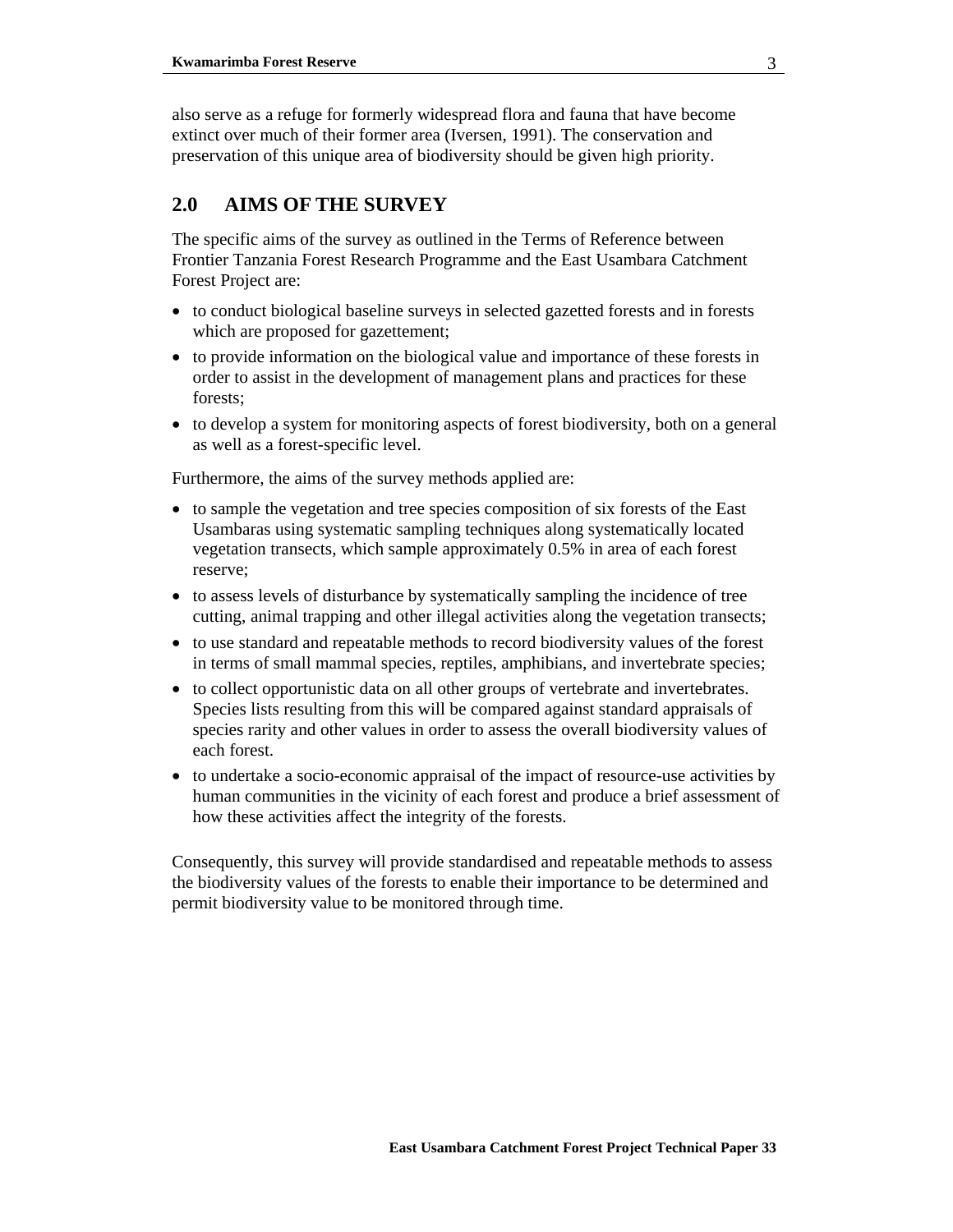## **3.0 DESCRIPTION OF THE FOREST**

## **3.1 General description**

Kwamarimba forest reserve (also known as Marimba) is located in the East Usambara Mountains, Tanzania at the grid reference  $38^{\circ}45'E\ 5^{\circ}02'S$ . Administratively, Kwamarimba falls under the Muheza district.

Kwamarimba forest reserve is situated in the Sigi valley in the central area of the East Usambaras (Figure 1). The latest survey of the area was carried out by Hyytiäinen (1995), and updated by Johansson & Sandy (1996). The results for Kwamarimba forest reserve are summarised in Table 1 below. The majority of Kwamarimba forest reserve can be classified as lowland forest and specifically lowland evergreen forest. Kwamarimba is one of two forested areas in the East Usambaras remaining with this vegetation type (Iversen, 1991a).

The altitudinal zonation ranges from 95 m at the Sigi river to 445 m. The ridge runs south-west to north-east, with one peak in the south-west quadrant of the reserve and the other in the north-east quadrant. The Sigi river denotes the western border of the reserve (Figure 2). Longuza forest reserve lies on the opposite side of the Sigi river.

**Table 1.** Land use distribution (Johansson & Sandy, 1996).

| Kwamarimba Forest Reserve                             | Area (ha)      | Percent $(\% )$ |
|-------------------------------------------------------|----------------|-----------------|
| Dense lowland forest<br>Poorly stocked lowland forest | 763.0<br>124.4 | 86.0<br>14.0    |
| Total for the reserve:                                | 887.4          | 100.0           |

#### **3.1.1 History and Status**

Kwamarimba was one of six forest reserves initially gazetted by the German administration in 1913. At this time the reserve consisted of 802 ha. Regazetted in 1934 and 1951, its area was extended to its current size of 887.4 ha (Johansson & Sandy, 1996).

**Table 2.** Status of Kwamarimba forest reserve.

| <b>Name</b> | <b>Status</b>         | <b>Current Size</b><br>(ha) | <b>Gazettement</b><br>date | <b>Maps</b>   |
|-------------|-----------------------|-----------------------------|----------------------------|---------------|
| Kwamarimba  | <b>Forest Reserve</b> | 887.4                       | German 1913,<br>1934, 1954 | JB. 189, 1287 |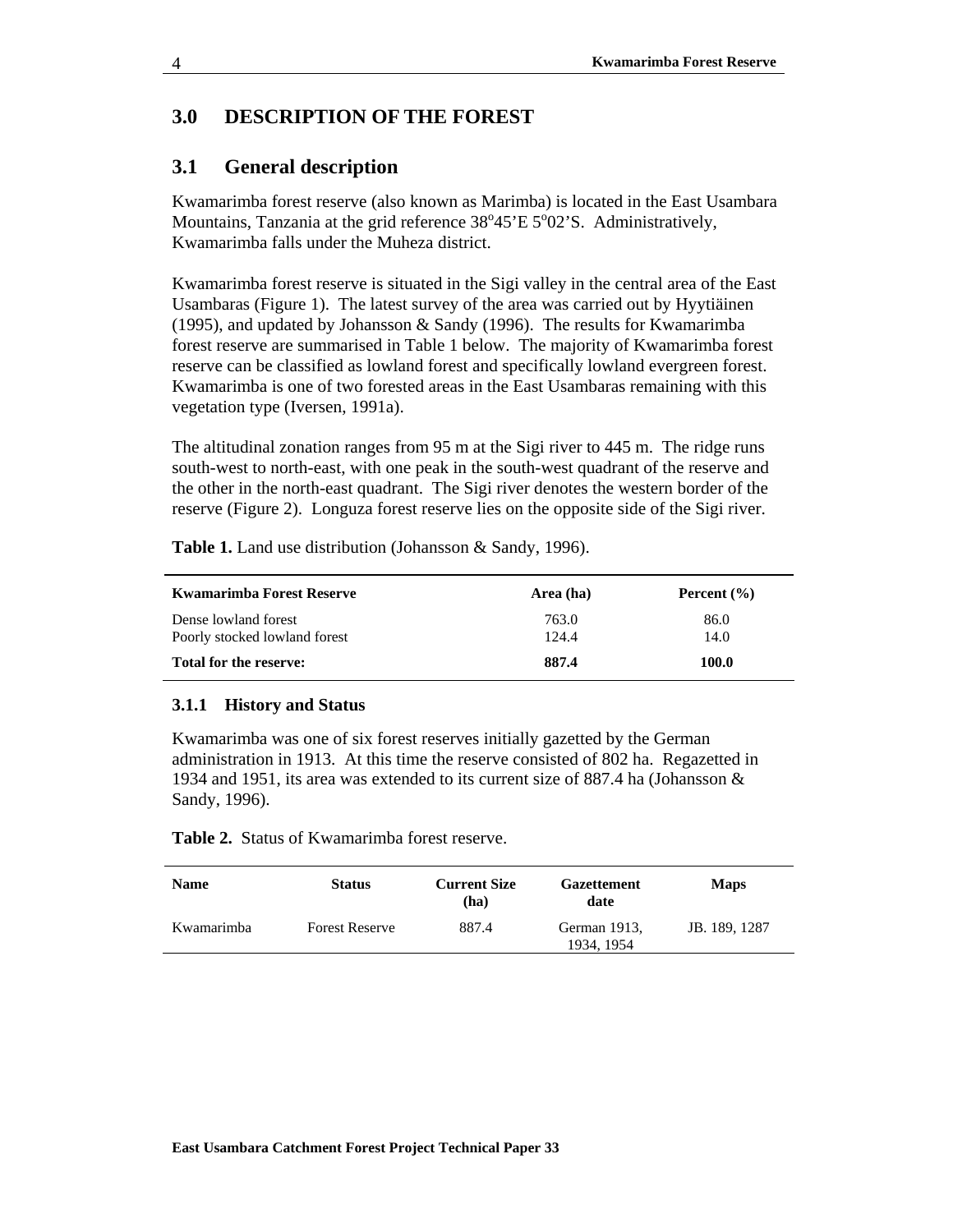**Figure 1.** The location of Kwamarimba forest reserve in relation to other East Usambara forests.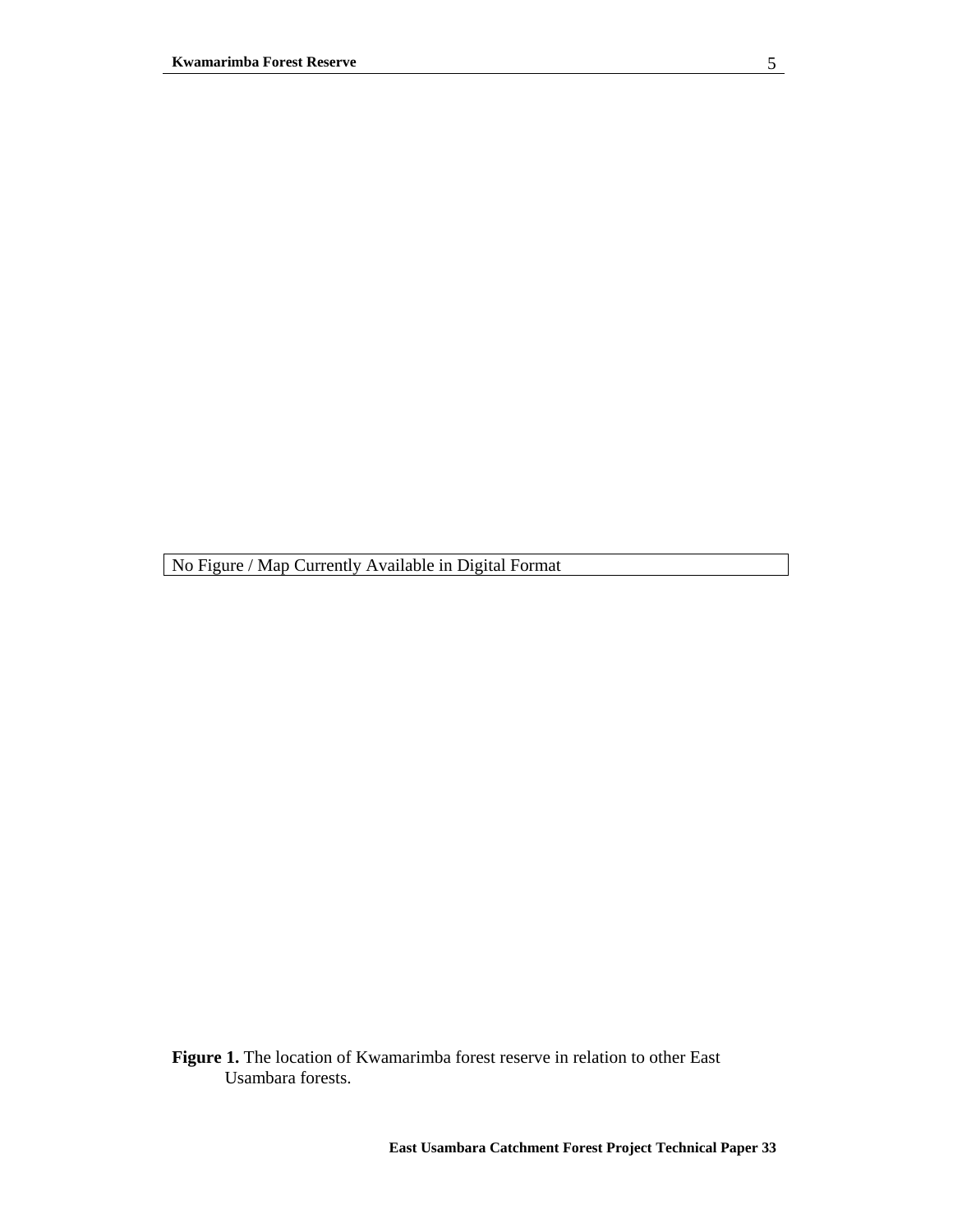**Figure 2.** Topographical map.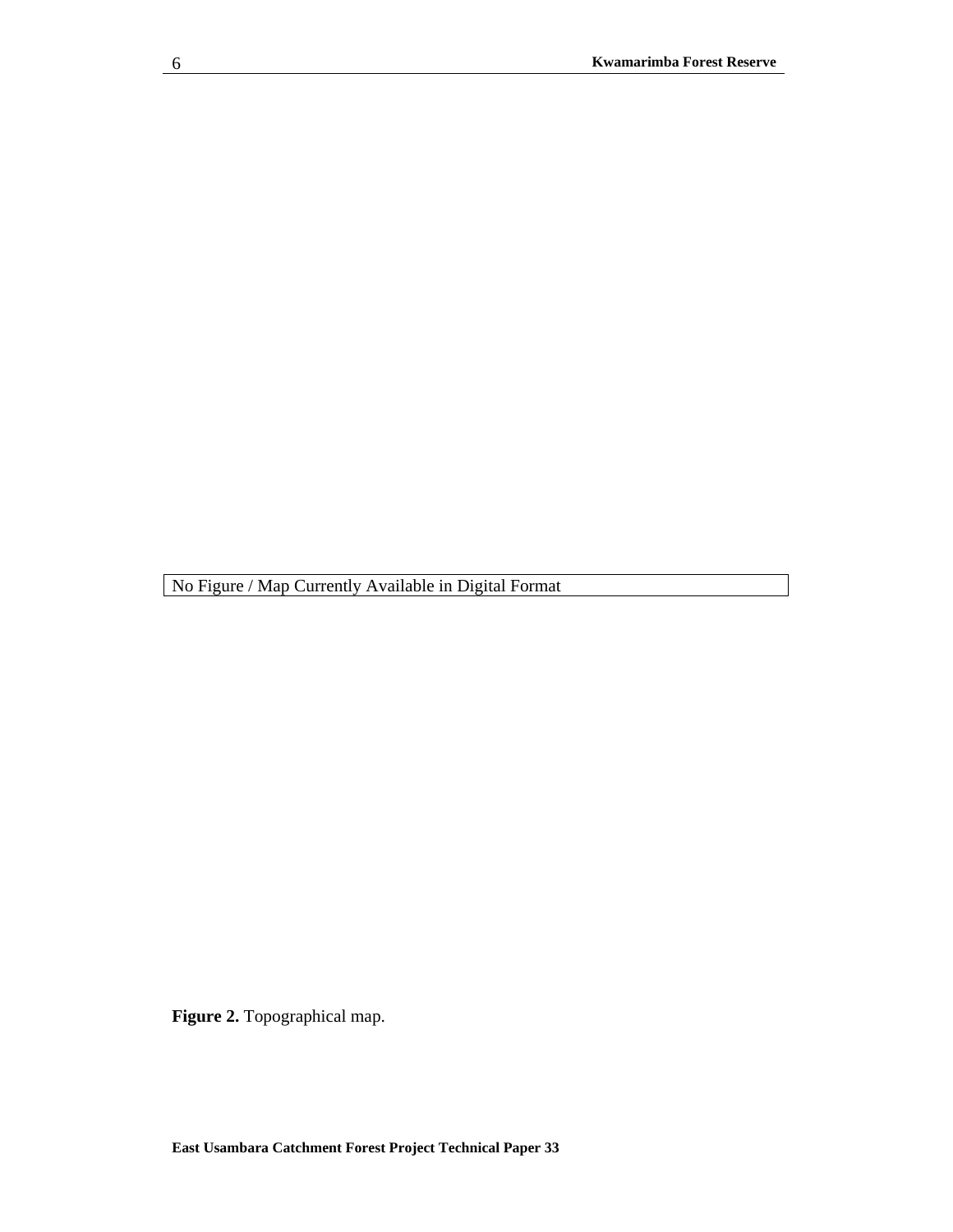# **4.0 SOILS**

*By Leigh Stubblefield*

## **4.1 Introduction**

On a separate contract, the National Soil Service (NSS) carried out a soil survey of Kwamarimba forest reserve (Shaka and Msangi 1996). The objectives of the study were to assess the nature and distribution of different soil types.

# **4.2 Methods**

The FT FRP constructed a total of 52 vegetation analysis plots in a grid system, each measuring 450 m x 450 m. Soil samples were taken from the south-west corner of each of these vegetation plots from altitudes ranging between 95 m and 445 m. The floristic composition of a 50 m x 20 m sub-plot, also located in the south-west corner of the larger vegetation plot, was analysed in terms of tree species density and tree species dominance.

A total of 52 soil-auger hole observations were established to a depth of 150 cm where possible. Data was recorded on the soil cores extracted by the auger according to FAO (1977) guidelines for describing soil profiles. Soil colour was described using the 'Munsell notation'. Soil samples were taken from both the surface horizon, at a depth between 0-25 cm, and from the sub-soil, at a depth between 25-50 cm. These samples were analysed at the NSS Central Laboratory to determine the following properties: soil texture; pH; total nitrogen; organic carbon; available phosphorus; cation exchange capacity; and exchangeable calcium, potassium, magnesium and sodium.

# **4.3 Results**

Altitudinal variation was limited to lowland sites. The topography was undulating and slope gradients were between 5-50%, with upper slopes ranging from 30-35%; mid-slopes ranging from 25-30%; and lower slopes having an average gradient of 25%. In general, there appeared to be no significant relationship between soil type and catenary position. Soils on steeper slopes were very prone to severe erosion if vegetation cover was removed.

The soils of Kwamarimba ranged from very shallow  $\left($ <20 cm) to very deep  $\left($ >120 cm), but were predominantly deep to very deep (80-120+ cm), and all were well drained. These deep soils indicated heavy weathering as they showed very little horizon differentiation. As would be expected, the deeper soils were largely found on mid- to lower slopes. The shallow soils were generally correlated with catenary position and found on ridge tops and upper slopes.

Rock outcrops, including quartzite, were located on ridge tops and in areas that bordered drainage lines, particularly adjacent to the Sigi river. Soil texture was usually clay, though sandy clay loams grading to clays down the profile were dominant in areas that bordered drainage lines. Soils were dark reddish brown becoming dark red or red with depth. Interestingly, the soils sampled in plotsbordering the Sigi river, though subject to periodic flooding (NSS, 1996), showed no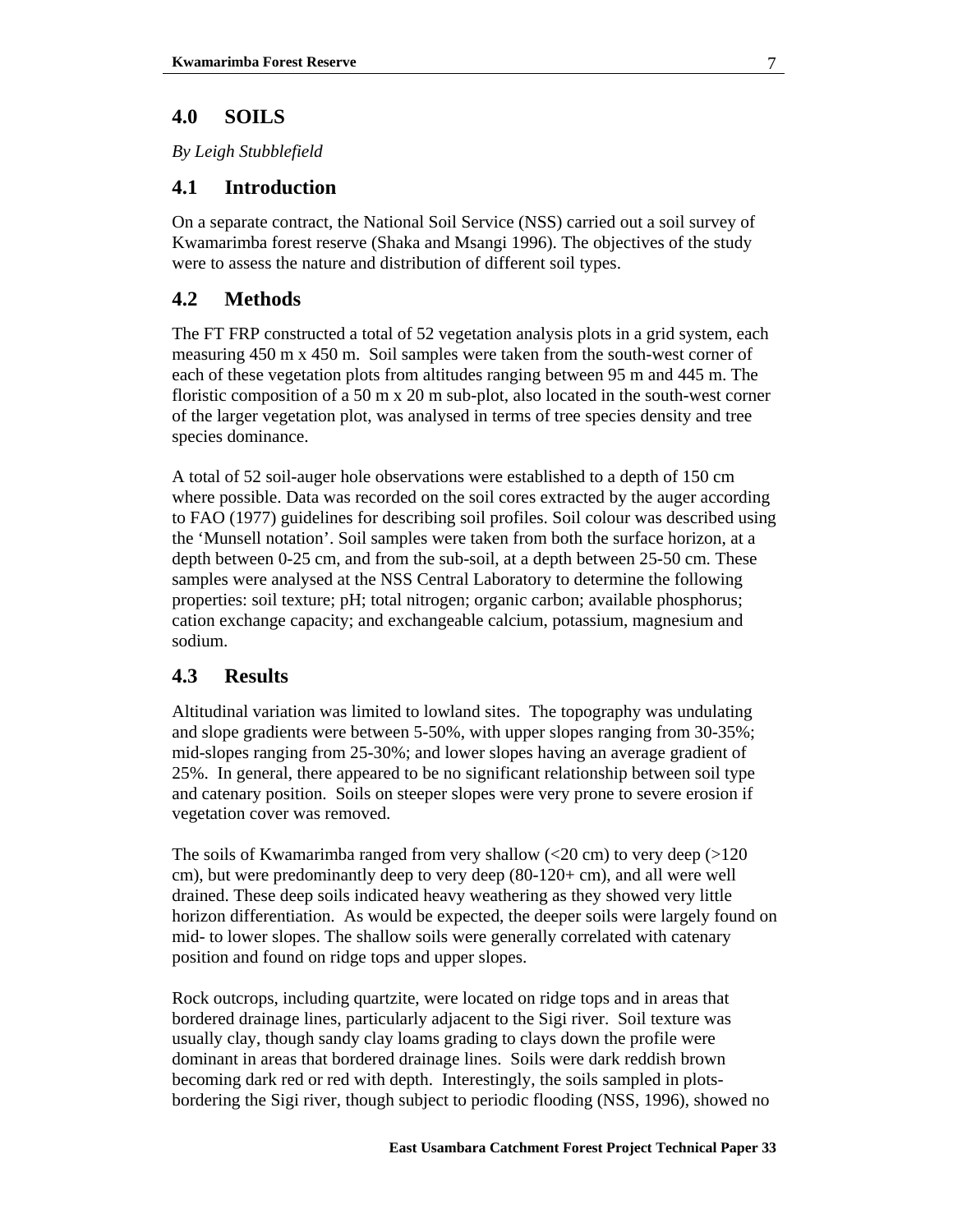signs of gleying. This suggests that despite seasonal inundation, waterlogging does not occur.

Soil reaction, measured by pH, was variable ranging from very strongly acid (4.5-5.0) to neutral (6.6-7.3). The dominant soil reaction in the topsoil was slightly acid (6.1- 6.5) decreasing to medium acid (5.6-6.0) in subsoils. The soils were non-saline. Organic carbon and total nitrogen were found to decrease, moving down the soil profile. Levels of organic carbon were variable ranging from very high to high (>3.5- 2.5%) in topsoils and decreasing to low levels (0.6-1.25%) in subsoils. Levels of total nitrogen were found to be predominantly, medium (0.2-0.5%) decreasing to low (0.1- 0.2%). The carbon to nitrogen ratio indicates that the organic matter was of a sufficient quality to enable net mineralisation. Levels of available phosphorus were found to be low  $\left(\frac{5}{7} \text{ mg/kg}\right)$  in all soils sampled.

The cation exchange capacity (CEC) indicates the ability of a soil to retain and supply nutrients for plant uptake. In general the CEC of the soils sampled was found to be medium, though for 18% of samples CEC was low. These were generally soils under poorly stocked forest or open woodland, typically areas of higher human disturbance. This indicates the negative impact of human disturbance on soil nutrient status. In the majority of soils (77%) the level of exchangeable calcium was found to be very high or high. Levels of exchangeable magnesium ranged from high to medium in topsoils and subsoils respectively. Levels of exchangeable potassium were found to range between medium and low. The level of exchangeable bases decreased markedly with increasing soil depth.

#### **4.4 Discussion**

The majority of the sample plots support dense, mature and mixed lowland forest. The western boundary of the reserve is marked by the Sigi river, and two smaller watercourses pass through the central plots. In these plots the vegetation is dominated by typical riparian elements. The eastern boundary of the reserve is bordered by agricultural land. The plots along these boundaries are characterised by woodland or wooded grassland with some forest remnants and bamboo. The soils sampled in the plots bordering the eastern boundary differ from soils in the rest of the reserve in that they are shallow to moderately deep, and mildly alkaline to neutral in terms of soil reaction. However, in terms of soil colour, texture, organic matter content, CEC and the level of exchangeable bases these eastern boundary soils are similar to other soils sampled in Kwamarimba.

The soils sampled from the plots in Longuza forest reserve were largely similar to the soils studied in other East Usambara forests, such as Magoroto, Mlungui, Bamba Ridge (Cunneyworth and Stubblefield, 1996a,b,c). They were deep, well drained, acidic, red clays which can be classified as Ferralsols (FAO, 1988). These soil properties are characteristic of sedentary soils developed *in situ* over weathered granitoid gneiss (Holmes, 1995), the underlying parent material of Kwamarimba. The soil reaction is acidic due to the high quartz content of the gneiss.

The soil surface horizons were generally clay in texture. The soils bordering drainage lines were generally clay loams which also graded to clays in the subsoil. These coarser surface elements may be the result of sedimentary deposits from the water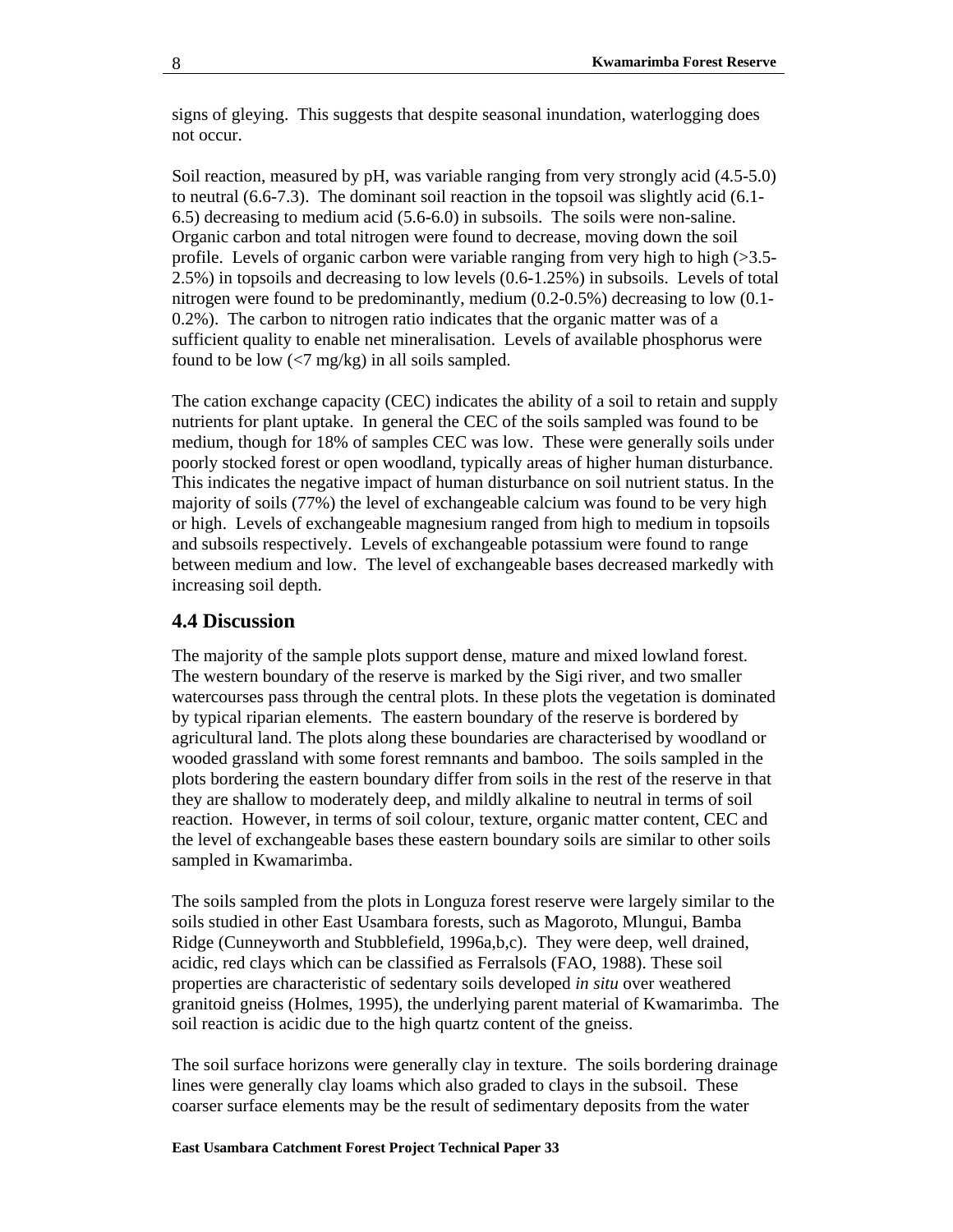courses which run through the reserve. Similarly rock outcrops, including quartzite, were common near these drainage lines and their erosion may also contribute to the sand and silt particles which influence soil texture in these areas.

The soils sampled were reddish brown becoming more red down the profile. This is typical of tropical forest soils, particularly the Rhodic Ferralsols, which are sedentary soils subject to heavy weathering. The soils are typically red due to high levels of aluminium and iron sesquioxides since other more soluble bases are washed down the profile (Holmes, 1995), and the inorganic fraction is consequently low in available nutrients.

Soils were darker in colour in the surface horizon due to the natural incorporation of surface organic matter. This incorporated organic matter is important in maintaining both the soil structure and nutrient levels, since the Ferralsols have an inherently low nutrient status due to heavy leaching. For the East Usambaras, the nutrient holding capacity of these soils is directly associated with organic matter content (Milne, 1937; Hamilton, 1989). This explains why the level of exchangeable bases decreased markedly on moving down the soil profile.

As can be seen from the results of the soil sampling, the organic matter quality of the soils sampled was good. However, Hamilton (1989) states that this apparently high soil fertility is misleading since it is sustained by a very fragile cycling of nutrients between soils and vegetation. Any disruption to this cycle, therefore, will result in the rapid loss of nutrients and lead to soil impoverishment. The soils of Kwamarimba generally support dense lowland forest which has experienced minimal levels of human disturbance. However, on steeper slopes accelerated soil erosion was observed.

It appears that soil type is not as important an influence on floristic composition as the proximity to a permanent water course and to human disturbance. In general, dense riparian forest was found bordering the rivers and streams in the reserve. In other areas, the vegetation comprised both moist and dry lowland forest elements, though moist forest elements were more abundant. Disturbance has been most significant around the eastern boundary largely in the form of agricultural encroachment. The vegetation in this area is largely woodland and wooded grassland, with a few remnant forest patches. This is most likely as a result of past bushfires which were used to clear the land for agriculture and unfortunately spread into the reserve. Thus, any change in land use, particularly relating to the level of vegetation cover appears likely to influence the soil properties, particularly nutrient status, and this should be considered when monitoring Kwamarimba forest reserve.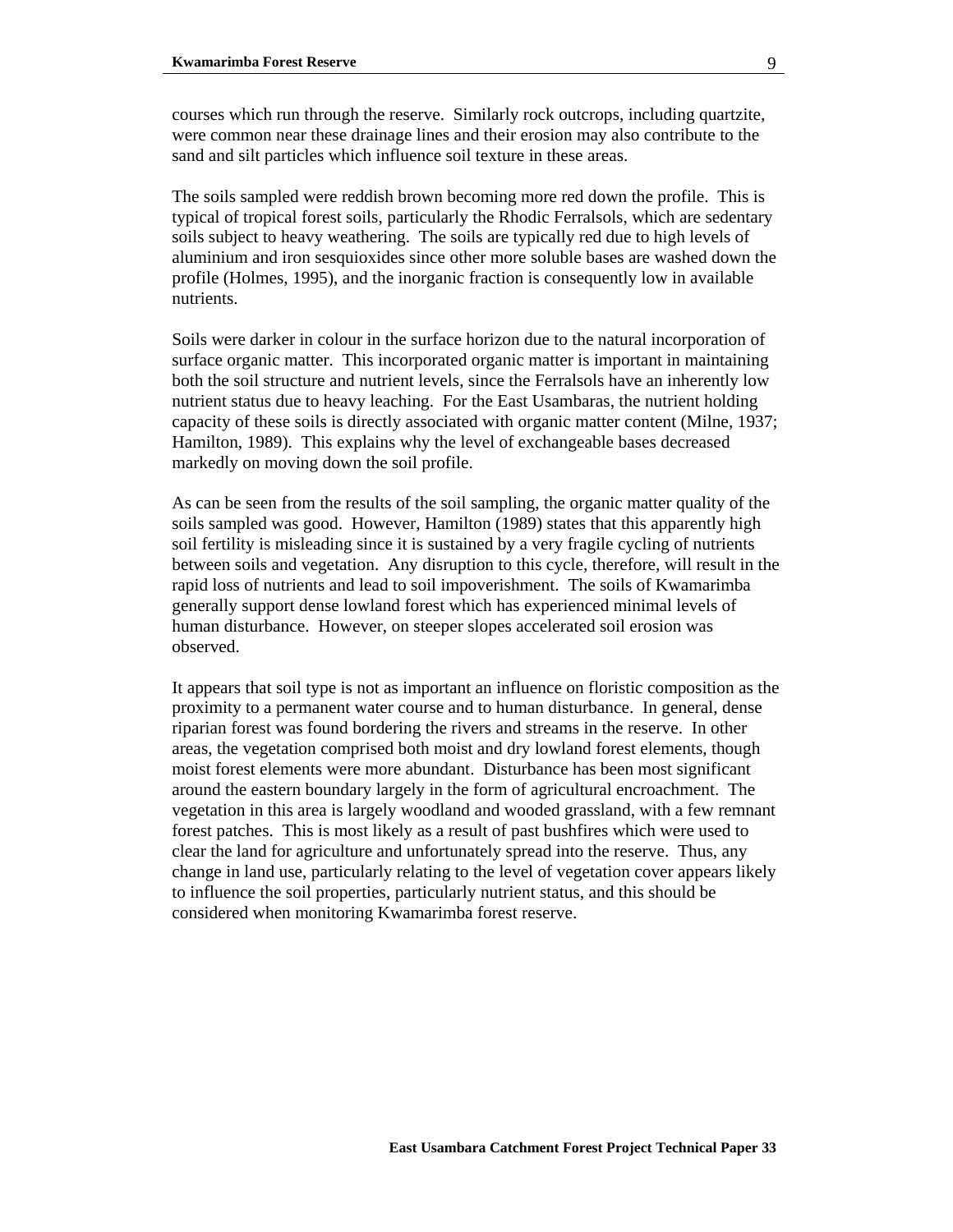# **5.0 BOTANY**

# **5.1 Introduction**

An integrated survey of the major vegetation types within the forest reserve was undertaken. These were assessed in terms of extent, distribution and species composition to determine the botanical diversity of the reserve. Simple, quantitative and repeatable methods were employed and the standardised results are comparable with other forest surveys undertaken during the survey series. Human disturbance and involvement within the forest was also studied.

# **5.2 Methods**

The forest block is divided into grid squares which are measured and marked in the field. All methods are based on these transects. The methods used during this survey are detailed in the FT FRP methodologies report (SEE, 1996). A brief description is presented below. The location of vegetation plots and disturbance transects are illustrated in Figure 3.

### **5.2.1 Forest structure**

Two methods were used to analyse forest structure: (1) quantitative vegetation analysis; (2) disturbance transects.

### *5.2.1.1 Quantitative vegetation analysis*

A standardised method of vegetation plot sampling was used, based on a 450 m grid system constructed throughout the forest on transect lines. A sample plot size of 50 m x 20 m was sampled in each grid square, giving an approximate sampling intensity of 0.5%. Within the sample plot, every tree with a dbh (diameter at breast height) of 10 cm and over was recorded, tagged and identified. Botanists from the Tanzanian Forestry Research Institute (TAFORI) and from the UDSM provided the field identification of plant species.

### *5.2.1.2 Disturbance transects*

Disturbance transects provide an estimate of pole cutting and logging in a forest block. The disturbance transects were based on the  $450 \text{ m} \times 450 \text{ m}$  grid squares constructed for the vegetation plot analysis. Each transect running north-south was sampled from boundary to boundary. Every self-standing tree and sapling (i.e. not lianas or creepers) above 1 cm dbh was measured within an area 2.5 m either side of each transect line. Each plant was recorded under one of two categories: cut or naturally fallen and then subdivided to those less than 10 cm dbh or 10 cm dbh and larger. These divisions represent differences in usage extraction. The smaller are considered poles and the larger are considered timber. The percentages of each category were then calculated to estimate their relative abundance.

Due to limitations of this method, one number representing the average cut and naturally fallen poles and timber per 100 m is given for the entire transect. The data are unable to be broken down into more meaningful units.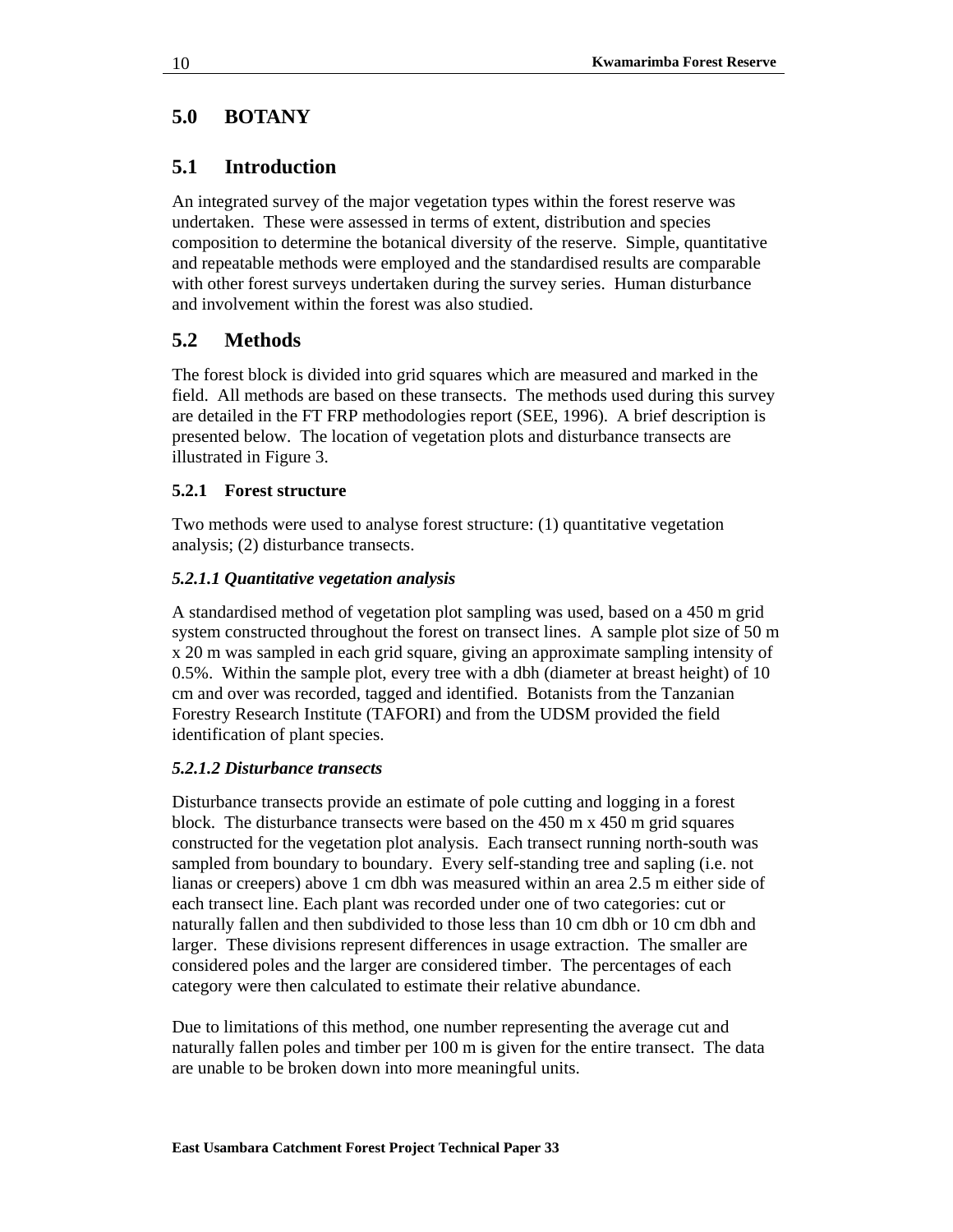**ALLE** 

No Figure / Map Currently Available in Digital Format

Figure 3. Location of vegetation plots and disturbance transects.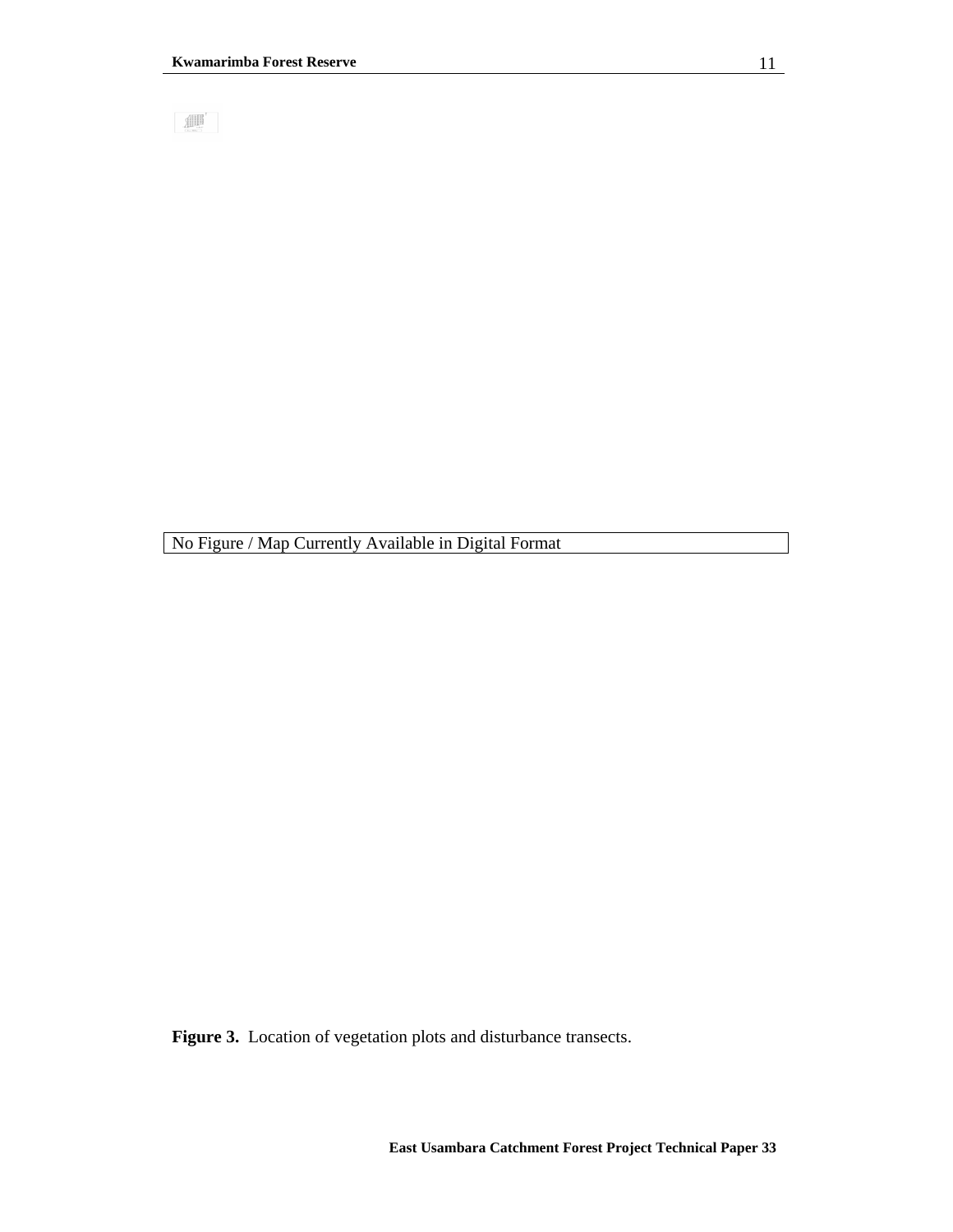# **5.3 Results**

## **5.3.1 Quantitative vegetation analysis**

Table 3 presents a checklist of the tree and shrub species recorded in the 20 m x 50 m vegetation plots. Species are described, where adequate information exists, in terms of their ecological type, their habitat and their endemic status.

**Table 3.** Checklist of trees and shrubs.

| <b>Species</b>                         | <b>Ecological type</b>    | Habitat <sup>2</sup> | <b>Endemic status</b>    |
|----------------------------------------|---------------------------|----------------------|--------------------------|
| Anacardiaceae                          |                           |                      |                          |
| Lannea schweinfurthii                  | $\mathbf f$               |                      | W                        |
| Lannea welwitschii                     | $\boldsymbol{\mathrm{F}}$ | $\mathbf L$          | W                        |
| Sorindeia madagascariensis             | $\mathbf f$               | S & L                | N                        |
| Annonaceae                             |                           |                      |                          |
| Annona senegalensis                    | $\mathbf f$               |                      | W                        |
| Lettowianthus stellatus <sup>1</sup>   | $\mathbf f$               | S & L                | N                        |
| Mkilua fragrans                        | F                         | ${\bf S}$            | N                        |
| Monodora minor <sup>1</sup>            | O                         | L                    | N                        |
| Sphaerocoryne gracilis                 | $\mathbf f$               |                      | $\overline{N}$           |
| Uvariodendron kirkii                   | f                         | $\mathbf{L}$         | $\mathbf N$              |
| Uvariodendron sp.                      | $\overline{\mathcal{L}}$  |                      | $\overline{?}$           |
| Uvariodendron sp.                      | $\overline{\mathcal{L}}$  |                      | $\overline{\mathcal{L}}$ |
| Uvariodendron sp.                      | $\overline{\mathcal{L}}$  |                      | $\overline{?}$           |
| Xylopia parviflora                     | $\mathbf f$               | L                    | W                        |
| Apocynaceae                            |                           |                      |                          |
| Holarrhena pubescens                   | $\Omega$                  | L                    | W                        |
| Araliaceae                             |                           |                      |                          |
| Cussonia zimmermannii                  | $\mathbf f$               | L                    | ${\bf N}$                |
| Bignoniaceae                           |                           |                      |                          |
| Fernandoa magnifica                    | $\mathbf f$               | L                    | N                        |
| Kigelia africana                       | f                         | $\mathbf{L}$         | W                        |
| Markhamia lutea                        | f                         | L & S                | W                        |
| Markhamia obtusifolia                  | $\Omega$                  |                      | W                        |
| Stereospermum kunthianum               | f                         |                      | W                        |
| Bombacaceae                            |                           |                      |                          |
| Bombax rhodognaphalon                  | $\mathbf f$               |                      | ${\bf N}$                |
| Boraginaceae                           |                           |                      |                          |
| Ehretia amoena                         | 0                         | $\mathbf L$          | W                        |
| <b>Burseraceae</b>                     |                           |                      |                          |
| Commiphora eminii spp.<br>zimmermannii | $\mathbf f$               | L                    | ${\bf N}$                |
| Celastraceae                           |                           |                      |                          |
| Maytenus acuminata                     | F                         | S                    | W                        |
| Maytenus undata                        | f                         | S                    | W                        |
| Platypterocarpus tanganyikensis        | $\overline{\mathcal{C}}$  |                      | $\overline{?}$           |
| Combretaceae                           |                           |                      |                          |
| Combretum illairii                     | $\mathbf f$               | L                    | N                        |
| Combretum schumannii                   | f                         | L                    | ${\bf N}$                |
| Pteleopsis myrtifolia                  | $\mathbf f$               | $\mathbf{L}$         | W                        |
| Terminalia sambesiaca                  | f                         | L                    | W                        |

j.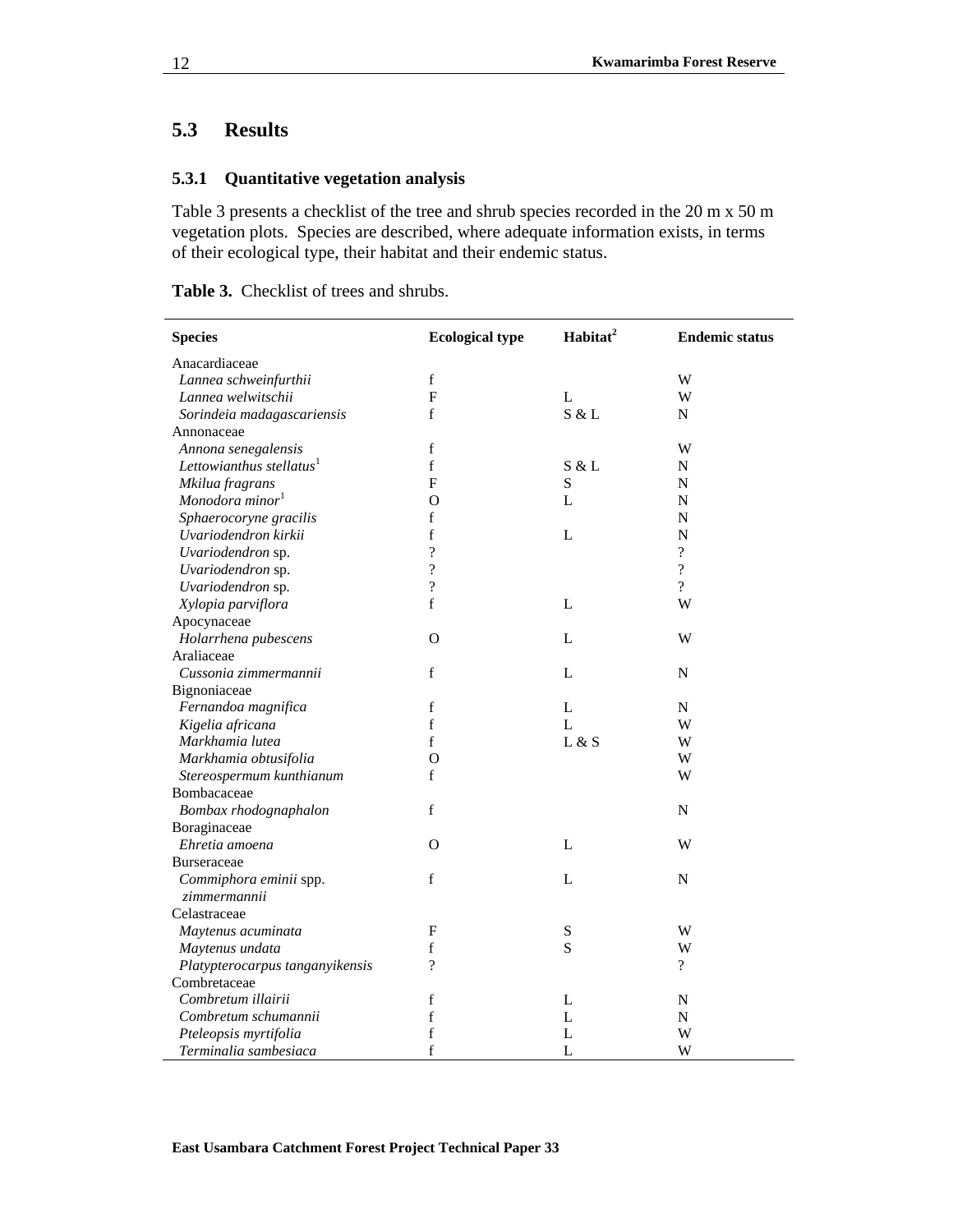| Table 3 (cont.) |  |
|-----------------|--|
|-----------------|--|

| <b>Species</b>                        | <b>Ecological type</b>   | Habitat <sup>2</sup> | <b>Endemic status</b>    |
|---------------------------------------|--------------------------|----------------------|--------------------------|
| Compositae                            |                          |                      |                          |
| Brachylaena huillensis                | $\mathbf{O}$             | L                    | W                        |
| Dichapetalaceae                       |                          |                      |                          |
| Dichapetalum stuhlmannii <sup>1</sup> | $\mathbf f$              |                      | W                        |
| Dracaenaceae                          |                          |                      |                          |
| Dracaena steudneri                    | $\mathbf f$              | S (forest gaps)      | W                        |
| Dracaena usambarensis                 | $\mathbf f$              |                      | W                        |
| Ebenaceae                             |                          |                      |                          |
| Diospyros abyssinica                  | f                        | ${\bf S}$            | W                        |
| Diospyros kabuyeana                   | $\mathbf f$              | $\mathbf S$          | N                        |
| Diospyros mespiliformis               | $\mathbf f$              | L                    | W                        |
| Diospyros natalensis                  | $\mathbf f$              | L                    | W                        |
| Diospyros squarrosa <sup>1</sup>      | $\overline{?}$           | L                    | W                        |
| Diospyros usambarensis                | $\Omega$                 |                      | N                        |
| Diospyros sp.                         | ?                        |                      | $\overline{\mathcal{L}}$ |
| Euclea sp.                            | $\overline{\mathcal{L}}$ |                      | $\overline{?}$           |
| Euclea sp.                            | $\overline{\mathcal{C}}$ |                      | $\overline{\mathcal{L}}$ |
| Euphorbiaceae                         |                          |                      |                          |
| Bridelia cathartica                   | f                        |                      | W                        |
| Bridelia micrantha                    | $\mathbf f$              | L & S                | W                        |
| Drypetes gerrardii                    | F                        | S                    | W                        |
| Drypetes usambarica                   | f                        | $\mathbf S$          | N                        |
| Euphorbia candelabrum                 | $\mathbf{O}$             |                      | W                        |
| Margaritaria discoidea                | $\mathbf f$              |                      | W                        |
| Mildbraedia carpinifolia              | $\mathbf f$              | L                    | N                        |
| Mildbraedia fallax <sup>1</sup>       | $\mathbf f$              |                      | W                        |
| Ricinodendron heudelotii              | f                        | L                    | W                        |
| Sapium armatum <sup>1</sup>           | $\mathbf f$              |                      | N                        |
| Sapium ellipticum                     | $\mathbf f$              | L & S                | W                        |
| Suregada zanzibarense                 | f                        | L                    | W                        |
| Flacourtiaceae                        |                          |                      |                          |
| Flacourtia indica                     | $\mathbf f$              |                      | W                        |
| Homalium abdessammadii <sup>1</sup>   | F                        |                      | W                        |
| Rawsonia lucida                       | F                        | S                    | W                        |
| Guttiferae                            |                          |                      |                          |
| Garcinia buchananii <sup>1</sup>      | $\mathbf f$              | S                    | W                        |
| Vismia orientalis                     | f                        |                      | N                        |
| Hernandiaceae                         |                          |                      |                          |
| Gyrocarpus americanus                 | f                        | L                    | W                        |
| Lecythidaceae                         |                          |                      |                          |
| Barringtonia racemosa                 | f                        | L                    | W                        |
| Leguminosae subfamily:                |                          |                      |                          |
| Caesalpiniaceae                       |                          |                      |                          |
| Afzelia quanzensis                    | $\mathbf f$              | L                    | W                        |
| Cynometra brachyrrhachis              | $\mathbf F$              | $L & S$ common       | E(EU)                    |
|                                       |                          | in both              |                          |
| Cynometra engleri                     | F                        | L                    | N                        |
| Cynometra fischeri <sup>1</sup>       | $\mathbf f$              |                      | W                        |
| Cynometra longipedicellata            | $\mathbf{F}$             | L & S common         | E(EU)                    |
|                                       |                          | in both              |                          |
| Cynometra webberi                     | $\mathbf f$              | L                    | N                        |
| Cynometra sp.                         | ?                        |                      | $\gamma$                 |
| Dialium holtzii                       | f                        | L                    | N                        |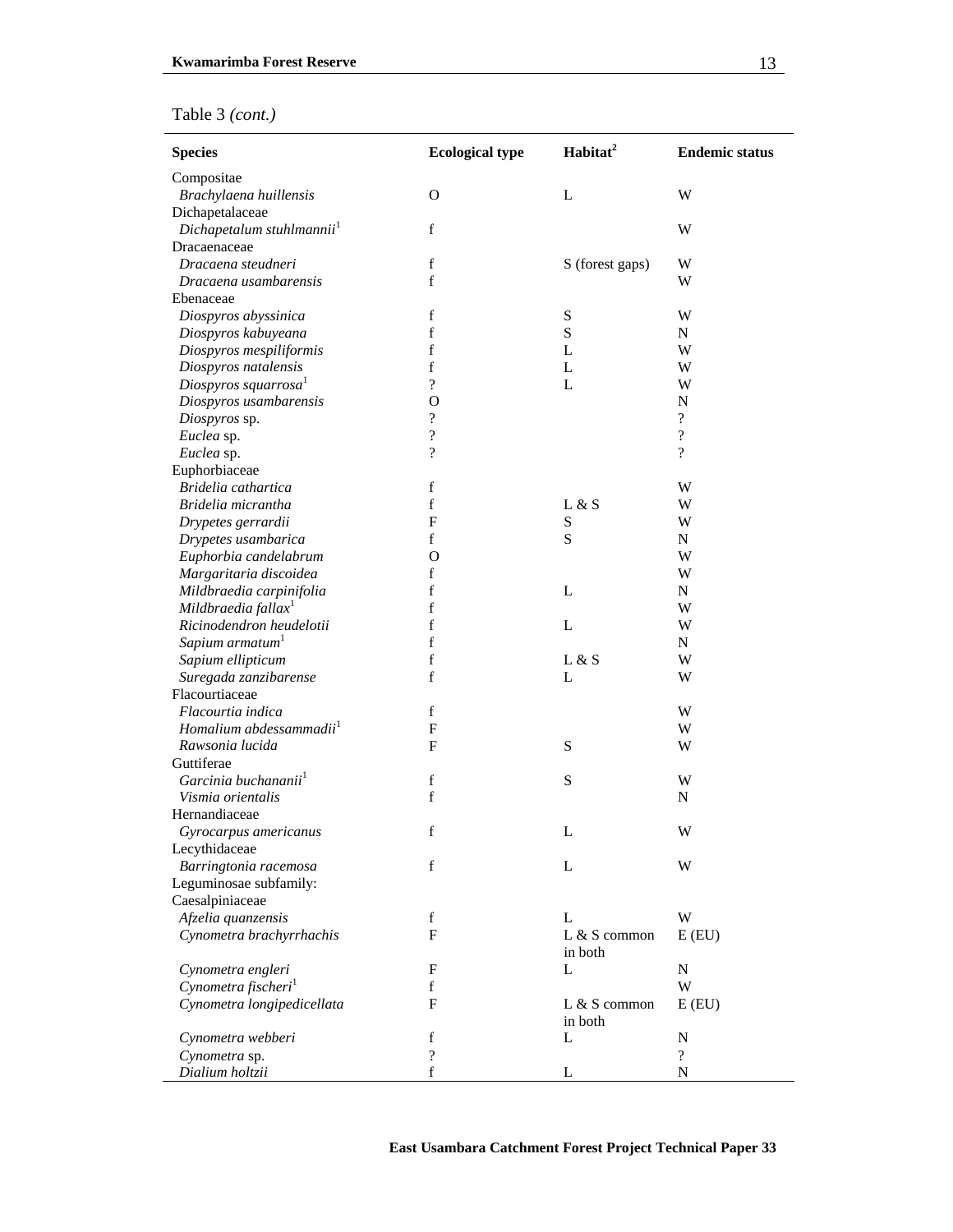|  | Table 3 (cont.) |  |
|--|-----------------|--|
|  |                 |  |

| <b>Species</b>                       | <b>Ecological type</b>    | Habitat <sup>2</sup> | <b>Endemic status</b>    |
|--------------------------------------|---------------------------|----------------------|--------------------------|
| Isoberlinia scheffleri               | $\mathbf F$               | S & L                | $\mathbf N$              |
| Julbernardia magnistipulata          | f                         | L                    | $\mathbf N$              |
| Scorodophloeus fischeri              | f                         | L                    | N                        |
| Zenkerella egregia                   | f                         | ${\bf S}$            | N                        |
| Leguminosae subfamily: Mimosaceae    |                           |                      |                          |
| Acacia robusta                       | $\mathbf f$               | L                    | W                        |
| Acacia senegalensis <sup>1</sup>     | $\Omega$                  |                      | W                        |
| Acacia sp.                           | $\overline{\cdot}$        |                      | $\overline{\mathcal{L}}$ |
| Acacia sp.                           | $\overline{\mathcal{L}}$  |                      | $\overline{?}$           |
| Albizia glaberrima                   | $\rm f$                   | L                    | W                        |
| Albizia gummifera                    | $\mathbf f$               | S & L                | W                        |
| Albizia versicolor                   | $\mathbf{O}$              |                      | W                        |
| Albizia zimmermannii                 | f                         |                      | W                        |
| Newtonia paucijuga                   | $\mathbf F$               | L                    | N                        |
| Leguminosae subfamily: Papilionaceae |                           |                      |                          |
| Angylocalyx braunii                  | $\mathbf F$               | L                    | N                        |
| Craibia brevicaudata                 | $\rm f$                   |                      | ${\bf N}$                |
| Dalbergia boehmii                    | $\rm f$                   | L                    | W                        |
| Erythrina sp.                        | $\gamma$                  |                      | $\overline{\mathcal{L}}$ |
| Lonchocarpus bussei                  | O                         |                      | W                        |
| Millettia usambarensis               | $\mathbf O$               | L                    | N                        |
| Myroxylon holtzii <sup>1</sup>       | ?                         |                      | $\overline{\mathcal{L}}$ |
| Pterocarpus mildbraedii              | $\mathbf F$               | L                    | ${\bf N}$                |
| Pterocarpus tinctorius               | $\mathbf F$               | S & L                | W                        |
| Pterocarpus sp.                      | $\overline{\mathcal{L}}$  |                      | $\overline{?}$           |
| Schefflerodendron usambarense        | $\mathbf{F}$              | S                    | W                        |
| Loganiaceae                          |                           |                      |                          |
| Strychnos usambarensis               | f                         | L                    | W                        |
| Meliaceae                            |                           |                      |                          |
| Trichilia emetica                    | $\mathbf f$               | L                    | W                        |
| Moraceae                             |                           |                      |                          |
| Antiaris toxicaria                   | f                         | L & S                | W                        |
| Dorstenia kameruniana                | $\mathbf f$               | L                    | W                        |
| Ficus exasperata                     | f                         | L & S                | W                        |
| Ficus scassellatii                   | $\mathbf f$               | S                    | W                        |
| Ficus sycomorus <sup>1</sup>         | $\rm f$                   | L                    | W                        |
| Ficus vallis-choudae                 | f                         | L                    | W                        |
| Milicia excelsa                      | f                         | L & S                | W                        |
| Morus mesozygia                      | $\mathbf F$               | L                    | W                        |
| Streblus usambarensis                | F                         | L                    | W                        |
| Trilepisium madagascariensis         | f                         | L & S                | W                        |
| Ochnaceae                            |                           |                      |                          |
| Brackenridgea bussei <sup>1</sup>    | $\overline{\mathcal{L}}$  |                      | $\overline{\mathcal{L}}$ |
| Brackenridgea zanguebarica           | $\boldsymbol{\mathrm{F}}$ |                      | W                        |
| Ochna mossambicensis                 | $\mathbf f$               |                      | $\overline{?}$           |
| Palmae                               |                           |                      |                          |
| Elaies guineensis                    | $\mathbf F$               | L & S                | W                        |
| Pandanaceae                          |                           |                      |                          |
| Pandanus rabaiensis                  | O                         |                      | N                        |
| Pandanus stuhlmannii                 | $\mathbf{O}$              |                      | W                        |
| Rhamnaceae                           |                           |                      |                          |
|                                      |                           |                      |                          |
| Ziziphus mucronata                   | О                         | L                    | W                        |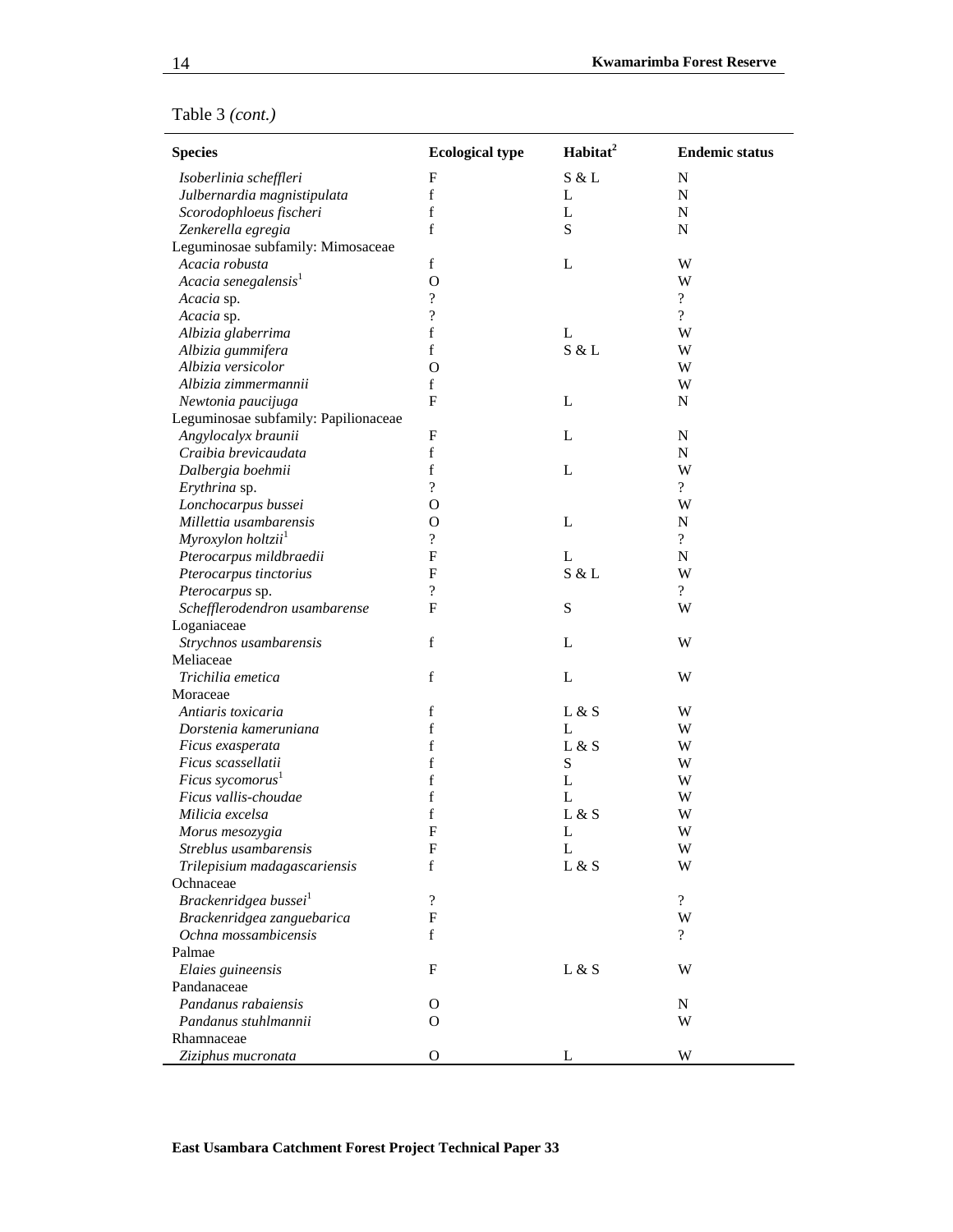# Table 3 *(cont.)*

| <b>Species</b>                         | <b>Ecological type</b>     | Habitat <sup>2</sup> | <b>Endemic status</b>      |
|----------------------------------------|----------------------------|----------------------|----------------------------|
| Rubiaceae                              |                            |                      |                            |
| Cremaspora triflora                    | $\mathbf f$                | $\mathbf S$          | N                          |
| Leptactina platyphylla                 | $\mathbf f$                | S                    | W                          |
| Pyrostria bibracteata                  | $\mathbf{O}$               |                      | W                          |
| Rothmannia manganjae                   | $\mathbf F$                | L & S                | W                          |
| Rytigynia bugoyensis                   | $\mathbf{O}$               |                      | W                          |
| Rytigynia flavida                      | $\mathbf{F}$               |                      | W                          |
| Sericanthe odoratissima                | $\mathbf{F}$               |                      | N                          |
| Tarenna graveolens                     | $\mathbf O$                |                      | W                          |
| Tarenna nigrescens <sup>1</sup>        | f                          | L                    | W                          |
| Tarenna pavettoides                    | $\mathbf F$                |                      | W                          |
| Tricalysia pallens                     | $\mathbf f$                |                      | W                          |
| Tricalysia sp.                         | ?                          |                      | $\overline{?}$             |
| Vangueria infausta                     | $\mathbf f$                |                      | W                          |
| Rutaceae                               |                            |                      |                            |
| Teclea nobilis                         | $\mathbf f$                |                      | W                          |
| Teclea simplicifolia                   | $\mathbf f$                | $\mathbf S$          | W                          |
| Zanthoxylum usambarense                | $\mathbf{F}$               | $\mathbf S$          | W                          |
| Sapindaceae                            |                            |                      |                            |
| Allophylus calophyllus $1$             | $\overline{\mathcal{L}}$   |                      | $\overline{?}$             |
| Blighia unijugata                      | $\boldsymbol{\mathrm{F}}$  | L & S                | W                          |
| Chytranthus obliquinervis              | f                          | L (forest gaps)      | N                          |
| Lecaniodiscus fraxinifolius            | $\mathbf F$                | L                    | W                          |
| Zanha golungensis                      | $\mathbf{F}$               | $L \& S$             | W                          |
| Sapotaceae                             |                            |                      |                            |
| Bequaertiodendron natalense            | $\mathbf f$                | L & S                | W                          |
| Chrysophyllum gorungosanum             | $\mathbf F$                | S                    | W                          |
| Chrysophyllum sp.                      | ?                          |                      | $\overline{\mathcal{L}}$   |
| Chrysophyllum sp.                      | $\overline{\mathcal{L}}$   |                      | $\overline{\mathcal{L}}$   |
| Manilkara obovata                      | $\rm f$                    | $\mathbf S$          | W                          |
| Manilkara sansibarensis <sup>1</sup>   | f                          | L                    | W                          |
| Manilkara sulcata                      | f                          | L                    | W                          |
| Mimusops sp.                           | $\overline{\mathcal{L}}$   |                      | $\overline{?}$             |
| Pachystela msolo                       | $\mathbf F$                | L & S                | W                          |
| Vincentella passargei                  | f                          | L                    | W                          |
| Simaroubaceae                          |                            |                      |                            |
| Harrisonia abyssinica                  | f                          |                      | W                          |
| Sterculiaceae                          |                            |                      |                            |
| Cola discoglypremnophylla <sup>1</sup> | $\boldsymbol{\mathcal{C}}$ |                      | $\boldsymbol{\mathcal{C}}$ |
| Cola greenwayi                         | $\mathbf F$                |                      | N                          |
| Cola microcarpa                        | F                          | $\mathbf S$          | $\mathbf N$                |
| Cola usambarensis                      | F                          | S                    | $E$ (EU)                   |
| Dombeya shupangae                      | $\mathbf O$                |                      | N                          |
| Nesogordonia holtzii <sup>1</sup>      | $\overline{\cdot}$         |                      | $\mathbf N$                |
| Sterculia appendiculata                | $\mathbf f$                | L                    | W                          |
| Tiliaceae                              |                            |                      |                            |
| Grewia bicolor                         | 0                          |                      | W                          |
| Grewia goetzeana                       | f                          | L                    | W                          |
| Grewia microcarpa                      | $\mathbf f$                |                      | W                          |
| Ulmaceae                               |                            |                      |                            |
| Celtis africana                        | $\boldsymbol{F}$           | L                    | W                          |
| Celtis gomphophylla                    | $\mathbf F$                | L                    | W                          |
| Celtis mildbraedii                     | $\mathbf{F}$               | L & S                | W                          |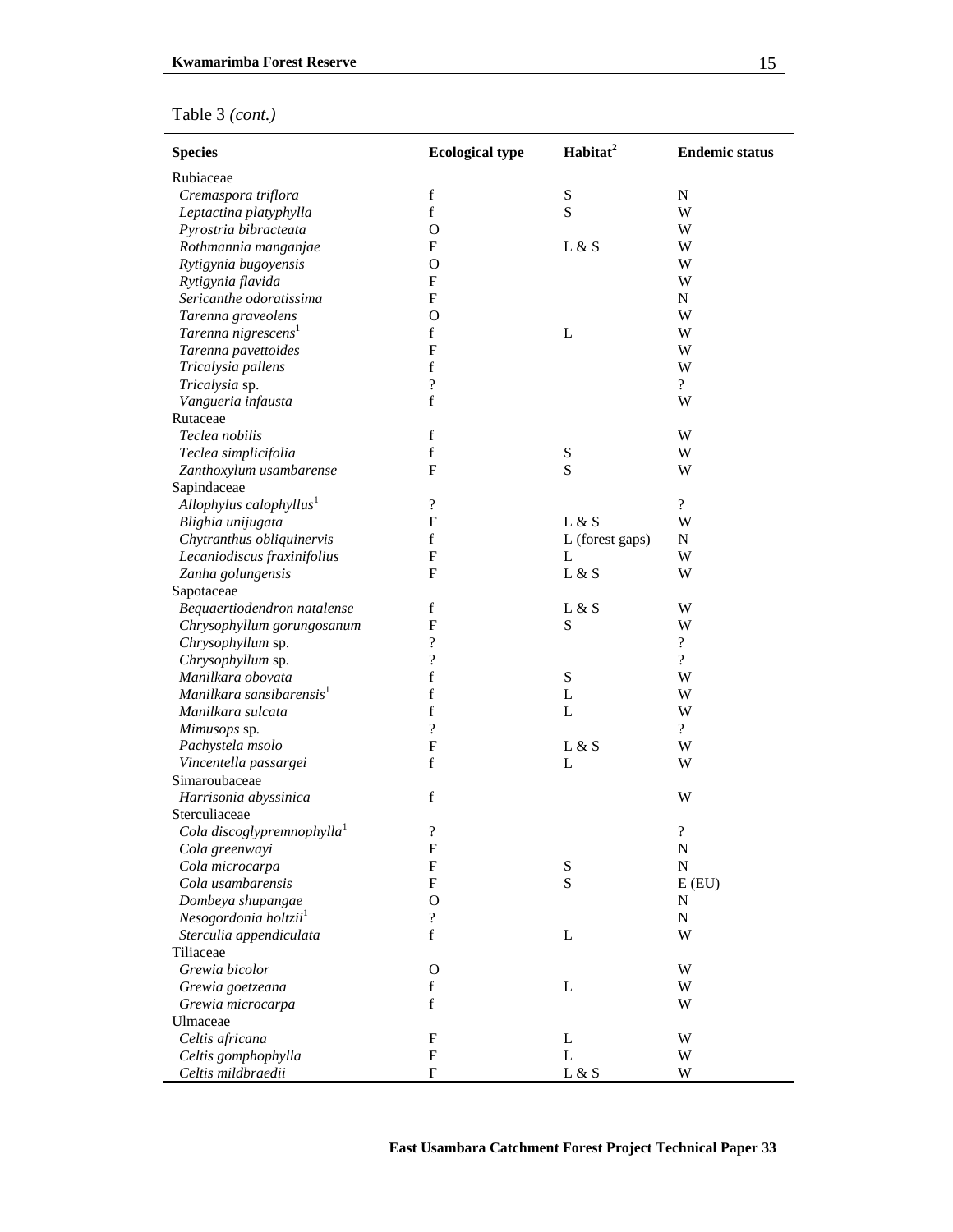#### Table 3 *(cont.)*

| <b>Species</b>              | <b>Ecological type</b> | Habitat <sup>2</sup> | <b>Endemic status</b> |
|-----------------------------|------------------------|----------------------|-----------------------|
| Celtis wightii              | f                      | S                    | W                     |
| Umbelliferae                |                        |                      |                       |
| Steganotaenia araliacea     |                        | L & S                | W                     |
| Verbenaceae                 |                        |                      |                       |
| Vitex amaniensis            | f                      | S & L                | N                     |
| Violaceae                   |                        |                      |                       |
| Rinorea angustifolia        | F                      |                      | $E$ (EU & WU)         |
| Rinorea ferruginea          | F                      | S                    | W                     |
| $R$ inorea usambarensis $1$ | 9                      |                      | 9                     |
| <i>Rinorea</i> sn           | റ                      |                      | າ                     |

<sup>1</sup> Species which do not appear in Iversen (1991b). Summary information is based on Ruffo *et al.* (1989), Lovett (1993) or the *Flora of Tropical East Africa.* <sup>2</sup> Information is based on Ruffo *et al.* (1989).

#### KEY TO ABBREVIATIONS FOR TABLE 3

Ecological type: (based on Iversen, 1991b)

- F Forest dependent species: This is defined as primary forest only. It does not include forest edge or secondary forest;
- f Forest dwelling but not forest dependent: Species occurring in primary forest as defined above as well as other vegetation types. Thus these are not forest-dependent species; and
- O Non-forest species: These are species that do not occur in primary or secondary forest or forest edge.

Habitat: (based on Hamilton, 1989)

- L Lowland: Species occurring at altitudes of <850 m;
- S Submontane: Species occurring at altitudes of >850 m.

In the case where species occur in both lowland and submontane habitats, the most common habitat will be listed first and only this habitat will be counted in the summary statistics. If a species is common in forest gaps, rather than in the forest proper, this will also be noted.

Endemic status: (based on Iversen, 1991b):

- E Endemic: Occurring only in the Usambara mountains;
- N Near endemic: Species with limited ranges in the Eastern Arc mountains and/or the East African lowland forests;
- W Widespread distribution.

EU - Range limited to the East Usambaras; WU - Range limited to the West Usambaras ? Insufficient data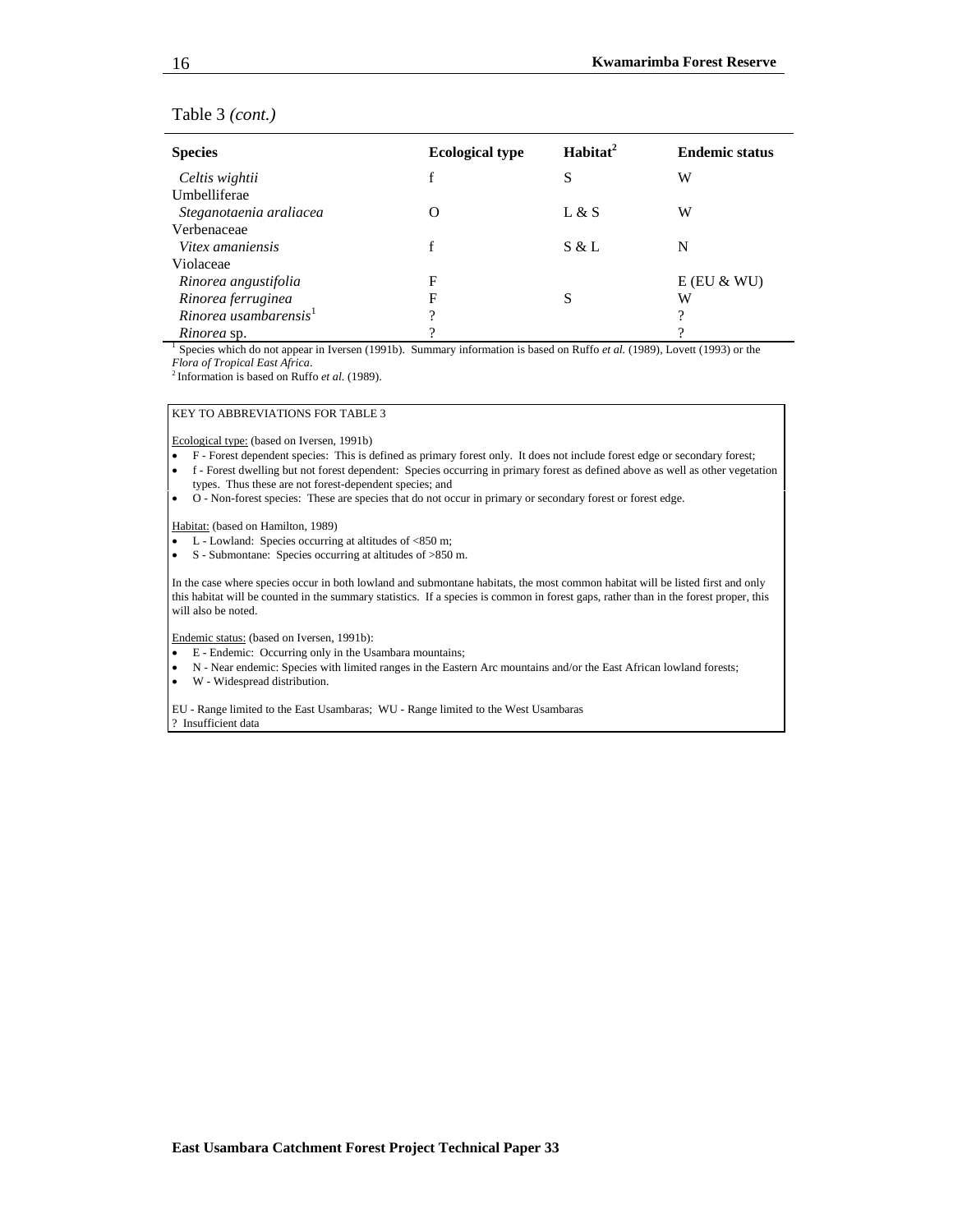

Figure 4. Species accumulation rates of recorded species by vegetation plot.

Table 4 summarises information for species which were recorded in Kwamarimba outside the range described by Ruffo *et al.* (1989).

**Table 4.** Trees found outside their previously recorded range in the East Usambara mountains.

| <b>Species</b>        | Location as previously recorded <sup>1</sup>              |
|-----------------------|-----------------------------------------------------------|
| Garcinia buchananii   | southern part of main range                               |
| Cussonia zimmermannii | Mhinduro and Mtai                                         |
| Diospyros natalensis  | Mhinduro and Mtai                                         |
| Diospyros abyssinica  | restricted to the southern end of the East Usambara range |
| Cola microcarpa       | Mtai forest reserve                                       |
| Vincentella passargei | Mtai forest reserve                                       |
|                       |                                                           |

*Information is based on Ruffo et al.* (1989).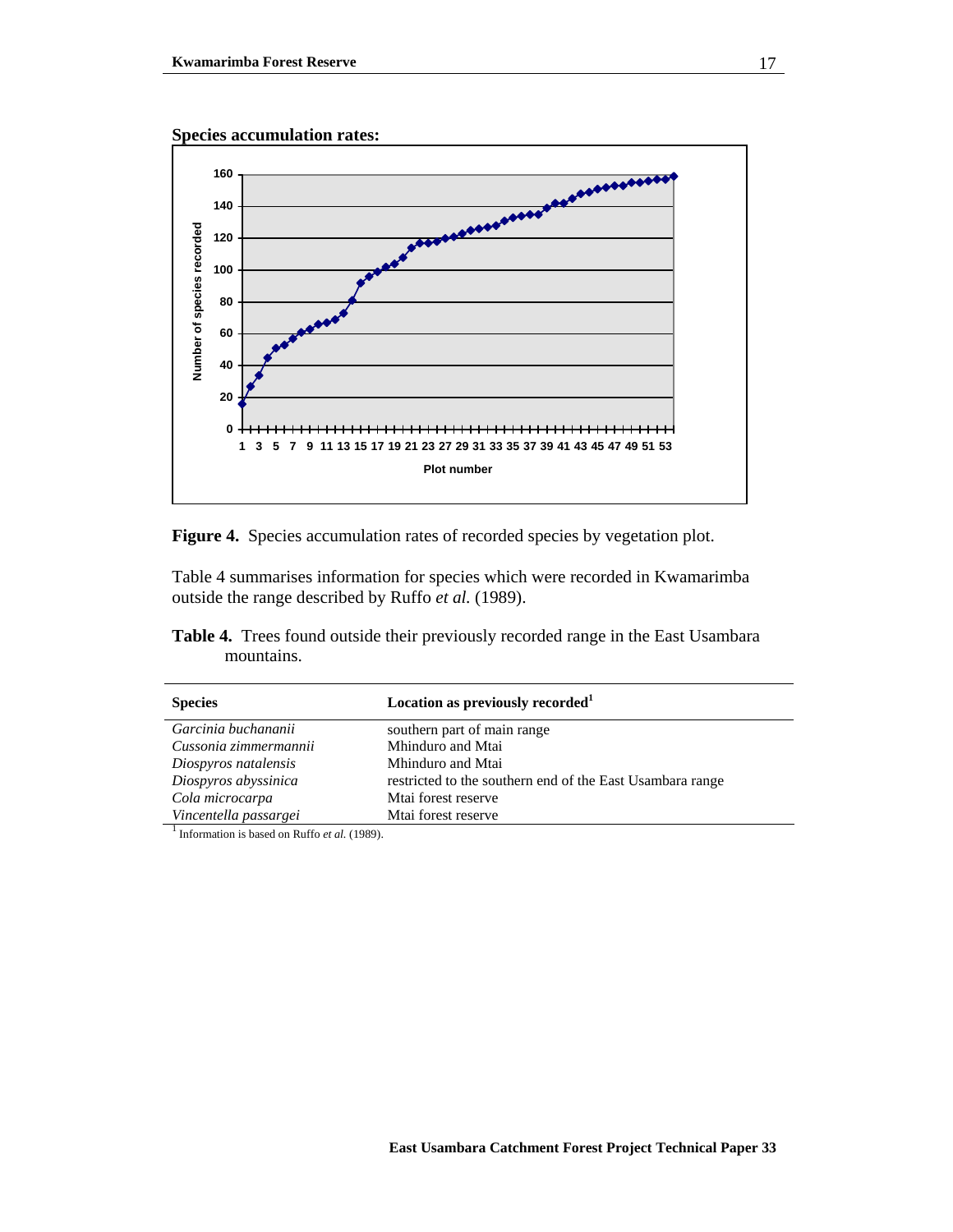## **Ecological type** (refer to figures 5,6,7,8)**:**

|  | <b>Table 5.</b> Summary of ecological type for tree and shrub species (based on Table 3). |  |  |  |
|--|-------------------------------------------------------------------------------------------|--|--|--|
|  |                                                                                           |  |  |  |

| <b>Ecological type</b>           | <b>Number of species</b> | % of total number of species |
|----------------------------------|--------------------------|------------------------------|
| (F) Forest dependent species     | 37                       | 22.4                         |
| (f) Non-forest dependent Species | 84                       | 50.9                         |
| (O) Non-forest species           | 20                       | 12.1                         |
| Unknown                          | 24                       | 14.6                         |
| Total:                           | 165                      | 100.0                        |

#### **Habitat** (refer to Figures 9 and 10)**:**

**Table 6.** Summary of habitat for tree and shrub species (based on Table 3).

| Habitat                                       | Number of species | % of total number of species |
|-----------------------------------------------|-------------------|------------------------------|
| (L) Lowland Species<br>(S) Submontane Species | 71<br>29          | 71.0<br>29.0                 |
| Total:                                        | 100               | 100.0                        |

## **Endemic status** (refer to figures 11,12,13,14)**:**

**Table 7.** Summary of endemic status for tree and shrub species (based on Table 3).

| <b>Endemic status</b> | <b>Number of species</b> | % of total number of species |
|-----------------------|--------------------------|------------------------------|
| (E) Endemic           | $\overline{4}$           | 2.4                          |
|                       | $(3-EU & 1 EU & WU)^*$   |                              |
| (N) Near Endemic      | 39                       | 23.6                         |
| (W) Widespread        | 99                       | 60.0                         |
| Unknown               | 23                       | 13.9                         |
| Total:                | 165                      | 99.9                         |

\* EU - East Usambara mountains

WU - West Usambara mountains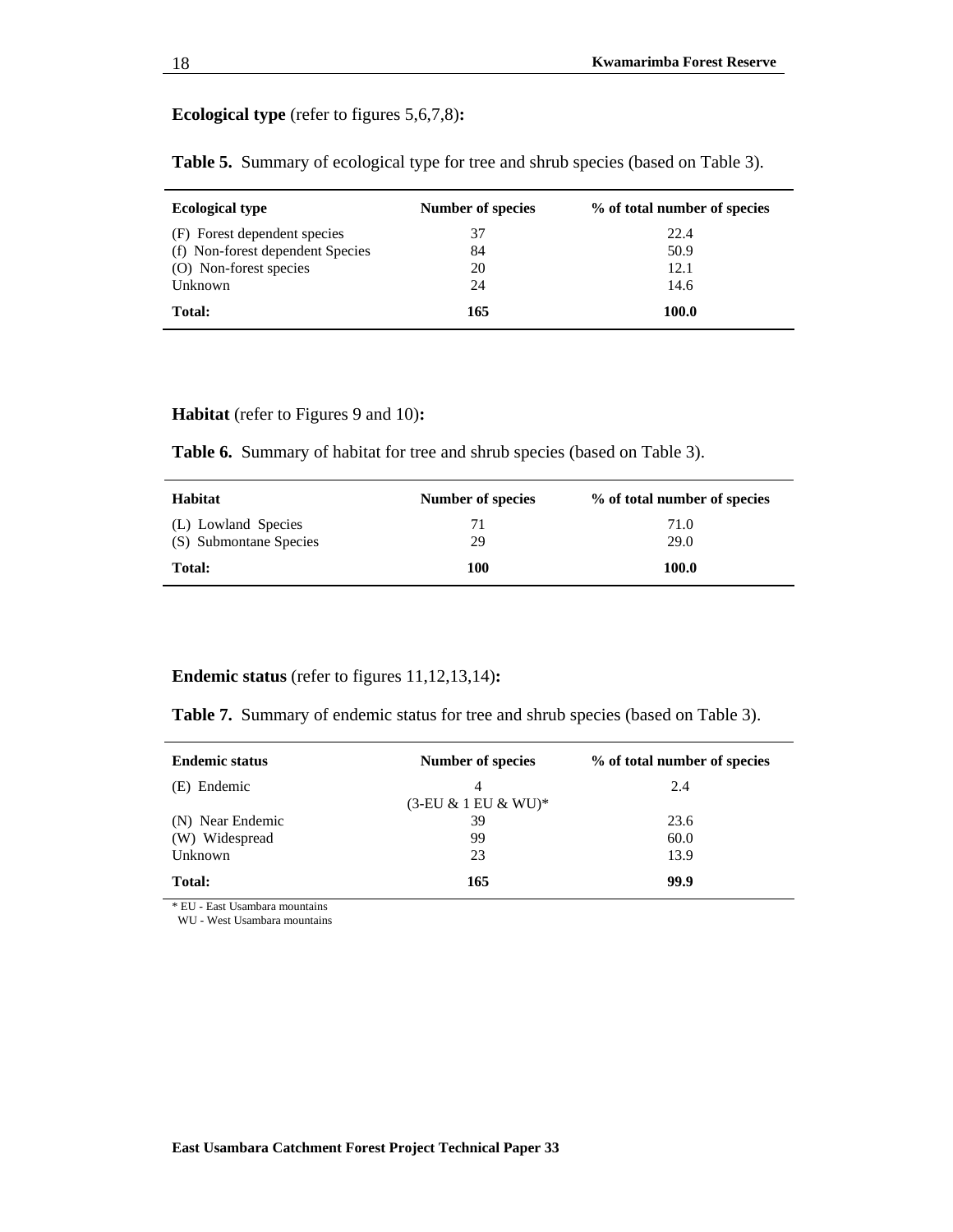**Figure 5.** Distribution of forest dependent tree and shrub individuals.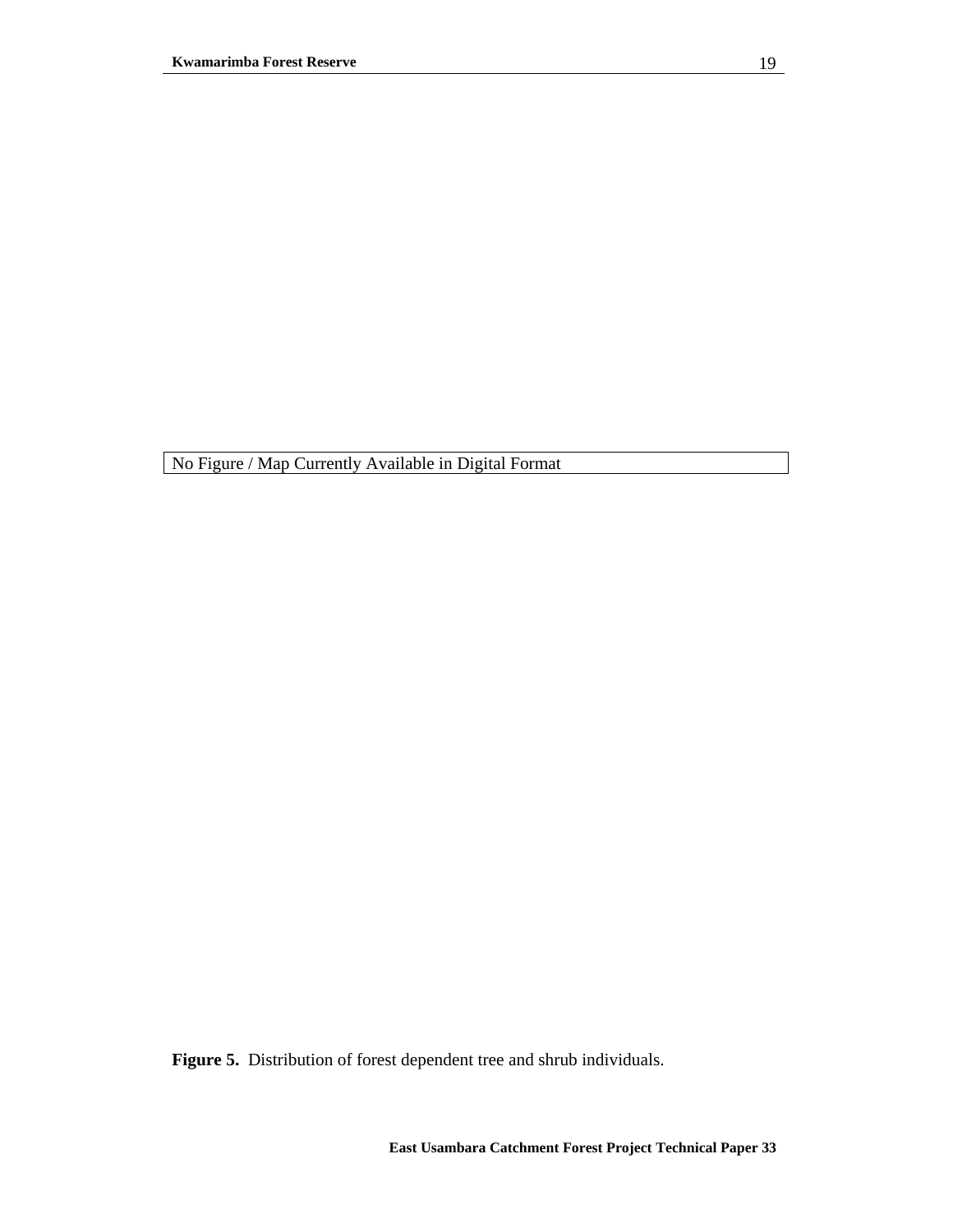Figure 6. Distribution of forest dependent tree and shrub species.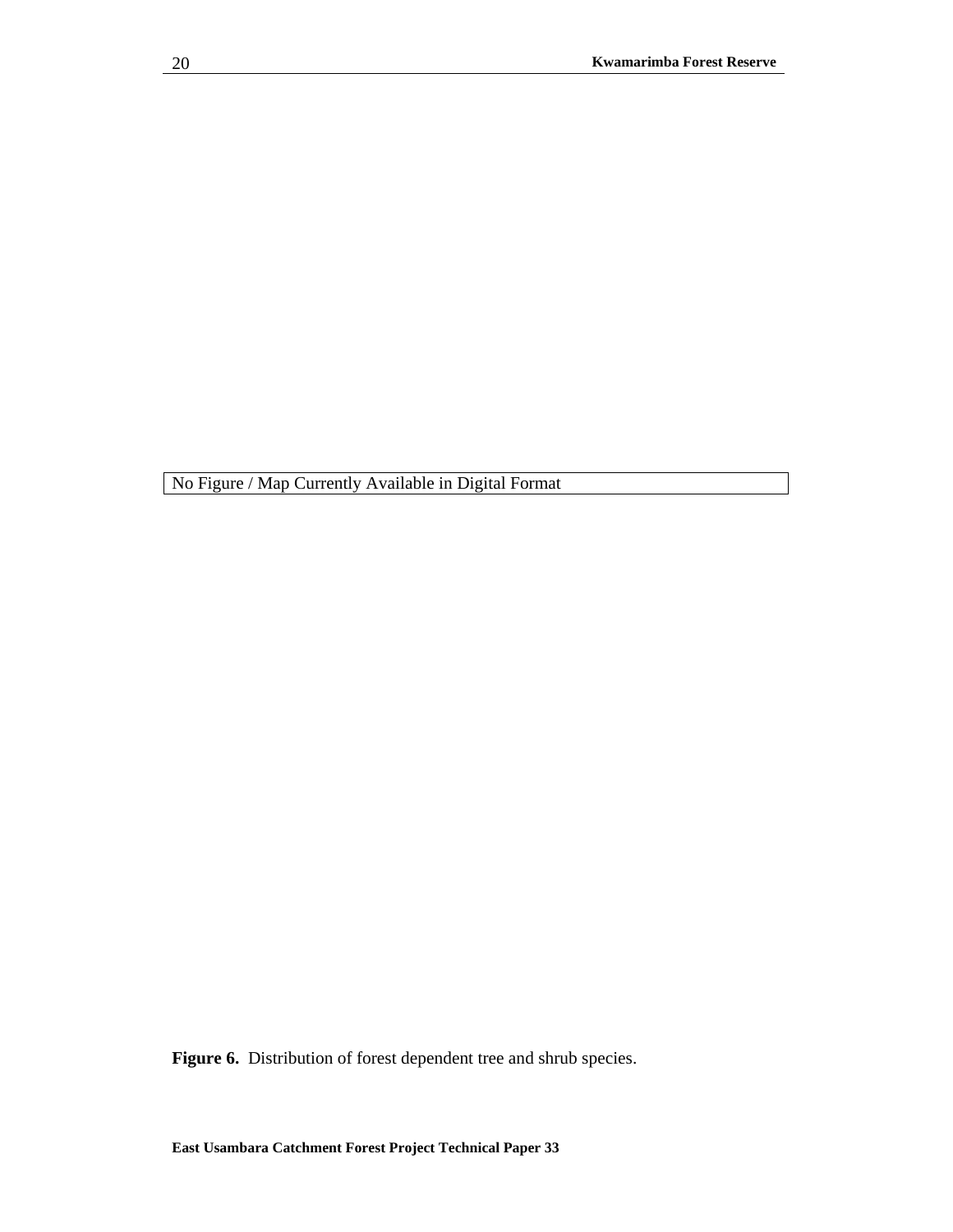**Figure 7.** Distribution of non-forest tree and shrub individuals.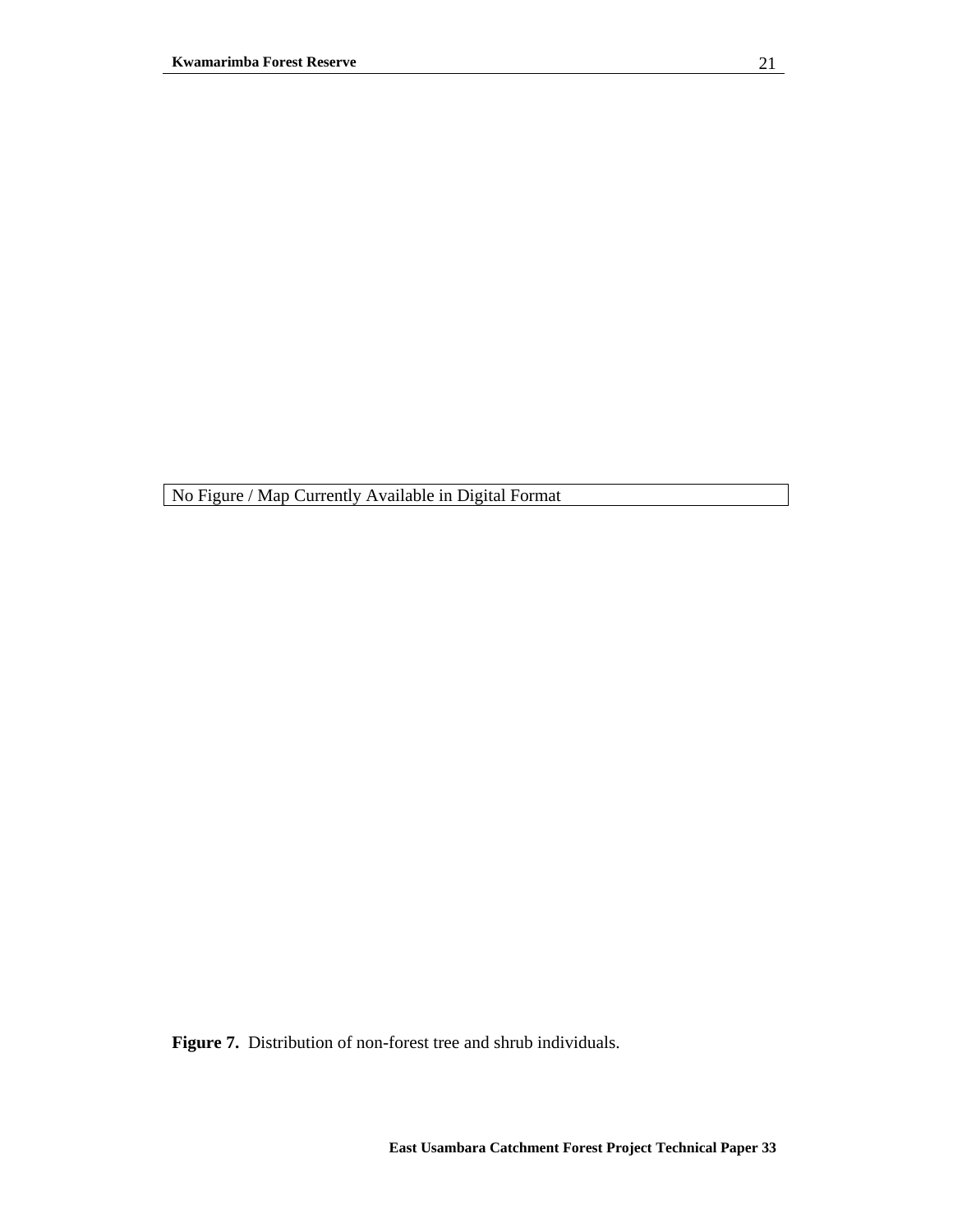**Figure 8.** Distribution of non-forest tree and shrub species.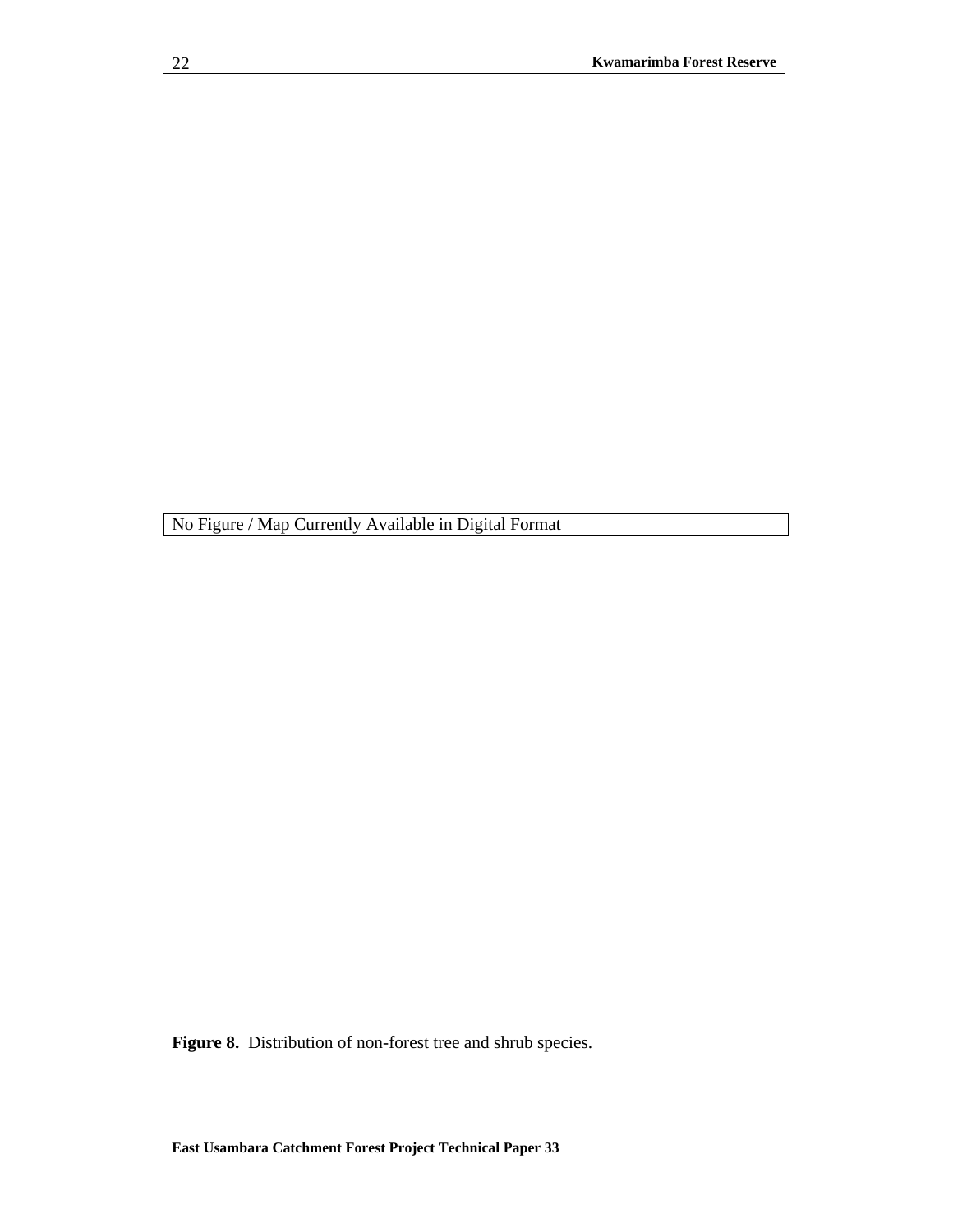**Figure 9.** Distribution of submontane tree and shrub individuals.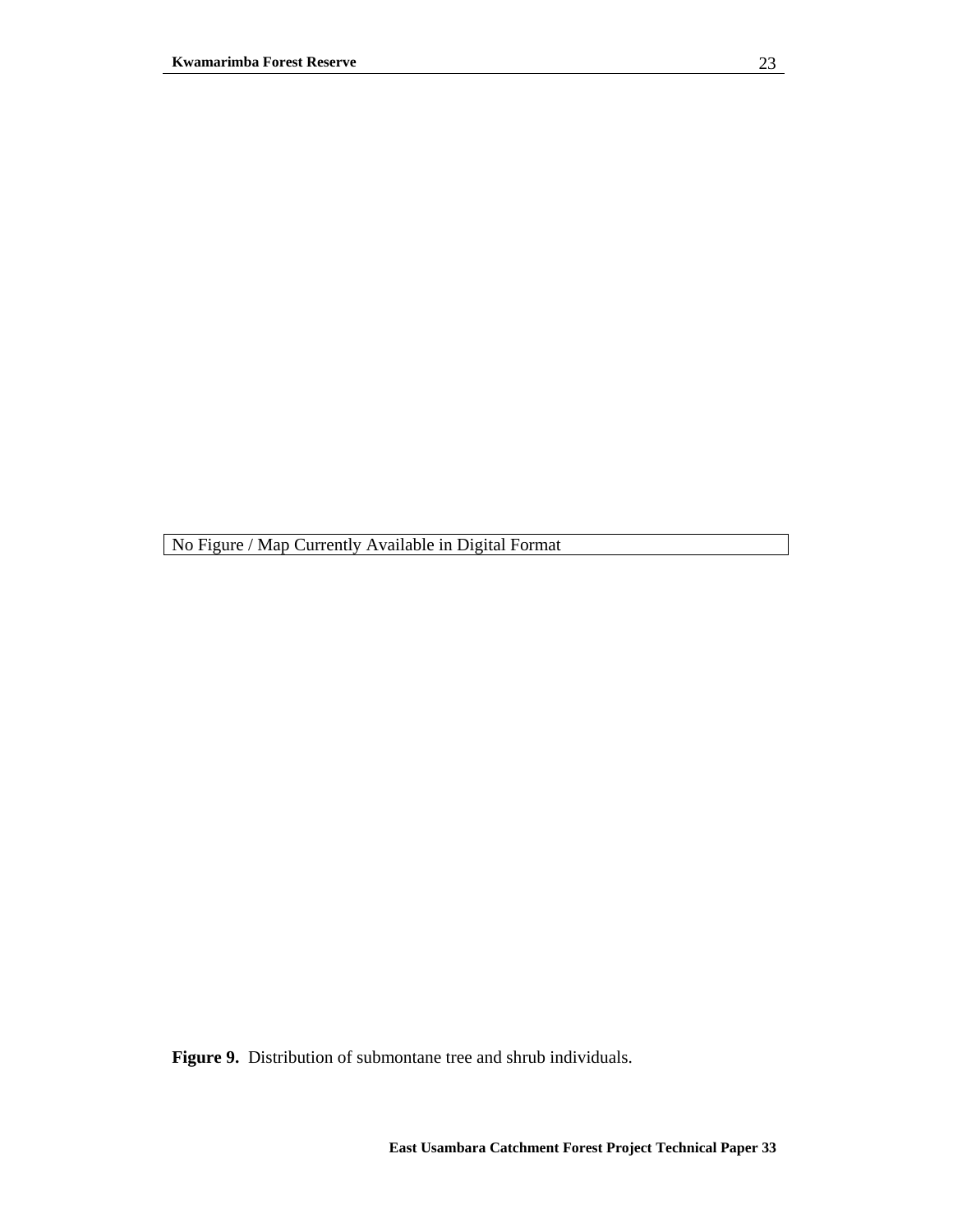**Figure 10.** Distribution of submontane tree and shrub species.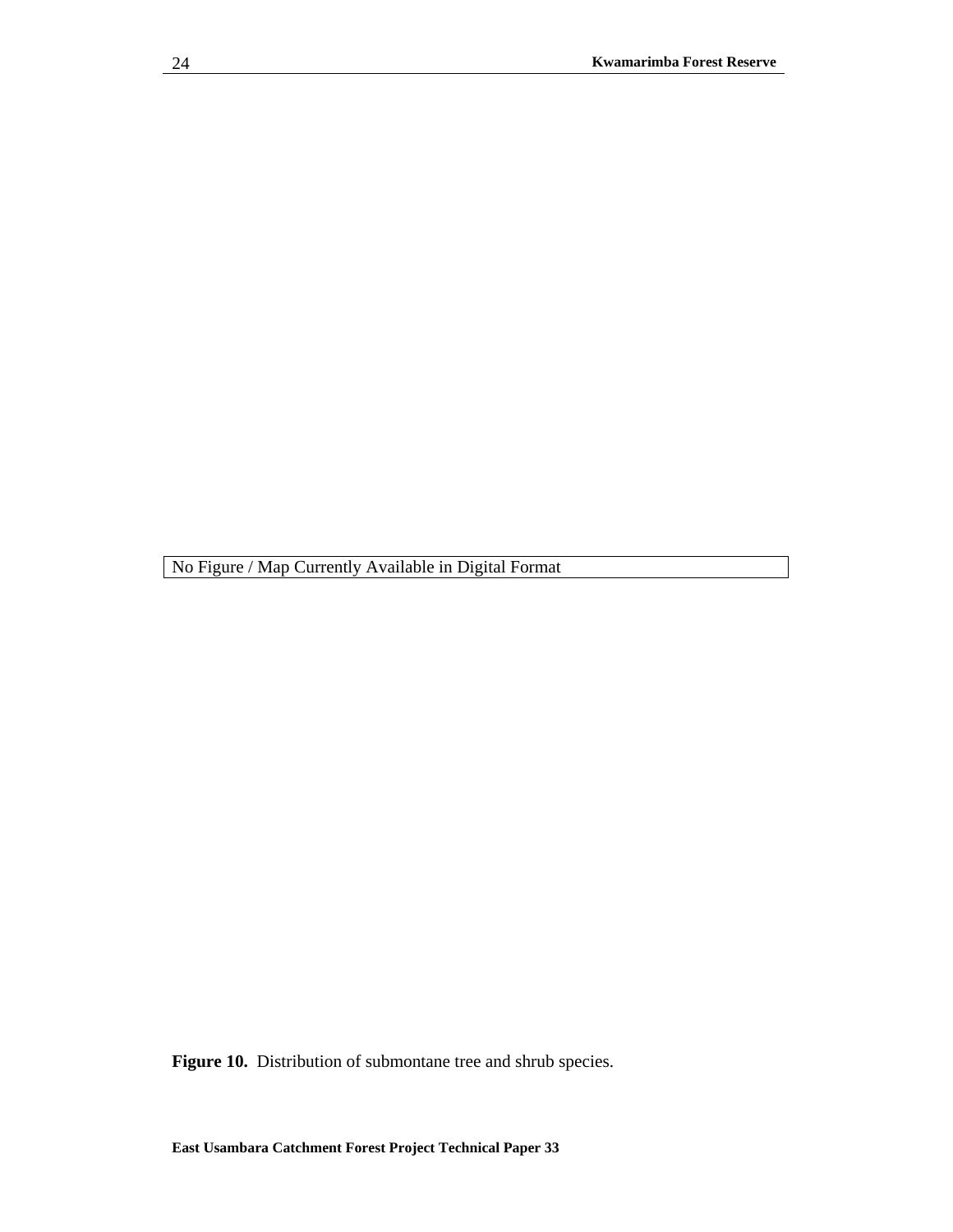**Figure 11.** Distribution of endemic tree and shrub individuals.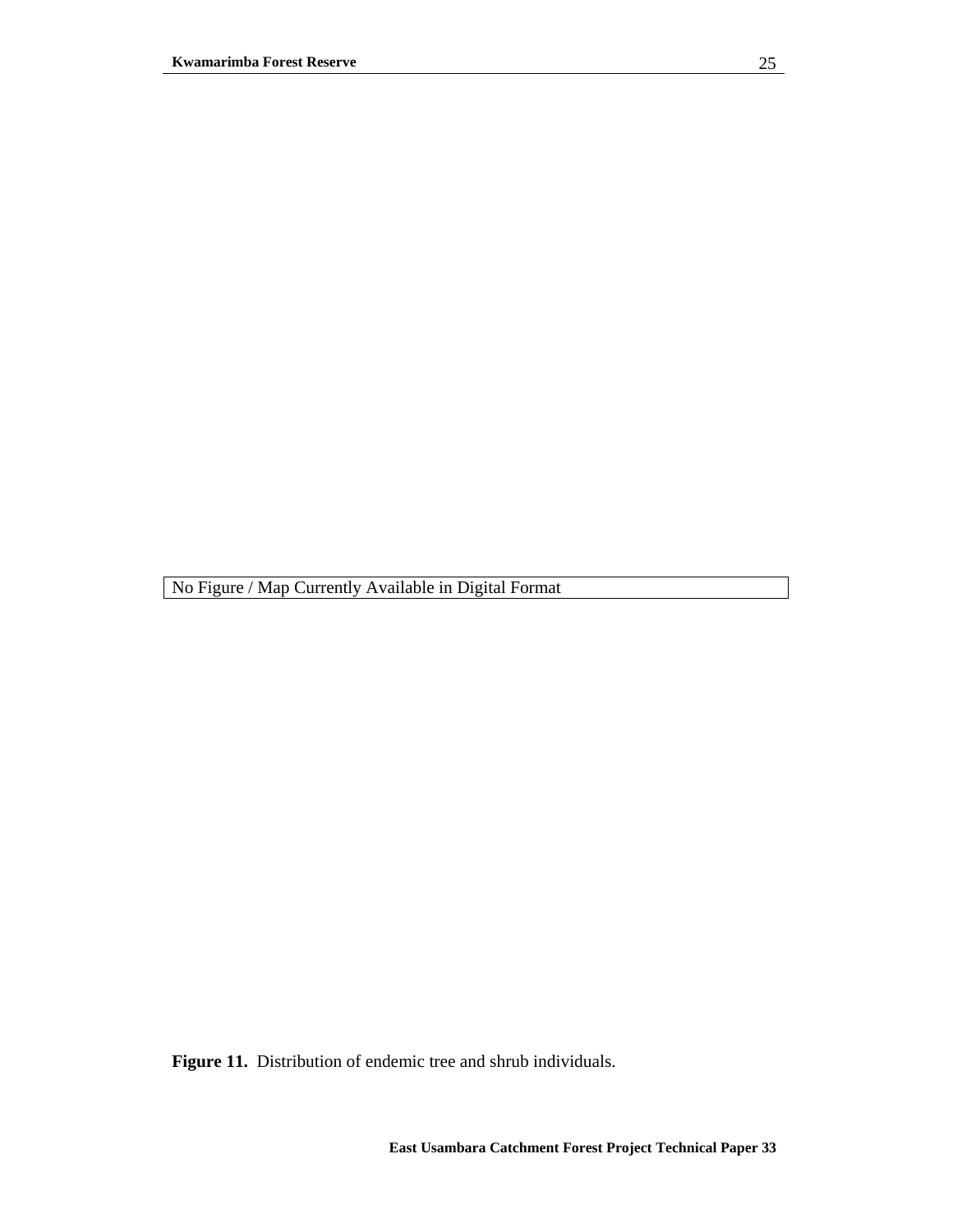**Figure 12.** Distribution of endemic tree and shrub species.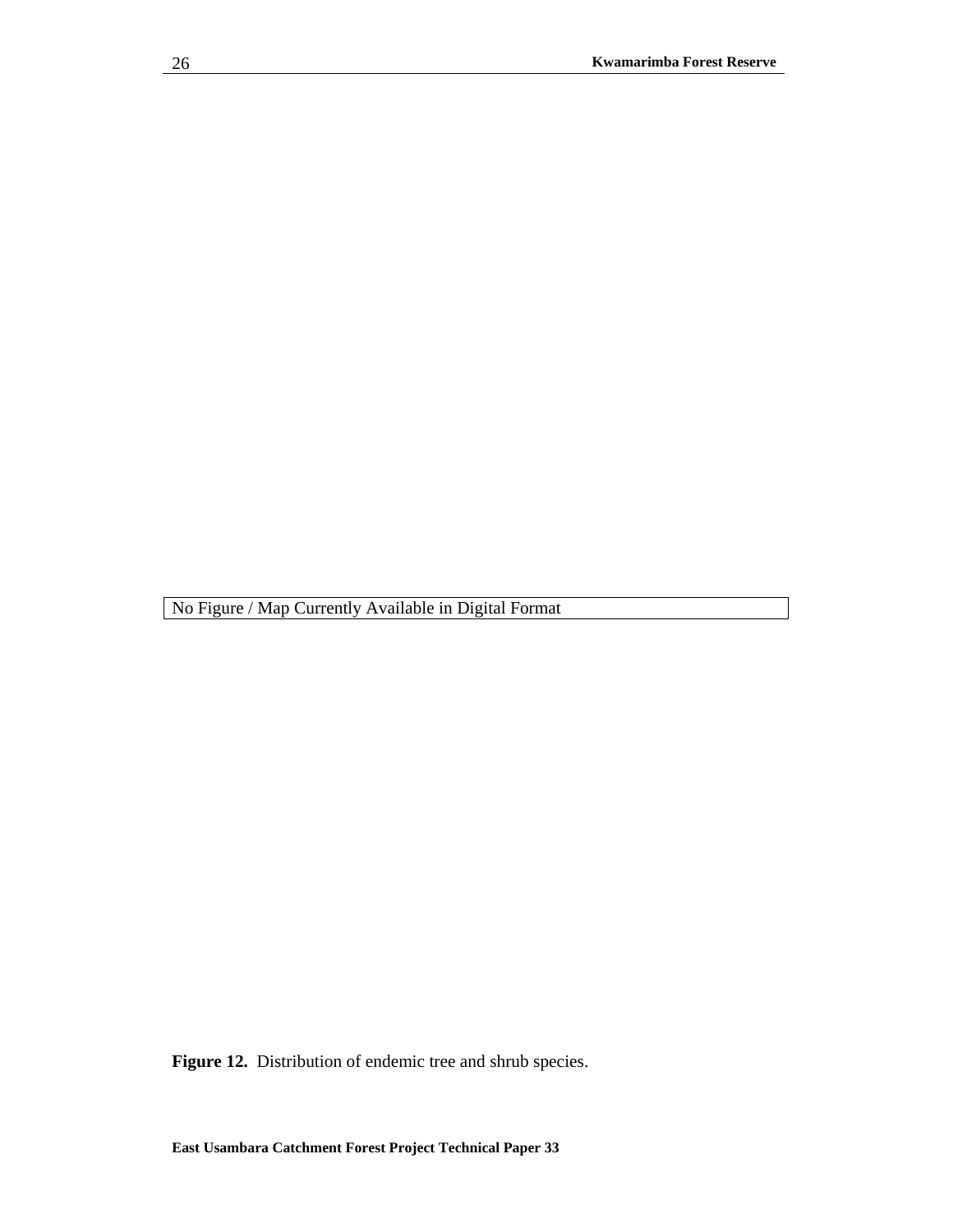**Figure 13.** Distribution of near-endemic tree and shrub individuals.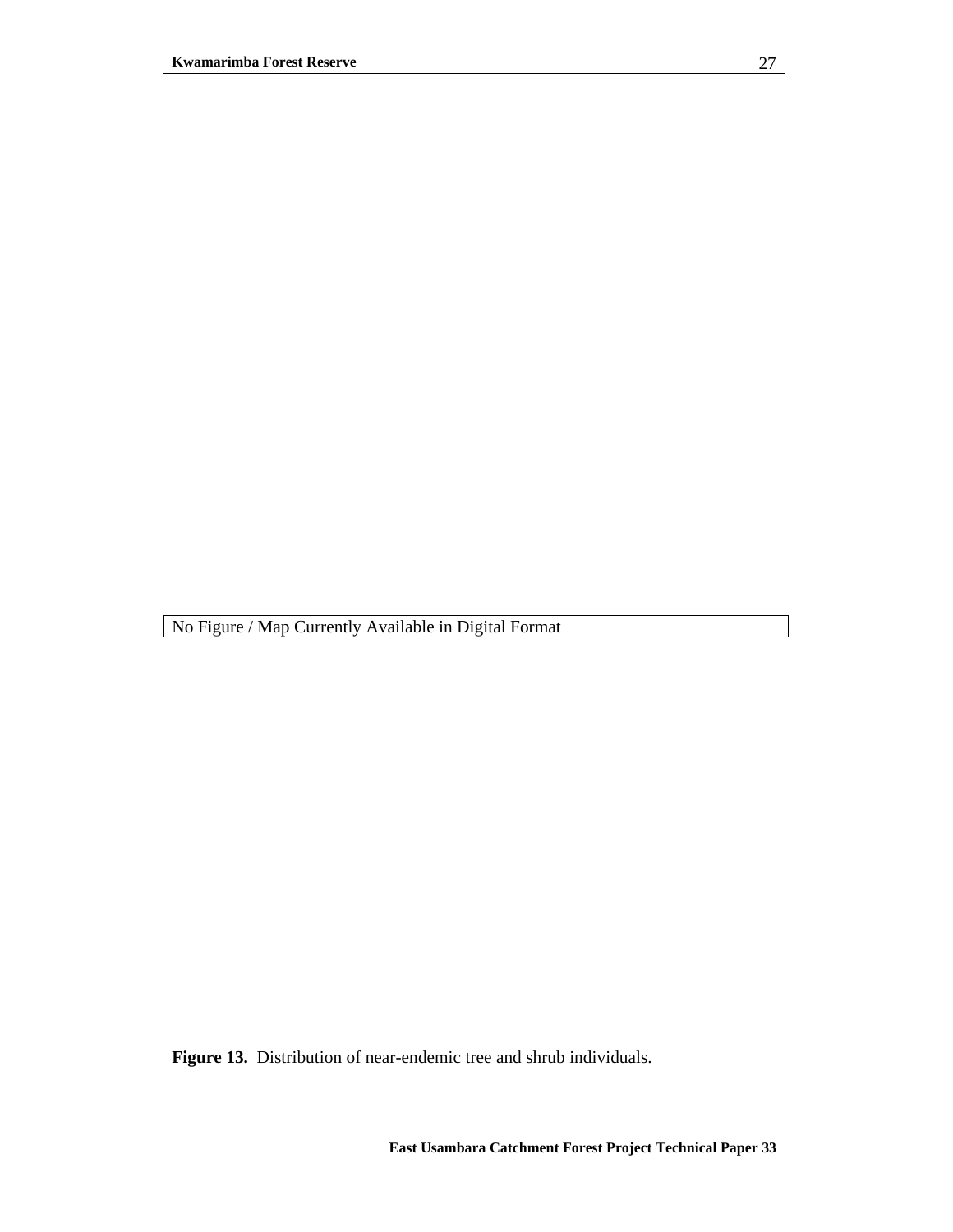**Figure 14.** Distribution of near-endemic tree and shrub species.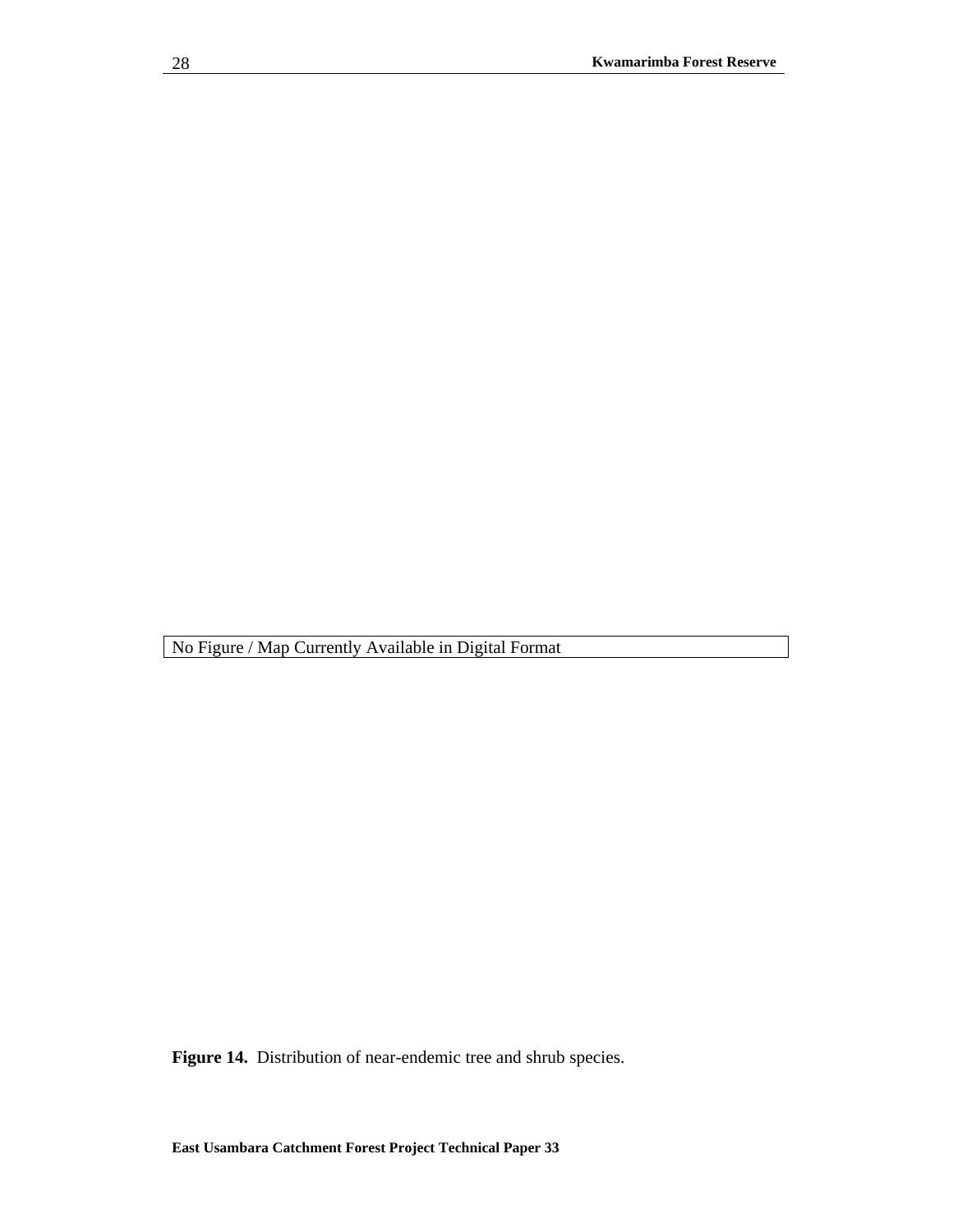**Figure 15.** Vegetation of Kwamarimba forest reserve.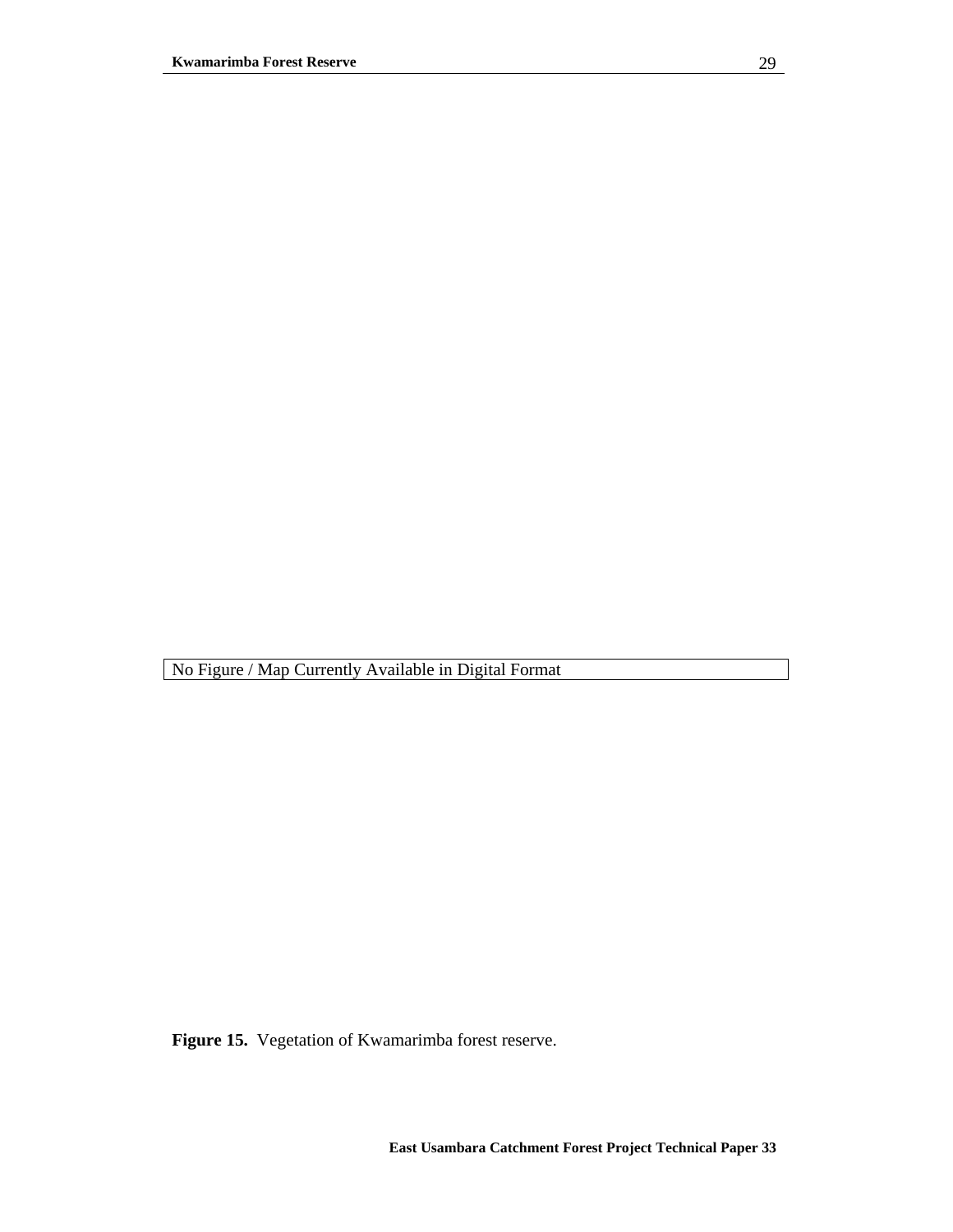### **5.3.2 Disturbance transects**

Four disturbance transects were recorded for pole and timber extraction during the survey. The results of the disturbance transects are summarised in Table 8 for poles and Table 9 for timber. The terms pole and timber are used in this section only as this method examines the forest in terms of its extractive value. Poles are defined as <10 cm dbh and timber as  $\geq$  10 cm dbh.

**Table 8.** Disturbance transect results for pole counts.\*

| <b>Transect</b><br>number | Length of<br>transect<br>(m) | <b>Total</b><br>poles<br>sampled | Cut poles | Average per<br>100 metres | <b>Naturally</b><br>fallen<br>poles | Average per<br>100 metres |
|---------------------------|------------------------------|----------------------------------|-----------|---------------------------|-------------------------------------|---------------------------|
| 2                         | 2640                         | 431                              | 138       | 5.2                       | 293                                 | 11.1                      |
| 4                         | 3580                         | 496                              | 246       | 6.9                       | 250                                 | 7.0                       |
| 6                         | 3250                         | 424                              | 115       | 3.5                       | 309                                 | 9.5                       |
| 8                         | 2820                         | 627                              | 139       | 4.9                       | 488                                 | 17.3                      |

\* Due to differences in methods, the results under 'Average per 100 metres' are doubled to allow direct comparisons with other forest reserves in this series of surveys.



**Figure 16.** Cut and naturally fallen poles recorded per 100 metres by transect.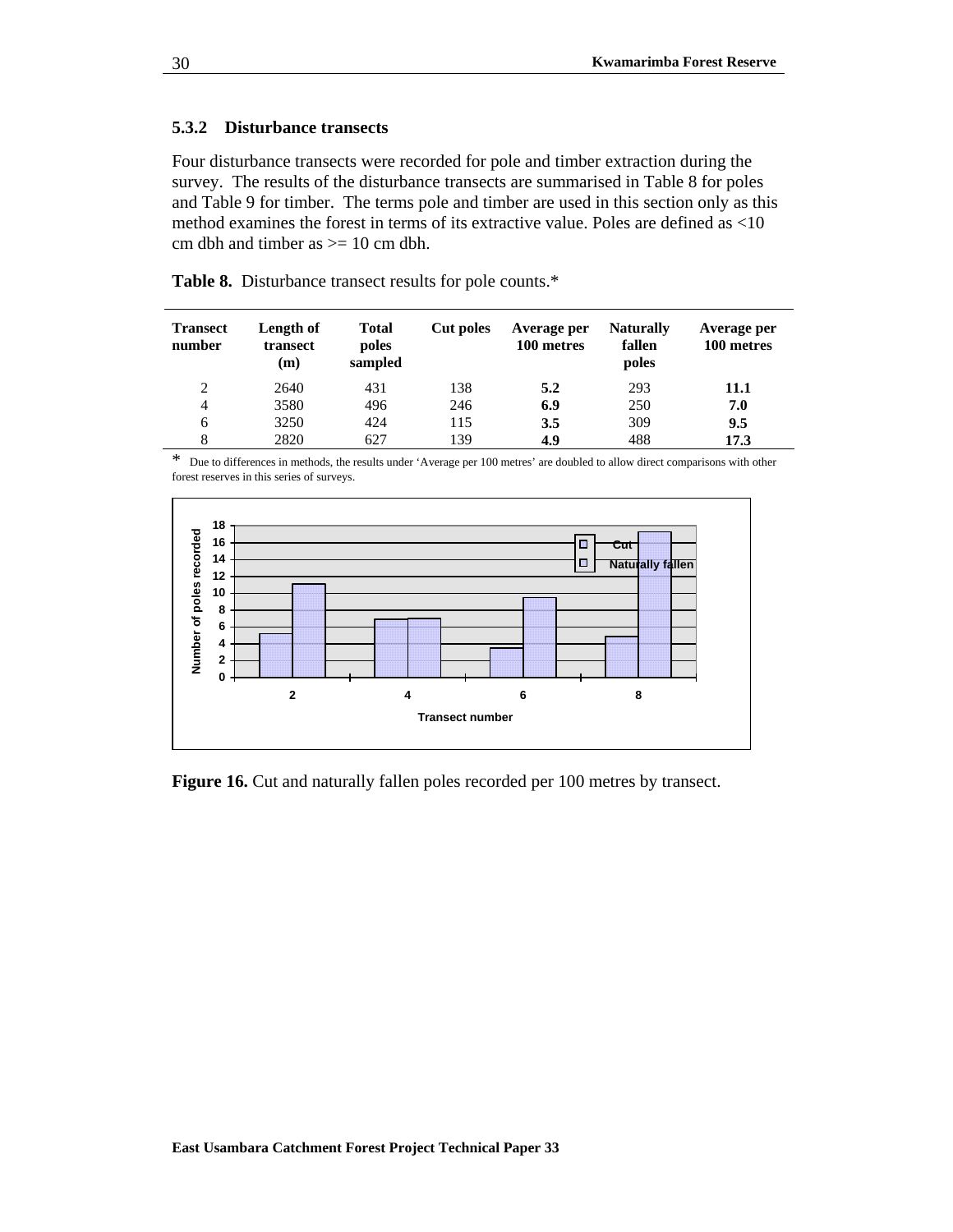| <b>Transect</b><br>number | Length of<br>transect(m) | <b>Total</b><br>timber<br>sampled | Cut<br>timber | Average per<br>100 metres | <b>Naturally</b><br>fallen<br>timber | Average per<br>100 metres |
|---------------------------|--------------------------|-----------------------------------|---------------|---------------------------|--------------------------------------|---------------------------|
| $\overline{2}$            | 2640                     | 103                               | 12            | 0.5                       | 91                                   | 3.5                       |
| 4                         | 3580                     | 178                               | 37            | 1.0                       | 141                                  | 3.9                       |
| 6                         | 3250                     | 275                               | 14            | 0.4                       | 261                                  | 8.0                       |
| 8                         | 2820                     | 205                               | 18            | 0.6                       | 187                                  | 6.6                       |

|  |  | <b>Table 9.</b> Disturbance transect results for timber counts.* |  |  |
|--|--|------------------------------------------------------------------|--|--|
|--|--|------------------------------------------------------------------|--|--|

\* Due to differences in methods, the results under 'Average per 100 metres' are doubled to allow direct comparisons with other forest reserves in this series of surveys.



Figure 17. Cut and naturally fallen timber recorded per 100 metres by transect.

**Table 10.** Other human disturbance recorded in the forest on an *ad lib.* basis other than pole and timber cutting.

| <b>Transect number</b> | <b>Disturbance</b>                                                  |
|------------------------|---------------------------------------------------------------------|
|                        | none recorded                                                       |
|                        | none recorded                                                       |
|                        | fire (plot 5); Traps (Plot 12); pitsaw (plot 37); pitsaw (plot 44); |
| 4                      | pitsaw (plot 13 $\&$ 40)                                            |
|                        | pitsaw (plot 45 $\&$ 50)                                            |
| 6                      | pitsaw (plot 51)                                                    |
|                        | none recorded                                                       |
| 8                      | pitsaw; trap; fire (plot 23)                                        |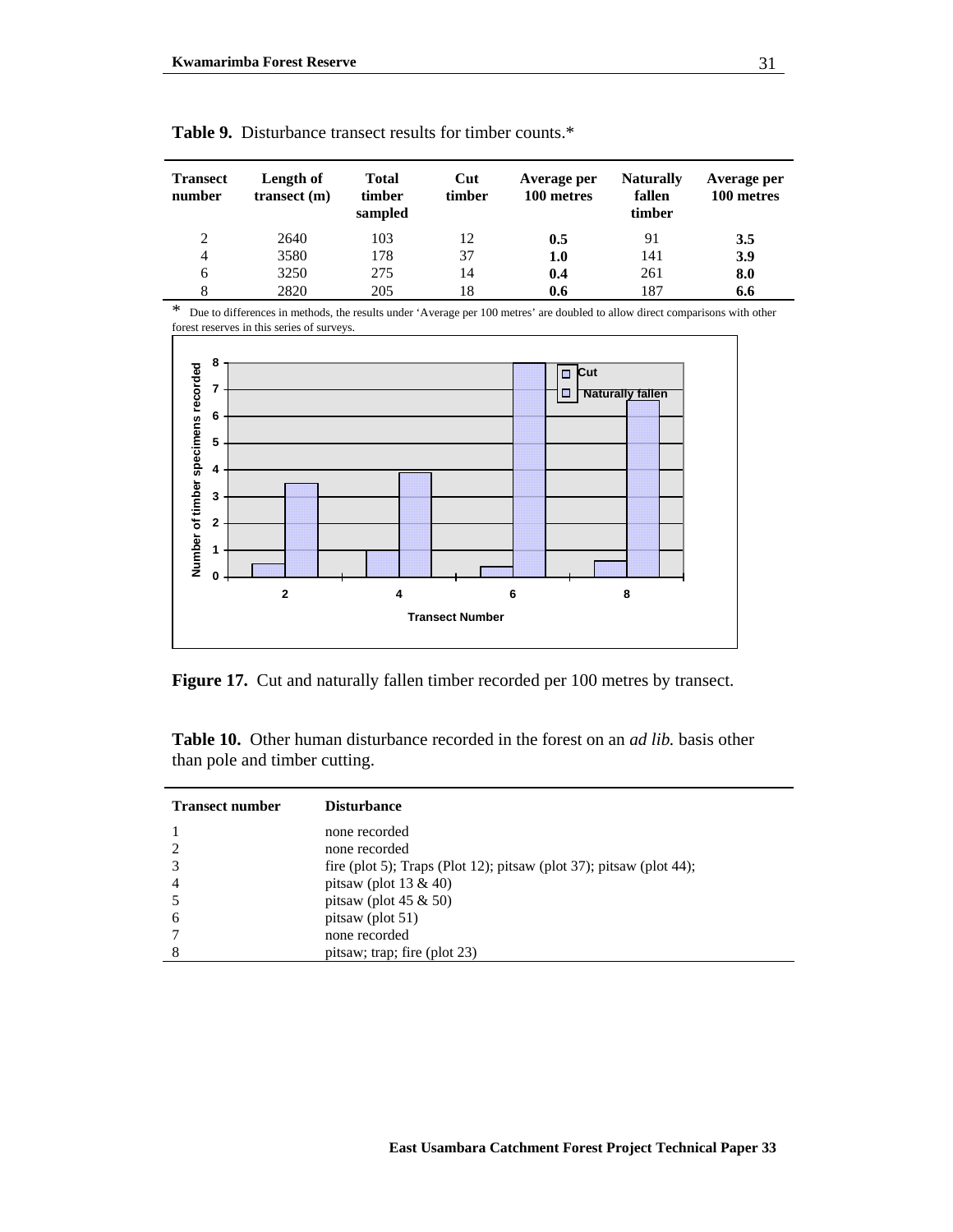**Figure 18.** Areas of highest disturbance in relation to the distribution of tree and shrub individuals that are both forest dependent and endemic.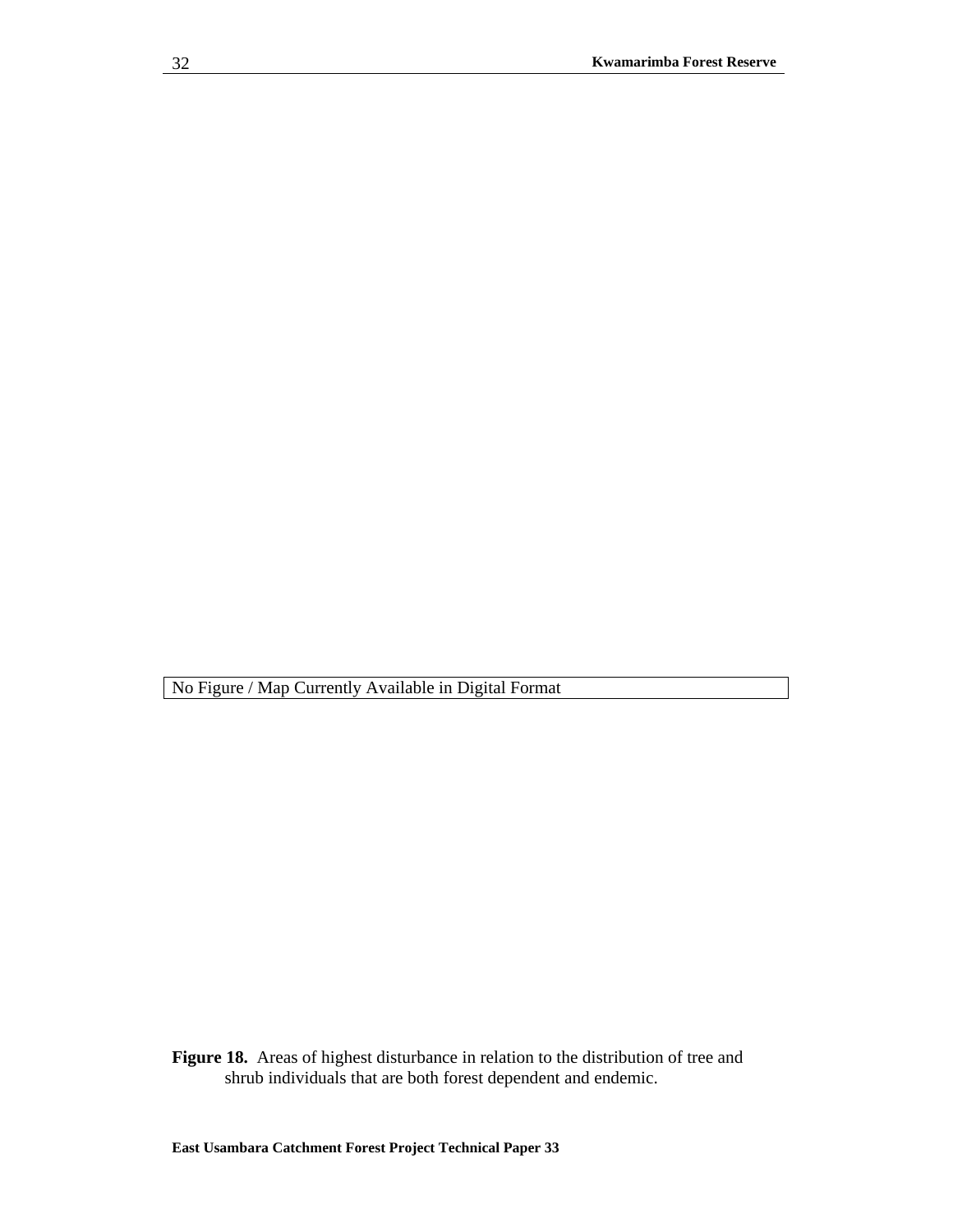**Figure 19.** Areas of highest disturbance in relation to the distribution of tree and shrub species that are both forest dependent and endemic.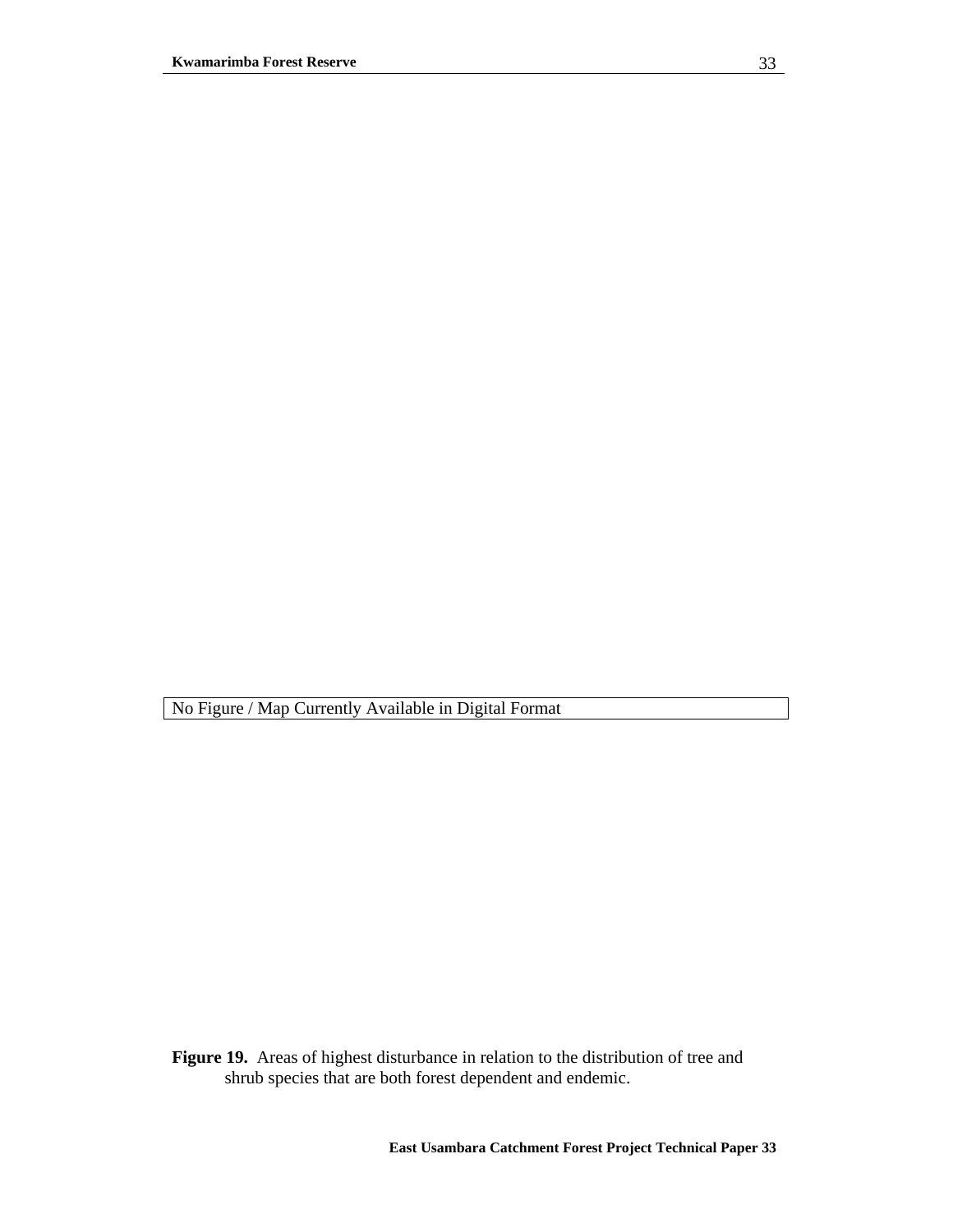**Figure 20.** Areas of highest disturbance in relation to the distribution of tree and shrub individuals that are both forest dependent and near-endemic.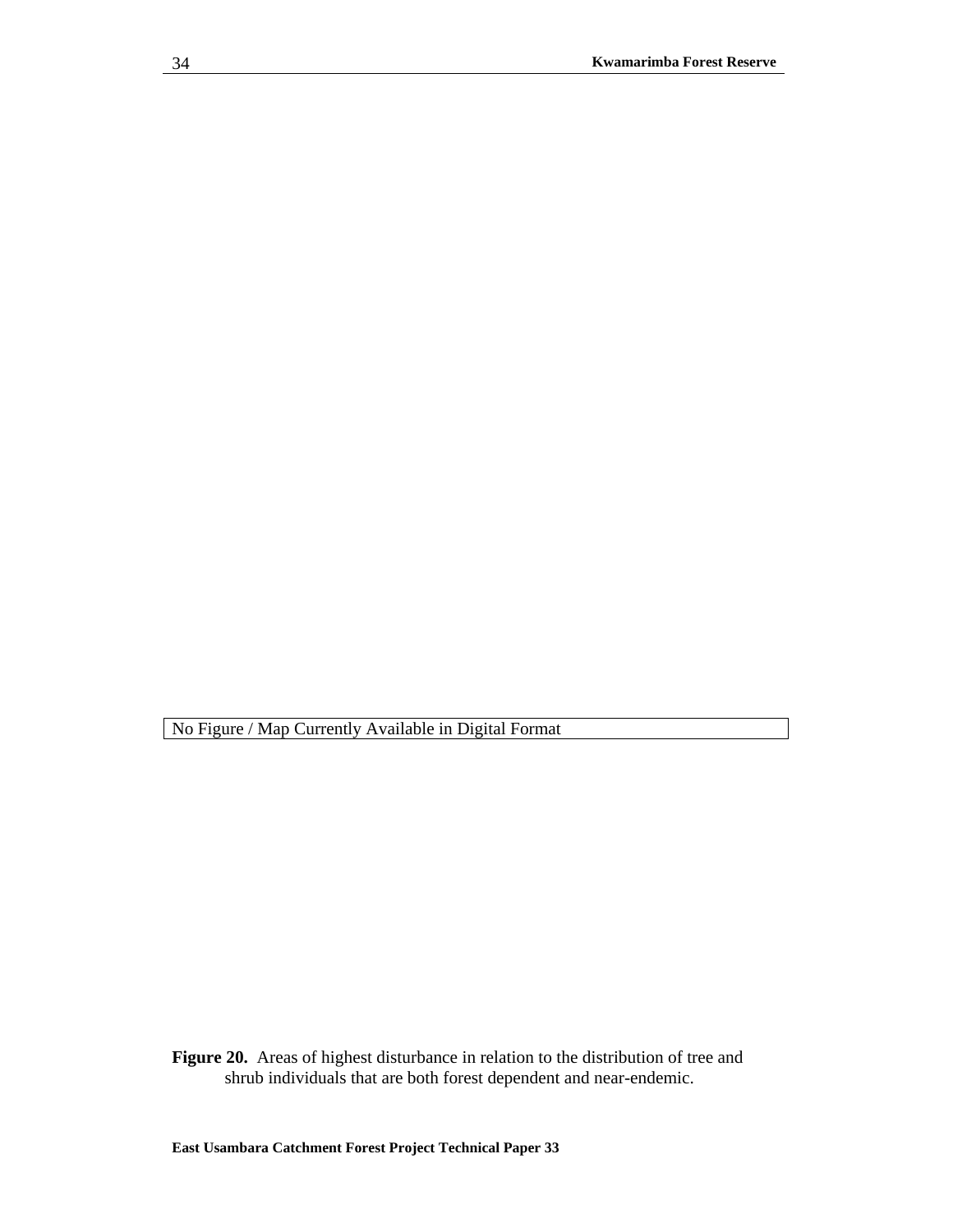**Figure 21.** Areas of highest disturbance in relation to the distribution of tree and shrub species that are both forest dependent and near-endemic.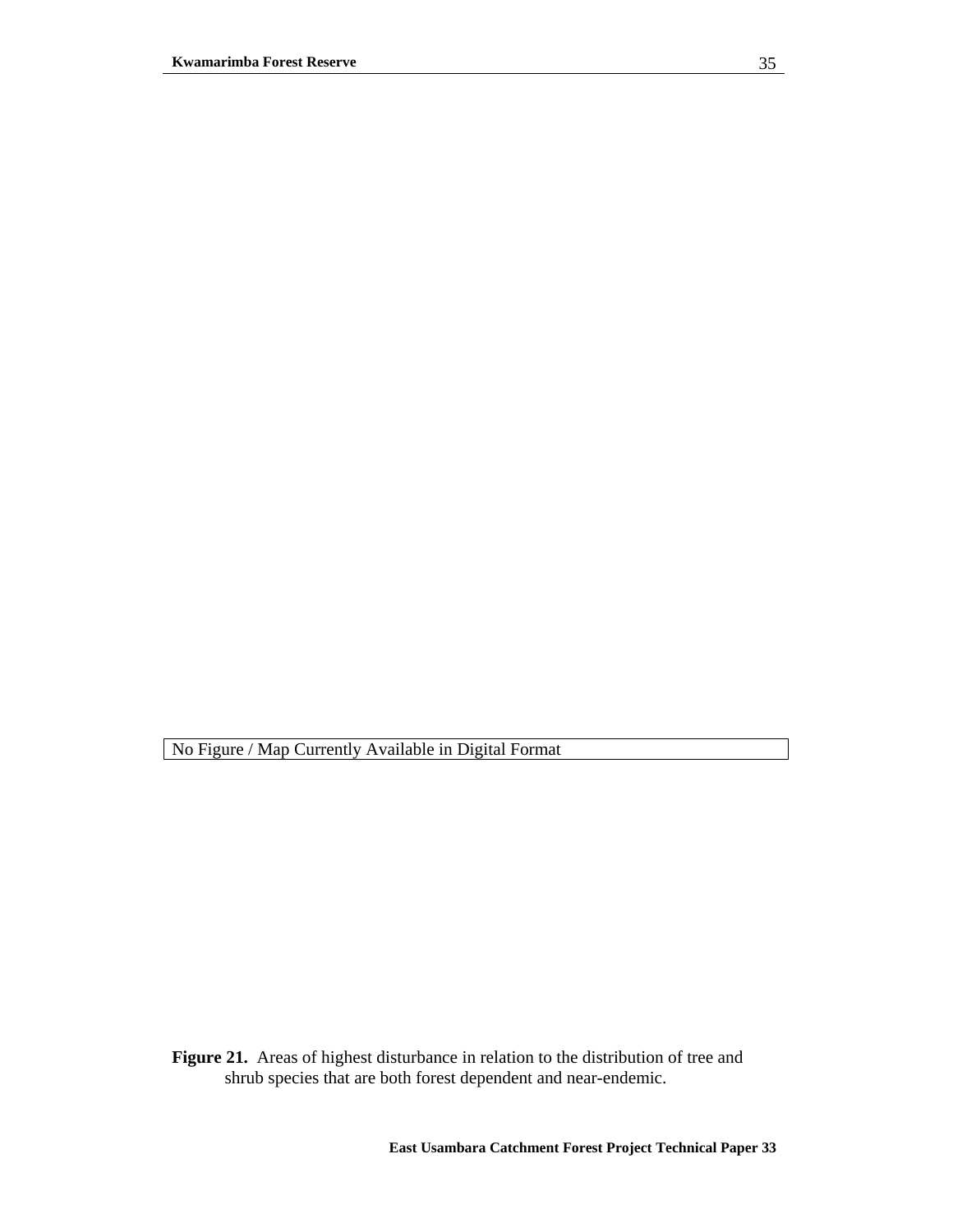## **5.4 Summary**

Kwamarimba forest reserve covers an area of 887.4 ha with altitudes ranging from 95 to 445 m and is one of two remaining forests with substantial lowland evergreen forest type (Iversen, 1991a). 2,229 trees and shrubs were surveyed, representing 165 species from 38 families.

Of the 52 plots systematically surveyed, 36 (69.2%) of the plots analysed were recorded as mature mixed forest, 13 (25.0%) as previously disturbed, colonising forest or poorly mixed forest, and 1 (1.9%) as open woodland and 2 (3.9%) as grassland.

## *Species Accumulation Rates*

The species accumulation rate appears to be slowing in the latter plots but has not yet begun to plateau, indicating that the list of vascular plants of the size 10 cm dbh and larger is incomplete.

## *Ecological Type*

Forest dependent species defined as limited to primary forest only were recorded 311 times. This represents 14.0% of all specimens recorded. Forest dependent individuals are distributed throughout the reserve however half of the plots without forest dependent species are located on the eastern forest boundary. The most common forest dependent tree is *Lecaniodiscus fraxinifolius*. Twelve of the forest dependent species are also endemic or near-endemic to the Usambaras.

Twenty non-forest species were recorded in 63.5% of the plots (33 plots). *Dombeya shupangae* is the most common non-forest species.

## *Habitat*

Of the tree species surveyed with known altitude characteristics, 71% were considered to be typical of lowland forest and 29% are considered typical of submontane forest. Submontane species occur throughout the reserve in 65.4% of the plots surveyed in the lowland forest. This data serves to further clarify the ecological requirements and niches of these submontane species. The most common submontane species is *Celtis wightii*, a wet evergreen and riverine forest tree.

## *Endemic Status*

Of the plant species recorded, 99 (60.0%) have widespread distributions. Nearendemics contribute 39 species (23.6%) from 16 families to the floristic composition of the reserve. These near-endemics are found throughout the reserve with at least one individual occurring in every plot surveyed and account for 643 of the surveyed specimens or 28.8% of all recorded trees and shrubs in the reserve. Of the 52 plots surveyed, 22 (42.3%) were found to have greater than 10 near-endemics. The most common near-endemics in the reserve are *Scorodophloeus fischeri* and *Julbernardia magnistipulata*. Of these 39 near-endemic species, ten species are also considered to be forest dependent. Five near-endemics are non-forest species *Dombeya shupangae,*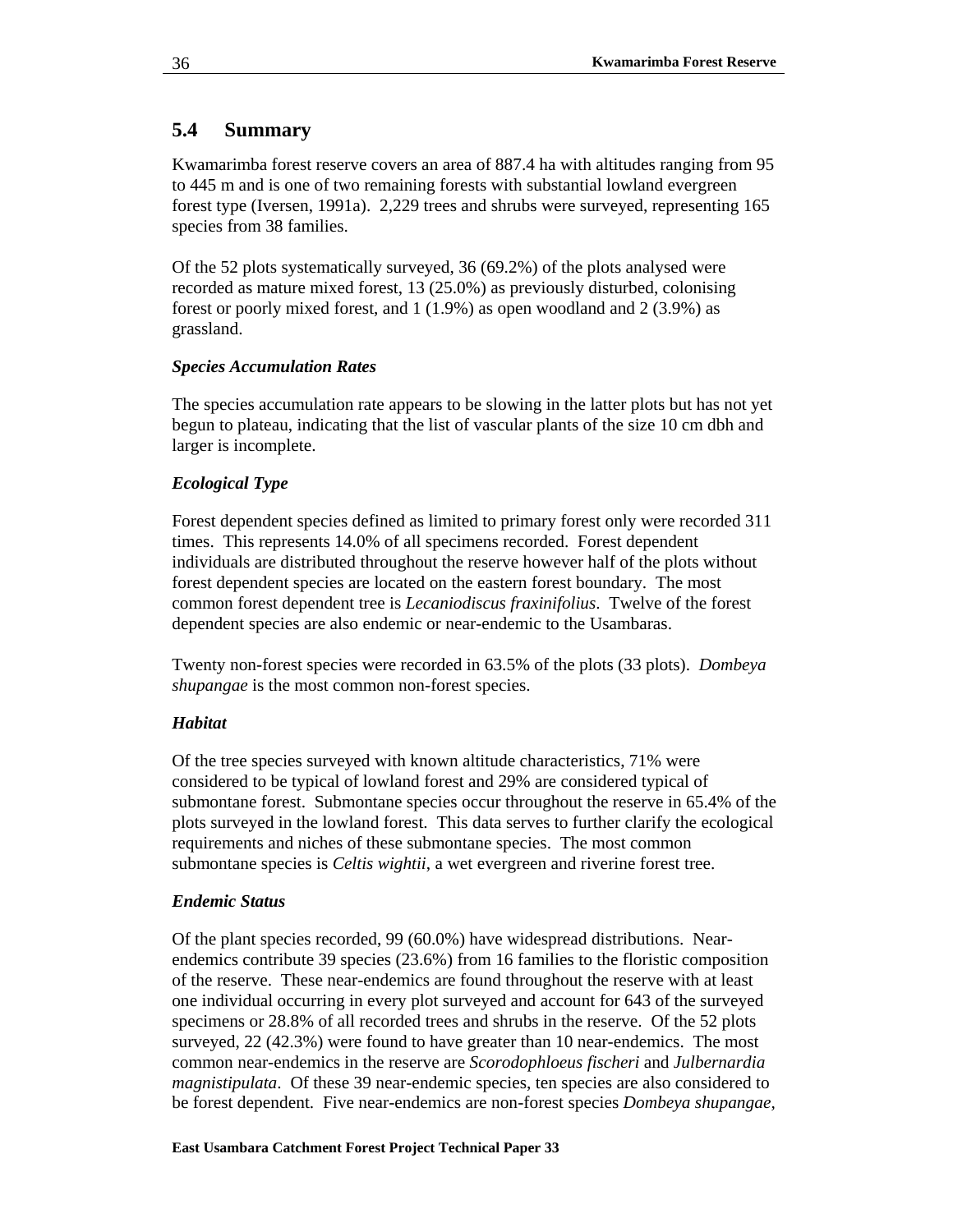*Diospyros usambarensis; Millettia usambarensis; Monodora minor* and *Pandanus rabaiensis.* 

Four of the species surveyed are endemic to the Usambaras. These are: *Cola usambarensis, Cynometra brachyrrhachis* and *C. longipedicellata* found only in the East Usambaras and *Rinorea angustifolia* found in the East and West Usambaras. *Cola usambarensis* is a submontane species, the *Cynometra* species are common in both lowland and submontane forest and *Rinorea angustifolia* is a lowland species. All four species are considered to be forest dependent species, restricted to wet evergreen forest (Iversen, 1991b).

### *Range Extensions*

The record of *Sapium armatum* in Kwamarimba forest reserve represents a range extension (Flora of Tropical East Africa, FTEA). It previously was considered as a coastal endemic (Hawthorne, 1993).

*Nesogordonia holtzii* is a coastal endemic (Hawthorne, 1993). This species may also represent a range extension however the FTEA has not yet been published for this family.

### *Disturbance*

Disturbance by pole and timber extraction was recorded at lower rates than naturally fallen trees. Other disturbances, such as fire, traps and cultivation were observed on about half the transects in the reserve. Pitsaws were recorded on five of the eight vegetation transects. For the reserve as a whole, cut poles were found at rates between 3.5 and 6.9 per 100 m. Cut timber occurred at the rate of 0.4 to 1.0 per 100 m.

The highest concentration of pole and timber disturbance occurred on transect 4. This transect runs north-south and is located toward the center of the reserve as opposed to the near the forest boundary. However, due to the limitations of the methods, which gives one numerical value for the entire transect, it is not known if the disturbance is heavier nearer the forest boundary, which is likely if considering pole extraction, or toward the central area of the reserve, where good quality timber probably remains.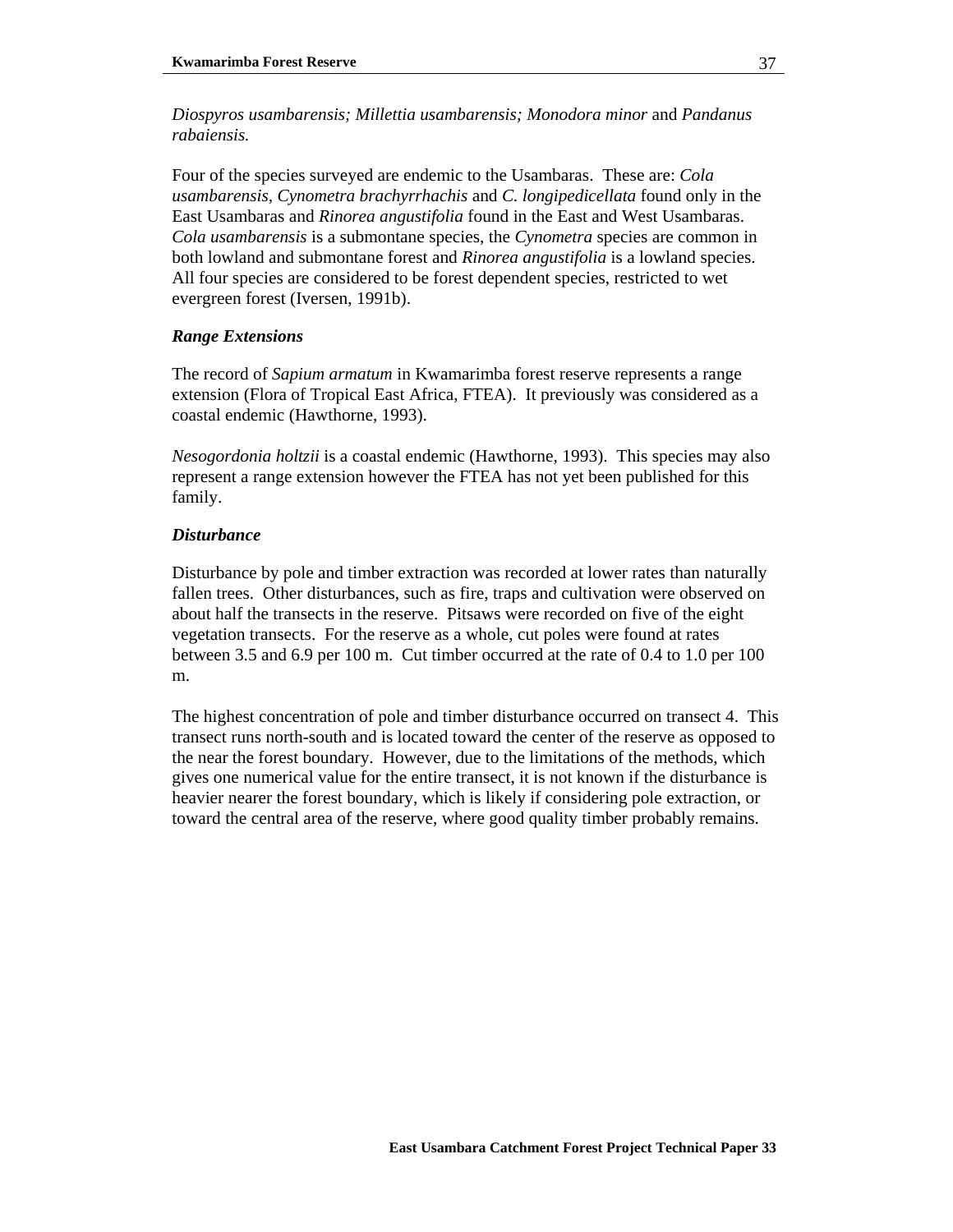# **6.0 ZOOLOGY**

# **6.1 Introduction**

The faunal biodiversity of Kwamarimba forest reserve was investigated using standard, repeatable, survey methods. Studies on small mammals, birds, bats, reptiles, amphibians and various invertebrate groups were carried out. An inventory of all fauna encountered was compiled. This data was analysed to assess the biodiversity value of the area.

# **6.2 Methods**

All methods used during the expedition survey are outlined in detail in the FT FRP methodologies report (SEE¸1996). A brief description is presented below. The location of trap sites are presented in Figure 22.

## **6.2.1 Mammals**

Four different methods are used to sample the mammal community within Kwamarimba forest reserve: (1) snap trap lines, (2) bucket pitfalls, (3) bat netting and (4) opportunistic observations.

## *6.2.1.1 Snap-trap lines*

In order to sample the community of rodents, small and large break-back traps (snaptraps) were used. Typically the traps were set out in transect lines of approximately 50, with traps positioned at least 2 m apart. However, this was not always possible due to the nature of the habitat. The traps were set each evening and checked early the following morning. A bait of fried coconut and peanut butter was used. Previous forest surveys indicate that this bait is very successful in terms of catch numbers and species diversity (Stanley, *pers. comm.*). Each mammal caught was weighed and measured. Trapping and biometric data was recorded on standardised data sheets. Unless otherwise indicated, specimens were identified by Prof. Kim Howell or by Dr. Dieter Kock (see Appendix 2).

## *6.2.1.2 Bucket pitfall trapping*

The bucket pitfall traps consist of five 20 litre plastic buckets sunk flush to ground level in a linear transect. These were positioned approximate 2.5 m apart. A continuous piece of plastic sheeting ran perpendicular to the ground across the centre of each bucket forming a "runner". A lip of plastic sheeting, a drift fence, was kept on the ground on to which soil and leaf litter was placed. An animal was, therefore, channelled along the plastic to one of the buckets. The bucket pitfalls, acting as live traps, are designed for sampling a community of shrews within the forest. Each mammal captured was weighed and measured. Trapping and biometric information was recorded on standardised data sheets. Unless otherwise indicated, taxonomic identification was made by Dr. Dieter Kock or Dr. William Stanley (see Appendix 2).

## *6.2.1.3 Bat netting*

Bat mist netting was used to collect and study a representative sample of the forest bat community, and also provide data on species' ranges. Mist nets were placed near potential roosts sites and across obvious flight "corridors", such as paths and rivers.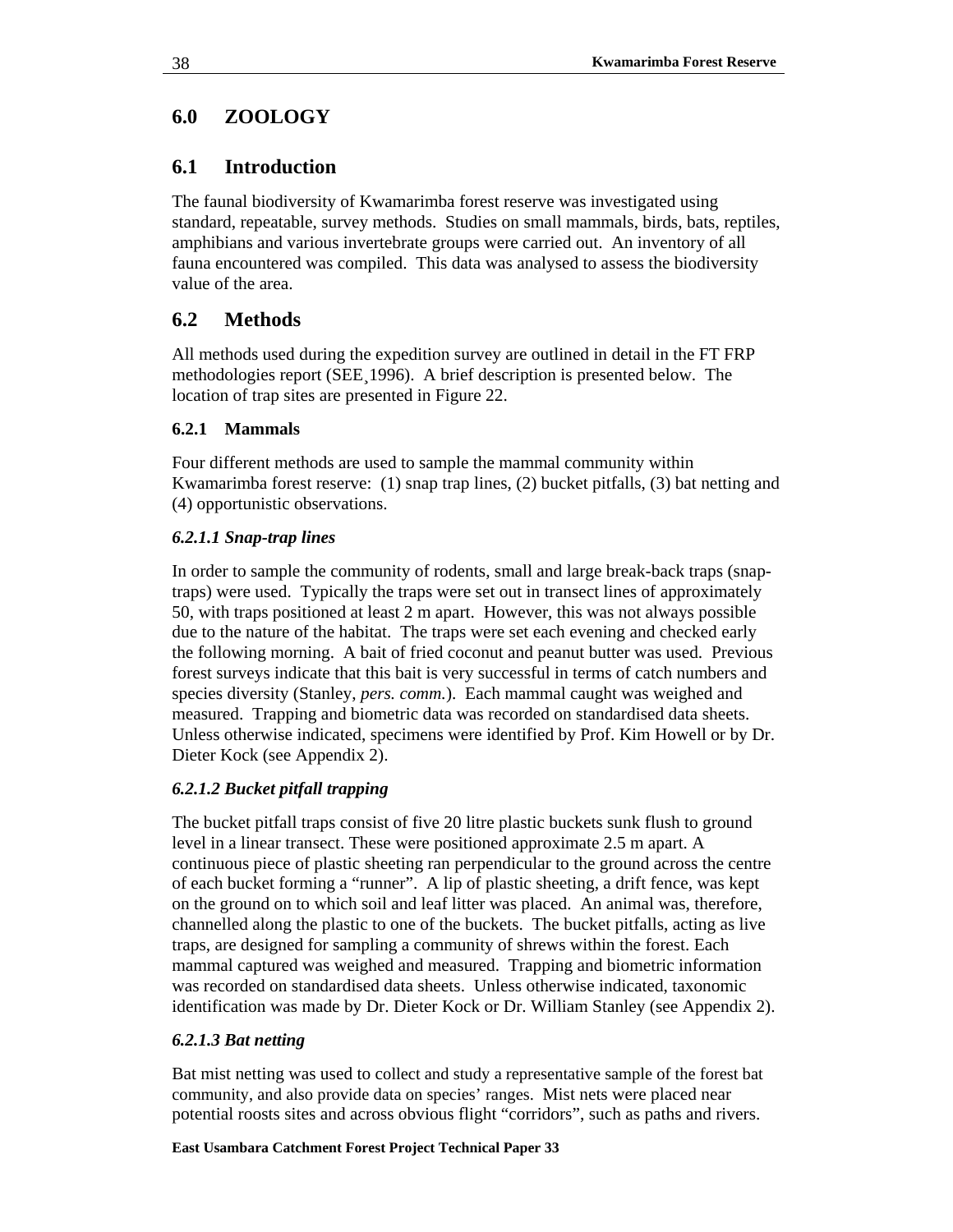Nets were set up at dusk, observed continuously throughout the night and closed shortly before dawn. Each bat caught was weighed and measured at the netting site. Trapping and biometric information was recorded on standardised data sheets. Unless otherwise indicated, taxonomic identification was made by Dr. Dieter Kock (see Appendix 2).

## *6.2.1.4 Mammal observations*

Other vertebrate species were recorded on an opportunistic basis throughout the survey.

## **6.2.2 Birds**

The aim of this study was to provide information concerning the presence of endemic and near-endemic birds of the reserve. However, as an experienced ornithologist was not present during the survey period, the results of an avifaunal survey conducted by the Cambridge-Tanzania Rainforest Project (1994), are presented here.

## **6.2.3 Reptiles**

The aim of this study was to collect and identify a representative sample of the forest reptile community. The community of ground-dwelling reptiles was sampled using the bucket pitfall method (see 6.2.1.2 above). Opportunistic captures were also conducted by hand, and a snake stick where necessary. Unless otherwise indicated, taxonomic identifications were made by Prof. Kim Howell or Prof. Don Broadley (see Appendix 2).

## **6.2.4 Amphibians**

The aim of this study was to collect and identify a representative sample of the forest amphibian community. The community of ground-dwelling amphibians was sampled using the bucket pitfall method (see 6.2.1.2 above). Opportunistic captures were also conducted, especially in reference to tree frog collections since they are often beyond capture with the bucket pitfalls. After rain, typical amphibian habitats were targeted for sampling. Unless otherwise indicated, taxonomic identifications were made by Prof. Kim Howell or by Prof. John Poynton (see Appendix 2).

## **6.2.5 Invertebrates**

Two methods were employed to sample the invertebrate community within the study site: (1) invertebrate pitfall trapping; (2) malaise trapping.

## *6.2.5.1 Invertebrate pitfall trapping*

This method was used to sample the invertebrate ground (forest floor) dwelling community. Four 1.5 litre pots were sunk flush with the level of the ground. Plastic sheeting was erected between the pots using wood stakes to keep the plastic sheeting perpendicular to the ground surface. A lip of plastic sheeting was kept on the ground on to which soil and leaf litter was placed. The pots were placed in a star arrangement with one central pot and the other three positioned so that the plastic sheeting was at an angle of  $120^{\circ}$  from the next line of plastic sheeting. Each length of plastic sheeting was 2.5 m. Approximately 1/4 litre of 10% formalin is put in each pot. A few drops of washing-up liquid was added to reduce surface water tension. The trap was then left for 5 days before collection. Specimens were identified and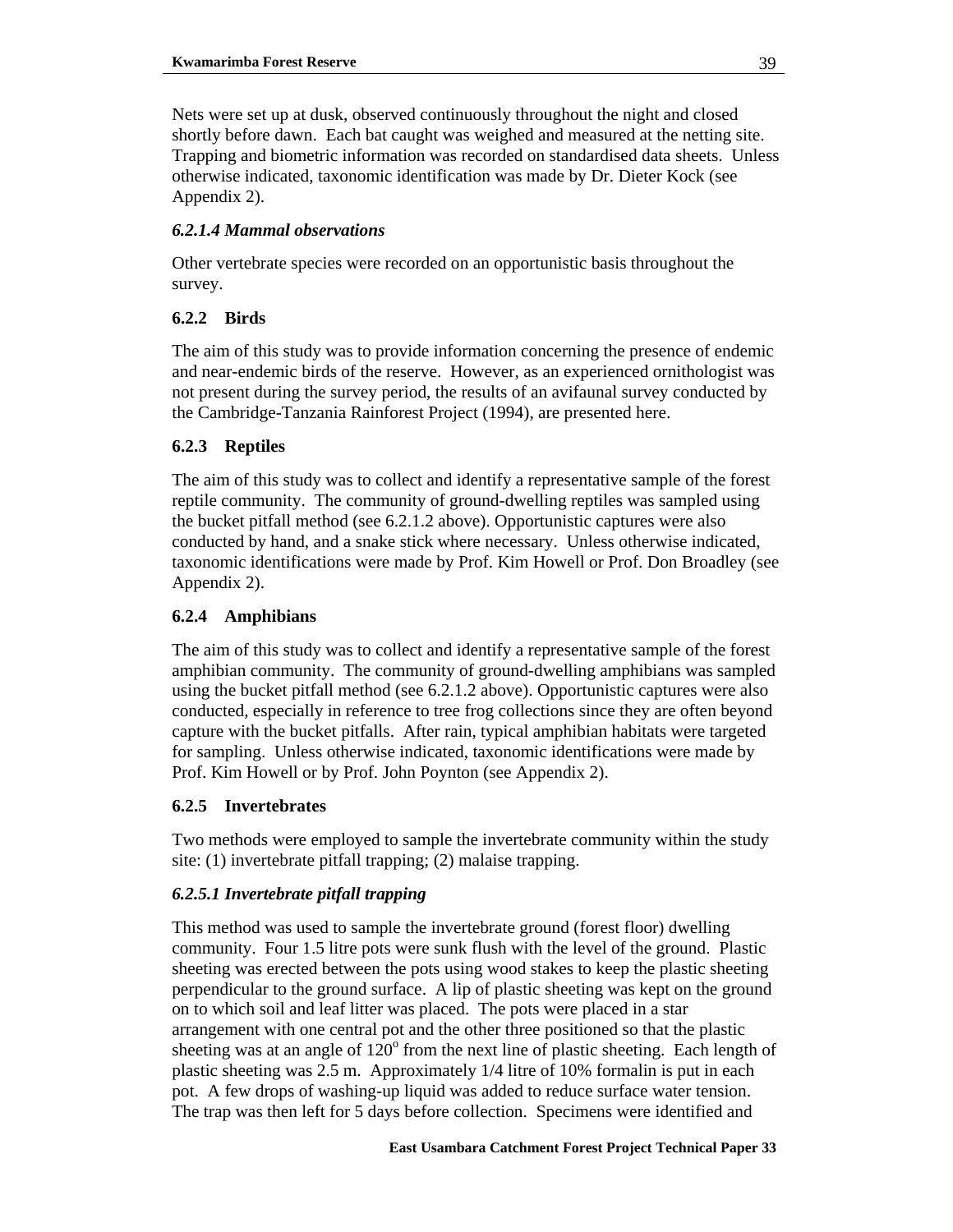sorted to order level in the field. These specimens were sent for curation at the Zoological Museum, University of Copenhagen. Specific groups will then be sent on to individual taxonomists.

### *6.2.5.2 Malaise trapping*

This method was used to sample the flying invertebrate community. Sites for trap placement were selected at natural flyways, such as wet or dry watercourses and paths. The malaise trap was raised into the tree canopy thereby sampling the flying invertebrate forest community. Approximately 1/4 litre of 10% formalin was used in the collecting pot of the trap. The trap was then left for approximately 10 days before collection. Specimens were identified and sorted to order level in the field. These specimens were sent for curation at the Zoological Museum, University of Copenhagen. Specific groups will then be sent on to individual taxonomists.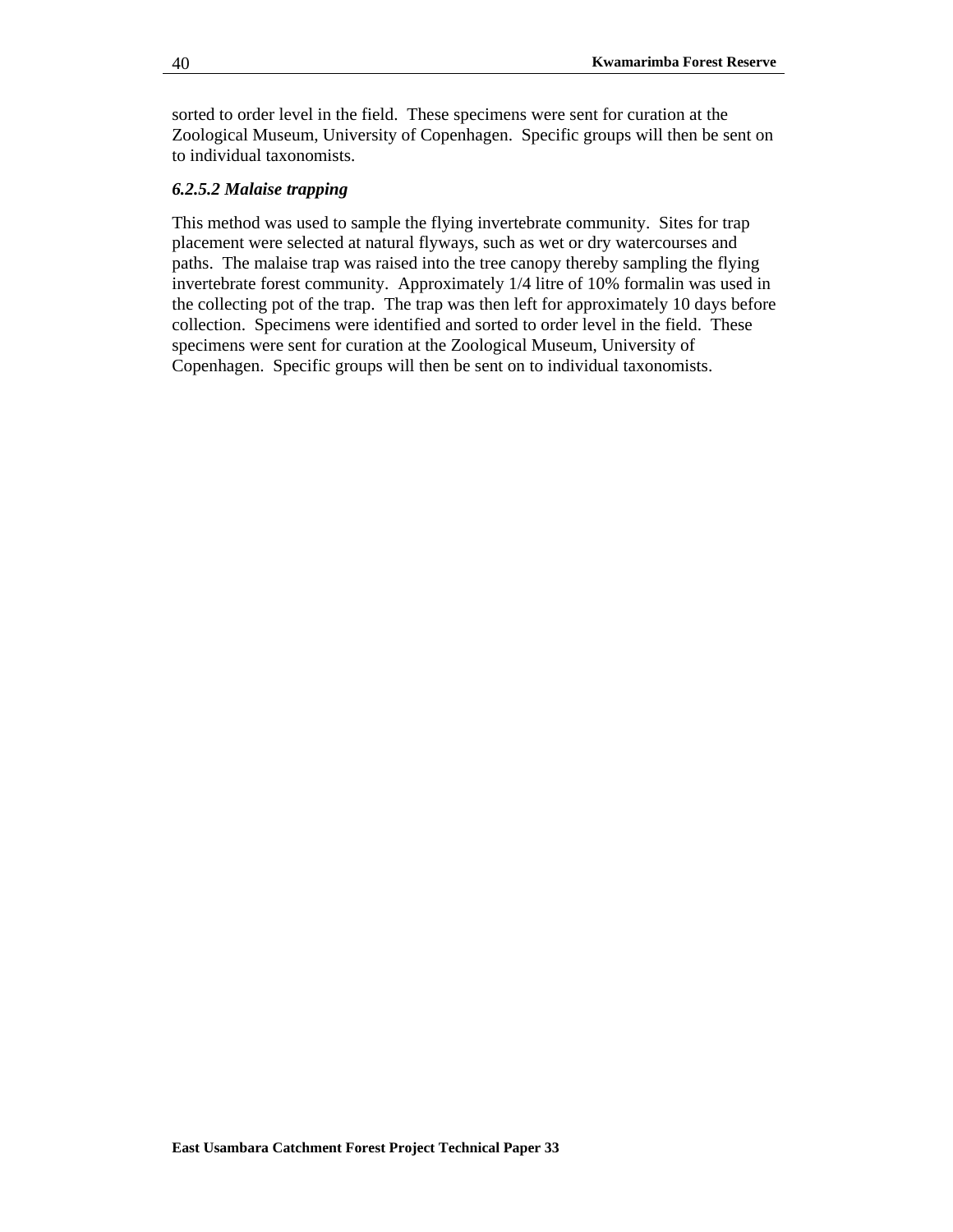# **6.3 Trapping sites and sampling intensity**

Ten trapping sites were conducted in various habitats. Table 11 describes the sites and Tables 12 and 13 summarise the sampling intensity for each site and for each trapping method.

| <b>Plot</b><br>number | <b>Vegetation type</b>      | Altitude (m) | Topography           | <b>Slope</b><br>(degrees) |
|-----------------------|-----------------------------|--------------|----------------------|---------------------------|
| 1                     | mature mixed lowland forest | 95           | gentle lower slope   |                           |
| 2                     | mature mixed lowland forest | 150          | gentle lower slope   | 10                        |
| 4                     | mature mixed lowland forest | 175          | steep upper slope    | 20                        |
| 5                     | colonising lowland forest   | 300          | ridge top            | 30                        |
| 6                     | mature mixed lowland forest | 325          | steep upper slope    | 30                        |
| 10                    | colonising lowland forest   | 350          | ridge top            | 30                        |
| 16                    | mature mixed lowland forest | 125          | gentle lower slope   | 25                        |
| 55                    | mature mixed lowland forest | 150          | gentle mid-slope     | 7                         |
| 56                    | bushland/thicket            | 300          | ridge top            | 0                         |
| 57                    | mature mixed lowland forest | 95           | island in Sigi River | 3                         |
|                       |                             |              |                      |                           |

**Table 11.** Summary descriptions of trapping sites.

**Table 12.** Sampling intensity by trap night (number of nights x number of traps).

| <b>Trapping</b><br>method | <b>Plot</b><br>1 | <b>Plot</b><br>$\mathbf{2}$ | <b>Plot</b><br>4 | <b>Plot</b><br>5 | <b>Plot</b><br>6 | <b>Plot</b><br>10 | <b>Plot</b><br>16 | <b>Plot</b><br>55 | <b>Plot</b><br>56 | <b>Plot</b><br>57 |
|---------------------------|------------------|-----------------------------|------------------|------------------|------------------|-------------------|-------------------|-------------------|-------------------|-------------------|
| small snap<br>traps       | $\theta$         | 350                         | $\theta$         | 400              | 250              | $\theta$          | $\overline{0}$    | $\overline{0}$    | $\mathbf{0}$      | $\theta$          |
| large snap<br>traps       | $\theta$         | $\mathbf{0}$                | $\theta$         | $\mathbf{0}$     | 345              | $\theta$          | $\theta$          | 750               | 445               | $\boldsymbol{0}$  |
| live traps                | 80               | $\mathbf{0}$                | $\theta$         | $\theta$         | $\overline{0}$   | $\theta$          | $\theta$          | $\theta$          | $\Omega$          | $\overline{0}$    |
| bucket pitfall*           | 90               | $\mathbf{0}$                | 70               | $\theta$         | $\mathbf{0}$     | 75                | $\theta$          | $\theta$          | $\Omega$          | 110               |
| invertebrate<br>pitfall** | 15               | $\mathbf{0}$                | 16               | $\theta$         | $\Omega$         | 16                | 16                | $\Omega$          | 16                | $\mathbf{0}$      |
| malaise trap              | 6                | $\theta$                    | $\theta$         | $\overline{0}$   | $\theta$         | $\theta$          | $\theta$          | $\theta$          | $\theta$          | $\overline{0}$    |

\*each bucket represents one trap night

\*\* each trap array of 4 pots is one trap night

**Table 13.** Summary of bat-netting sites.

| Site description                            | <b>Sampling</b><br>intensity<br>(hours) | <b>Altitude</b> | Topography                |
|---------------------------------------------|-----------------------------------------|-----------------|---------------------------|
| Over Sigi River                             | 37.5                                    | 95              | bottom of hill (riverine) |
| Outside reserve; on path; forest edge       | 1.5                                     | 135             | plateau                   |
| plot 4                                      | 24                                      | 350             | ridge top                 |
| Outside reserve; rocky outcrop; forest edge | 12                                      | 100             | bottom of hill            |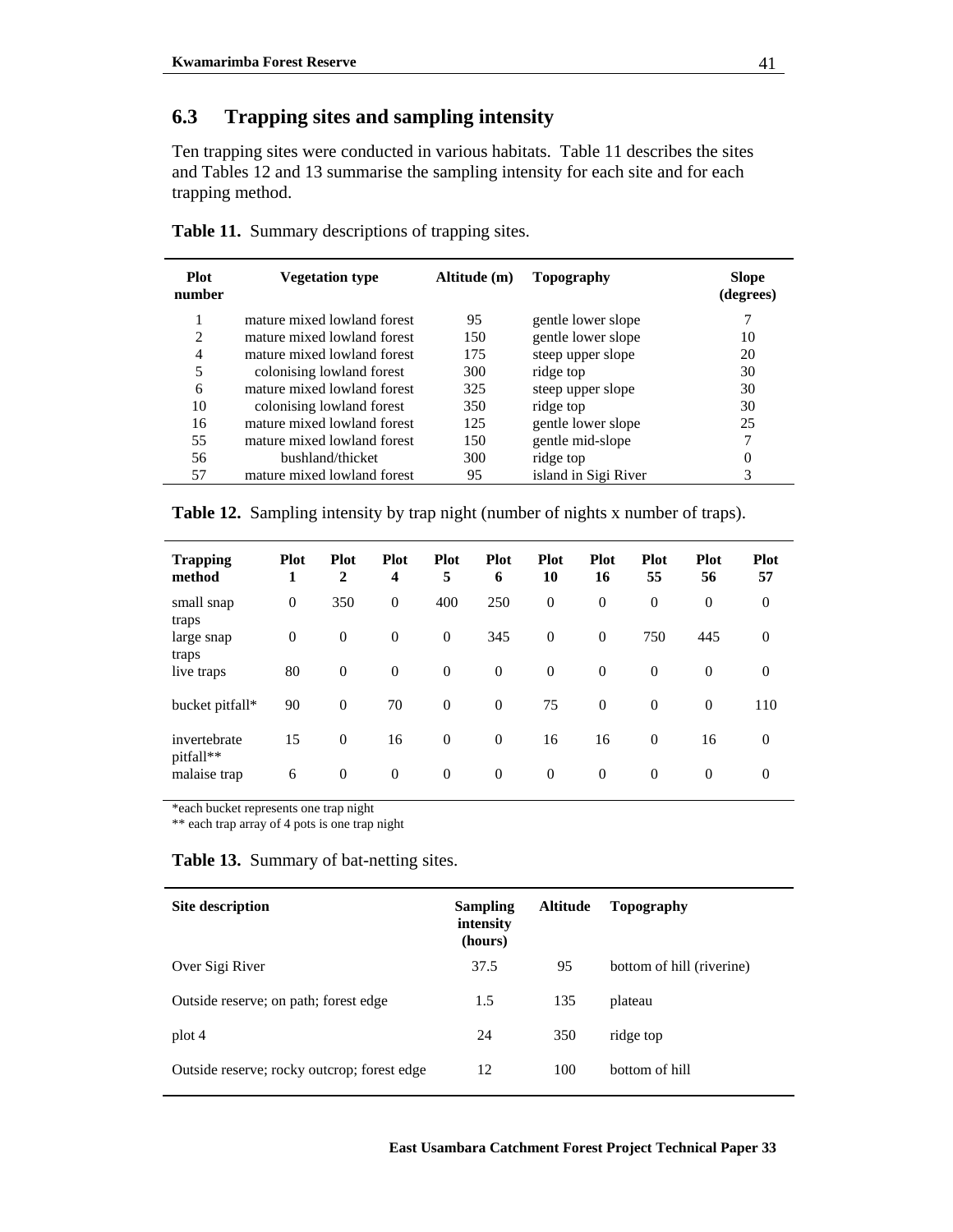Figure 22. Location of trapping sites.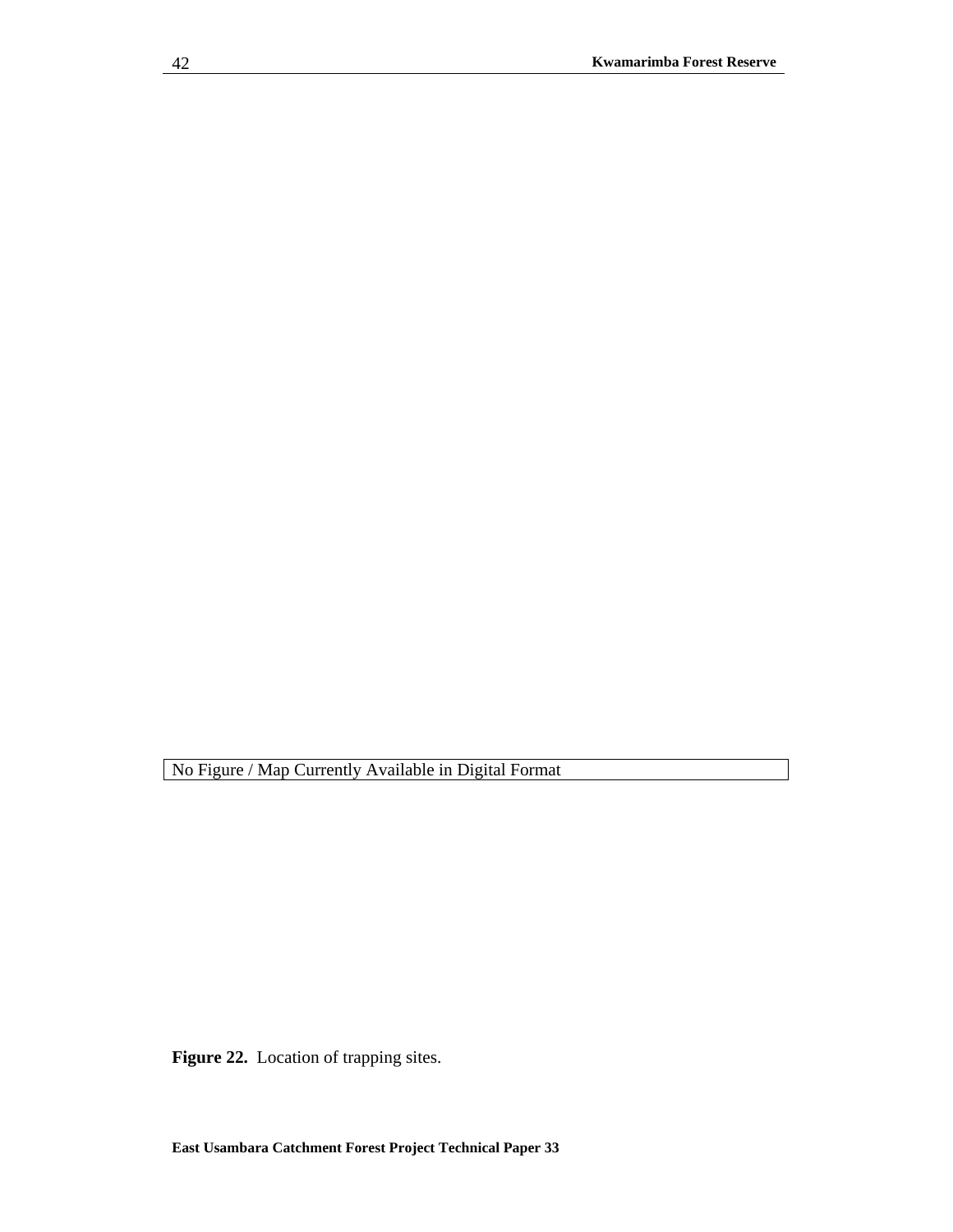## **6.4 Results**

### **6.4.1 Mammals (non-bat)**

A total of 22 specimens were retained for taxonomic purposes. The following have been identified so far. Ecological type, endemic status and IUCN status were compiled from the National Biodiversity Database (UDSM, 1997) and Kingdon (1989).

### **Table 14.** Summary of mammals.

| <b>Species</b>              | <b>Ecological</b><br>type | <b>Endemic</b><br>status | <b>IUCN</b> status |  | Capture location by plot<br>and number collected |       |
|-----------------------------|---------------------------|--------------------------|--------------------|--|--------------------------------------------------|-------|
|                             |                           |                          |                    |  | 55                                               | Total |
| Cricetidae<br>Beamys hindei |                           |                          | DD                 |  |                                                  |       |
| Muridae                     |                           |                          |                    |  |                                                  |       |
| Rattus rattus               |                           | W                        |                    |  | 2                                                |       |

KEY TO ABBREVIATIONS FOR TABLE 14 (Definitions based on those described in the botanical section of this report).

#### Ecological type:

- F Forest dependent species: This is defined as primary forest only. It does not include forest edge or secondary forest;
- f Forest dwelling but not forest dependent: Species occurring in primary forest as defined above as well as other vegetation types. Thus these are not forest-dependent species; and
- O Non-forest species: These are species that do not occur in primary or secondary forest or forest edge.

Endemic status:

- E Endemic: Occurring only in the Usambara mountains;
- N Near endemic: Species with limited ranges usually only including coastal forest and/or East African lowland forests;
- W Widespread distribution.

IUCN status:

• DD - Data deficient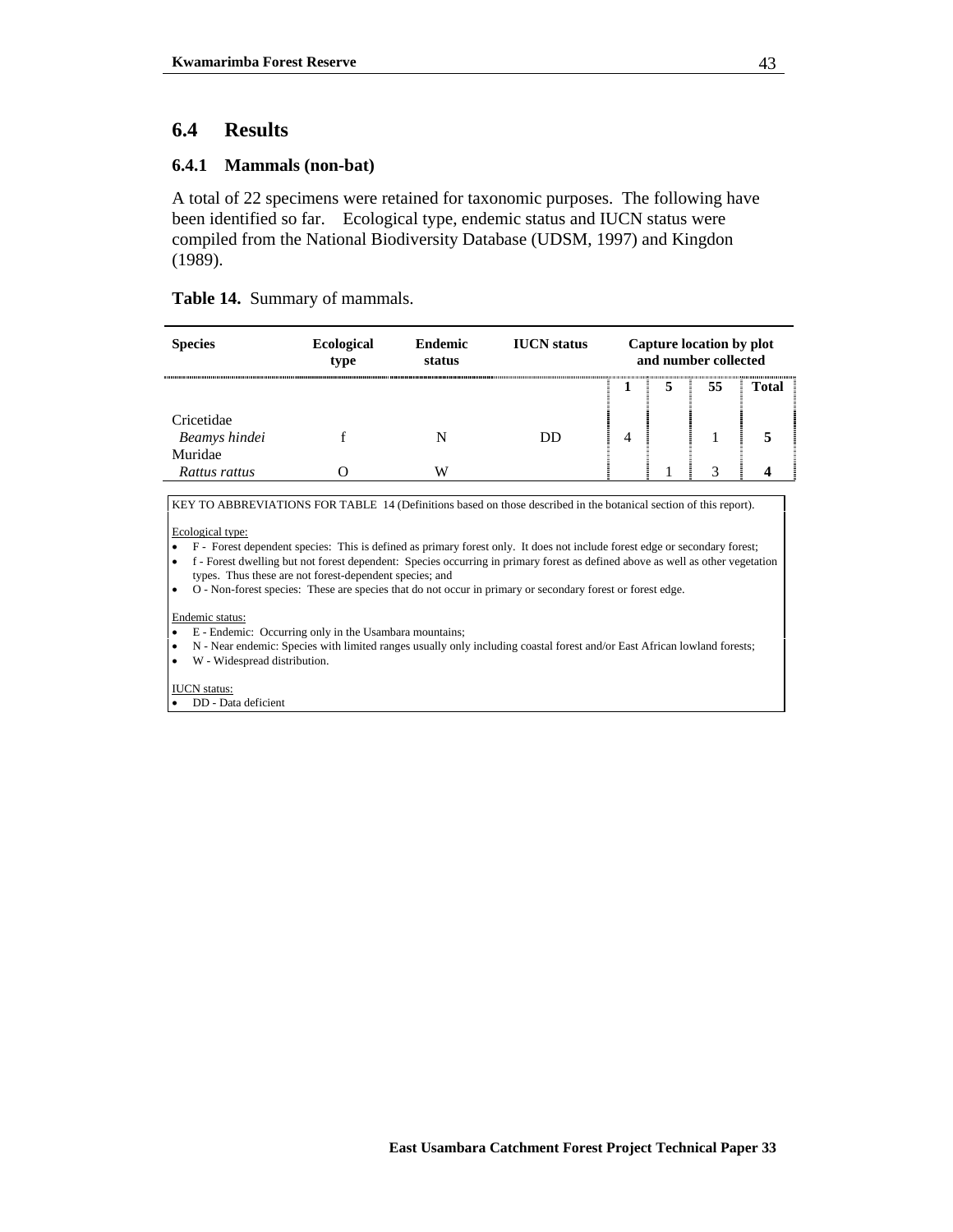A total of nine species from three families were observed but not retained for taxonomic purposes. Ecological type, endemic status and IUCN status were compiled from the National Biodiversity Database (UDSM, 1997) and Kingdon (1989).

|  |  |  | Table 15. Summary of mammal observations. |
|--|--|--|-------------------------------------------|
|--|--|--|-------------------------------------------|

| <b>Species</b>                            | <b>Certainty</b> | <b>Ecological</b><br>type | <b>Endemic</b><br>status | <b>IUCN</b><br>status | <b>Observation</b><br>location             |
|-------------------------------------------|------------------|---------------------------|--------------------------|-----------------------|--------------------------------------------|
| Cercopithecidae<br>Colobus angolensis     | definite         | F                         | W                        |                       | plot10,13,15,<br>17, 18, 19, 20, 3         |
| Cercopithecus mitis                       | definite         | f                         | W                        |                       | 5,36,48<br>plot 2,10,14,<br>16, 19, 35, 45 |
| Cercopithecus aethiops                    | definite         | f                         | W                        |                       | OR.                                        |
| Papio cynocephalus                        | definite         | f                         | W                        |                       | plot 2,3,32                                |
| Sciuridae                                 |                  |                           |                          |                       |                                            |
| Xerus rutilus                             | possible         | f                         | W                        |                       | plot 1                                     |
| Heliosciurus rufobrachium                 | possible         | f                         | W                        |                       | plot 4                                     |
| Macroscelididae                           |                  |                           |                          |                       |                                            |
| Petrodromus tetradactylus                 | definite         | f                         | W                        |                       | plot 2                                     |
| <i>Rhynchocyon cirnei spp.</i><br>petersi | definite         | F                         | N                        | NT                    | $\overline{\mathcal{L}}$                   |

KEY TO ABBREVIATIONS FOR TABLE 15 (Definitions based on those described in the botanical section of this report).

#### Ecological type:

- F Forest dependent species: This is defined as primary forest only. It does not include forest edge or secondary forest;
- f Forest dwelling but not forest dependent: Species occurring in primary forest as defined above as well as other vegetation types. Thus these are not forest-dependent species; and
- O Non-forest species: These are species that do not occur in primary or secondary forest or forest edge.

#### Endemic status:

- E Endemic: Occurring only in the Usambara mountains;
- N Near endemic: Species with limited ranges usually only including coastal forest and/or East African lowland forests;
- W Widespread distribution.

#### IUCN status:

• NT - Near-threatened

OR - Refers to observations outside but in proximity to the reserve to be considered associated to it. ? - No data available

Certainty: Indicates the probability of the correctness of the identity of the species observed;

Definite: Can be regarded as occurring in the reserve.

 Probable: Identification is likely but requires further information before being considered on the reserve's species list.

Possible: Species identification is may not be accurate.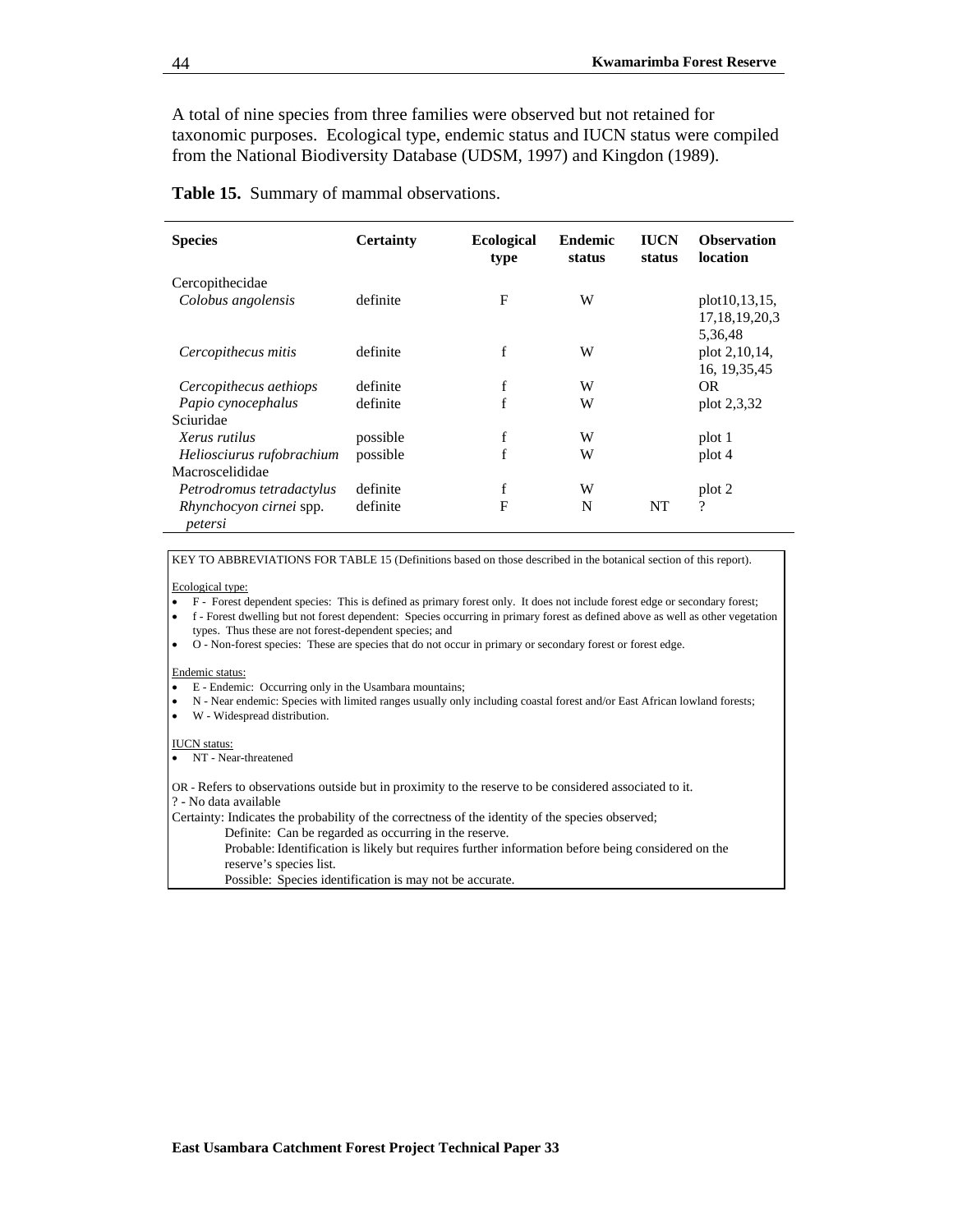### **6.4.2 Bats**

A total of eight individuals were retained for taxonomic purposes in 9960 net hours (hours x length of net in metres). Ecological type, endemic status and IUCN status were compiled from the National Biodiversity Database (UDSM, 1997) and Kingdon (1989).

### **Table 16.** Summary of bats.

| <b>Species</b>                 | <b>Ecological</b><br>type | <b>Endemic</b><br>status | <b>IUCN</b><br>status | <b>Capture location</b> |
|--------------------------------|---------------------------|--------------------------|-----------------------|-------------------------|
| <b>MEGACHIROPTERA</b>          |                           |                          |                       |                         |
| Pteropodidae                   |                           |                          |                       |                         |
| Lissonycteris angolensis       | f                         | W                        |                       | over Sigi River         |
| <b>MICROCHIROPTERA</b>         |                           |                          |                       |                         |
| Nycteridae                     |                           |                          |                       |                         |
| Nycteris macrotis              | F                         | W                        |                       | $OR^*$ (over path)      |
| Rhinolophidae                  |                           |                          |                       |                         |
| Rhinolophus deckenii           |                           | W                        | LC                    | 9                       |
| Rhinolophus eloquens           | 9                         | ?                        |                       | over Sigi River         |
| Vespertilionidae               |                           |                          |                       |                         |
| Myotis bocagei                 |                           | W                        |                       | over Sigi River         |
| Nycticeius (Scotoecus) hirundo |                           | W                        |                       | over Sigi River         |
| Pipistrellus nanus             |                           | W                        |                       | over Sigi River         |

KEY TO ABBREVIATIONS FOR TABLE 16 (Definitions based on those described in the botanical section of this report).

Ecological type:

• F - Forest dependent species: This is defined as primary forest only. It does not include forest edge or secondary forest;

• f - Forest dwelling but not forest dependent: Species occurring in primary forest as defined above as well as other vegetation types. Thus these are not forest-dependent species; and

• O - Non-forest species: These are species that do not occur in primary or secondary forest or forest edge.

#### Endemic status:

- E Endemic: Occurring only in the Usambara mountains;
- N Near endemic: Species with limited ranges usually only including coastal forest and/or East African lowland forests;
- W Widespread distribution.

IUCN status:

• LC - Least concern

OR - Refers to observations outside but in proximity to the reserve to be considered associated to it. ? - No data available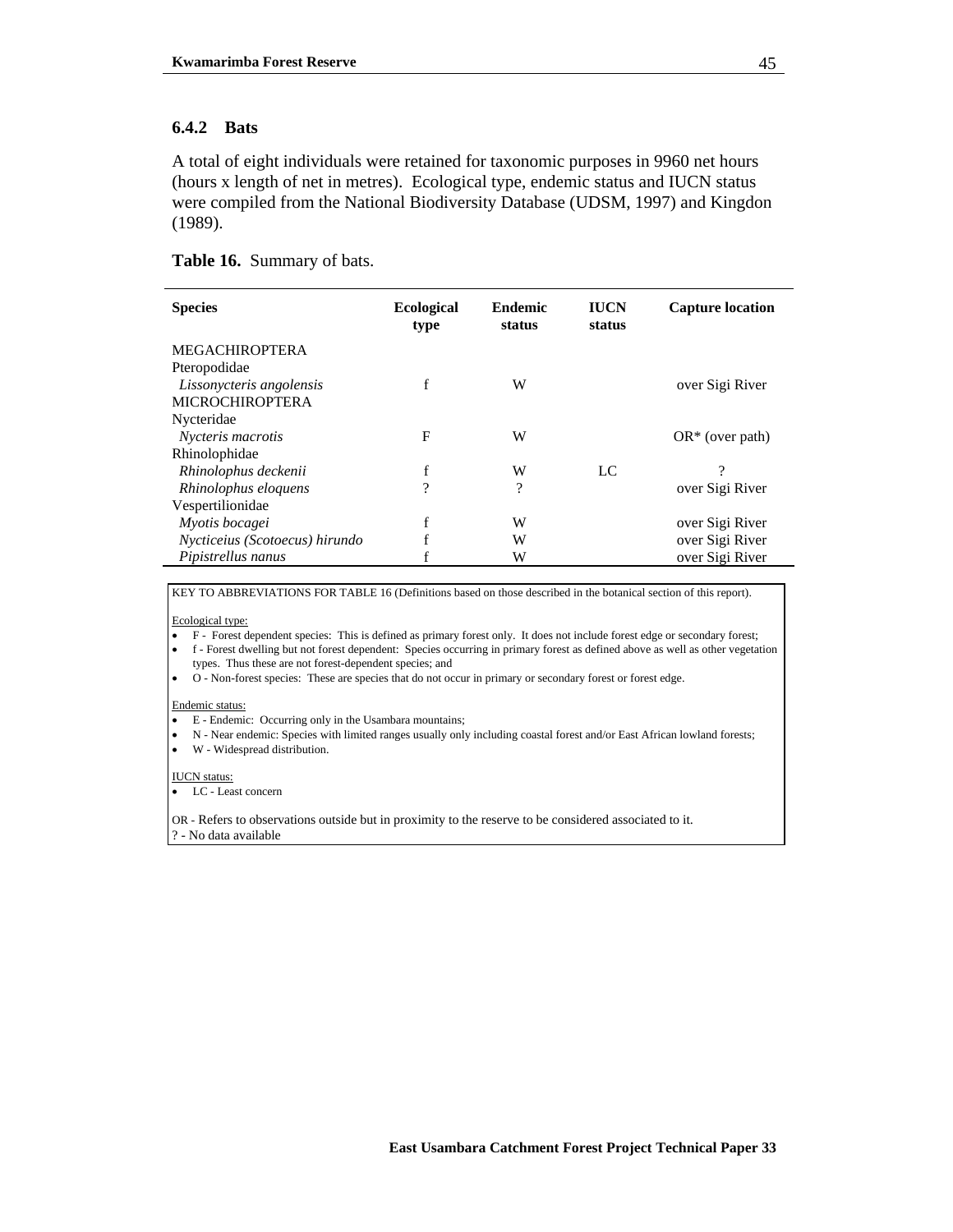**Figure 23.** Distribution of forest dependent mammal species.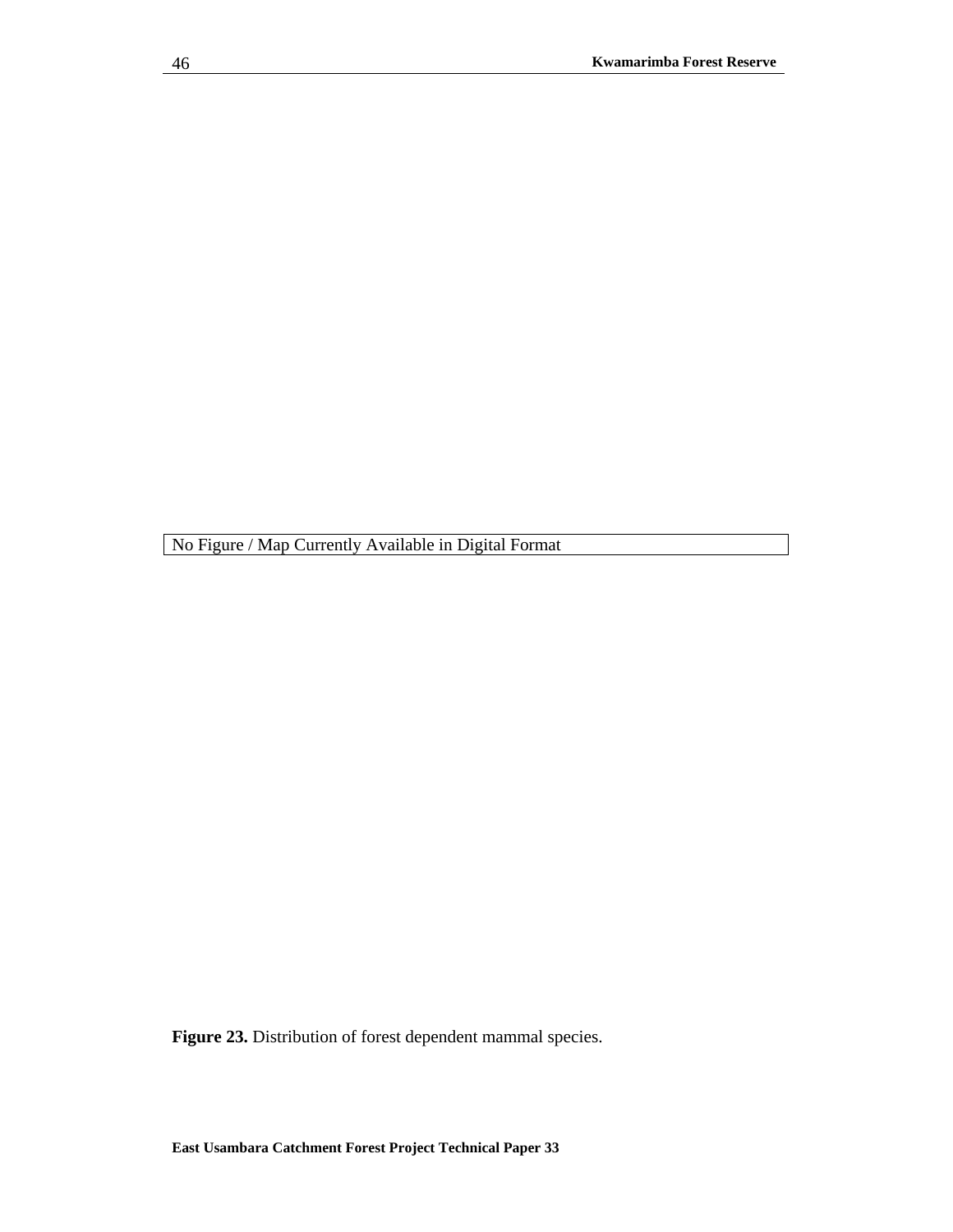**Figure 24.** Distribution of near-endemic mammal species.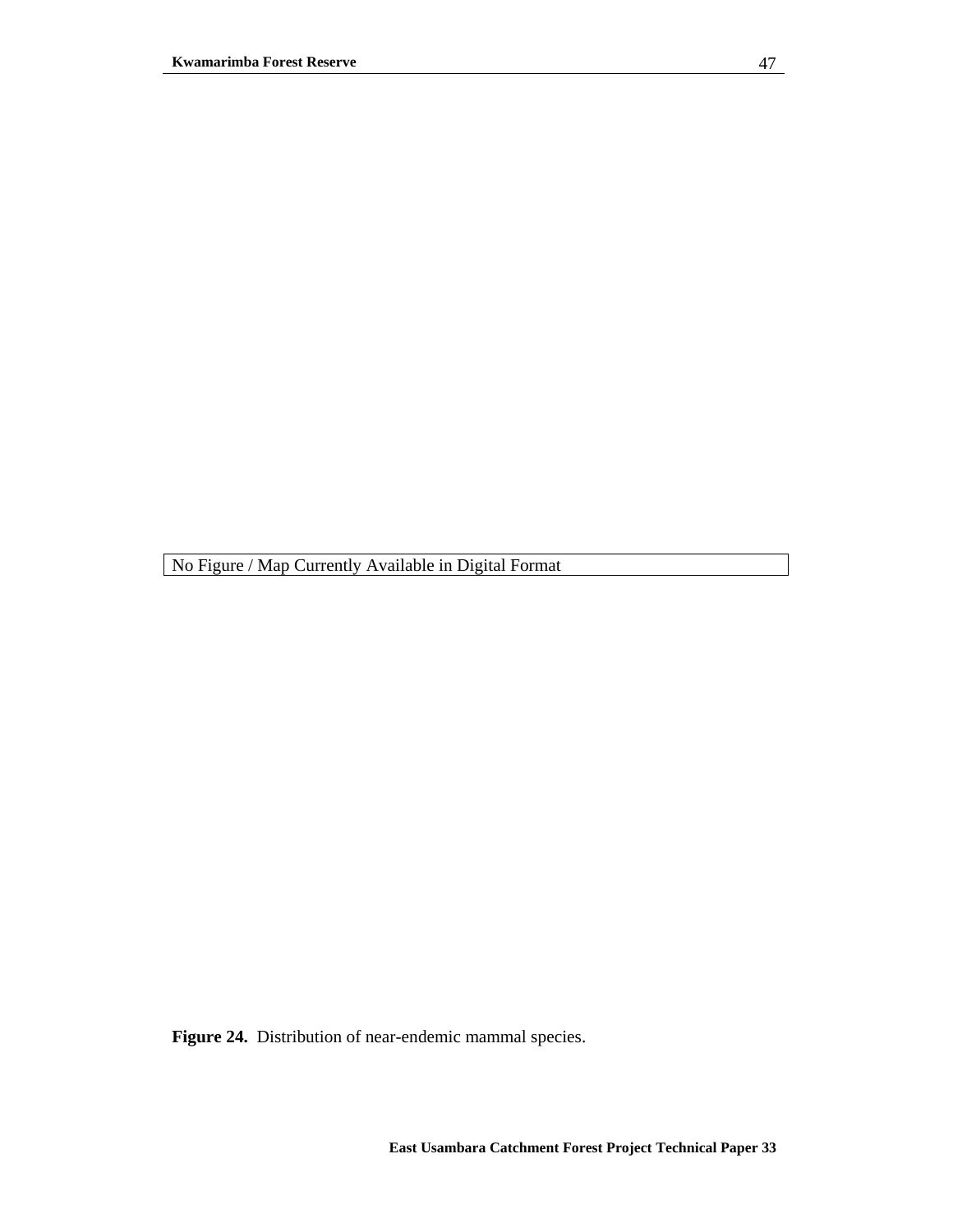### **6.4.3 Birds**

There was not an ornithologist present for the survey, however, as birds are a valuable indicator of habitat quality and biodiversity, we include here a summary of important or interesting birds recorded in Kwamarimba forest reserve during the Cambridge-Tanzania Rainforest Project (1994). These specimens represent eleven species from nine families. Ecological type, endemic status and IUCN status were compiled from the National Biodiversity Database (UDSM, 1997) and Zimmerman *et al.* (1996).

| <b>Table 17.</b> Summary of birds. |  |  |
|------------------------------------|--|--|
|------------------------------------|--|--|

| <b>Species</b>              | <b>Common name</b>              |              | <b>Endemic</b><br>status | <b>IUCN</b><br>status |
|-----------------------------|---------------------------------|--------------|--------------------------|-----------------------|
| Accipitridae                |                                 |              |                          |                       |
| Circaetus fasciolatus       | Southern banded snake eagle     | F            | N                        |                       |
| Columbidae                  |                                 |              |                          |                       |
| Columba delgorguei          | Bronze-naped pigeon             | F            | W                        |                       |
| Strigidae                   |                                 |              |                          |                       |
| Bubo vosseleri              | Usambara eagle owl              | F            | E                        | V                     |
| Picidae                     |                                 |              |                          | (CITES II)            |
| Campethera                  | Mombasa/Golden-tailed           | $\mathbf f$  | W                        |                       |
| mombassica/abingoni         | woodpecker                      |              |                          |                       |
| Turdidae                    |                                 |              |                          |                       |
| Sheppardia gunningi         | East coast akalat               | F            | N                        | V                     |
| Swynnertonia swynnertoni    | Swynnerton's forest robin       | $\mathbf{F}$ | N                        | NT                    |
| Sylviidae                   |                                 |              |                          |                       |
| Hyliota australis usambarae | Southern hyliota                | F            | E                        |                       |
| Muscicapidae                |                                 |              |                          |                       |
| Trochocercus albonotatus    | White-tailed crested flycatcher | $\mathbf{F}$ | W                        |                       |
| Nectariniidae               |                                 |              |                          |                       |
| Anthreptes neglectus        | Uluguru violet-backed sunbird   | $\mathbf{F}$ | N                        |                       |
| Anthreptes reichenowi       | Plain-backed sunbird            | $\mathbf{F}$ | N                        |                       |
| Estrildidae                 |                                 |              |                          |                       |
| Spermophaga ruficapilla     | Red-headed bluebill             | F            | W                        |                       |

KEY TO ABBREVIATIONS FOR TABLE 17 (Definitions based on those described in the botanical section of this report).

Ecological type:

- F Forest dependent species: This is defined as primary forest only. It does not include forest edge or secondary forest;
- f Forest dwelling but not forest dependent: Species occurring in primary forest as defined above as well as other vegetation types. Thus these are not forest-dependent species; and
- O Non-forest species: These are species that do not occur in primary or secondary forest or forest edge.

Endemic status:

- E Endemic: Occurring only in the Usambara mountains;
- N Near endemic: Species with limited ranges usually only including coastal forest and/or East African lowland forests;
- W Widespread distribution.

IUCN status:

- V Vulnerable
- NT Near-threatened

OR: Refers to observations outside but in proximity to the reserve to be considered associated to it. ? No data available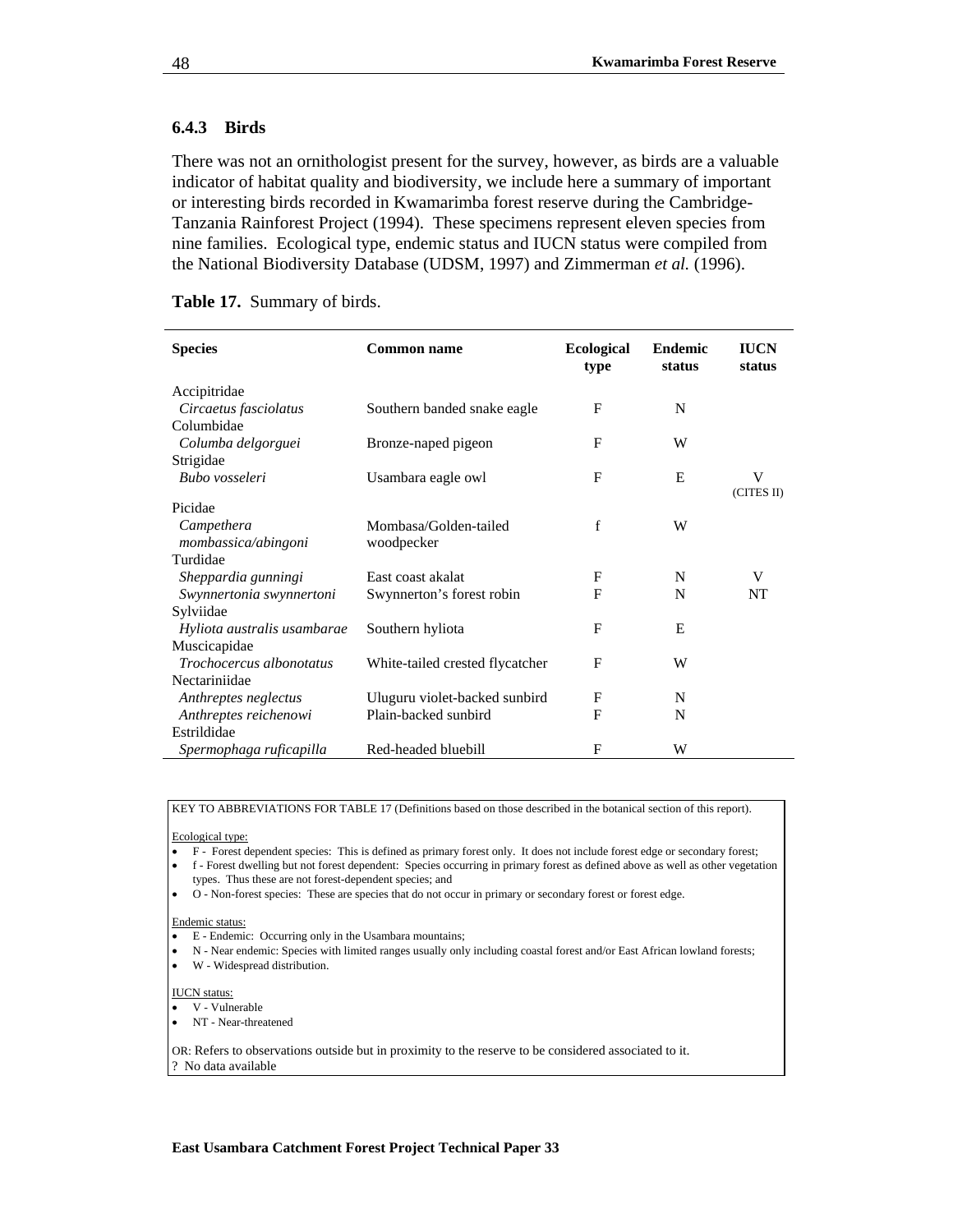The ranges for the endemics and near-endemics are presented below.

**Table 18.** Ranges for endemic and near-endemic bird species recorded (Zimmerman *et al.*1996).

| <b>Species</b>              | Range                                                                         |
|-----------------------------|-------------------------------------------------------------------------------|
| <b>Endemics</b>             |                                                                               |
| Bubo vosseleri              | East Usambaras; West Usambaras                                                |
| Hyliota australis usambarae | East Usambaras; West Usambaras                                                |
| Near-endemics               | Range                                                                         |
| Anthreptes neglectus        | Usambaras; Ngurus; Ulugurus; forests of Tana river and Taita hills,<br>Kenya, |
| Anthreptes reichenowi       | Usambaras; coastal forests of Tanzania and Kenya                              |
| Circaetus fasciolatus       | Usambaras; coastal forests of Tanzania and Kenya                              |
| Sheppardia gunningi         | Usambaras; coastal forests of Tanzania and Kenya                              |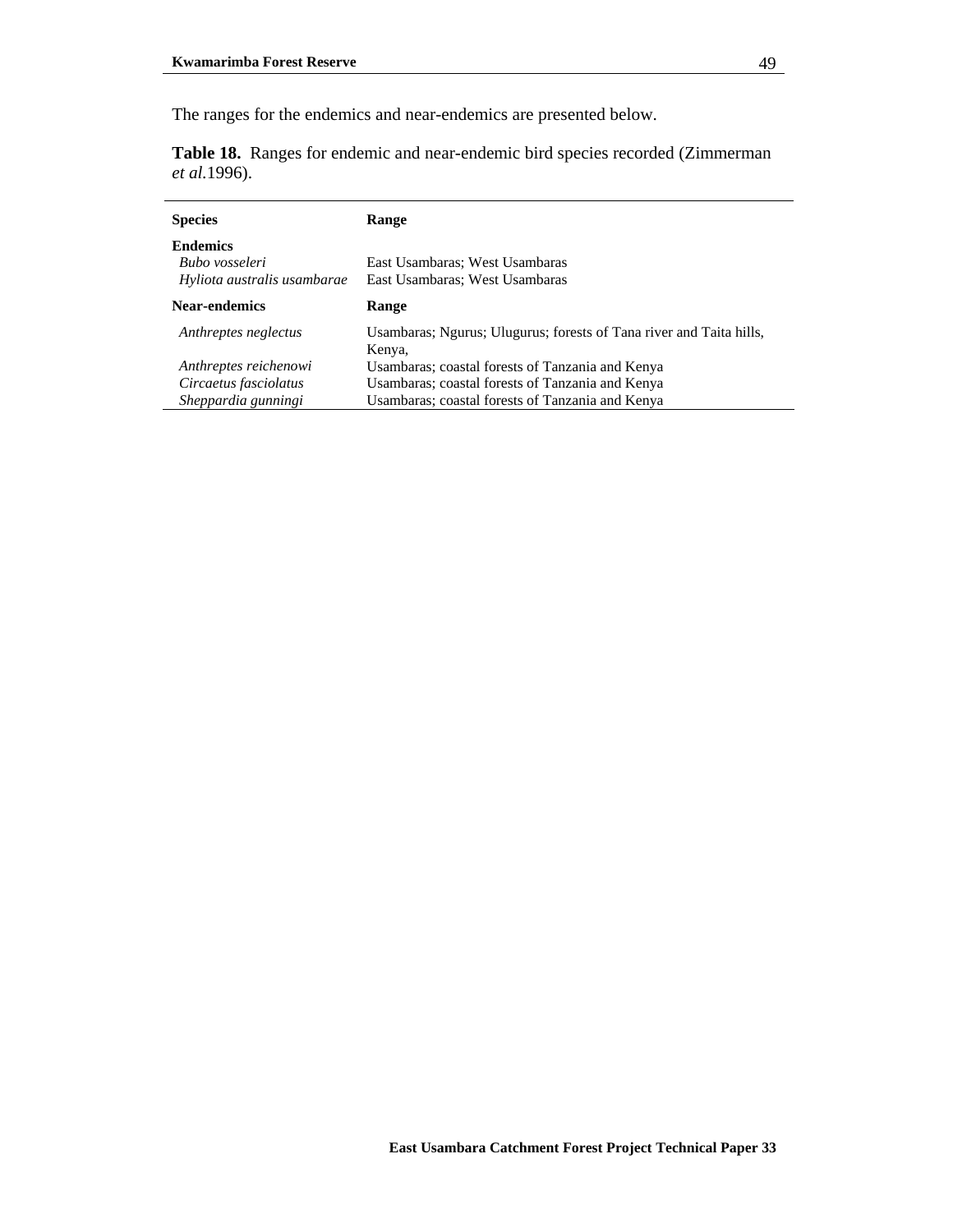## **6.4.4 Reptiles**

A total of 23 individuals were retained for taxonomic purposes. These specimens represent 14 species from eight families. Ecological type, endemic status and IUCN status were compiled from the National Biodiversity Database (1997), Broadley & Howell (unpubl.), Howell (1993), and Branch (1994).

**Table 19.** Summary of reptiles.

| <b>Species</b>                                       | Ecological Endemic IUCN<br>type | status   | status |              |                |   |   |    |                 |   |                |              | Capture location by plot and number collected |
|------------------------------------------------------|---------------------------------|----------|--------|--------------|----------------|---|---|----|-----------------|---|----------------|--------------|-----------------------------------------------|
|                                                      |                                 |          |        | mananga<br>1 | $\overline{2}$ | 3 | 7 | 10 | 16 <sup>1</sup> |   |                | 57   OR   UK | <b>Total</b>                                  |
| Typhlopidae                                          |                                 |          |        |              |                |   |   |    |                 |   |                |              |                                               |
| Typhlops pallidus                                    | $\overline{\cdot}$              | N        |        |              |                |   |   |    |                 |   | 1              |              | 1                                             |
| Leptotyphlopidae                                     |                                 |          |        |              |                |   |   |    |                 |   |                |              |                                               |
| Leptotyphlops<br>scutifrons spp.<br>merkeri          | f                               | N        | LC     |              |                | 1 |   |    |                 |   |                |              | 1                                             |
| Colubridae                                           |                                 |          |        |              |                |   |   |    |                 |   |                |              |                                               |
| Lamprophis<br>fuliginosus                            | f                               | W        |        |              |                |   |   |    |                 |   | 4              |              |                                               |
| Philothamnus<br>punctatus                            | f                               | W        |        | 1            |                |   |   |    |                 |   |                |              | 1                                             |
| Philothamnus<br>hoplogaster                          | f                               | W        |        |              |                |   |   |    |                 |   |                | 1            | 1                                             |
| Philothamnus<br>macrops                              | F                               | N        | V      |              |                |   |   |    |                 |   | 1              |              | 1                                             |
| <b>Thelotornis</b><br>capensis spp.<br>mossambicanus | f                               | W        |        |              |                |   |   |    |                 |   |                | 1            | 1                                             |
| Elapidae                                             |                                 |          |        |              |                |   |   |    |                 |   |                |              |                                               |
| Elapsoidea nigra                                     | F                               | N        | V      |              |                |   |   |    |                 | 1 |                |              | 1                                             |
| Lacertidae<br>Cordylus t.<br>tropidosternum          | f                               | W        |        |              |                |   |   |    | 1               |   |                |              | 1                                             |
| Agamidae                                             |                                 |          |        |              |                |   |   |    |                 |   |                |              |                                               |
| Agama<br>mossambica                                  | f                               | W        |        |              |                |   |   |    |                 |   | $\overline{2}$ |              | 2                                             |
| Chamaeleonidae                                       |                                 |          |        |              |                |   |   |    |                 |   |                |              |                                               |
| Rhampholeon<br>brevicaudatus                         | $\mathbf{F}$                    | N        | V      |              | 1              |   | 2 |    |                 |   |                |              | 3                                             |
| Rhampholeon sp.                                      | $\overline{\mathcal{L}}$        | $\gamma$ |        | 1            |                |   |   |    |                 |   |                |              | 1                                             |
| Gekkonidae                                           |                                 |          |        |              |                |   |   |    |                 |   |                |              |                                               |
| Hemidactylus<br>platycephalus                        | f                               | W        |        |              | 1              |   |   |    |                 |   |                |              | 1                                             |
| Hemidactylus<br>mabouia                              | f                               | W        |        |              |                |   | 1 | 3  |                 |   |                |              | 4                                             |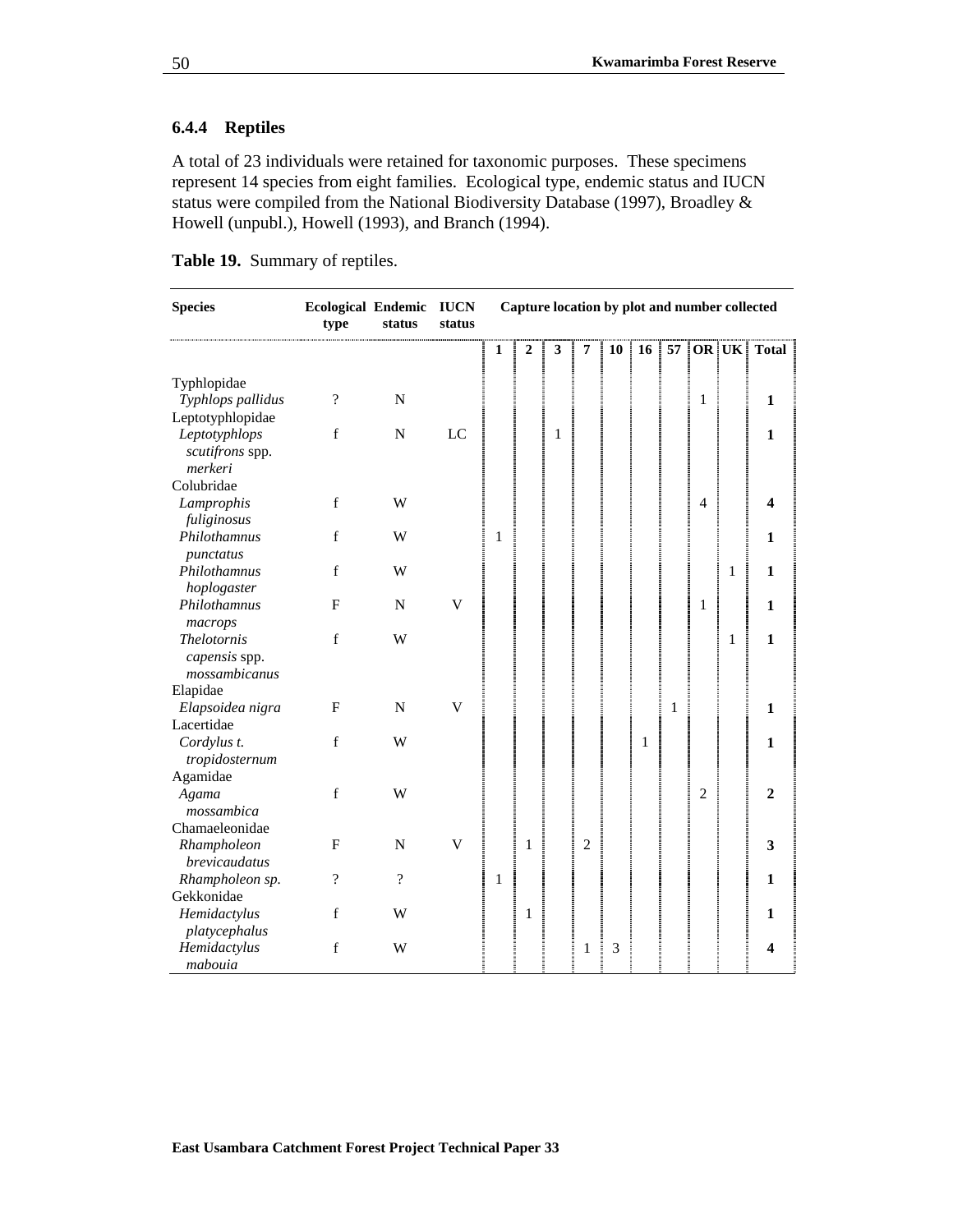A total of three reptile species from two families were observed but not retained for taxonomic purposes.

### **Table 20.** Summary of reptile observations.

| <b>Species</b>    | <b>Certainty</b> | <b>Ecological</b><br>type | <b>Endemic</b><br>status | <b>IUCN</b><br>status | <b>Observation</b><br>location |
|-------------------|------------------|---------------------------|--------------------------|-----------------------|--------------------------------|
| Viperidae         |                  |                           |                          |                       |                                |
| Bitis gabonica    | probable         | F                         | W                        |                       | plot 55                        |
| Chamaeleonidae    |                  |                           |                          |                       |                                |
| Chamaeleo dilepis | probable         |                           | W                        |                       | brought in                     |
|                   |                  |                           |                          |                       | by locals                      |
| Chamaeleo melleri | definite         | f                         | W                        | NT                    | brought in                     |
|                   |                  |                           |                          | (CITES II)            | by locals                      |

KEY TO ABBREVIATIONS FOR TABLE 19 & 20 (Definitions based on those described in the botanical section of this report).

Ecological type:

- F Forest dependent species: This is defined as primary forest only. It does not include forest edge or secondary forest;
- f Forest dwelling but not forest dependent: Species occurring in primary forest as defined above as well as other vegetation types. Thus these are not forest-dependent species; and
- O Non-forest species: These are species that do not occur in primary or secondary forest or forest edge.

#### Endemic status:

- E Endemic: Occurring only in the Usambara mountains;
- N Near endemic: Species with limited ranges usually only including coastal forest and/or East African lowland forests;
- W Widespread distribution.

#### IUCN status:

- V Vulnerable
- NT Near-threatened
- LC Least concern

OR - Refers to observations outside but in proximity to the reserve to be considered associated to it.

UK - Unknown capture location

? - No data available

Certainty: Indicates the probability of the correctness of the identity of the species observed;

Definite: Can be regarded as occurring in the reserve.

 Probable: Identification is likely but requires further information before being considered on the reserve's species list.

**Table 21.** Ranges for near-endemic reptile species recorded (Howell, 1993).

| <b>Near-endemic Species</b>       | Range                                              |
|-----------------------------------|----------------------------------------------------|
| Typhlops (Rhinotyphlops) pallidus | East Usambaras; Zanzibar; Pemba                    |
| Leptotyphlops scutifrons merkeri  | Usambaras; ???                                     |
| Philothamnus macrops              | Usambaras; Coastal forest                          |
| Elapsoidea nigra                  | East Usambaras; West Usambaras; Ulugurus           |
| Rhampholeon brevicaudatus         | East Usambaras; Ulugurus; Uzungwas; Coastal forest |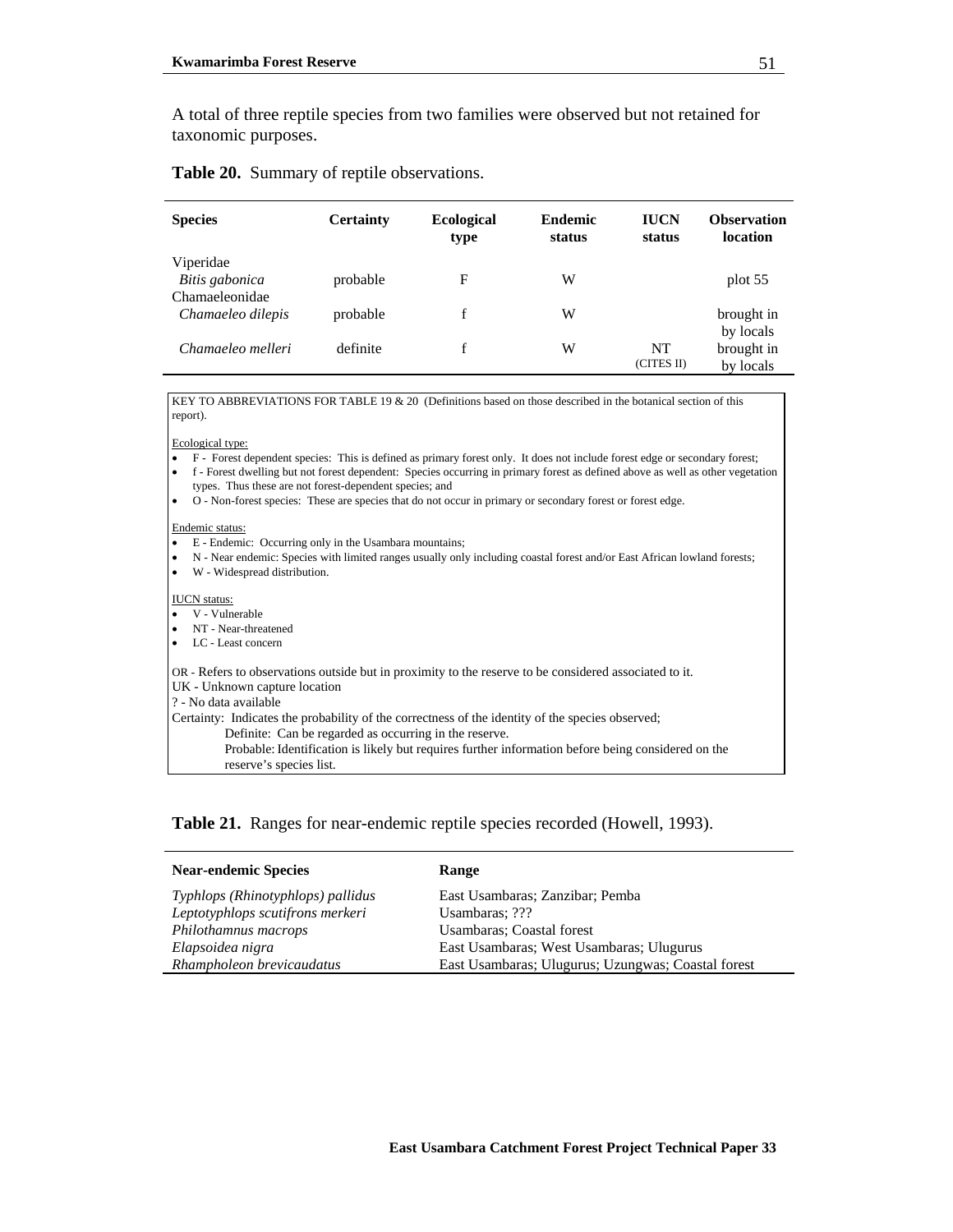**Figure 25.** Distribution of forest dependent reptile species.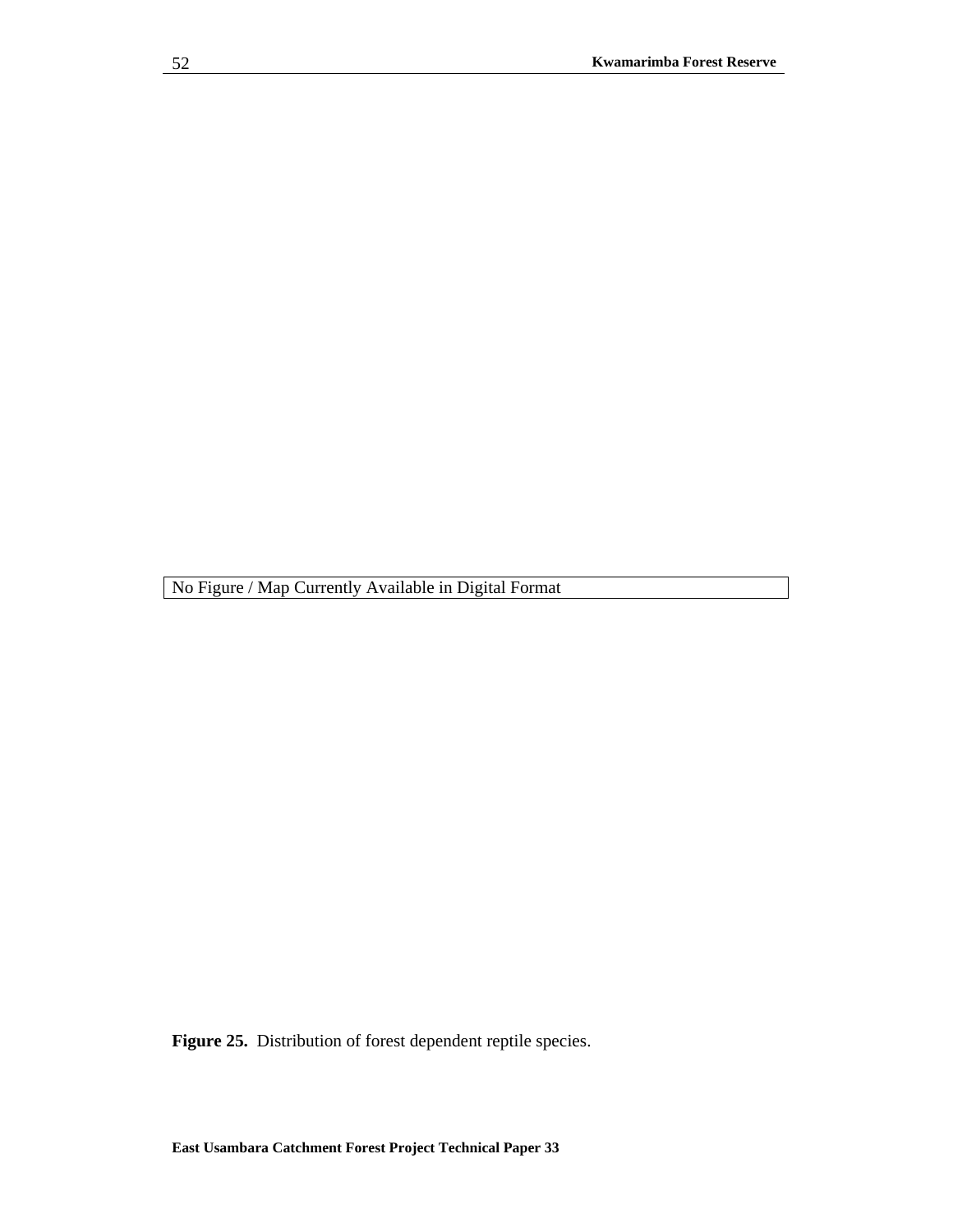**Figure 26.** Distribution of near-endemic reptile species.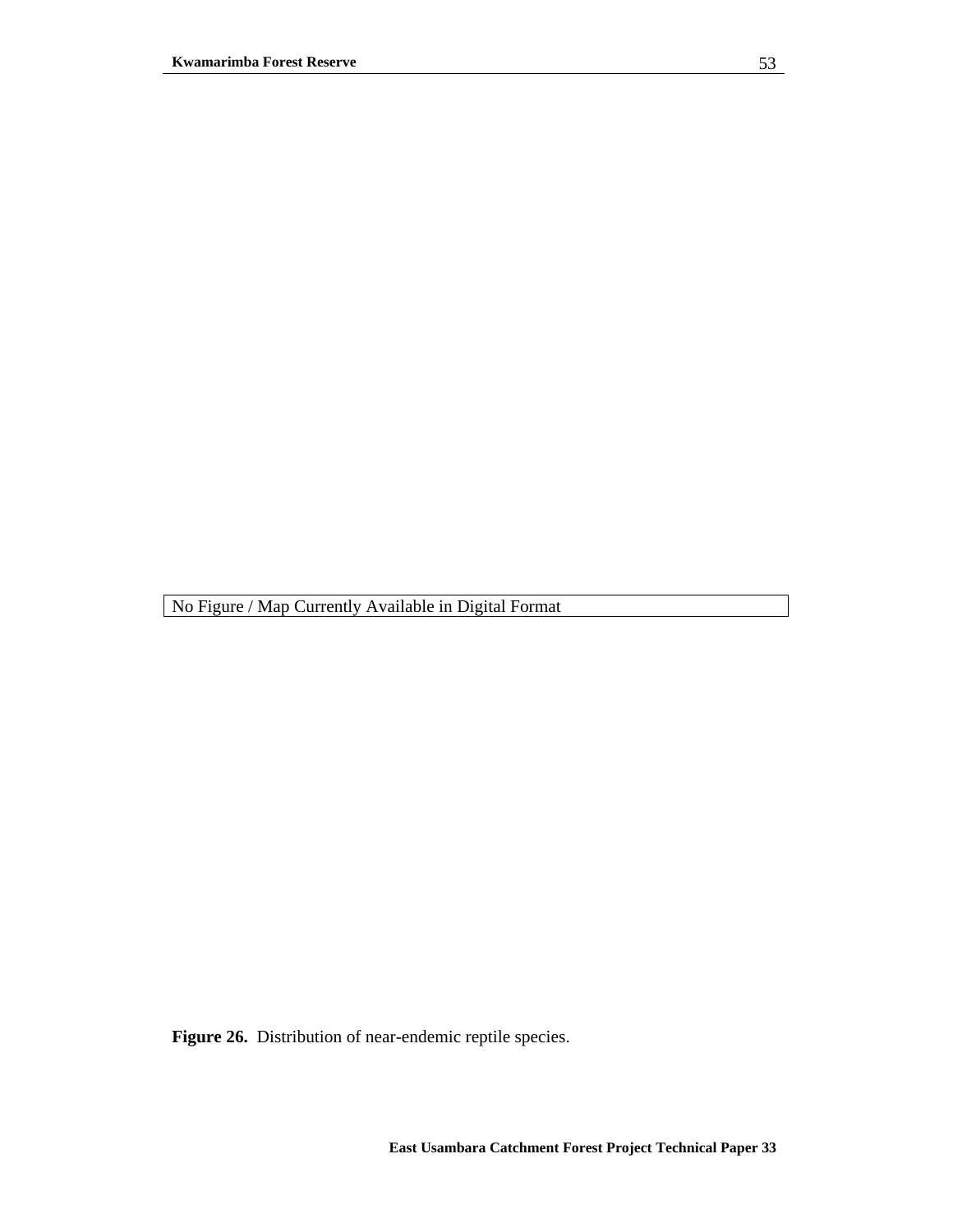### **6.4.5 Amphibians**

A total of 29 individuals were retained for taxonomic purposes. These specimens represent eleven species from six families. Ecological type, endemic status and IUCN status were compiled from the National Biodiversity Database (UDSM, 1997), Poynton & Broadley (1991).

|  |  |  | Table 22. Summary of amphibians. |
|--|--|--|----------------------------------|
|--|--|--|----------------------------------|

| <b>Species</b>                    | <b>Ecological</b><br>type | Endemic<br>status | <b>IUCN</b><br>status | Capture location by plot and number<br>collected |   |   |   |  |   |   |                             |
|-----------------------------------|---------------------------|-------------------|-----------------------|--------------------------------------------------|---|---|---|--|---|---|-----------------------------|
|                                   |                           |                   |                       | 1                                                | 5 | 7 |   |  |   |   | 10 55 56 57 OR Total        |
| Bufonidae                         |                           |                   |                       |                                                  |   |   |   |  |   |   |                             |
| Bufo brauni                       | F                         | N                 | V                     |                                                  |   |   |   |  | 1 |   | 1                           |
| <b>Bufo</b> gutteralis            | f                         | W                 |                       |                                                  |   |   |   |  |   |   | 1                           |
| <b>Bufo</b> maculatus             | f                         | W                 |                       |                                                  |   |   |   |  | 1 |   | 1                           |
| Mertensophryne<br>micranotis      | F                         | N                 | E                     |                                                  |   | 1 | 1 |  |   |   | $\mathcal{D}_{\mathcal{L}}$ |
| Ranidae                           |                           |                   |                       |                                                  |   |   |   |  |   |   |                             |
| Hemisus sp.                       | $\overline{\mathcal{L}}$  | $\gamma$          |                       | $\overline{c}$                                   |   |   |   |  | 1 |   | 3                           |
| Phrynobatrachus<br>acridoides     | f                         | W                 |                       |                                                  |   |   |   |  | 1 |   | 1                           |
| Arthroleptidae                    |                           |                   |                       |                                                  |   |   |   |  |   |   |                             |
| Arthroleptis<br>stenodactylus     | f                         | W                 |                       | 5                                                |   |   |   |  | 8 |   | 14                          |
| Arthroleptis<br>xenodactyloides   | f                         | W                 |                       |                                                  |   |   |   |  |   |   | 1                           |
| Rhacophoridae                     |                           |                   |                       |                                                  |   |   |   |  |   |   |                             |
| <b>Chiromantis</b><br>xerampelina | $\mathbf f$               | W                 |                       |                                                  |   |   |   |  |   | 3 | 3                           |
| Hyperoliidae                      |                           |                   |                       |                                                  |   |   |   |  |   |   |                             |
| Leptopelis<br><i>barbouri</i>     | F                         | N                 | v                     |                                                  |   |   |   |  |   |   | 1                           |
| Scolecomorphidae                  |                           |                   |                       |                                                  |   |   |   |  |   |   |                             |
| Scolecomorphus<br>vittatus        | F                         | N                 | V                     |                                                  |   |   |   |  | 1 |   | 1                           |

• F - Forest dependent species: This is defined as primary forest only. It does not include forest edge or secondary forest;

• f - Forest dwelling but not forest dependent: Species occurring in primary forest as defined above as well as other vegetation types. Thus these are not forest-dependent species; and

• O - Non-forest species: These are species that do not occur in primary or secondary forest or forest edge.

Endemic status:

- E Endemic: Occurring only in the Usambara mountains;
- N Near endemic: Species with limited ranges usually only including coastal forest and/or East African lowland forests;
- W Widespread distribution.

| <b>IUCN</b> status:      | OR - Outside reserve  |
|--------------------------|-----------------------|
| $\bullet$ E - Endangered | ? - No data available |
| $\bullet$ V - Vulnerable |                       |

### **Table 23.** Ranges for near-endemic amphibian species recorded (Howell, 1993).

| <b>Species</b>            | Range                                                  |
|---------------------------|--------------------------------------------------------|
| Bufo brauni               | East Usambaras; West Usambaras; Ulugurus; Uzungwas;    |
| Leptopelis barbouri       | East Usambaras; Uzungwas                               |
| Mertensophryne micranotis | East Usambaras; Ulugurus; Coastal forest               |
| Scolecomorphus vittatus   | East Usambaras; West Usambaras; Ulugurus; N. Pare Mts. |
|                           |                                                        |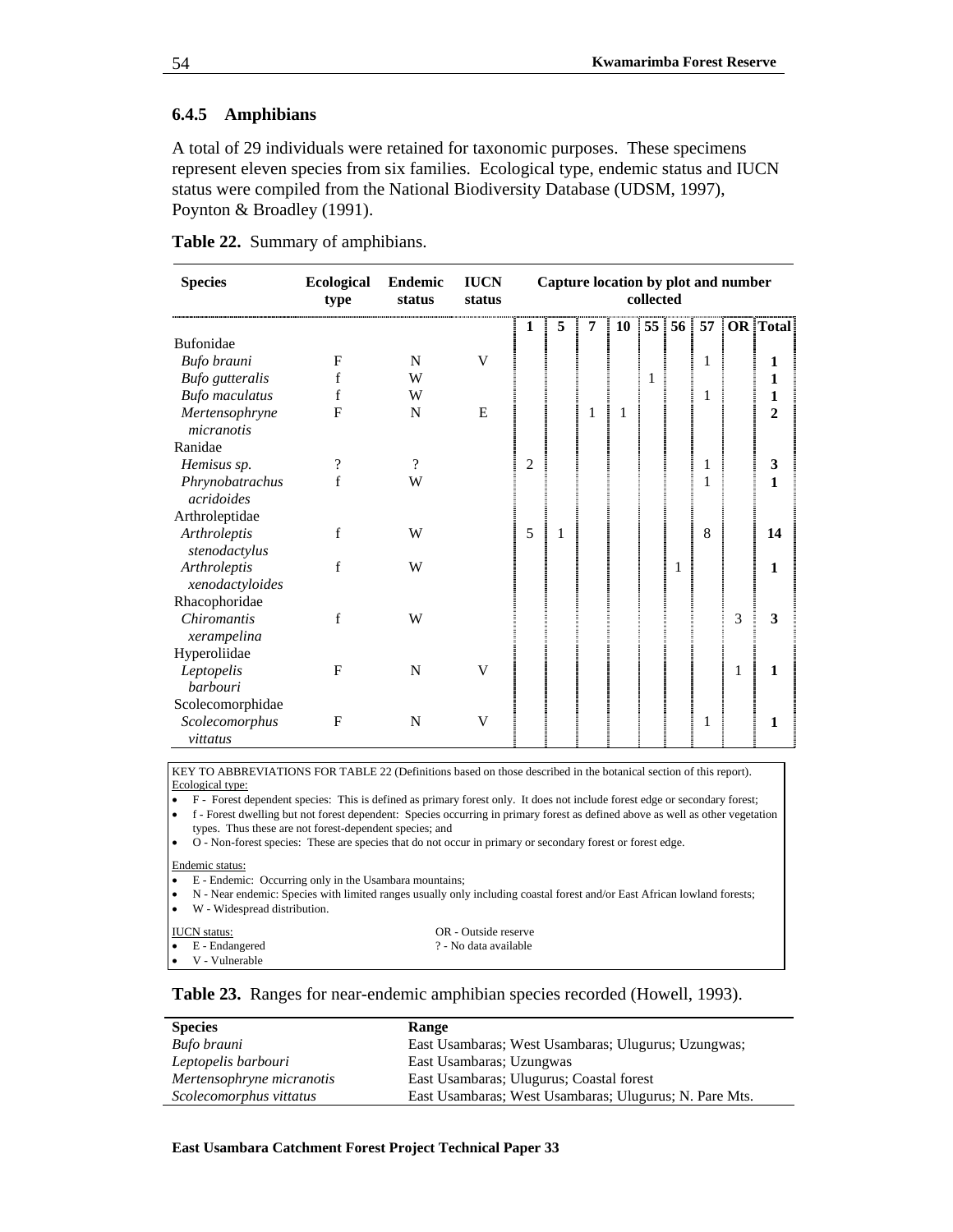**Figure 27.** Distribution of forest dependent amphibian species.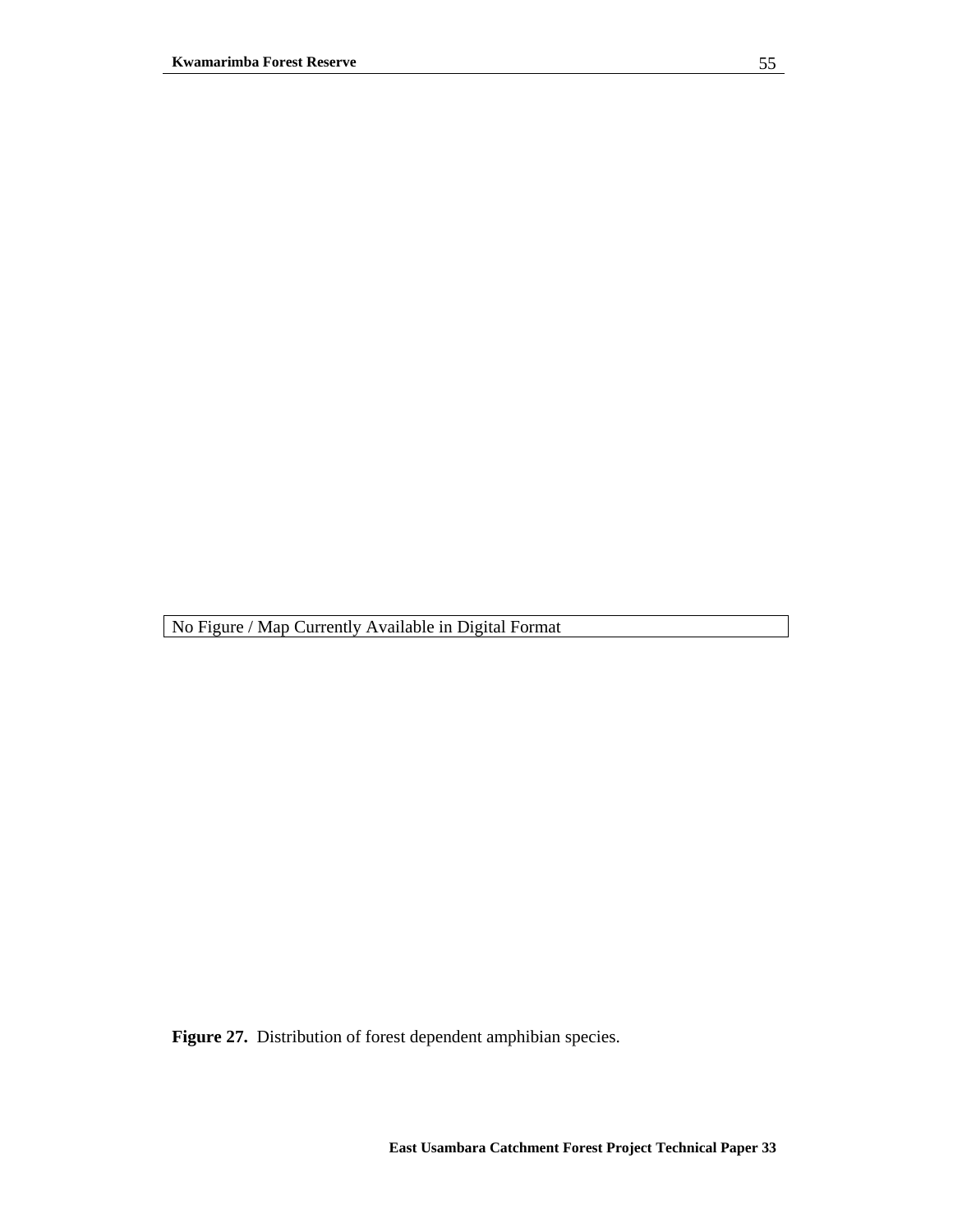**Figure 28.** Distribution of near-endemic amphibian species.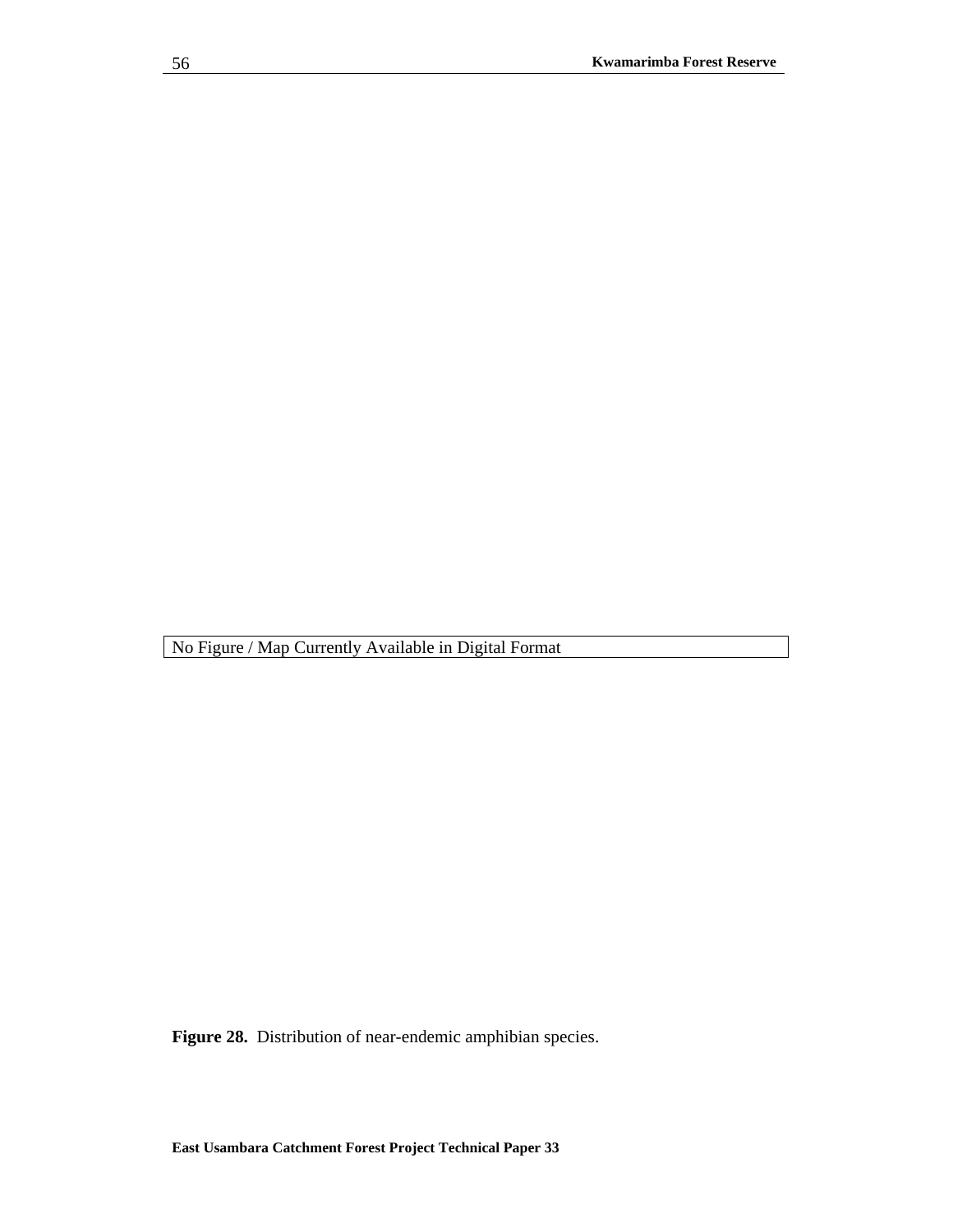## **6.4.6 Invertebrates**

### *6.4.6.1 Invertebrate pitfall trapping.*

Preliminary identifications to order level are provided in Table 24.

**Table 24.** Summary of ground-dwelling invertebrates.

| <b>Order</b>     | <b>Common name</b>     | Plot 1    | Plot 4    | Plot 10   | <b>Plot 16</b> | <b>Plot 56</b> |
|------------------|------------------------|-----------|-----------|-----------|----------------|----------------|
| Araneae          | spiders                | 74        | 51        | 10        | 115            | 193            |
| Acari            | mites                  |           | $\Omega$  | $\Omega$  | $\overline{0}$ |                |
| Amblypygi        | Amblipygid             |           | 7         | $\Omega$  | 4              | $\Omega$       |
| <b>Blatteria</b> | cockroaches            | 6         | $\Omega$  | 16        | 24             | 41             |
| Chilopoda        | centipedes             |           | 2         | $\Omega$  | $\Omega$       | $\Omega$       |
| Coleoptera       | beetles                | 134       | 55        | 21        | 102            | 169            |
| Collembola       | springtails            |           | 165       | 102       | 75             | 910            |
| Dermaptera       | earwigs                | 2         | $\Omega$  | 1         | 1              | 3              |
| Diplopoda        | millipedes             | 7         | 17        | 5         | 10             | 3              |
| Diptera          | flies                  | 5         | 61        |           | $\theta$       | 10             |
| Heteroptera      | true bugs              | 5         | $\Omega$  | $\Omega$  | 19             | 3              |
| Homoptera        | true bugs              | $\Omega$  | $\Omega$  | $\theta$  | $\Omega$       | 3              |
| Hymenoptera      | bees, wasps, ants etc. | 65        | 31        | 20        | 645            | 651            |
| Isopoda          | termites               |           | 0         |           | 80             | 12             |
| Isoptera         | wood lice              | 0         | 0         | $\Omega$  | $\overline{0}$ | 2              |
| Mantodea         | mantids                | 2         |           |           |                | 1              |
| Opiliones        | harvestmen             | 3         | 2         | $\Omega$  | $\theta$       | $\theta$       |
| Orthoptera       | crickets &             | 43        | 35        | 16        | 53             | 85             |
|                  | grasshoppers           |           |           |           |                |                |
| Psocoptera       | booklice & barklice    | $\theta$  | $\Omega$  | $\theta$  | $\mathbf{0}$   | 3              |
| Scorpiones       | scorpions              | 0         | 3         | 0         | 0              |                |
| Thysanoptera *   | bristletails           | 8 million | 4 million | 1 million | 5              | 2 million      |

\*estimates

### *6.4.6.2 Malaise trapping*

Preliminary identifications to order level are provided in Table 25.

**Table 25.** Summary of malaise captured invertebrates.

| Order             | <b>Common name</b>      | Plot 1         |
|-------------------|-------------------------|----------------|
| Aranea            | spiders                 | $\overline{4}$ |
| Coeleoptera       | beetles                 | 3              |
| Dermaptera        | earwigs                 |                |
| Diptera           | flies                   | 171            |
| Heteroptera       | true bugs               | 5              |
| Homoptera         | true bugs               | 9              |
| Hymenoptera       | bees, wasps, ants etc.  | 15             |
| <b>Neuroptera</b> | mantispids              | 5              |
| Orthoptera        | crickets & grasshoppers |                |
| Plecoptera        | stoneflies              | 3              |
| Psocoptera        | booklice & barklice     |                |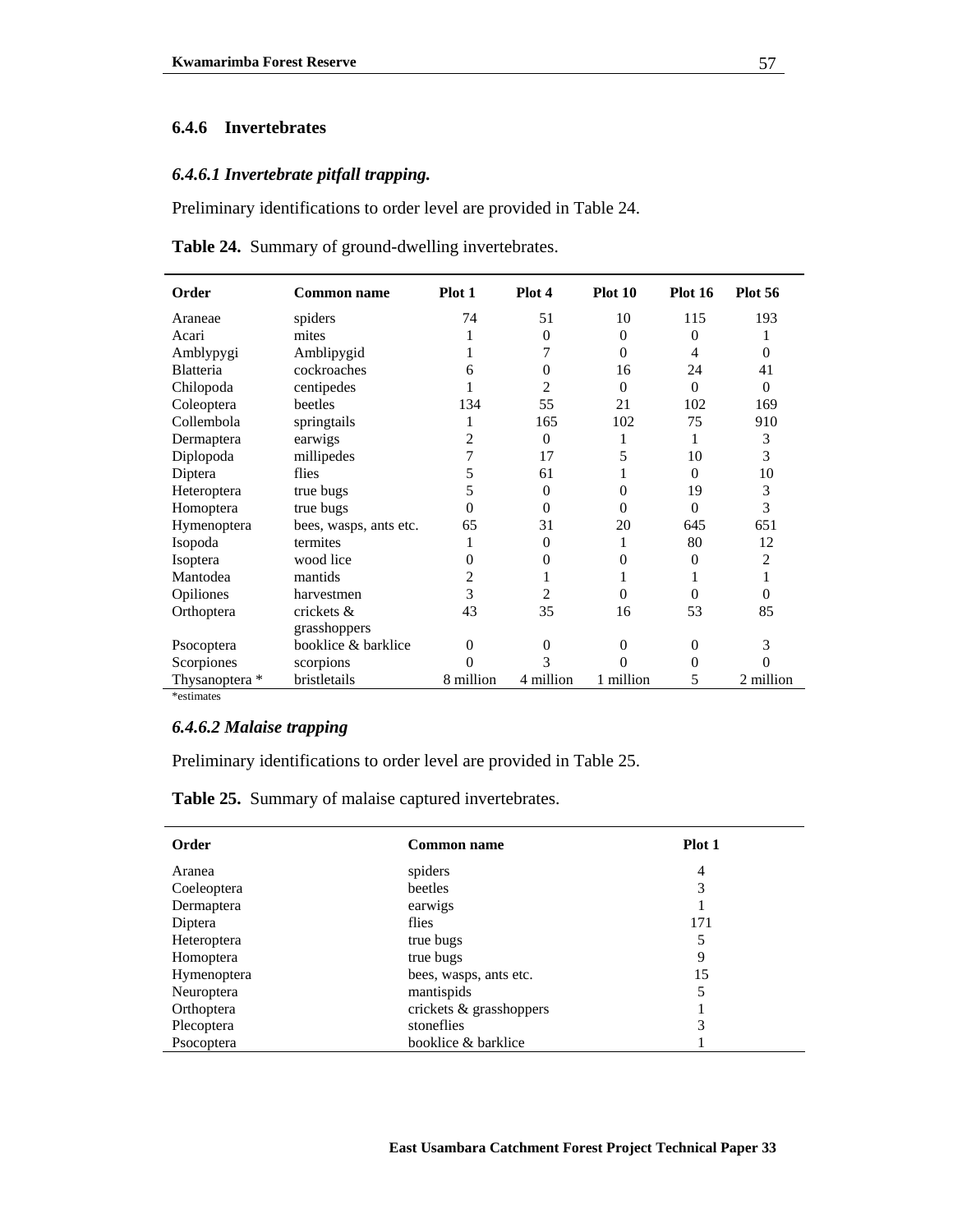## **6.5 Summary**

### *Species Richness*

In this section, species which have been captured or observed three or more times during the survey are considered locally common. Although unproven this figure is based on extensive sampling of populations in the region and seems a reasonable basis for assessing abundance.

### **Mammals:**

Too few species have been identified to date to discuss mammalian species richness and diversity in the reserve however it appears that the near-endemic *Beamys hindei* is common at least near to the Sigi river. The invasive species, *Rattus rattus*, is also common in the woodland and grassland areas sampled.

### **Reptiles:**

The most common reptile species are *Lamprophis fuliginosus, Rhampholeon brevicaudatus* and *Hemidactylus mabouia*. *R. brevicaudatus* is a near-endemic forest dependent species whereas the others are found widespread and are forest nondependent. The former was caught four times and the latter two species, three.

### **Amphibians:**

The most common amphibian is the widespread forest non-dependent frog, *Arthroleptis stenodactylus,* caught 14 times in three localities This species is also noted as the most common species in the coastal forest reserves (Howell, unpubl.). *Chiromantis xerampelina* and *Hemisus* sp. both caught three times may be locally common.

#### **Endemics and near-endemics:**

Of the 18 faunal endemics and near-endemics of the Usambaras recorded, three appear to be locally common as they were recorded at least three times during the survey: *Beamys hindei, Colobus angolensis* and *Rhampholeon brevicaudatus.*

### **Forest dependent species:**

Of the 20 forest dependent species, one appears to be locally common: *Rhampholeon brevicaudatus.*

#### **High risk species:**

Assuming that the number captured reflects relative population size, the locally uncommon forest dependent, near-endemic and endemic species may well be of high conservation concern due to their low population density. These are represented by fewer than three records during the survey: *Philothamnus macrops; Elapsoidea nigra; Mertensophryne micranotis* and *Leptopelis barbouri.*

**Table 26.** Summary of faunal families and species (identified to date).

| <b>Taxon</b> | <b>Number of families</b> | Number of species |
|--------------|---------------------------|-------------------|
| mammals      | 10                        | 18                |
| bird         | Q                         |                   |
| reptiles     |                           |                   |
| amphibians   | h                         |                   |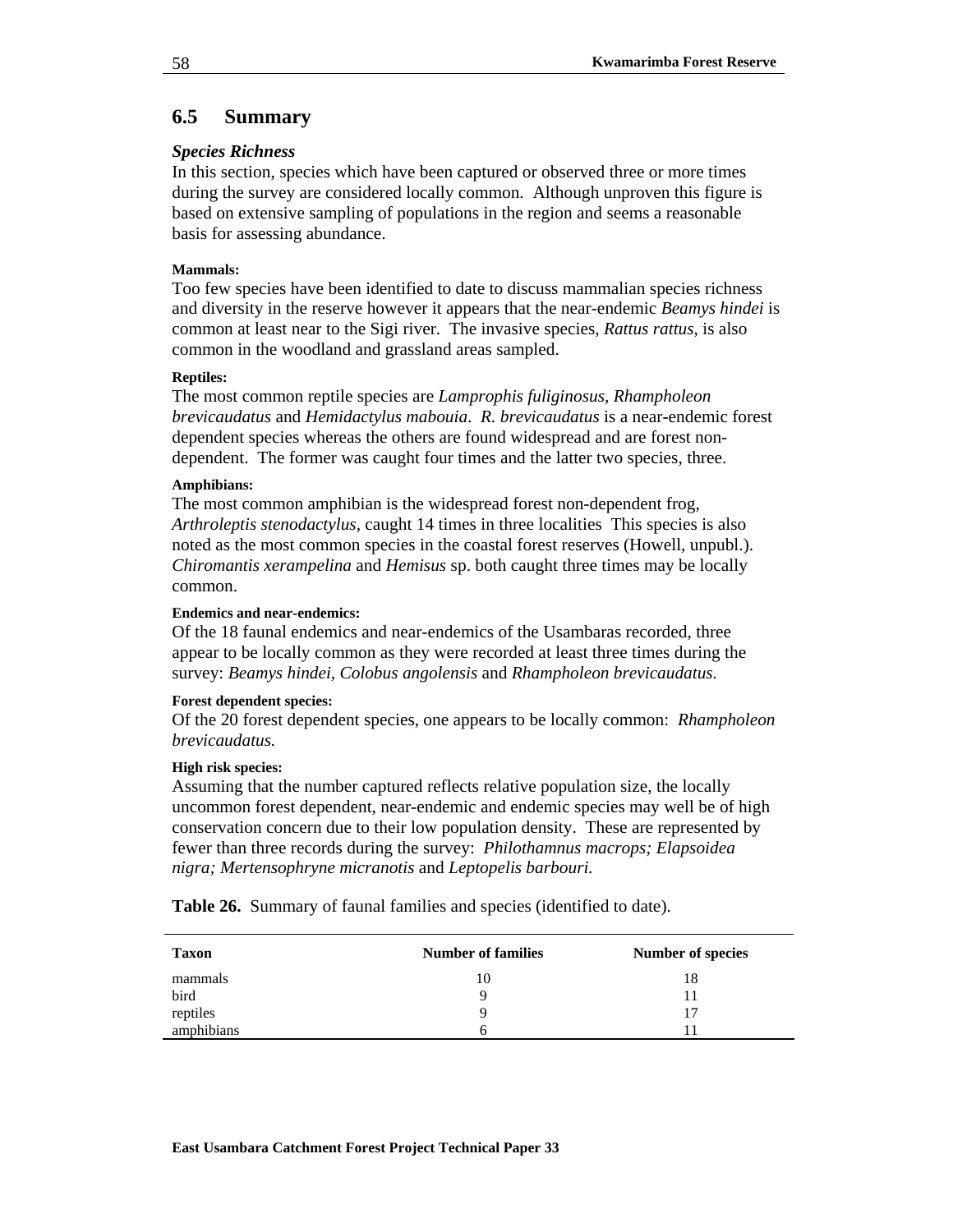| <b>Taxon</b> |                     | $1 \t2 \t3 \t4 \t5 \t7$ |            |          | <b>10</b> |                  | 16 55 56 57 |                |          | <b>Over</b><br>Sigi<br>river | Out-<br>side<br>reserve | <b>Unknown</b><br>capture<br>location |
|--------------|---------------------|-------------------------|------------|----------|-----------|------------------|-------------|----------------|----------|------------------------------|-------------------------|---------------------------------------|
| mammal*      |                     |                         |            |          |           |                  |             |                |          | 2 1 0 1 1 0 0 0 2 0 0 5      |                         |                                       |
| reptile      | $0 \quad 2 \quad 1$ |                         | $0\quad 0$ |          | 2 1       | $\sim$ 1 $\sim$  | $\sim$ 1.   | $\overline{0}$ | $\sim$ 1 |                              |                         | 4                                     |
| amphibian    | $\Omega$            | $\Omega$                | $\theta$   | $\sim$ 1 |           | $\left( \right)$ |             | $\overline{1}$ | 6        |                              |                         |                                       |

**Table 27**. Summary of capture locations of faunal species by plot number.

\*primates excluded due to their large ranges.

#### *Ecological type*

Of the forest dependent species, two are mammals, ten are birds, four are reptiles and four are amphibians. One invasive species was recorded, this is *Rattus rattus.* The species was recorded in plot 55, a plot 450 m from the Sigi river, in a grassland area.

**Table 28.** Summary of ecological type of faunal species.

| <b>Ecological type</b>                       | No. of species | % of total species<br>recorded |
|----------------------------------------------|----------------|--------------------------------|
| (F) Forest dependent                         | 21             | 38.9                           |
| (f) Forest dwelling but not forest dependent | 29             | 53.7                           |
| (O) Non-forest species                       |                | 1.8                            |
| Unknown                                      | 3              | 5.6                            |
| Total:                                       | 54             | 100.0                          |

#### *Endemic Status*

The one species and one subspecies that are endemic to the Usambara mountains are: *Bubo vosseleri* and *Hyliota australis* spp. *usambarae*. Both species were recorded previously by another survey.

**Table 29.** Summary of endemic status of faunal species.

| <b>Endemic status</b>                  | No. of species | % of total species<br>recorded |
|----------------------------------------|----------------|--------------------------------|
| (E) Endemic to the Usambara Mountains  | 2              | 3.7                            |
| (N) Near-Endemic: ranges in restricted | 16             | 29.6                           |
| locations                              |                |                                |
| (W) Widespread                         | 34             | 63.0                           |
| Unknown                                | 2              | 3.7                            |
| Total:                                 | 54             | 100.0                          |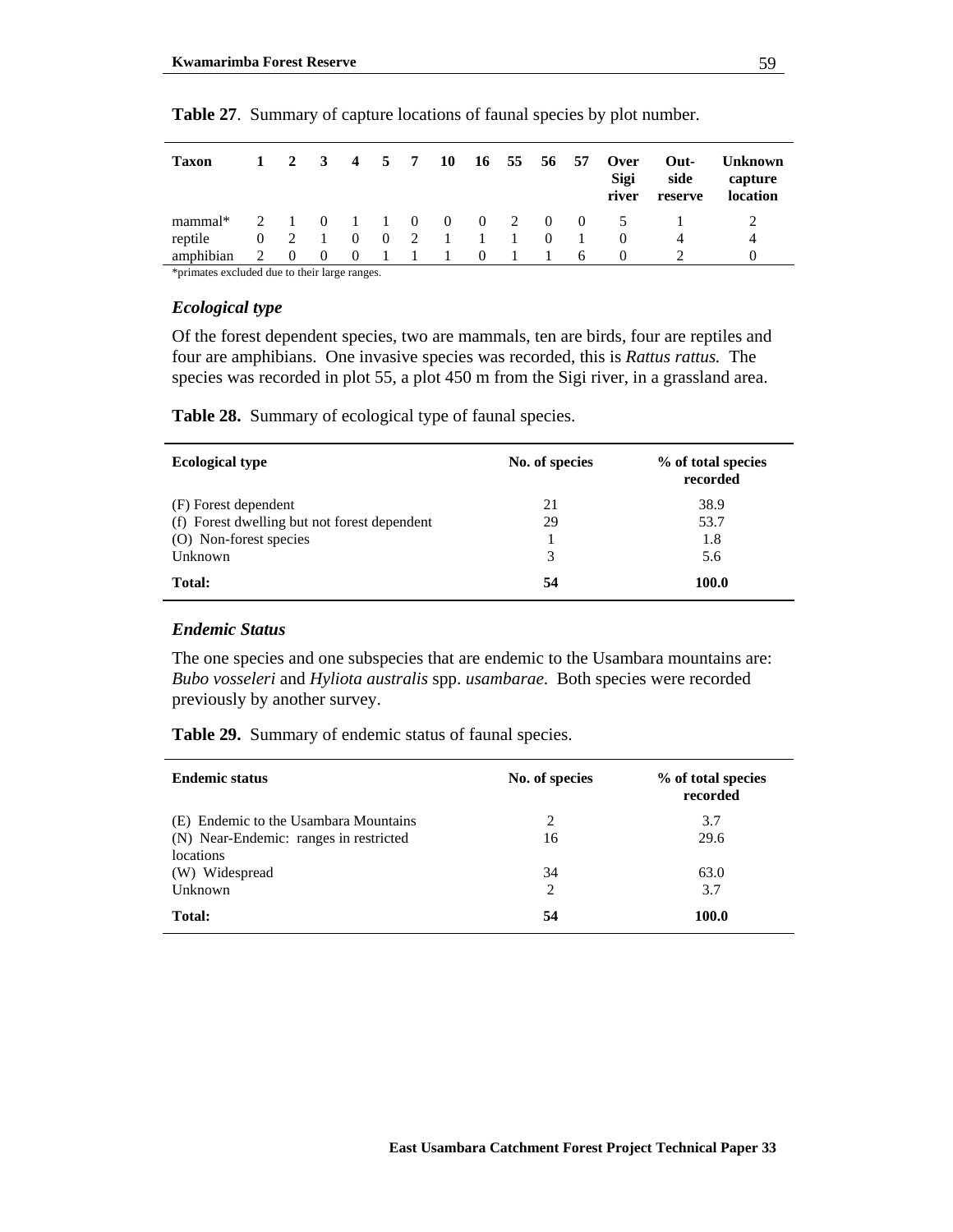## *Range Extensions*

*Typhlops pallidus*, the pallid blind snake, previously known from Sudan, Kenya and Zanzibar is a first record from the Tanzanian mainland (Broadley & Broadley, 1996).

#### *IUCN Status (National Biodiversity Database, 1997)*

*Mertensophryne micranotis* is listed as 'Endangered'.

*Sheppardia gunningi, Bubo vosseleri, Philothamnus macrops, Elapsoidea nigra, Rhampholeon brevicaudatus, Bufo brauni, Leptopelis barbouri,* and *Scolecomorphus vittatus* are listed as 'Vulnerable'.

*Chamaeleo melleri, Swynnertonia swynnertoni* and *Rhynchocyon cirnei* spp. *petersi*  are listed as 'Near-threatened'.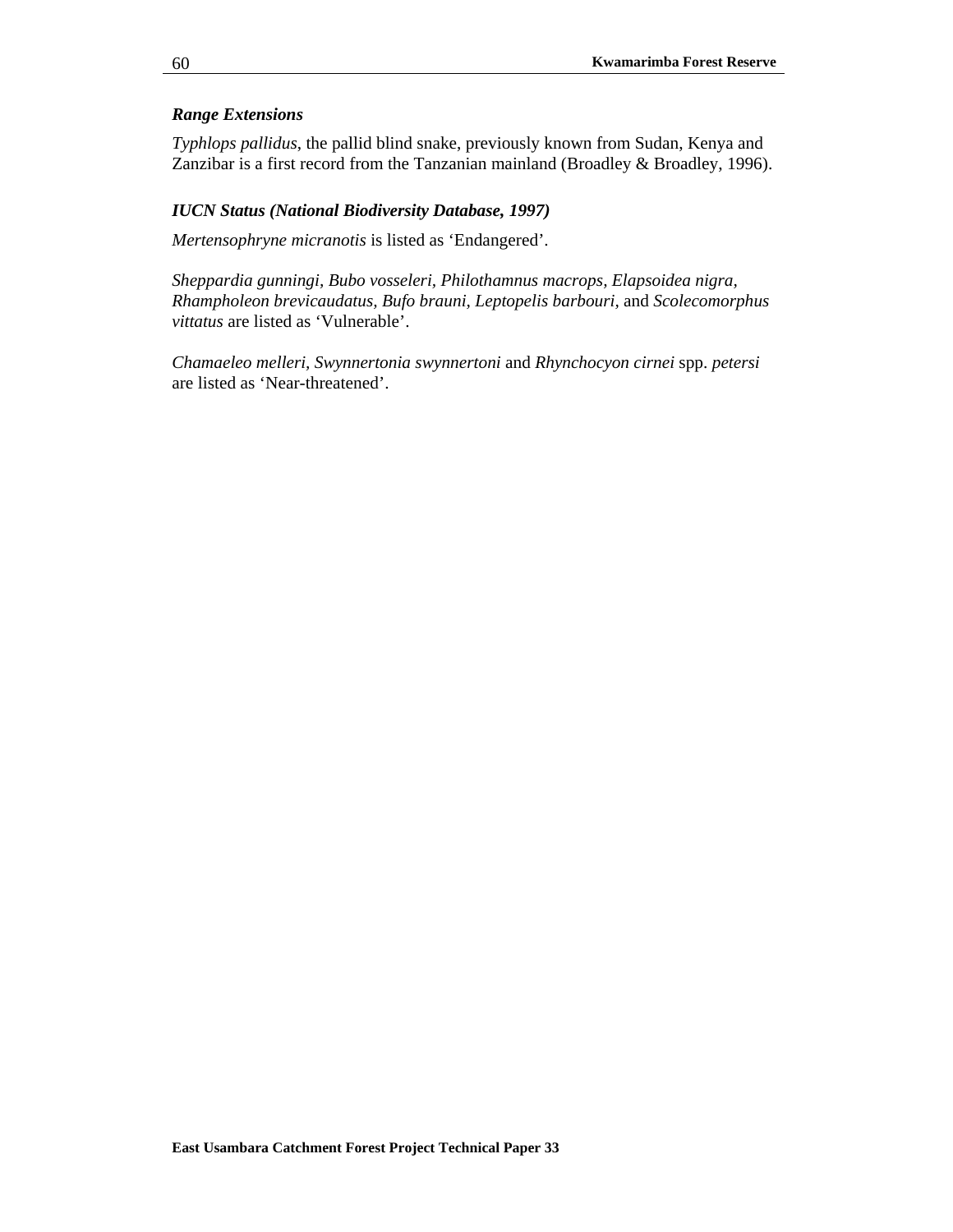No Figure / Map Currently Available in Digital Format

**Figure 29.** Areas of highest disturbance in relation to the distribution of animal species that are both forest dependent and near-endemic.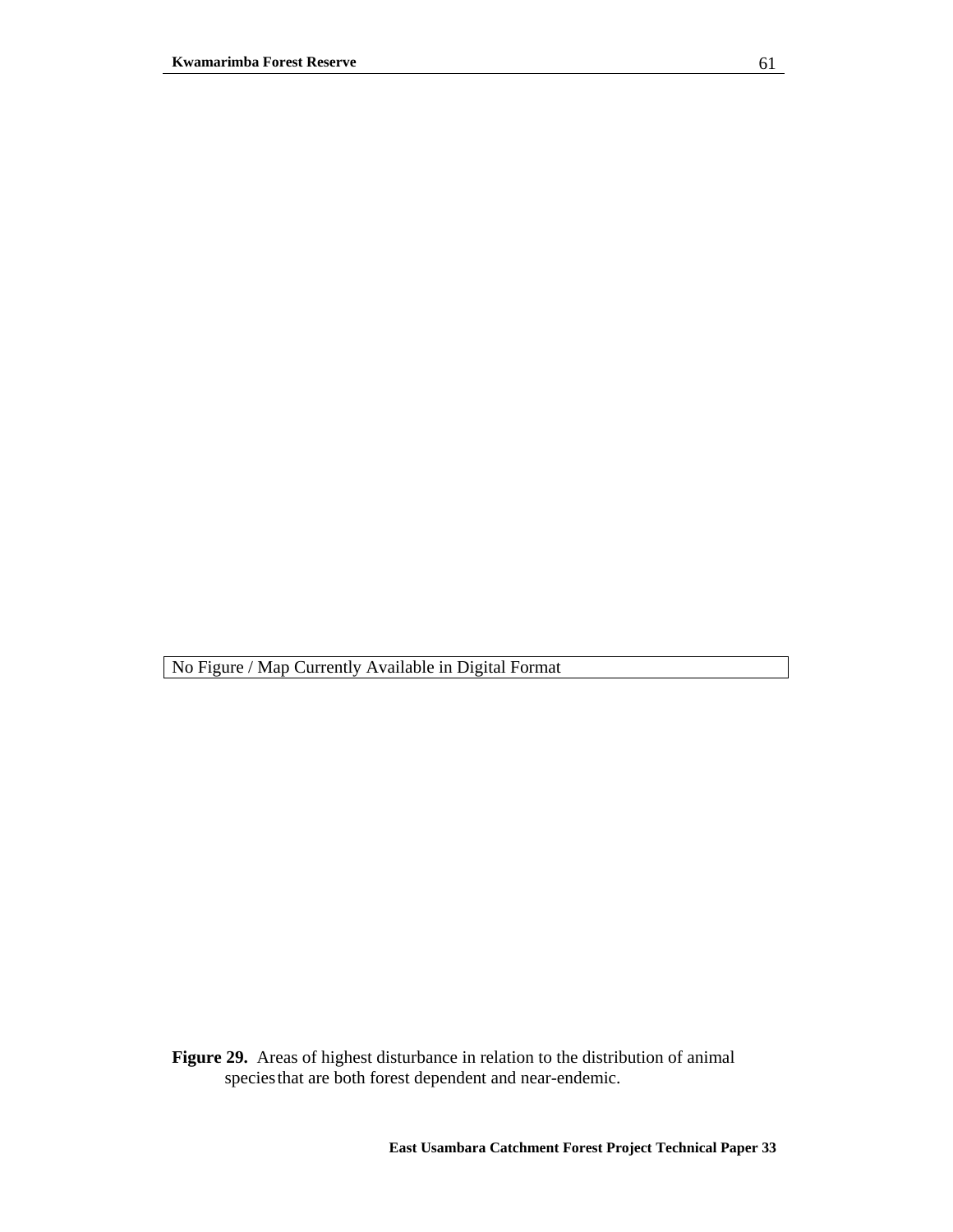# **7.0 SOCIO-ECONOMICS**

*By M. Fundi*

# **7.1 Introduction**

The major threats to the lowland forests, both inside and outside gazetted reserves, are the expansion of agricultural cultivation, uncontrolled collection of fuel wood and building poles and illegal pitsawing.

# **7.2 Methods**

Over a period of ten days forty-four interviews were conducted on a broad crosssection of local people. These interviews varied in format from informal group discussions to the more directed one to one interviews. The aim was to gather information on the nature and extent of local forest use and its likely future course.

# **7.3 Results**

# **7.3.1 The people and the place**

(1) Kiwanda: The working population of Kiwanda was 725 at the time of the 1988 census, however it is now estimated at 3000. The average number of children of interviewees was four. Though the Wasambaa is the dominant and indigenous tribe, other tribes such as Wamakonde, Webena Wapare, Wahehe, Wadigo, Wazigua, Wabondei and others are also present. The sub-villages of Kiwanda are Kiwanda Mission, Kiwanda Enyeji, Misajini, Mngeza A and Mngeza B, Kwevumo, Kwemananasi and Mangubu.

(2) Kweboha: Kweboha is administered as a subvillage of Kambai, its population is estimated at 630. The average number of children of interviewees was five. This subvillage lies on a former Sisal Estate, now belonging to Muheza District Development Corporation (SHUWIMU). The mixture of tribes is much more obvious in Kweboha where Kiswahili tends to be the main language of communication between neighbours rather than Kisambaa, though each family speaks its mother tongue in the home.

(3) Kwatango: Kwatango is the oldest of the 3 villages having as many as five generations of history. The 1988 census recorded the working population as 655 and it is now estimated to be approximately 1000. Research was concentrated in Tamota, a subvillage with an estimated population of 284. Land in Kwatango has been inherited rather than purchased therefore few immigrants have the opportunity to farm the surrounding land. Kwatango consists of Tamota, Mkoroshini, Gombero, Mlembule and Vumba subvillages. Kwamarimba forest reserve is approximately one hours walk.

# **7.3.2 Economic activities**

The local population is, for the most part are engaged in subsistence farming. The main crops are maize and cassava. Most farmers practice inter-cropping and shifting cultivation. About a quarter of the total plot is left fallow and is rotated every two to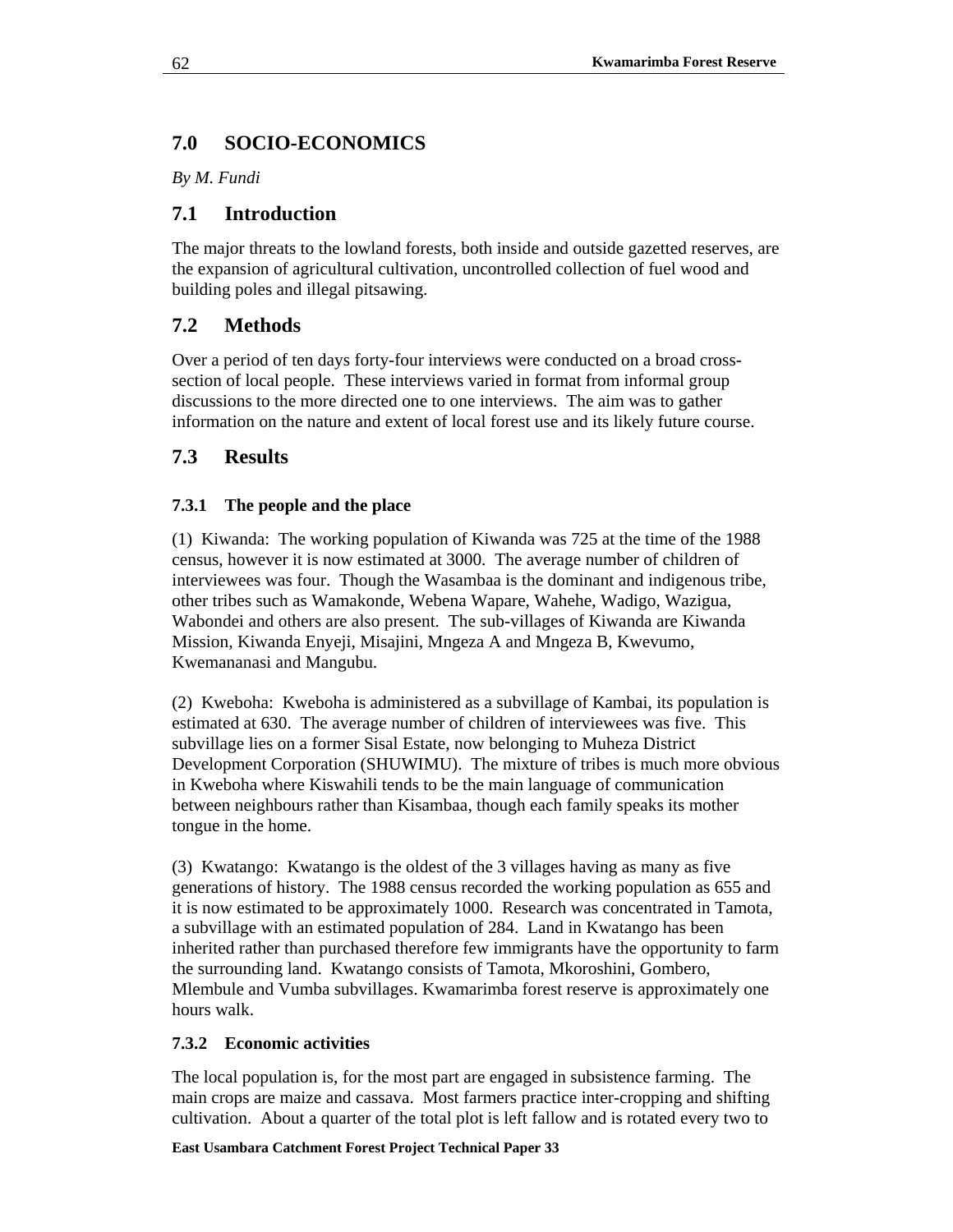three years. The nearest transport to Muheza (market) is Bombani, which is 18 km from Kiwanda or about three hours walking distance.

Secondary incomes include fish selling, kiosk operation, hotel and tea houses, sale of palm oil and boha (fermented sugarcane juice), and mat and basket making.

In Kweboha many who are now primarily involved in agriculture were originally employed on Sisal Estates. In both Kweboha and Kiwanda, several interviewees mentioned pitsawing as an income source.

## **7.3.3 Village land tenure**

Land is acquired either by inheritance, or by sale or donation by village authority. In the case of inheritance, land is passed down through the male line. A woman will be allocated some land from her father or brother, however if she marries and moves away from the village, her land reverts back to the family. If she marries within the village, she can still farm the land with her husband. A man who marries into the village has no claim on his wife's land and would have to buy or be given another piece that he can call his own. A married woman automatically shares her husband's land until he dies or they divorce. As a result, most couples interviewed owned at least two farms between them.

## **7.3.4 Use of and dependence on the forest**

## *7.3.4.1 Hunting*

Interviewees were unwilling to discuss hunting at length. Some admitted to hunting cane rats with dogs and traps and were aware of people hunting monkeys for food, although none admitted personal involvement in this. During the expedition however, boys were seen carrying a black and white colobus monkey that had been shot in the near-by Longuza forest reserve.

When questioned on measures taken to reduce crop disturbances by forest animals such as monkeys and wild pigs, none of the interviewees said that pests were scared off farms. When they were seen though and that at particular times of the year, farmers would sleep on their land in order to deter the animals.

## *7.3.4.2 Medicinal plants*

The area is served by modern medicine through a government dispensary at Kiwanda Mission and at Tamota (Kwatango). The Kiwanda dispensary receives supplies once a month but these are insufficient and some medicines last less than three to four days. The situation is similar at Tamota which treats around 500 patients per month. The lack of conventional medicine contributes to the dependence upon forest products for herbal remedies. The doctor in Tamota neither encourages or discourages traditional remedies and reports a high local use with patients generally turning to a local herbalist first and then coming to him if this fails. Some of the medicinal products are available only within the forest reserves, and one interviewee commented, that supply is not a problem, indicating that they are being removed.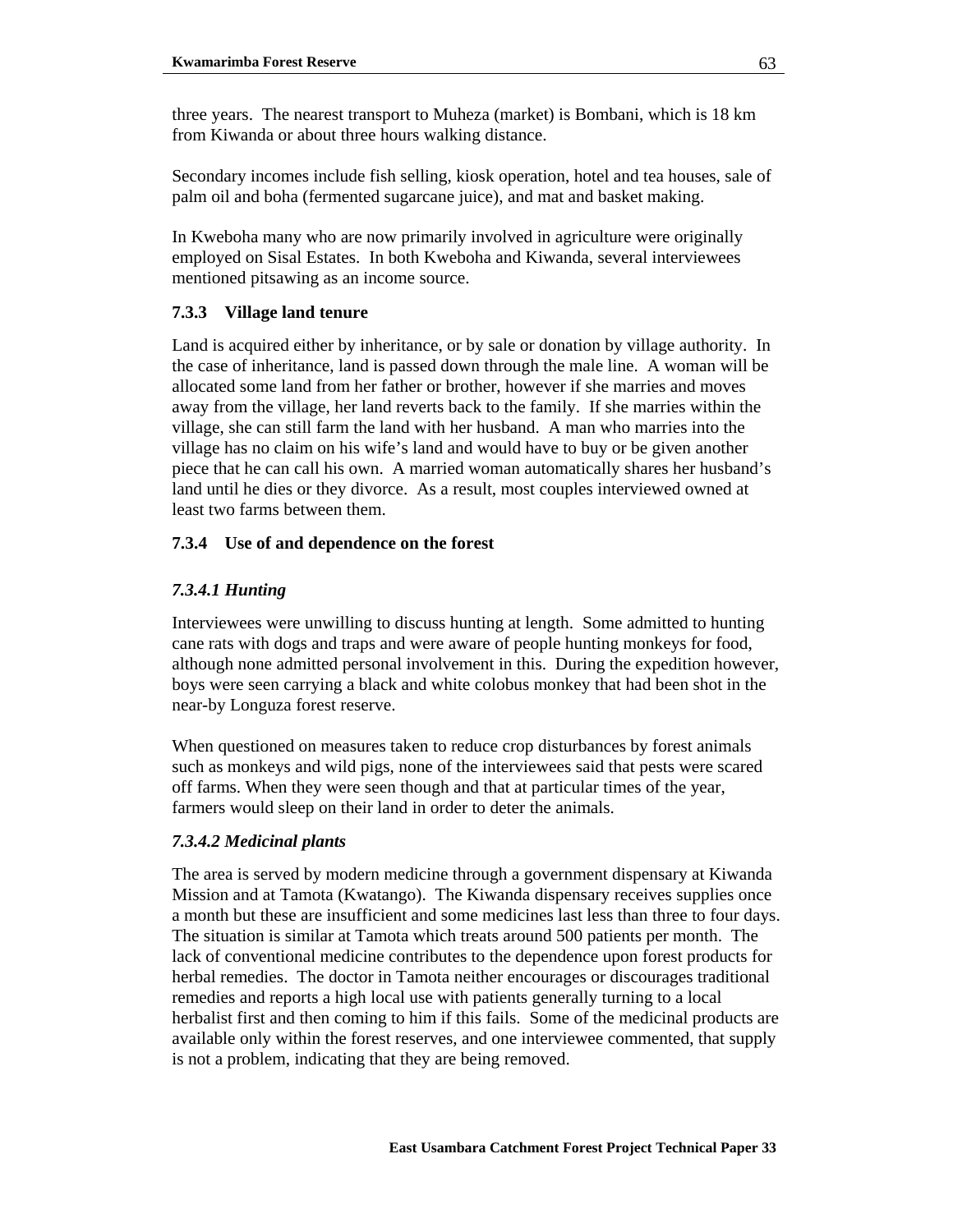## *7.3.4.3 Farm forestry and tree planting*

The perception of the future availability of such resources varies widely. Not surprisingly, those who believed there would be a building pole and fuelwood shortage within 5 to 10 years, were the most likely to have planted trees on their farms. Otherwise, people only leave standing trees whilst clearing their land to retain shade or because the effort required to remove them would be too great.

Apart from some innovators, such as former pitsawers, there are more organised attempts to establish village nurseries, specifically the Kambai Forest Conservation Project, operating in Kambai and Kweboha. The Kweboha Women's Group began one year ago, planting vegetables, but is now involved in the planting of teak seedlings. It is hoped that in the future money can be raised to help pay school fees from the sale of timber, but the primary aim is to provide fuelwood and building poles. None of the interviewees had planted teak on their farm land more than three years ago, and therefore, as yet, there had been no dividends. In general, those involved seem unsure of the likely returns, and it is too early to assess the likely outcome of such efforts.

## **7.3.5 Peoples attitudes to conservation**

There often appeared to be an automatic and unconsidered response to questions on the benefits and disadvantages of living near a forest reserve. This response was that the forest "brings rain and a good climate" (a phrase we heard repeatedly and predictably). This resulted in contradictory statements when interviewees expressed frustration at bans on fuelwood and building pole collection in the forest reserves and complained of protection for pests such as monkeys, yet did not explicitly identify the advantages and disadvantages of living next to a reserve.

For many people, when forest reserves are declared or gazetted, it is viewed that the government is taking the villagers land and depriving them of future resources. Noone saw the forest reserves as a policy designed to conserve forest products. Thus there was the attitude, "where will the children stay if the government takes their land?" One interviewee had the impression that the reserves were being saved for use as future farmland.

A lot of people complained that they did not know much about the aims of a reserve and that they had not been consulted during the demarcation process. They would have like to be more informed and given more education on other alternatives to forest products. One interviewee argued that a prohibition on entry to the reserve was un-enforceable when certain resources are only available in the reserve. On the other hand, many felt that declaring reserves was the only way to provide incentives for village nurseries.

## **7.3.6 Eco-tourism potential**

The impact on the local community as a result of the presence of the survey's camp in Kiwanda has mainly been on the financial side. The women employed to fetch water and wash the laundry are not the only ones benefiting. The local kiosks have sold more cigarettes, sodas and matches than ever before, as have the farmers who brought their bananas, spinach, pineapples, papaya, carrots, and eggs. When asked for their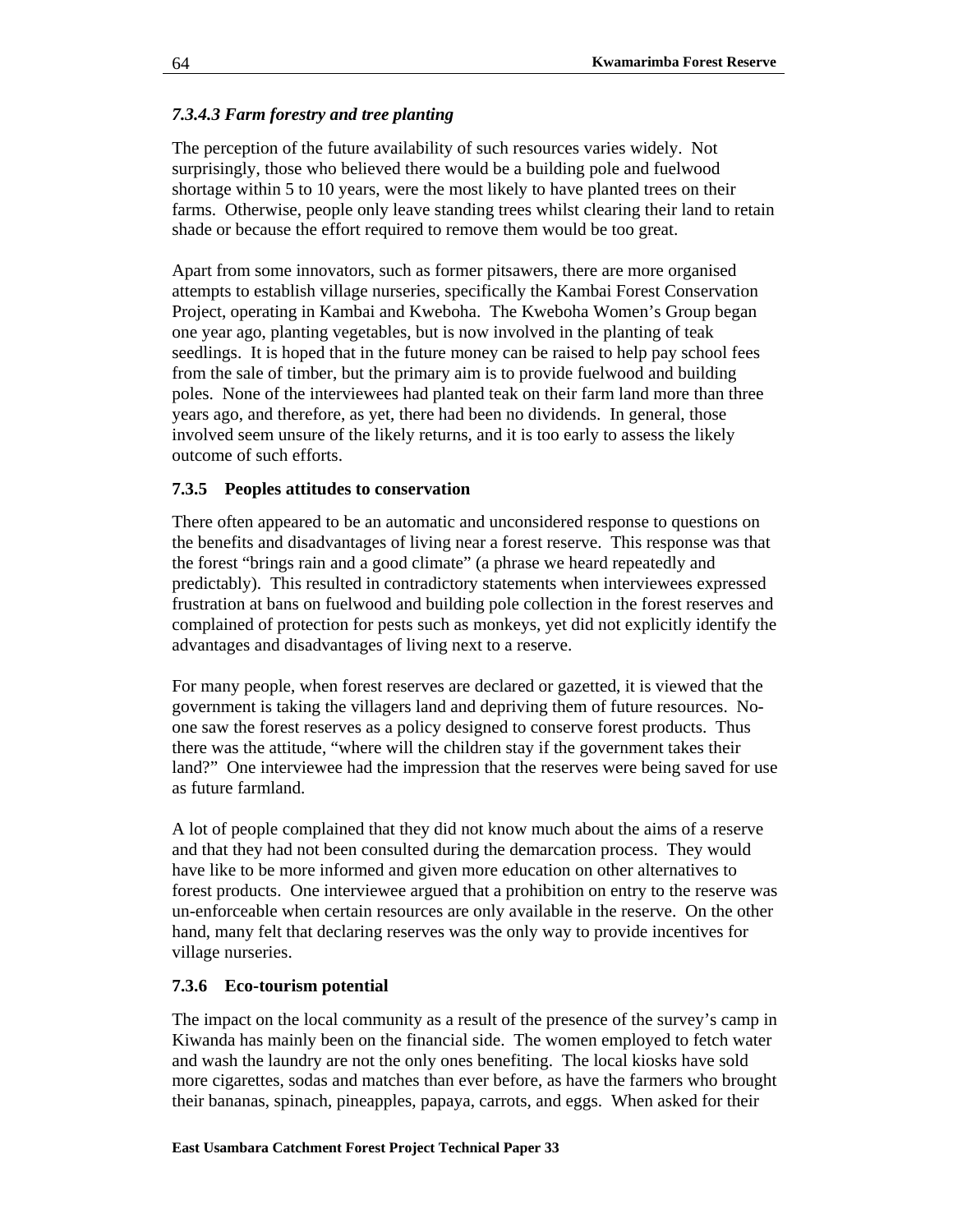opinion of the camp's presence, the reply was a positive one and they were most pleased by the fact that they could sell their products and increase the family income.

The economic impact through the presence of tourists in Kiwanda, Kweboha and Kwatanga would probably mean that the surplus crops would have a market. If not directly bought by the tourists' camps, the increased communication line between the market centres, Muheza and Tanga, would ensure sales of any surplus. A few people could be employed as staff in tourist camps, while local guides with a good knowledge of the paths and plants could prove useful. Unfortunately most of them do not speak English and do not have the skills required to serve a tourist camp (e.g. waiters, cooks). Tour operators may decide to employ English speaking and perhaps better skilled staff from elsewhere, and employ the locals as casual labourers or nonpermanent staff.

In response to a tourist trade, better roads and infrastructure would be set up. This likely would lead to more intensive farming for increased revenue as surplus could reach markets. Fallow land would become rare, and farms would likely be extended, thus putting further pressure on the forest. More efficient farming techniques would have to be introduced to minimise soil erosion and pressure on the forest reserve.

# **7.4 Discussion**

The local population draws on the forest reserves for a variety of products. In the case of medicinal plants, the scale of use does not pose a significant threat to the survival of the reserves. However, because forested land is cleared for agricultural use in direct relation to the size of population, the future is of concern. The interviewees on the whole reported good soil fertility and an abundance of land resulting in a surplus food production. It was stated that if a road were to be established creating market access, this would lead to increased prosperity. Currently, much land is left fallow allowing crop rotation however, if the crops were marketable, all available land may well be cultivated with little or no fallow land. In addition, pitsawing appears to still be an integral part of the culture and economic reliance on this activity persists. Hunting does exist but the extent of this activity was not ascertained due to the unwillingness of participants to co-operate in this discussion. Firewood collection and pole extraction is also of concern. There has been a limited amount of tree planting in the villages however it is too soon to assess the success of these projects.

In general, the pressure on the forest is high yet there appears to be little change in activities which will slow or reverse the present course of damage to the reserve.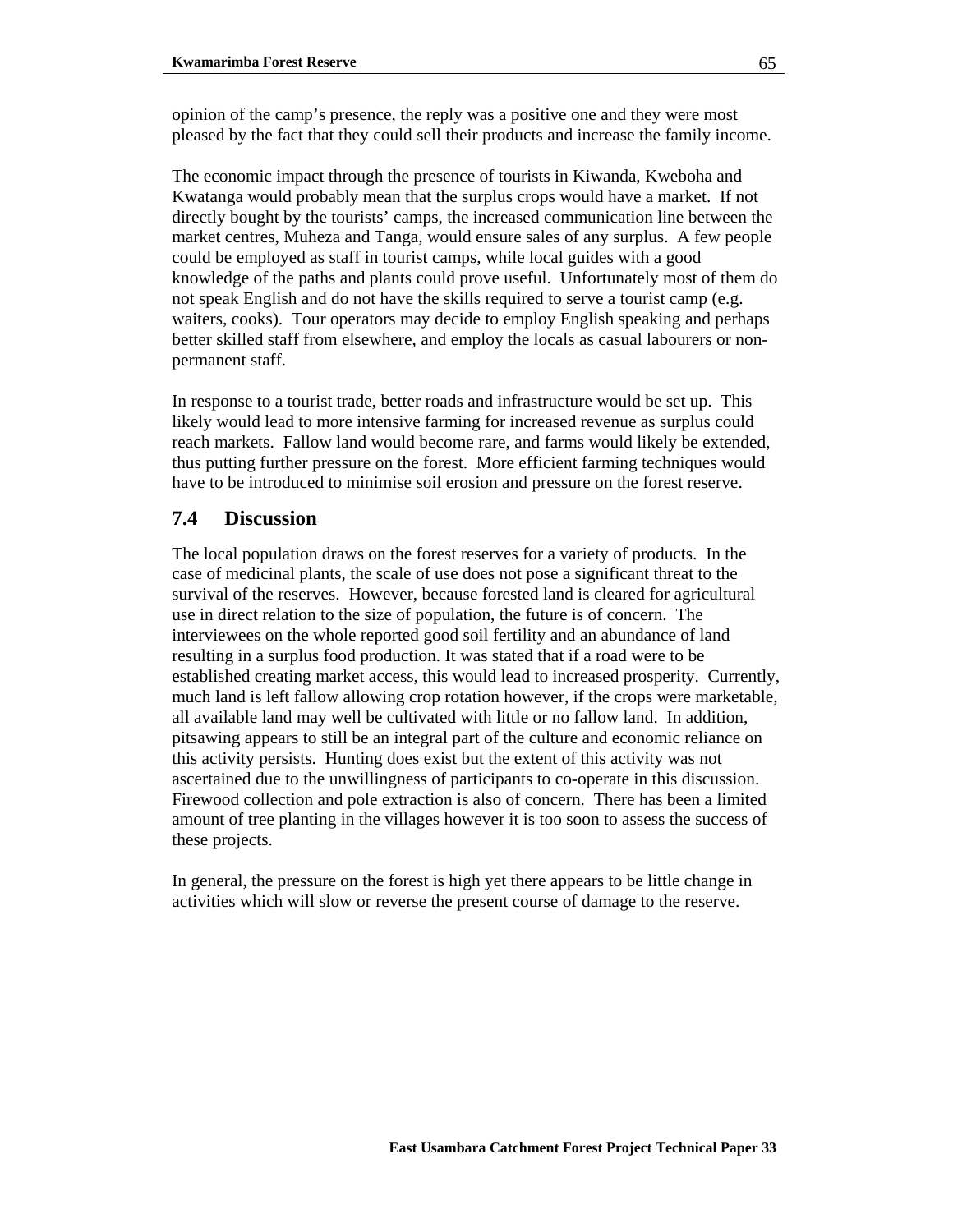# **8.0 CONCLUSIONS**

This report presents the raw data of the survey with preliminary descriptions in terms of ecological type and endemic status. These two factors provide an indication of three main aspects of biodiversity and conservation:

- 1. the relationship between forest dependency and endemism;
- 2. the extent to which non-forest species are established in the reserve; and
- 3. the relationship between disturbance and areas of biological value.

Kwamarimba forest, gazetted as a forest reserve in 1913, covers an area of 887.4 ha in the central area of the East Usambara range. With altitudes between 95 m and 445 m, it consists of approximately 69.2% mature forest, 25.0% previously disturbed, colonising or poorly stocked forest, and 5.8% woodland and grassland.

#### *Disturbance*

The highest level of pole and timber extraction recorded in the reserve was located on the transect running parallel, approximately 450 m, to the Sigi river. This area is characterised as mature mixed forest with levels of near-endemics occurring higher here than on the transects recorded in the reserve. Near-endemics and forestdependent species of mammal, reptile and amphibian were recorded along this transect.

#### *Species Richness*

The forest reserve was found to contain a minimum of 165 species of trees and shrubs; 16 mammal, 11 bird, 17 reptile and 11 species of amphibian.

#### *Flora*

Four tree species were recorded which are endemic to the Usambara mountains and 39 have restricted ranges limited to the Eastern Arc and/or East African lowland forests. Thirty-seven species are dependent only on primary forest, and of these species, 14 are also endemic or near endemic to the Usambara mountains. Twenty non-forest tree and shrub species are established within the reserve boundaries.

#### *Fauna*

Two species were recorded which are endemic to the Usambara mountains and sixteen species were recorded as near-endemics, having restricted ranges limited to the Eastern Arc and/or East African lowland forests. Twenty-one species are dependent only on primary forest, and of these species, fifteen are also endemic or near endemic to the Usambara mountains. One non-forest species is established in the reserve.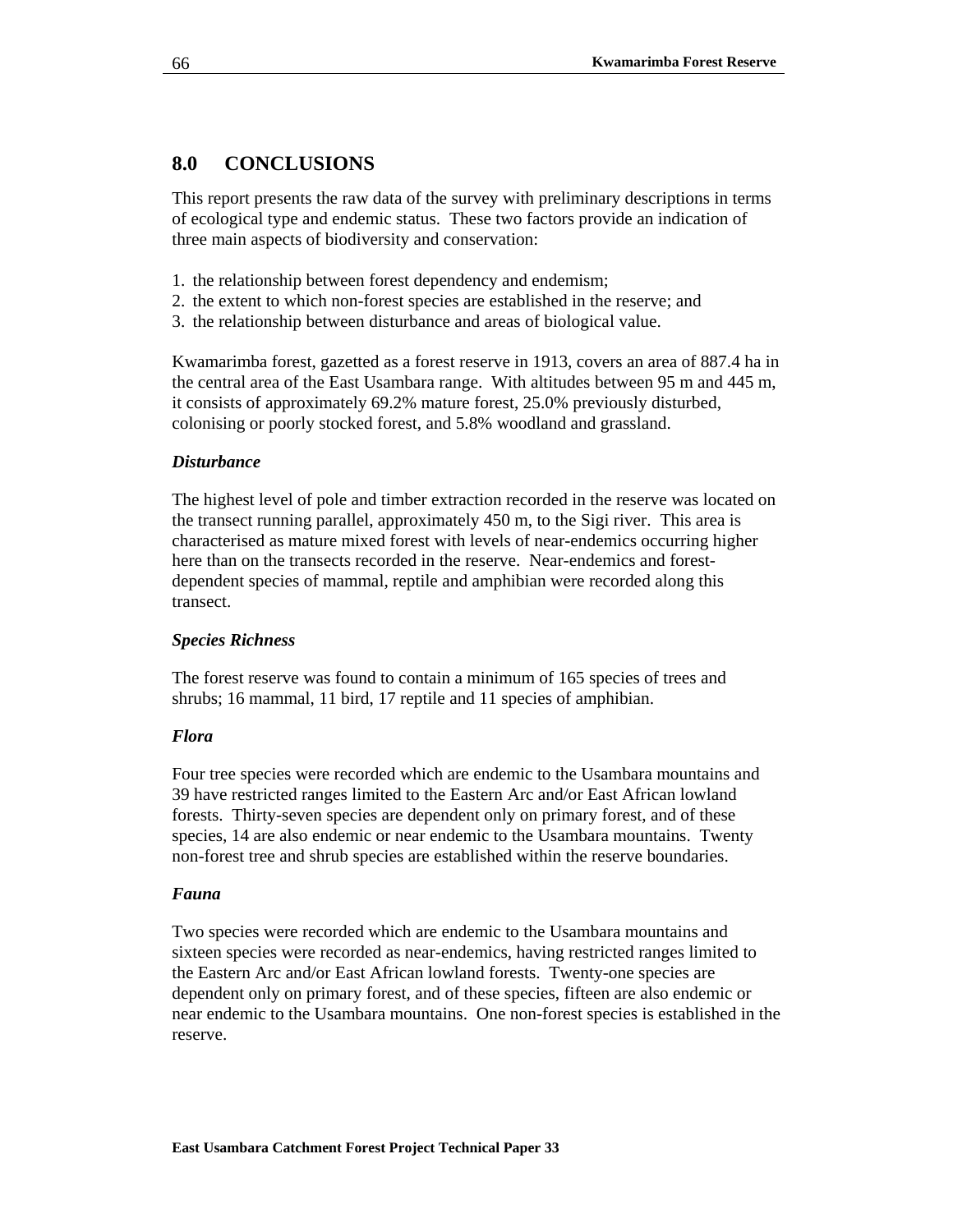| <b>Taxon</b>     | Total no.<br>of<br>species | % forest<br>dependent | No. of<br>non-forest<br>species | No. of<br>endemics | No. of<br>near-<br>endemics | No. of forest<br>dependent<br>endemics and<br>near-endemics |
|------------------|----------------------------|-----------------------|---------------------------------|--------------------|-----------------------------|-------------------------------------------------------------|
| trees and shrubs | 165                        | 22.4                  | 20                              | 4                  | 39                          | 14                                                          |
| mammals          | 16                         | 18.8                  |                                 |                    |                             |                                                             |
| $birds*$         | 11                         | 90.9                  | 0                               |                    |                             |                                                             |
| reptiles         | 17                         | 23.5                  | 0                               | $\theta$           |                             | 3                                                           |
| amphibians       |                            | 36.4                  | 0                               | $_{0}$             | 4                           | 4                                                           |
| <b>Total</b>     | 220                        | $-$                   |                                 | o                  | 55                          | 30                                                          |

#### **Table 30.** Summary of biodiversity of taxa surveyed.

\* This does not represent an inventory. This information is limited to the important species discussed.

#### *Conservation*

The East Usambara mountains is important due to its floral and faunal diversity; and to its water catchment value. The forests are also an important source of fuelwood, poles, timber, food and medicinal plants for the local people. Differences in the perceived values of the forests has caused and still cause a conflict of interest between the villagers and the authorities. The remaining forests of the East Usambara mountains are only small refuges of what was present just one hundred years ago due to human exploitation (Hamilton, 1989). The area continues to be vulnerable as the local populations increase and correspondingly, an increase in the need for new agricultural land will occur.

Yet, Kwamarimba forest still contains a good floral and faunal biodiversity. Changes in the structure of the forest as a result of human disturbance have occurred adjacent to the forest boundaries. In these areas, many non-forest tree and shrub species are colonising and in some places have become dominant. If there is no change in activity which will slow or reverse the present course of damage to the reserve, the area under high levels of exploitation will widen. This will occur as the availability of fuelwood, timber and poles decreases. The likelihood of changes in attitude and behaviour of the local people is low without information, education and access to alternatives to forest resources.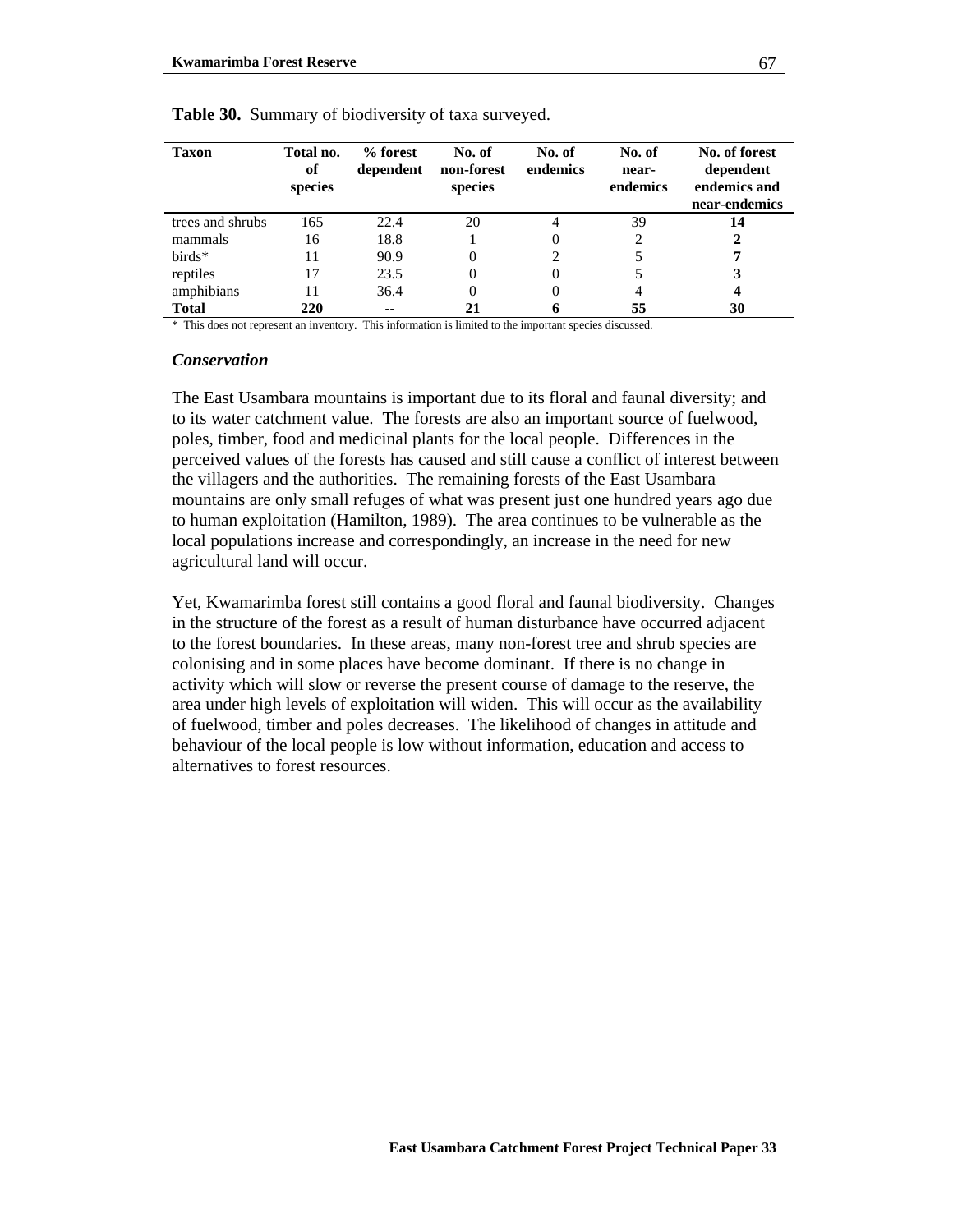## **9.0 REFERENCES**

Branch, B. 1994. Field guide to the snakes and other reptiles of Southern Africa. Struik Publ., Cape Town.

Broadley, D.G. & Broadley, S. 1996. Serpentes Typhlopidae Rhinotyphlops pallidus. *African Herp News* No. 25.

Broadley, D.G. & Howell, K.M., unpubl. Reptiles. In N.D. Burgess & G.P. Clarke (eds). *The coastal forests of eastern Africa: status, history, biodiversity & conservation*.

Bruen, M. 1989. Hydrological considerations of development in the East Usambara mountains. In A.C. Hamilton & R. Bensted-Smith (eds.). *Forest conservation in the East Usambara Mountains Tanzania.* IUCN, Gland. Pp 117-139.

Cambridge Tanzania Rainforest Project. 1994. A biological and human impact survey of the lowland forests, East Usambara Mountains, Tanzania. Birdlife Study Report No. 59. Birdlife International, Cambridge.

Collar, N.J.; Crosby, M.J. & Stattersfield, A.J. 1994. Birds to watch 2. The world list of threatened birds. Birdlife International, Cambridge.

Collar, N.J. & Stuart, S.N. 1987. Priorities for conservation action. ICBP Monograph No. 3. 1988. Cambridge.

Cunneyworth, P. & Stubblefield, L 1996a. Magoroto Forest: A biodiversity survey. - East Usambara Catchment Forest Project Technical Paper No. 30. Forestry and Beekeeping Division & Finnish Forest and Park Service & Society for Environmental Exploration, Dar es Salaam, Vantaa & London.

Cunneyworth, P. & Stubblefield, L 1996b. Bamba Ridge Forest Reserve: A biodiversity survey - East Usambara Catchment Forest Project Technical Paper No. 31. Forestry and Beekeeping Division & Finnish Forest and Park Service & Society for Environmental Exploration, Dar es Salaam, Vantaa & London.

Cunneyworth, P. & Stubblefield, L. 1996c. Mlungui Proposed Forest Reserve: A biodiversity survey - East Usambara Catchment Forest Project Technical Paper No. 32. The Society for Environmental Exploration, London; Forestry & Beekeeping Division, Dar es Salaam; & Finnish Forest & Park Service, Vantaa.

FAO 1977. Guidelines for soil profile description. FAO, Rome, Italy.

Griffiths, C.J. 1993. The geological evolution of East Africa. In J.C. Lovett, & S.K. Wasser (eds.). *Biogeography and ecology of the rain forests of eastern Africa.* Cambridge University Press, Cambridge. Pp 9-22.

Groombridge (ed.) 1993. 1994 IUCN red list of threatened animals. Cambridge IUCN.

Hamilton, A.C. 1989. The place and the problem. a survey of forest types on the East Usambaras using the variable-area tree plot method. In A.C. Hamilton & R. Bensted-Smith (eds.). *Forest conservation in the East Usambara Mountains Tanzania.* IUCN, Gland. Pp 213-226.

Hawthorne, W.D. 1993. East African coastal forest botany. In J.C. Lovett, & S.K. Wasser (eds.). *Biogeography and ecology of the rain forests of eastern Africa.* Cambridge University Press, Cambridge. Pp 57-99.

Holmes, J. 1995. *Natural forest handbook for Tanzania: Forest ecology and management Vol. I.* Morogoro, Tanzania.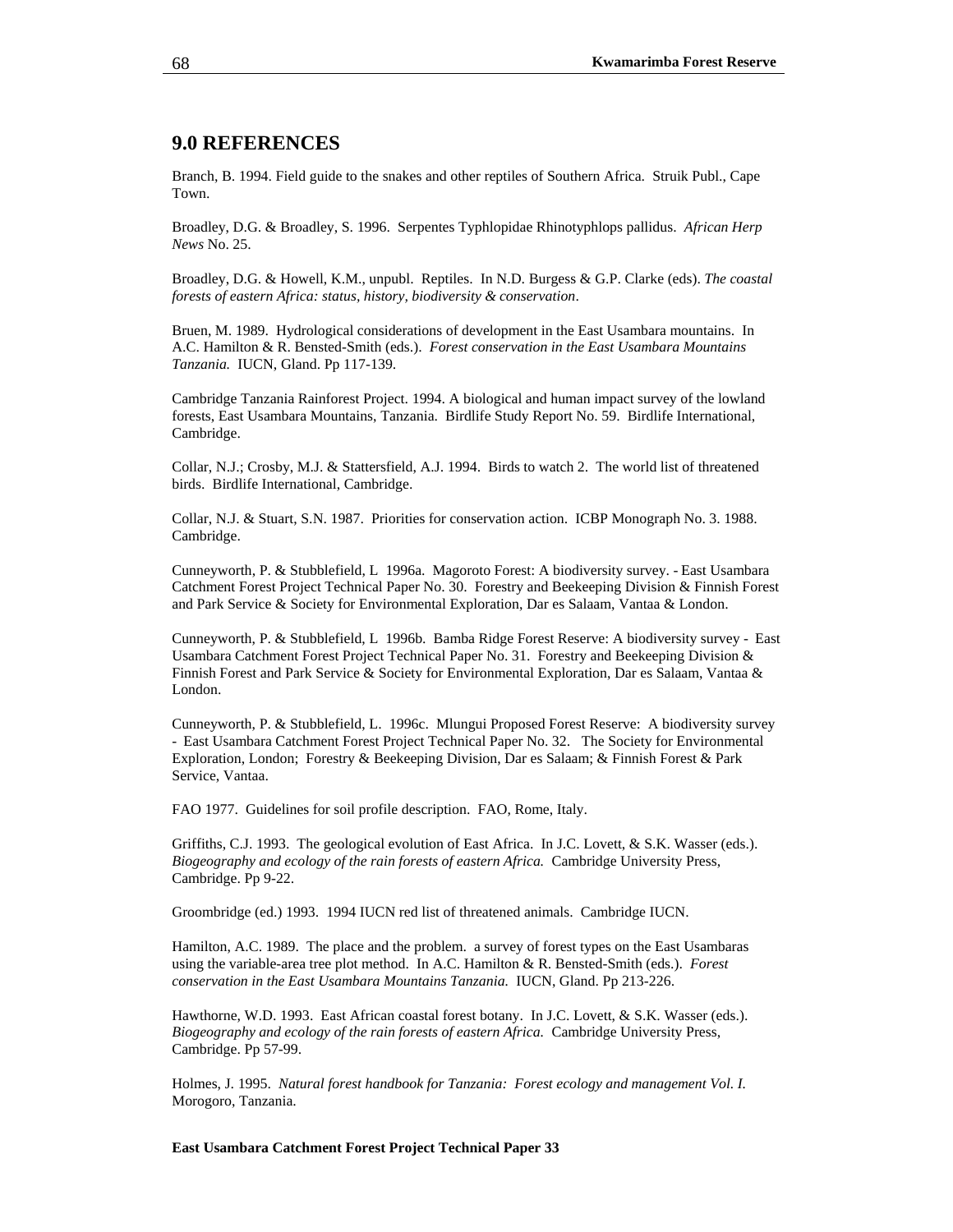Howell, K.M. 1989. The East Usambara Fauna*.* In A.C. Hamilton & R. Bensted-Smith (eds.). *Forest conservation in the East Usambara Mountains Tanzania.* IUCN, Gland. Pp 315-355.

Howell, K.M. 1993. Herpetofauna of the eastern African forests. In J.C. Lovett, & S.K. Wasser (eds.). *Biogeography and ecology of the rain forests of eastern Africa.* Cambridge University Press, Cambridge. Pp 173-201.

Hyytiäinen, K. 1995. Land use classification and mapping for the East Usambara mountains. *East Usambara Catchment Forest Project.* 

IUCN 1996. 1996 IUCN Red list of threatened animals. IUCN, Gland, Switzerland.

Iversen, S.T. 1991a. The Usambara mountains, NE Tanzania: History, Vegetation and conservation. Uppsala University, Uppsala.

Iversen, S.T. 1991b. The Usambara mountains, NE Tanzania: Phytogeography of the vascular plant flora. Uppsala University, Uppsala.

Johansson S. & Sandy R. 1996. Updated Forest area information in the Usambara mountains. East Usambara Catchment Forest Project, working paper 19.

Kikula, I.S. 1989. Spatial changes in forest cover on the East Usambara mountains.

Kingdon, J. 1989. East African mammals. An atlas of evolution in Africa. Vol. 2A: Insectivores and bats. University of Chicago Press, Chicago.

Lovett, J.C. 1993. Eastern Arc moist forest flora. In J.C. Lovett, & S.K. Wasser (eds.). *Biogeography and ecology of the rain forests of eastern Africa.* Cambridge University Press, Cambridge. Pp 33-56.

Litterick, M. 1989. Assessment of water quality of the Sigi river. In A.C. Hamilton & R. Bensted-Smith (eds.). *Forest conservation in the East Usambara Mountains Tanzania.* IUCN, Gland. Pp 141- 155.

Lovett, J.C. 1989. The botanical importance of the East Usambara forests in relation to other forests in Tanzania. In A.C. Hamilton & R. Bensted-Smith (eds.). *Forest conservation in the East Usambara Mountains Tanzania.* IUCN, Gland. Pp 207-212.

Milne G. 1937. Essays in applied pedology, 1. Soil type and soil management in relation to plantation agriculture in the East Usambaras, Tanganyika. *E. Afr. agric. J.* 3:7-20.

National biodiversity database (1997). Unpubl. Department of Zoology and Marine Biology, UDSM, Dar es Salaam.

Poynton, J.C. 1997. Amphibians. In N.D. Burgess & G.P. Clarke (eds.), *The coastal forests of eastern Africa: status, history, biodiversity & conservation.*

Poynton J.C. & Broadley, D.G. 1991. Amphibia zambesiaca 5. Zoogeography. *Ann. Natal Mus.* Vol 32:221-277.

Rodgers, W.A. 1996. Biodiversity values of Tanzanian forests: A training and awareness manual for forest managers and conservationists. FAO, Dar es Salaam.

Rodgers, W.A. & Homewood, K.M. 1982. The conservation of the East Usambara Mountains, Tanzania: a review of biological values and land use pressures*. Biol. J. Linn. Soc.* 24: 285-304.

Ruffo .K.; Mmari, C.; Kibuwa, S.P.; Lovett, J.; Iversen, S. & Hamilton, A.C. 1989. A preliminary list of the plant species recorded from the East Usambara forests. In A.C. Hamilton & R. Bensted-Smith (eds.). *Forest conservation in the East Usambara Mountains Tanzania.* IUCN, Gland. Pp 157-179.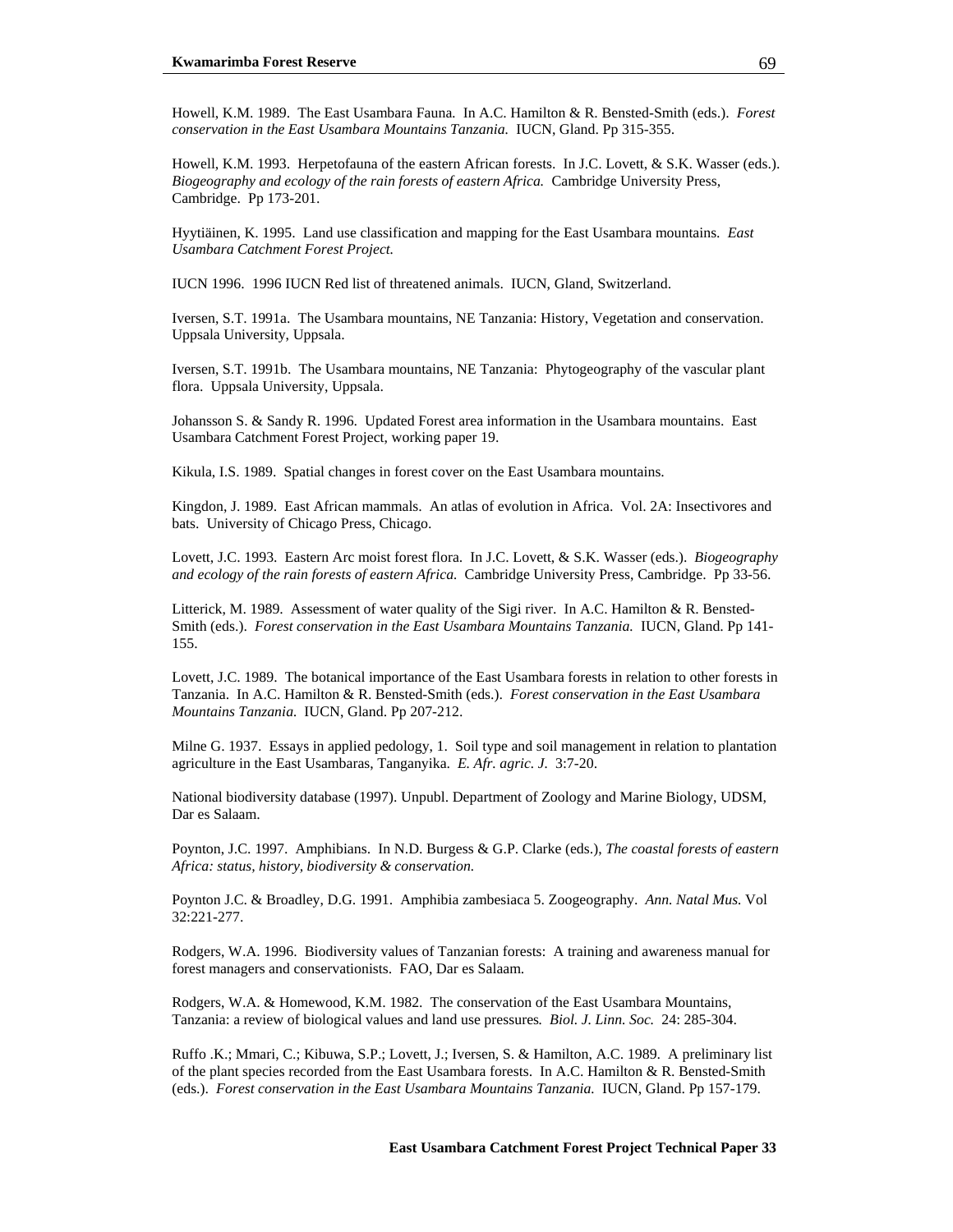Schmidt, P. 1989. Early exploitation and settlement in the Usambara mountains. In A.C. Hamilton & R. Bensted-Smith (eds.). *Forest conservation in the East Usambara Mountains Tanzania.* IUCN, Gland. Pp 357-361.

SEE, 1996. Frontier Tanzania Forest Research Programme: Methodology report 'Old and New'. L. Stubblefield & P. Cunneyworth eds. Technical paper of the Society for Environmental Exploration, London.

Shaka, J.M. & A. Msangi. 1996. Soils and vegetation of Kwamarimba Forest Reserve, Bombwera Division, Muheza District, Tanga. East Usambara Catchment Forest Project Technical Paper No. 25. - Forestry and Beekeeping Division & Finnish Forest and Park Service, Dar es Salaam & Vantaa.

Stuart, S.N. 1989. The avifauna of the East Usambara mountains. Chapter 35 - Forest conservation in the East Usambara mountains Tanzania. In A.C. Hamilton & R. Bensted-Smith (eds.). *Forest conservation in the East Usambara Mountains Tanzania.* IUCN, Gland. Pp 357-361.

Tye, A. 1994. Magoroto rainforest conservation - Proposal for establishment of a new reserve. *EUCDP, IUCN, Amani, Tanzania (unpubl.).* 

Zimmerman, D.A., Turner, D.A. & Pearson, D.J. 1996. *Birds of Kenya and Northern Tanzania.* Russel Friedman Books, South Africa.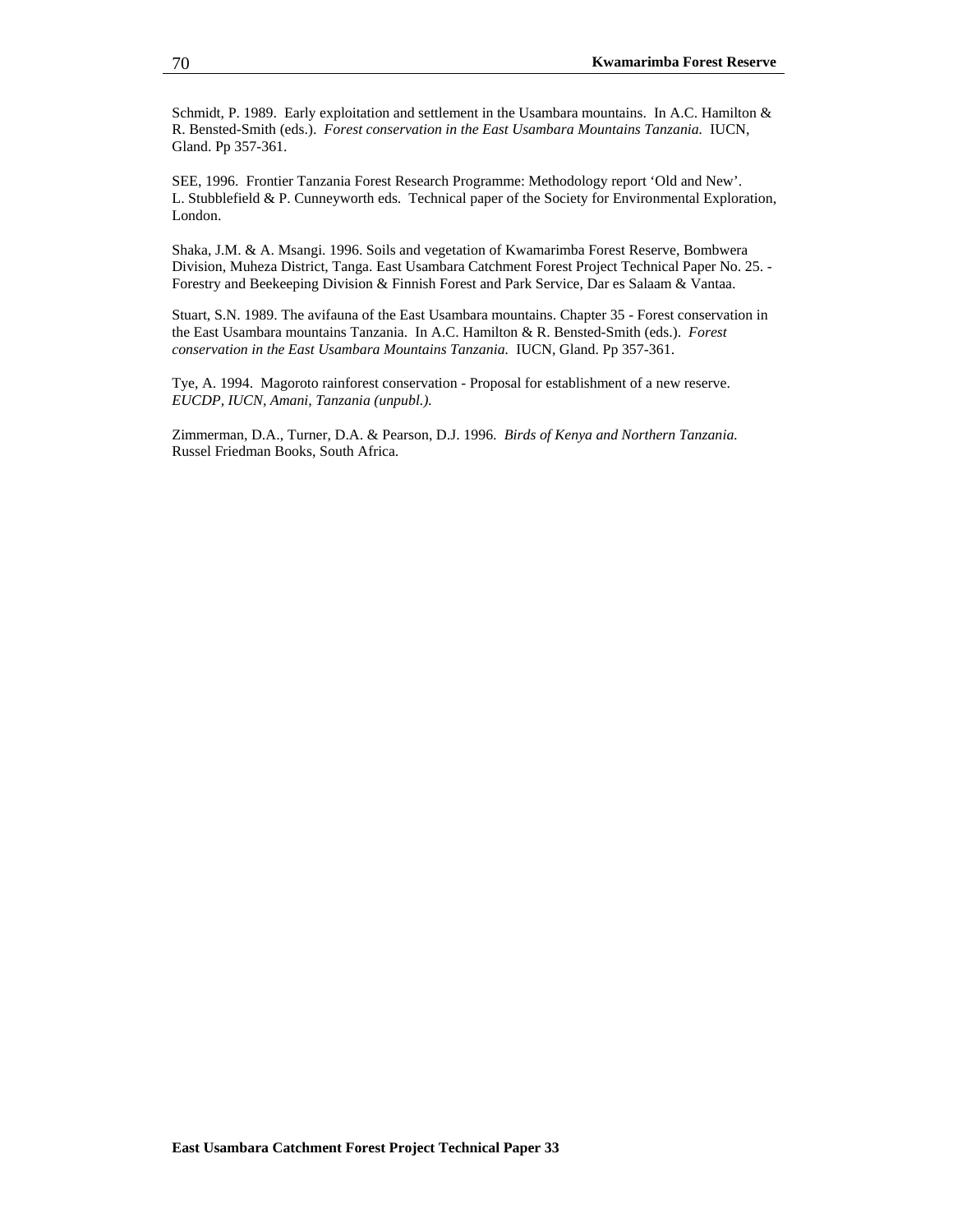# **Appendix 1:**

| <b>Plot Number</b>      | <b>Topography</b>   | <b>Altitude</b><br>(metres) | <b>Slope</b><br>(degrees) | <b>Vegetation</b><br><b>Condition</b> | Canopy<br>Height<br>(metres) |
|-------------------------|---------------------|-----------------------------|---------------------------|---------------------------------------|------------------------------|
| 1                       | GL                  | 95                          | $\sqrt{5}$                | $\mathbf M$                           | 20-30                        |
| $\overline{c}$          | <b>GL</b>           | 150                         | 5                         | $\mathbf M$                           | 20-30                        |
| 3                       | $\mathbf M$         | 170                         | 20                        | M                                     | 20-30                        |
| $\overline{4}$          | M                   | 175                         | 15                        | M                                     | $20 - 30$                    |
| <b>CONTRACTOR</b><br>5  | RT                  | 300                         | 30                        | $\, {\bf P}$                          | $10 - 20$                    |
| 6                       | SU                  | 325                         | 30                        | $\mathbf{M}$                          | 20-30                        |
| $\boldsymbol{7}$        | M                   | 200                         | 25                        | M                                     | $>30$                        |
| $\,8\,$                 | $\mathbf M$         | 250                         | 20                        | M                                     | 20-30                        |
| 9                       | GL                  | 120                         | 10                        | M                                     | $10 - 20$                    |
| 10                      | <b>RT</b>           | 350                         | 30                        | EC                                    | 20-30                        |
| Ī<br>11                 | SU                  | 220                         | 40                        | M                                     | $20 - 30$                    |
| 12                      | SL                  | 185                         | 35                        | M                                     | 20-30                        |
| 13                      | FV                  | 200                         | 5                         | G                                     | few trees                    |
| 14                      | $\mathbf M$         | 210                         | 15                        | ${\bf P}$                             | $20 - 30$                    |
| 15                      | SL                  | 200                         | 45                        | $\mathbf{M}$                          | $>30$                        |
| 16                      | <b>GL</b>           | 125                         | 25                        | M                                     | $20 - 30$                    |
| 17                      | ${\rm FV}$          | 155                         | 10                        | EC                                    | <10                          |
| 18                      | GL                  | 185                         | 10                        | $\mathbf M$                           | 20-30                        |
| 19                      | M                   | 215                         | 45                        | M                                     | 20-30                        |
| 20                      | ${\rm FV}$          | 160                         | 5                         | M                                     | 20-30                        |
| 21                      | SL                  | 170                         | 20                        | EC                                    | $10 - 20$                    |
| 22                      | SU                  | 445                         | 25                        | M                                     | $20 - 30$                    |
| 23                      | M                   | 230                         | 15                        | EC                                    | $10 - 20$                    |
| <b>CONTRACTOR</b><br>24 | M                   | 220                         | 30                        | EC                                    | $10 - 20$                    |
| 25                      |                     | Skipped number              |                           |                                       |                              |
| 26                      | Skipped number      |                             |                           |                                       |                              |
| 27                      | M                   | 210                         | 25                        | $\mathbf M$                           | $>30$                        |
| 28                      | GL                  | 155                         | $\mathfrak s$             | M                                     | 20-30                        |
| 29                      | GL                  | 150                         | 5                         | G                                     | $10 - 20$                    |
| 30                      | $\mathbf M$         | 195                         | 10                        | M                                     | $>30$                        |
| 31                      | GL                  | 300                         | 20                        | $\mathbf M$                           | $>30$                        |
| 32                      | GL                  | 160                         | 5                         | $\mathbf P$                           | $10 - 20$                    |
| 33                      | $\mathbf M$         | 170                         | 15                        | W                                     | $<$ 10                       |
| 34                      | <b>GL</b>           | 180                         | 20                        | $\mathbf M$                           | $>30$                        |
| 35                      | GL                  | 165                         | 5                         | M                                     | $10 - 20$                    |
| 36                      | <b>FV</b>           | 160                         | 5                         | M                                     | $20 - 30$                    |
| 37                      | GL                  | 205                         | $\sqrt{5}$                | $\mathbf M$                           | $10 - 20$                    |
| 38                      | GL                  | 210                         | 10                        | ${\bf P}$                             | $10 - 20$                    |
| 39                      | GL                  | 230                         | $20\,$                    | $\mathbf M$                           | $>30$                        |
| 40                      | $\operatorname{GL}$ | 215                         | $20\,$                    | $\mathbf M$                           | $>30$                        |
| 41                      | GL                  | 210                         | $\mathfrak s$             | EC                                    | $20 - 30$                    |
| 42                      | GL                  | 140                         | 15                        | EC                                    | $10 - 20$                    |
| 43                      | M                   | 185                         | 10                        | $\mathbf M$                           | $20 - 30$                    |
| 44                      | SL                  | 150                         | 25                        | M                                     | $>30$                        |
| 45                      | GL                  | 170                         | $\sqrt{5}$                | M                                     | $20 - 30$                    |
| 46                      | $\mathbf M$         | 225                         | 30                        | M                                     | 20-30                        |
| 47                      | M                   | 250                         | 25                        | M                                     | $10 - 20$                    |

# **General Plot Information**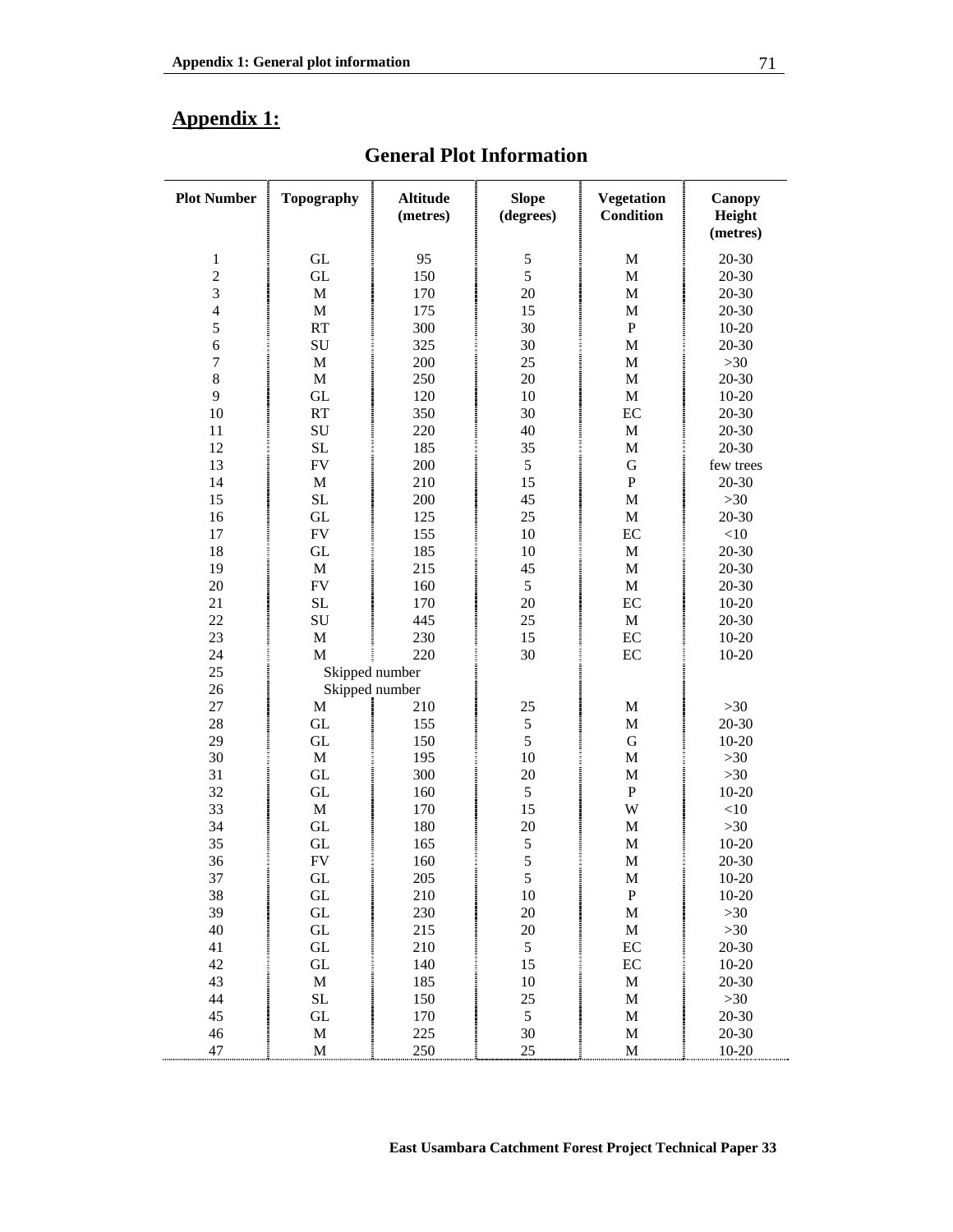| <b>Plot Number</b> | Topography | <b>Altitude</b><br>(metres) | <b>Slope</b><br>(degrees) | Vegetation<br>Condition | Canopy<br>Height<br>(metres) |
|--------------------|------------|-----------------------------|---------------------------|-------------------------|------------------------------|
| 48                 | GL         | 150                         | 15                        | P                       | $10-20$                      |
| 49                 | GL         | 160                         | 20                        | M                       | >30                          |
| 50                 | <b>SL</b>  | 200                         | 25                        | M                       | $10-20$                      |
| 51                 | GL         | 150                         | 20                        | М                       | $20 - 30$                    |
| 52                 | <b>SU</b>  | 260                         | 30                        | EC                      | $10-20$                      |
| 53                 | <b>SU</b>  | 245                         | 35                        | M                       | $20 - 30$                    |
| 54                 | GL         | 190                         | 25                        | M                       | $20 - 30$                    |

# KEY TO ABBREVIATIONS<br>Topography

GL - gentle lower slope M mature mixed forest/more or less natural forest SL - steep lower slope P - disturbed primary forest or secondary forest

M - mid-slope<br>GU - gentle upper slope

SU - steep upper slope<br>FV - flat valley floor

F - mature mixed forest

#### Vegetation Condition

 $\mathbf P$  - disturbed primary forest or secondary forest  $\mathbf G$  - grassland

 $B -$  bushland and/or thicket W - woodland

FV - flat valley floor<br>
RT - ridge top<br>
RT - ridge top<br>
EC - former encroachment/c

EC - former encroachment/colonising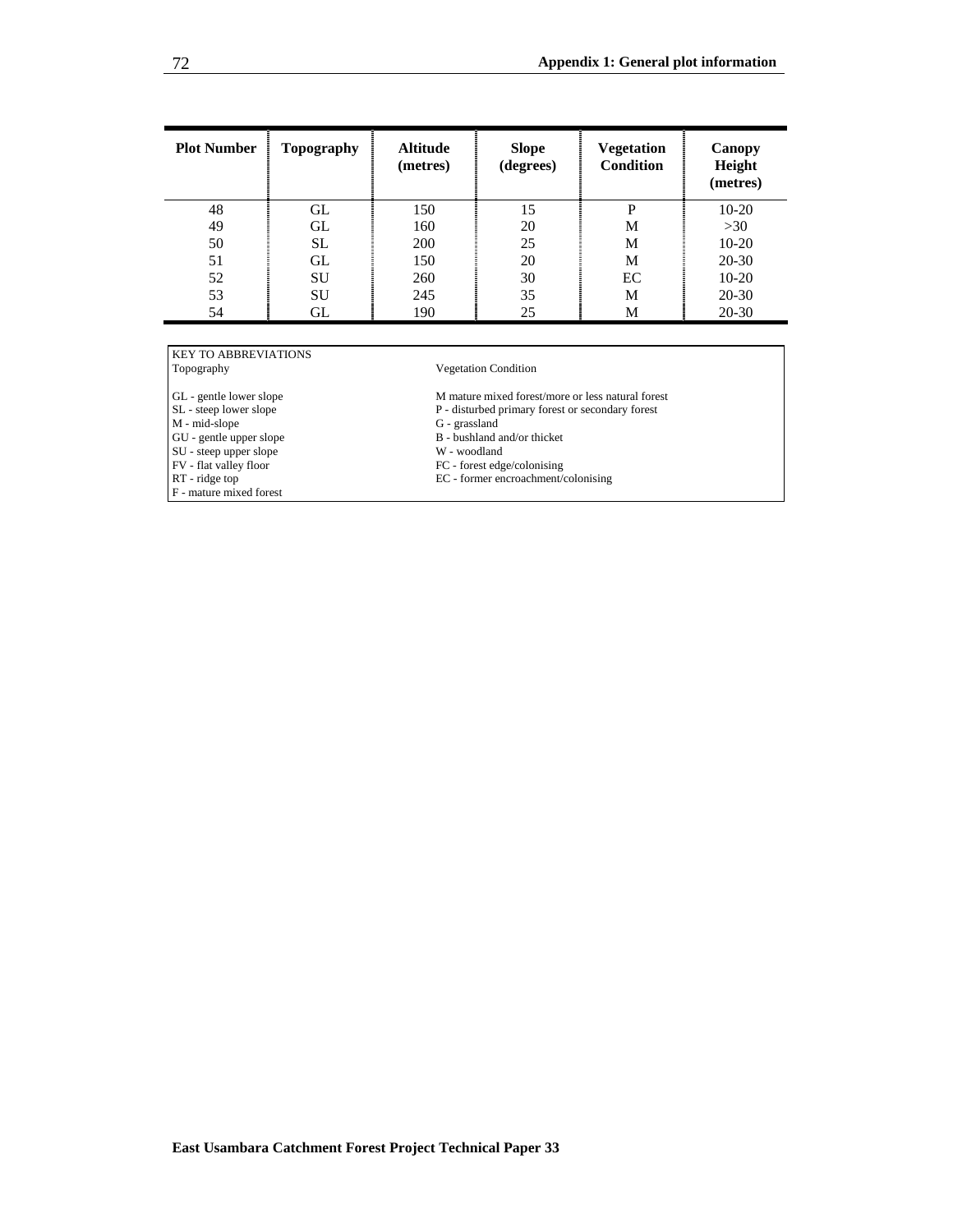# **Appendix 2:**

# **Taxonomic Verification**

# **BOTANY**  Leonard Mwasumbi Frank Mbago Department of Botany University of Dar es Salaam, P.O. Box 35060, Dar es Salaam, Tanzania Ahmed Mdolwa TAFORI Lushoto, Tanzania **ZOOLOGY - VERTEBRATES Bats and small mammals:**  Prof. Kim Howell Department of Zoology University of Dar es Salaam, P.O. Box 35060, Dar es Salaam, Tanzania Dr. Dieter Kock Frankfurt Zoological Museum Saugetiere III, Senckenberg, Senckenberganlage 25, 60325 Frankfurt am Main, Germany **Rodents and Shrews:**  Prof. Kim Howell Department of Zoology University of Dar es Salaam, P.O. Box 35060, Dar es Salaam, Tanzania Dr. Dieter Kock Frankfurt Zoological Museum Saugetiere III, Senckenberg, Senckenberganlage 25, 60325 Frankfurt am Main, Germany Dr. W. Stanley Field Museum Natural History Chicago, Illinois, USA **Amphibians:**  Prof. Kim Howell Department of Zoology University of Dar es Salaam, P.O. Box 35060, Dar es Salaam, Tanzania Prof. J. Poynton British Natural History Museum Cromwell Road, South Kensington, London, UK. **Reptiles:**  Prof. Kim Howell Department of Zoology University of Dar es Salaam , P.O. Box 35060, Dar es Salaam, Tanzania Dr. Don Broadley The Natural History Museum of P.O. Box 240, Bulawayo, Zimbabwe Zimbabwe **ZOOLOGY - INVERTEBRATES Mollusca:**  Dr. B Vercourt Kew Gardens Kew, Richmond, Surrey, TW7 9AF, UK **All other invertebrates:**

Dr. N. Scharff Zoological Museum University of Copenhagen, Universitetsparken 15, DK-2100,

**East Usambara Catchment Forest Project Technical Paper 33**

Copenhagen 0, Denmark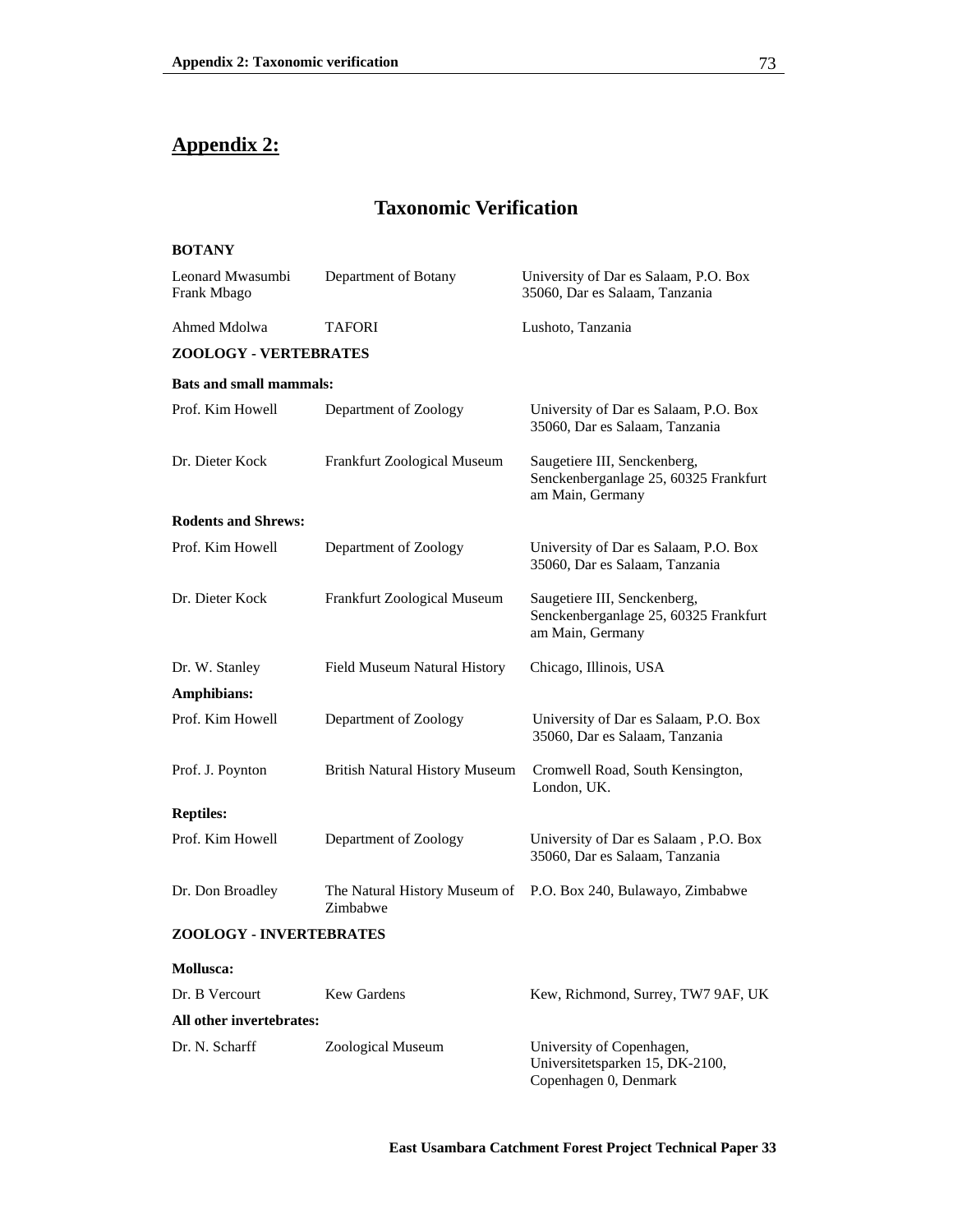## **East Usambara Catchment Forest Project Technical Paper Series**

#### (ISSN 1236-620X)

The East Usambara Catchment Forest Project Technical Papers Series consists of reports on forestry issues in the East Usambara Mountains. This series started in 1991. These reports aim to make information more widely available to staff members of the East Usambara Catchment Forest Project, to the Forestry and Beekeeping Division, and to other institutions and individuals concerned and interested in the conservation of the East Usambara forests.

The reports are prepared by staff members of the East Usambara Catchment Forest Project or by other researchers, consultants and interested individuals. The views expressed in the reports are those of the author(s).

#### **Current titles in the series are:**

- 1. Mwihomeke, S.T. 1991. Some notes to identify and discuss coopeation in forestry research in the East Usambara mountains.
	- Räsänen, P.K. 1991. Outline of a research planning programme for the East Usambara Catchment Forest Project.
- 2. Hyytiäinen, K. 1992. Forest management plan for Longuza teak plantations.
- 3. Seymour, M. 1992. Manual harvesting of *Maesopsis eminii* in the East Usamaba mountains, Tanzania.
- 4. Newmark, W.D. 1992. Recommendations for wildlife corridors and the extension and management of forest reserves in the East Usambara mountains, Tanzania.
- 5. Häkkinen, I. & Wambura, M. 1992. A Frame plan for the Amani Nature Reserve.
- 6. Masilingi, W.M.K. 1992. Consultancy report on the legal establishment of the Amani Nature Reserve.
- 7. Binagi, E.R. 1992. Consolidation of environmental education for adults: critique of FINNIDA-funded forestry projects in Tanzania. A case study of the East Usambara Catchment Forest Project.
- 8. Tuominen, V. 1993. Marking of the forest reserve boundaries in the East Usambara mountains.
- 9. Pirttilä, I. 1993. The discharge of Sigi River as an indicator of water catchment value of the East Usambara mountains in Tanzania.
- 10. Hyytiäinen, K. 1993. Combined seed and timber production in Longuza Teak plantations, Tanzania.
- 11. Kajembe, G.C. & Mwaseba, D. 1994. The extension and communication programme for the East Usambara Catchment Forest Project.
- 12. Hyytiäinen, K. 1995. Land use classification and mapping for the East Usambara Mountains.
- 13. Hall, J.B. 1995. *Maesopsis eminii* and its status in the East Usambara Mountains.
- 14. Heinonen, P. 1995. PSPs in East Usambara Mountains: present findings and future recommendations.
- 15. Munuyku, F.C.N. 1995. Report on an inventory of selected proposed forest reserves in Muheza District, Tanga Region.
- 16. Kamugisha, S.M. & Materu, E.M.A. 1995. Preliminary results from a study on water flow and in Sigi and Bombo rivers in the East Usambara mountains.
- 17. Ellman, A., Tye, A., Rwamugira, S., Mallya, B., Mahenge, F. and Mndolwa, A. 1995. Development of forest trails and drive routes in the Amani Nature Reserve.
- 18. Ellman, A.E. 1996. Handing over the stick? Report of a village forest management and farm forestry consultancy
- 19. Katigula, M.I.L., Mmasi, S.E., Matiko, W., Mshana, L., Kijazi, M.S., Rwamugira, S. 1995. Planning ourselves. Evaluation report on the participatory planning of the EUCFP Phase II project document.
- 20. Fowler, S. & Nyambo, B. 1996. Invasive species and biodiversity Report of a short consultancy on the potential of biological control of invasive species in Amani Nature Reserve. International Institute for Biological Control & EUCFP.
- 21 Howard, P.C. 1996. Baseline biological surveys in selected East Usambara forest reserves and forests, 1995-96 - project evaluation report
- 22. Woodcock, K. 1995. Indigenous knowledge and forest use: two case studies from the East Usambaras, Tanzania.
- 23. Shaka, J.M. & A. Msangi. 1996. Soils and vegetation of Bamba Ridge Forest Reserve, Maramba Division, Muheza District, Tanga.